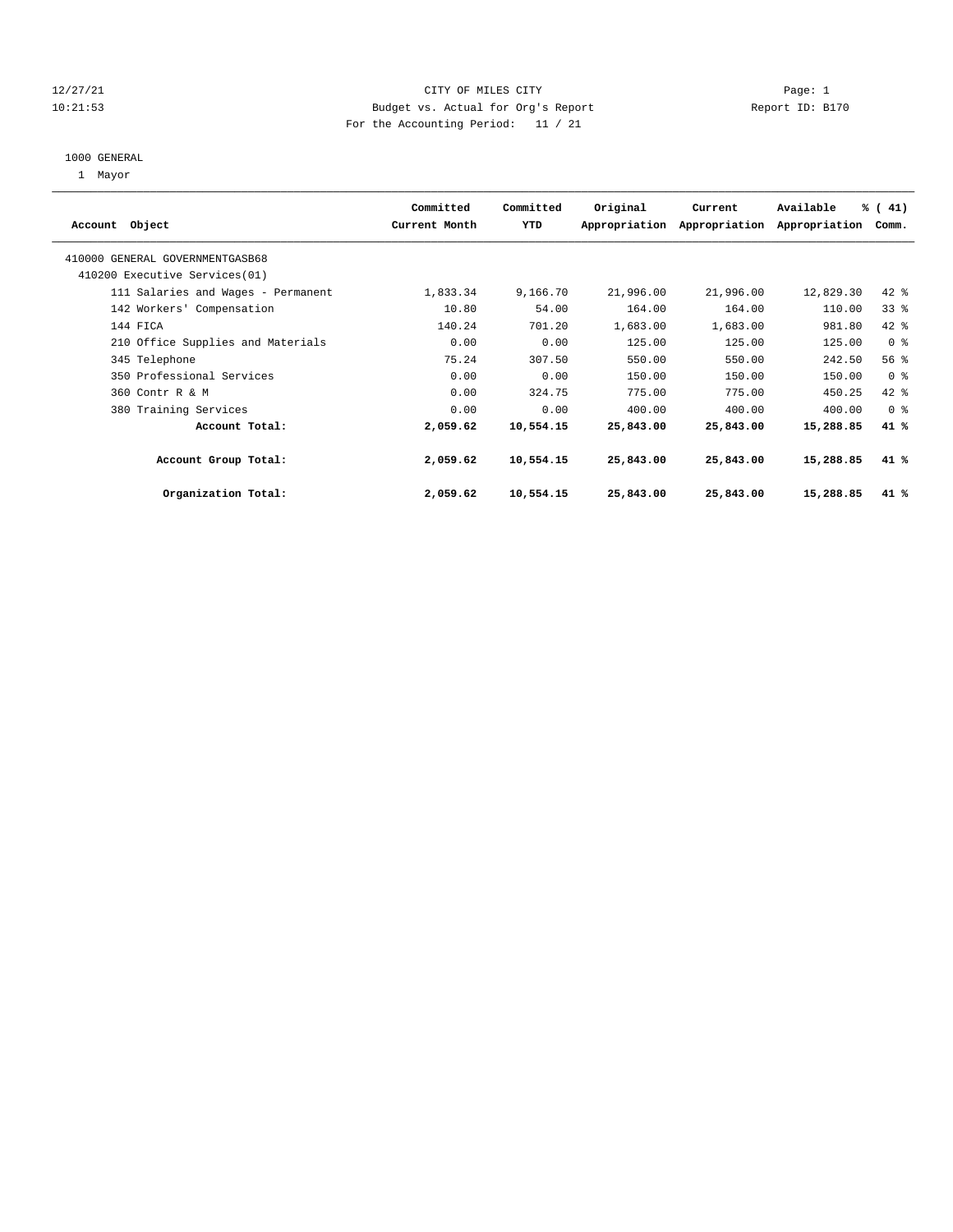# 12/27/21 CITY OF MILES CITY Page: 2 10:21:53 Budget vs. Actual for Org's Report Report ID: B170 For the Accounting Period: 11 / 21

# 1000 GENERAL

2 City Council

| Account Object                           | Committed<br>Current Month | Committed<br>YTD | Original  | Current<br>Appropriation Appropriation Appropriation | Available    | % (41)<br>Comm. |  |
|------------------------------------------|----------------------------|------------------|-----------|------------------------------------------------------|--------------|-----------------|--|
| 410000 GENERAL GOVERNMENTGASB68          |                            |                  |           |                                                      |              |                 |  |
| 410100 Legislative Services(02)          |                            |                  |           |                                                      |              |                 |  |
| 111 Salaries and Wages - Permanent       | 2,666.72                   | 12,166.91        | 31,968.00 | 31,968.00                                            | 19,801.09    | 38 %            |  |
| 142 Workers' Compensation                | 15.68                      | 71.54            | 239.00    | 239.00                                               | 167.46       | $30*$           |  |
| 144 FICA                                 | 204.00                     | 930.75           | 2,445.00  | 2,445.00                                             | 1,514.25     | 38 <sup>8</sup> |  |
| 145 PERS                                 | 29.56                      | 147.80           | 354.00    | 354.00                                               | 206.20       | $42$ $%$        |  |
| 220 Operating Expenses                   | 0.00                       | 5.00             | 100.00    | 100.00                                               | 95.00        | 5 <sup>8</sup>  |  |
| 350 Professional Services                | 1,642.50                   | 14,736.10        | 0.00      | 0.00                                                 | $-14,736.10$ | $***$ $8$       |  |
| Account Total:                           | 4,558.46                   | 28,058.10        | 35,106.00 | 35,106.00                                            | 7,047.90     | 80%             |  |
| Account Group Total:                     | 4,558.46                   | 28,058.10        | 35,106.00 | 35,106.00                                            | 7,047.90     | 80%             |  |
| 470000 Housing and Community Development |                            |                  |           |                                                      |              |                 |  |
| 470300 Ecomonic Development              |                            |                  |           |                                                      |              |                 |  |
| 350 Professional Services                | 0.00                       | 556.25           | 558.00    | 558.00                                               | 1.75         | $100*$          |  |
| Account Total:                           | 0.00                       | 556.25           | 558.00    | 558.00                                               | 1.75         | $100*$          |  |
| Account Group Total:                     | 0.00                       | 556.25           | 558.00    | 558.00                                               |              | $1.75$ 100 %    |  |
| Organization Total:                      | 4,558.46                   | 28,614.35        | 35,664.00 | 35,664.00                                            | 7,049.65     | 80%             |  |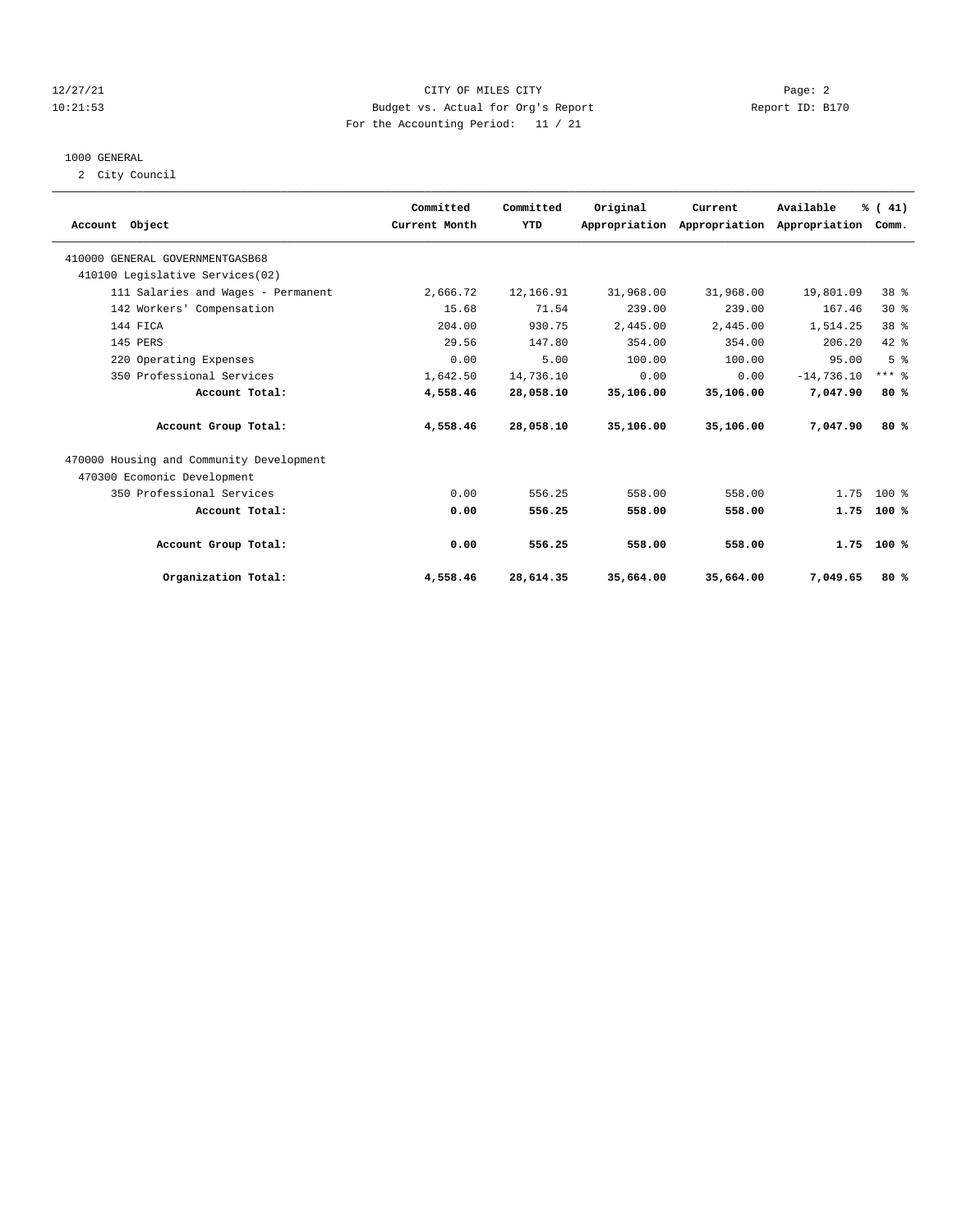# 12/27/21 Page: 3 Page: 3 10:21:53 Budget vs. Actual for Org's Report Report ID: B170 For the Accounting Period: 11 / 21

# 1000 GENERAL

3 City Clerk

| Account Object |                                            | Committed<br>Current Month | Committed<br>YTD | Original   | Current    | Available<br>Appropriation Appropriation Appropriation Comm. | % (41)          |  |
|----------------|--------------------------------------------|----------------------------|------------------|------------|------------|--------------------------------------------------------------|-----------------|--|
|                |                                            |                            |                  |            |            |                                                              |                 |  |
|                | 410000 GENERAL GOVERNMENTGASB68            |                            |                  |            |            |                                                              |                 |  |
|                | 410500 Financial Services(03)              |                            |                  |            |            |                                                              |                 |  |
|                | 111 Salaries and Wages - Permanent         | 9,353.62                   | 46, 333.81       | 114,840.00 | 114,840.00 | 68,506.19                                                    | 40 %            |  |
|                | 121 OVERTIME-PERMANENT                     | 60.10                      | 86.32            | 648.00     | 648.00     | 561.68                                                       | $13*$           |  |
|                | 131 VACATION                               | 496.79                     | 4,154.68         | 7,552.00   | 7,552.00   | 3,397.32                                                     | 55 <sup>8</sup> |  |
|                | 132 SICK LEAVE                             | 705.57                     | 3,260.73         | 4,100.00   | 4,100.00   | 839.27                                                       | 80 %            |  |
|                | 133 OTHER LEAVE PAY                        | 1,250.88                   | 1,250.88         | 2,940.00   | 2,940.00   | 1,689.12                                                     | 43%             |  |
|                | 141 Unemployment Insurance                 | 29.67                      | 138.86           | 195.00     | 195.00     | 56.14                                                        | 71 %            |  |
|                | 142 Workers' Compensation                  | 61.13                      | 280.58           | 856.00     | 856.00     | 575.42                                                       | 33 <sup>8</sup> |  |
|                | 143 Health Insurance                       | 2,481.08                   | 12,701.60        | 29,737.00  | 29,737.00  | 17,035.40                                                    | 43%             |  |
|                | 144 FICA                                   | 900.88                     | 4,213.77         | 9,949.00   | 9,949.00   | 5,735.23                                                     | 42 %            |  |
|                | 145 PERS                                   | 941.64                     | 4,775.19         | 11,536.00  | 11,536.00  | 6,760.81                                                     | 41 %            |  |
|                | 196 CLOTHING ALLOTMENT                     | 0.00                       | 450.00           | 450.00     | 450.00     | 0.00                                                         | 100 %           |  |
|                | 210 Office Supplies and Materials          | 0.00                       | 662.05           | 1,500.00   | 1,500.00   | 837.95                                                       | 44 %            |  |
|                | 214 Small Items of Equipment               | 0.00                       | 0.00             | 3,100.00   | 3,100.00   | 3,100.00                                                     | 0 <sup>8</sup>  |  |
|                | 220 Operating Expenses                     | 135.32                     | 429.67           | 4,000.00   | 4,000.00   | 3,570.33                                                     | 11 <sup>8</sup> |  |
|                | 311 Postage, Box Rent, Etc.                | 846.38                     | 289.58           | 2,500.00   | 2,500.00   | 2,210.42                                                     | $12*$           |  |
|                | 320 Printing, Duplicating, Typing &        | 0.00                       | 0.00             | 100.00     | 100.00     | 100.00                                                       | 0 <sup>8</sup>  |  |
|                | 330 Publicity, Subscriptions & Dues        | 0.00                       | $-0.60$          | 1,500.00   | 1,500.00   | 1,500.60                                                     | 0 <sup>8</sup>  |  |
|                | 331 Publication of Formal & Legal Notices  | 0.00                       | 198.00           | 200.00     | 200.00     | 2.00                                                         | 99 <sup>8</sup> |  |
|                | 334 Memberships, Registrations & Dues      | 0.00                       | 143.00           | 3,600.00   | 3,600.00   | 3,457.00                                                     | 4%              |  |
|                | 345 Telephone                              | 101.57                     | 412.62           | 865.00     | 865.00     | 452.38                                                       | 48 %            |  |
|                | 347 Internet                               | 8.70                       | 34.80            | 108.00     | 108.00     | 73.20                                                        | 328             |  |
|                | 350 Professional Services                  | 0.00                       | 16,279.18        | 35,000.00  | 35,000.00  | 18,720.82                                                    | 47%             |  |
|                | 360 Contr R & M                            | 0.00                       | 8,007.36         | 16,500.00  | 16,500.00  | 8,492.64                                                     | 49 %            |  |
|                | 370 Travel                                 | 0.00                       | 0.00             | 2,800.00   | 2,800.00   | 2,800.00                                                     | 0 <sup>8</sup>  |  |
|                | 380 Training Services                      | 0.00                       | 25.00            | 2,050.00   | 2,050.00   | 2,025.00                                                     | 1 <sup>8</sup>  |  |
|                | 382 Books                                  | 0.00                       | 0.00             | 700.00     | 700.00     | 700.00                                                       | 0 <sup>8</sup>  |  |
|                | 390 Other Purchased Services (Recorded     | 0.00                       | 0.00             | 100.00     | 100.00     | 100.00                                                       | 0 <sup>8</sup>  |  |
|                | 513 Liability                              | 0.00                       | 79,107.30        | 97,749.00  | 97,749.00  | 18,641.70                                                    | 81 %            |  |
|                | 521 Surety Bonds for Officials & Employees | 0.00                       | 750.00           | 750.00     | 750.00     | 0.00                                                         | $100*$          |  |
|                | 555 Bank Service Charges                   | 36.66                      | 183.30           | 500.00     | 500.00     | 316.70                                                       | 37%             |  |
|                | Account Total:                             | 17,409.99                  | 184, 167. 68     | 356,425.00 | 356,425.00 | 172,257.32                                                   | 52%             |  |
|                | 411101 Labor Negotiations                  |                            |                  |            |            |                                                              |                 |  |
|                | 350 Professional Services                  | 0.00                       | 0.00             | 5,000.00   | 5,000.00   | 5,000.00                                                     | 0 <sup>8</sup>  |  |
|                | Account Total:                             | 0.00                       | 0.00             | 5,000.00   | 5,000.00   | 5,000.00                                                     | 0 <sup>8</sup>  |  |
|                | Account Group Total:                       | 17,409.99                  | 184,167.68       | 361,425.00 | 361,425.00 | 177,257.32                                                   | 51 %            |  |
|                | Organization Total:                        | 17,409.99                  | 184,167.68       | 361,425.00 | 361,425.00 | 177,257.32                                                   | 51 %            |  |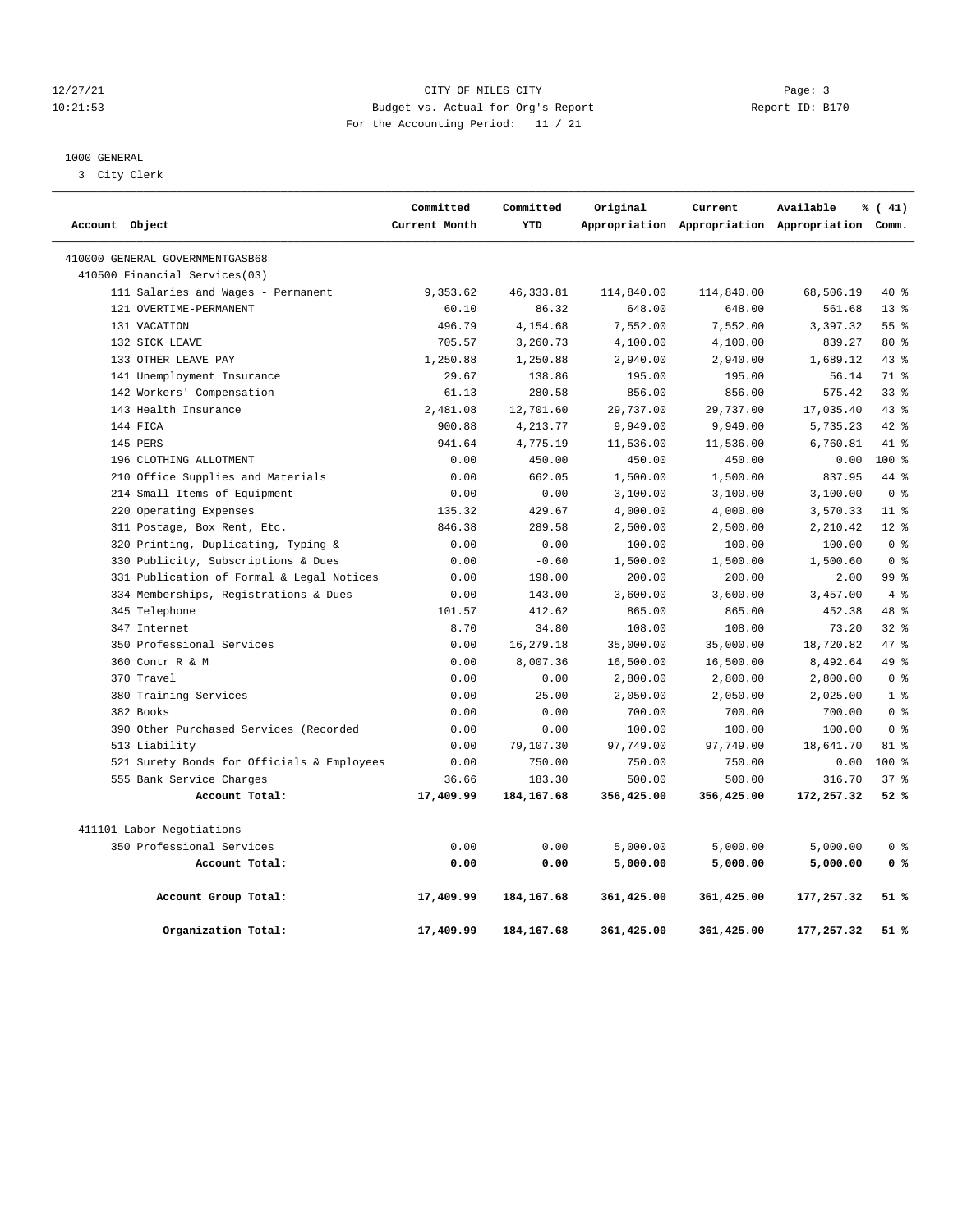# 12/27/21 CITY OF MILES CITY Page: 4 10:21:53 Budget vs. Actual for Org's Report Report ID: B170 For the Accounting Period: 11 / 21

# 1000 GENERAL

4 Attorney

| Account Object                     | Committed<br>Current Month | Committed<br>YTD | Original   | Current    | Available<br>Appropriation Appropriation Appropriation | % (41)<br>Comm. |  |
|------------------------------------|----------------------------|------------------|------------|------------|--------------------------------------------------------|-----------------|--|
| 410000 GENERAL GOVERNMENTGASB68    |                            |                  |            |            |                                                        |                 |  |
| 411100 Legal Services (04)         |                            |                  |            |            |                                                        |                 |  |
| 111 Salaries and Wages - Permanent | 5,350.50                   | 27,539.48        | 92,480.00  | 92,480.00  | 64,940.52                                              | $30*$           |  |
| 131 VACATION                       | 0.00                       | 1,167.39         | 2,700.00   | 2,700.00   | 1,532.61                                               | 43%             |  |
| 132 SICK LEAVE                     | 84.70                      | 328.96           | 1,900.00   | 1,900.00   | 1,571.04                                               | $17*$           |  |
| 141 Unemployment Insurance         | 13.59                      | 72.59            | 146.00     | 146.00     | 73.41                                                  | 50%             |  |
| 142 Workers' Compensation          | 27.91                      | 150.13           | 714.00     | 714.00     | 563.87                                                 | $21$ %          |  |
| 143 Health Insurance               | 428.36                     | 1,286.20         | 5,127.00   | 5,127.00   | 3,840.80                                               | 25%             |  |
| 144 FICA                           | 415.78                     | 2, 213.72        | 7,427.00   | 7,427.00   | 5, 213.28                                              | $30*$           |  |
| 145 PERS                           | 482.11                     | 2,425.09         | 8,611.00   | 8,611.00   | 6,185.91                                               | 28 <sup>8</sup> |  |
| 196 CLOTHING ALLOTMENT             | 0.00                       | 0.00             | 150.00     | 150.00     | 150.00                                                 | 0 <sup>8</sup>  |  |
| 210 Office Supplies and Materials  | 0.00                       | 86.15            | 1,000.00   | 1,000.00   | 913.85                                                 | 9 <sup>8</sup>  |  |
| 214 Small Items of Equipment       | 0.00                       | 0.00             | 1,000.00   | 1,000.00   | 1,000.00                                               | 0 <sup>8</sup>  |  |
| 220 Operating Expenses             | 0.00                       | 35.00            | 1,000.00   | 1,000.00   | 965.00                                                 | $4\degree$      |  |
| 311 Postage, Box Rent, Etc.        | 16.41                      | 53.98            | 500.00     | 500.00     | 446.02                                                 | 11 <sup>8</sup> |  |
| 345 Telephone                      | 109.94                     | 446.10           | 1,000.00   | 1,000.00   | 553.90                                                 | 45 %            |  |
| 350 Professional Services          | 100.00                     | 5,240.00         | 4,000.00   | 4,000.00   | $-1, 240.00$                                           | 131 %           |  |
| 360 Contr R & M                    | 0.00                       | 0.00             | 207.00     | 207.00     | 207.00                                                 | 0 <sup>8</sup>  |  |
| 370 Travel                         | 0.00                       | 0.00             | 700.00     | 700.00     | 700.00                                                 | 0 <sup>8</sup>  |  |
| Account Total:                     | 7,029.30                   | 41,044.79        | 128,662.00 | 128,662.00 | 87,617.21                                              | 32%             |  |
| Account Group Total:               | 7,029.30                   | 41,044.79        | 128,662.00 | 128,662.00 | 87,617.21                                              | 32%             |  |
| Organization Total:                | 7,029.30                   | 41,044.79        | 128,662.00 | 128,662.00 | 87,617.21                                              | 32%             |  |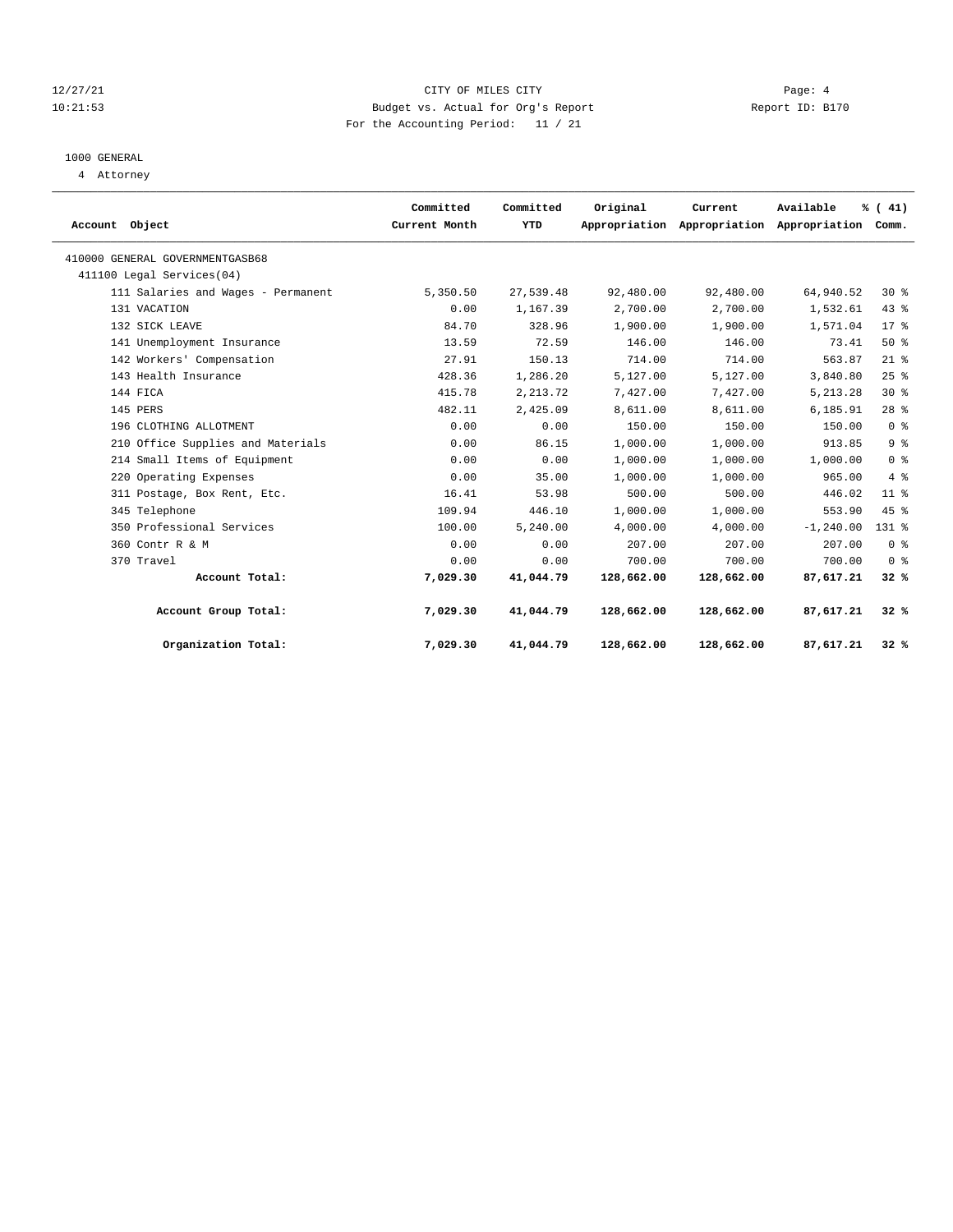# 12/27/21 Page: 5 10:21:53 Budget vs. Actual for Org's Report Report ID: B170 For the Accounting Period: 11 / 21

————————————————————————————————————————————————————————————————————————————————————————————————————————————————————————————————————

#### 1000 GENERAL

5 Police

| Account Object<br>Current Month<br>YTD<br>Appropriation Appropriation Appropriation Comm.<br>420000 PUBLIC SAFETY-GASB68<br>420140 Crime Control and Investigation(05)<br>111 Salaries and Wages - Permanent<br>69,877.25<br>324,678.42<br>830,677.00<br>830,677.00<br>505,998.58<br>39 %<br>121 OVERTIME-PERMANENT<br>1,598.20<br>9,338.96<br>40,100.00<br>40,100.00<br>30,761.04<br>$23$ $%$<br>131 VACATION<br>3,890.66<br>28,169.06<br>51,000.00<br>51,000.00<br>22,830.94<br>55%<br>132 SICK LEAVE<br>19,031.93<br>25,000.00<br>25,000.00<br>5,968.07<br>76 %<br>5,110.60<br>133 OTHER LEAVE PAY<br>13, 215.92<br>20,208.53<br>65 %<br>31,000.00<br>31,000.00<br>10,791.47<br>134 HOLIDAY PAY<br>46 %<br>5,486.90<br>16,251.42<br>35,000.00<br>35,000.00<br>18,748.58<br>141 Unemployment Insurance<br>1,059.67<br>459.33<br>70 %<br>247.97<br>1,519.00<br>1,519.00<br>41 %<br>142 Workers' Compensation<br>2,909.09<br>12,450.54<br>30,678.00<br>30,678.00<br>18,227.46<br>143 Health Insurance<br>14,972.89<br>77,140.20<br>179,445.00<br>102,304.80<br>43%<br>179,445.00<br>144 FICA<br>$42$ %<br>1,489.29<br>6,515.94<br>15,682.00<br>15,682.00<br>9,166.06<br>145 PERS<br>110 %<br>120.21<br>750.37<br>681.00<br>681.00<br>$-69.37$<br>146 Police Pension<br>81, 454.17<br>39%<br>10,657.12<br>52,094.83<br>133,549.00<br>133,549.00<br>196 CLOTHING ALLOTMENT<br>6, 195.00<br>12,240.00<br>12,240.00<br>6,045.00<br>$51$ %<br>0.00<br>210 Office Supplies and Materials<br>5,000.00<br>5,000.00<br>2,868.90<br>43%<br>204.14<br>2,131.10<br>214 Small Items of Equipment<br>367.06<br>7 %<br>0.00<br>5,500.00<br>5,500.00<br>5,132.94<br>220 Operating Expenses<br>33%<br>846.60<br>6,653.41<br>20,000.00<br>20,000.00<br>13,346.59<br>226 Clothing and Uniforms<br>0.00<br>500.00<br>0 <sup>8</sup><br>0.00<br>500.00<br>500.00<br>$21$ %<br>227 Firearm Supplies<br>312.00<br>1,188.00<br>312.00<br>1,500.00<br>1,500.00<br>$***$ $-$<br>230 Repair and Maintenance Supplies<br>1,357.07<br>$-1, 357.07$<br>0.00<br>0.00<br>0.00<br>231 Gas, Oil, Diesel Fuel, Grease, etc.<br>25,000.00<br>11,456.85<br>$54$ %<br>5,156.38<br>13,543.15<br>25,000.00<br>$14*$<br>311 Postage, Box Rent, Etc.<br>35.60<br>136.21<br>1,000.00<br>1,000.00<br>863.79<br>$***$ $-$<br>320 Printing, Duplicating, Typing &<br>$-22.85$<br>22.85<br>22.85<br>0.00<br>0.00<br>334 Memberships, Registrations & Dues<br>2,000.00<br>1,680.05<br>16 <sup>8</sup><br>240.00<br>319.95<br>2,000.00<br>341 Electric Utility Services<br>873.12<br>291.88<br>75 %<br>423.23<br>1,165.00<br>1,165.00<br>42.76<br>300.20<br>$42$ %<br>342 Water Utility Services<br>213.80<br>514.00<br>514.00<br>224.00<br>42 %<br>343 Sewer Utility Services<br>32.00<br>160.00<br>384.00<br>384.00<br>344 Gas Utility Service<br>1,556.75<br>$12*$<br>124.69<br>218.25<br>1,775.00<br>1,775.00<br>345 Telephone<br>332.07<br>1,334.62<br>4,000.00<br>4,000.00<br>2,665.38<br>33%<br>347 Internet<br>57.86<br>231.44<br>800.00<br>568.56<br>29%<br>800.00<br>350 Professional Services<br>16,535.45<br>90%<br>5,708.70<br>18,454.00<br>18,454.00<br>1,918.55<br>710 %<br>360 Contr R & M<br>27.00<br>4,259.41<br>600.00<br>600.00<br>$-3,659.41$<br>366 R&M Vehicles - Police/Animal Control<br>1,763.42<br>7,581.49<br>22,000.00<br>22,000.00<br>14,418.51<br>34 %<br>370 Travel<br>5,000.00<br>4,682.96<br>6 %<br>0.00<br>317.04<br>5,000.00<br>380 Training Services<br>1,381.50<br>5,218.50<br>$21$ %<br>931.50<br>6,600.00<br>6,600.00<br>$0.14$ 100 %<br>511 Insurance on Buildings<br>0.00<br>333.86<br>334.00<br>334.00<br>$0.23$ 100 %<br>512 Insurance on Vehicles & Equipment<br>0.00<br>1,099.77<br>1,100.00<br>1,100.00<br>3, 115.85 83 %<br>530 Rent<br>3,115.83<br>15,579.15<br>18,695.00<br>18,695.00<br>700 Grants, Contributions & Indemnities<br>4,500.00<br>4,500.00<br>4,500.00<br>$0.00$ 100 %<br>0.00<br>0.00<br>$-80.00$<br>$***$ $-$<br>790 K9 from contributions<br>80.00<br>0.00<br>0.00<br>920 Buildings<br>0.00<br>6,211.00<br>0.00<br>0.00<br>$-6, 211.00$<br>*** 응<br>$***$ $_{8}$<br>940 Machinery & Equipment<br>210.89<br>210.89<br>0.00<br>$-210.89$<br>0.00<br>950 Construction<br>284,974.86<br>78 %<br>296, 581. 24 1, 005, 841. 14<br>1,290,816.00<br>1,290,816.00<br>Account Total:<br>445,744.86 1,665,689.60<br>2,823,808.00<br>2,823,808.00<br>1,158,118.40<br>59 %<br>420160 Communications-Dispatch<br>111 Salaries and Wages - Permanent<br>18,697.10<br>96,190.54<br>176,977.00<br>176,977.00<br>80,786.46<br>54 %<br>372.75<br>4,193.02<br>28,200.00<br>121 OVERTIME-PERMANENT<br>28,200.00<br>24,006.98<br>15 <sup>8</sup> |              | Committed | Committed | Original  | Current   | Available | % (41) |
|----------------------------------------------------------------------------------------------------------------------------------------------------------------------------------------------------------------------------------------------------------------------------------------------------------------------------------------------------------------------------------------------------------------------------------------------------------------------------------------------------------------------------------------------------------------------------------------------------------------------------------------------------------------------------------------------------------------------------------------------------------------------------------------------------------------------------------------------------------------------------------------------------------------------------------------------------------------------------------------------------------------------------------------------------------------------------------------------------------------------------------------------------------------------------------------------------------------------------------------------------------------------------------------------------------------------------------------------------------------------------------------------------------------------------------------------------------------------------------------------------------------------------------------------------------------------------------------------------------------------------------------------------------------------------------------------------------------------------------------------------------------------------------------------------------------------------------------------------------------------------------------------------------------------------------------------------------------------------------------------------------------------------------------------------------------------------------------------------------------------------------------------------------------------------------------------------------------------------------------------------------------------------------------------------------------------------------------------------------------------------------------------------------------------------------------------------------------------------------------------------------------------------------------------------------------------------------------------------------------------------------------------------------------------------------------------------------------------------------------------------------------------------------------------------------------------------------------------------------------------------------------------------------------------------------------------------------------------------------------------------------------------------------------------------------------------------------------------------------------------------------------------------------------------------------------------------------------------------------------------------------------------------------------------------------------------------------------------------------------------------------------------------------------------------------------------------------------------------------------------------------------------------------------------------------------------------------------------------------------------------------------------------------------------------------------------------------------------------------------------------------------------------------------------------------------------------------------------------------------------------------------------------------------------------------------------------------------------------------------------------------------------------------------------------------------------------------------------------------------------------------------------------------------------------------------------------------------------------------------------------------------------------------------------------------------------------------------------------------------------------------------------------------------------------------------------------------------------------------------------------------------------------------------------------------------------------------------------------------------------------------------------|--------------|-----------|-----------|-----------|-----------|-----------|--------|
|                                                                                                                                                                                                                                                                                                                                                                                                                                                                                                                                                                                                                                                                                                                                                                                                                                                                                                                                                                                                                                                                                                                                                                                                                                                                                                                                                                                                                                                                                                                                                                                                                                                                                                                                                                                                                                                                                                                                                                                                                                                                                                                                                                                                                                                                                                                                                                                                                                                                                                                                                                                                                                                                                                                                                                                                                                                                                                                                                                                                                                                                                                                                                                                                                                                                                                                                                                                                                                                                                                                                                                                                                                                                                                                                                                                                                                                                                                                                                                                                                                                                                                                                                                                                                                                                                                                                                                                                                                                                                                                                                                                                                                              |              |           |           |           |           |           |        |
|                                                                                                                                                                                                                                                                                                                                                                                                                                                                                                                                                                                                                                                                                                                                                                                                                                                                                                                                                                                                                                                                                                                                                                                                                                                                                                                                                                                                                                                                                                                                                                                                                                                                                                                                                                                                                                                                                                                                                                                                                                                                                                                                                                                                                                                                                                                                                                                                                                                                                                                                                                                                                                                                                                                                                                                                                                                                                                                                                                                                                                                                                                                                                                                                                                                                                                                                                                                                                                                                                                                                                                                                                                                                                                                                                                                                                                                                                                                                                                                                                                                                                                                                                                                                                                                                                                                                                                                                                                                                                                                                                                                                                                              |              |           |           |           |           |           |        |
|                                                                                                                                                                                                                                                                                                                                                                                                                                                                                                                                                                                                                                                                                                                                                                                                                                                                                                                                                                                                                                                                                                                                                                                                                                                                                                                                                                                                                                                                                                                                                                                                                                                                                                                                                                                                                                                                                                                                                                                                                                                                                                                                                                                                                                                                                                                                                                                                                                                                                                                                                                                                                                                                                                                                                                                                                                                                                                                                                                                                                                                                                                                                                                                                                                                                                                                                                                                                                                                                                                                                                                                                                                                                                                                                                                                                                                                                                                                                                                                                                                                                                                                                                                                                                                                                                                                                                                                                                                                                                                                                                                                                                                              |              |           |           |           |           |           |        |
|                                                                                                                                                                                                                                                                                                                                                                                                                                                                                                                                                                                                                                                                                                                                                                                                                                                                                                                                                                                                                                                                                                                                                                                                                                                                                                                                                                                                                                                                                                                                                                                                                                                                                                                                                                                                                                                                                                                                                                                                                                                                                                                                                                                                                                                                                                                                                                                                                                                                                                                                                                                                                                                                                                                                                                                                                                                                                                                                                                                                                                                                                                                                                                                                                                                                                                                                                                                                                                                                                                                                                                                                                                                                                                                                                                                                                                                                                                                                                                                                                                                                                                                                                                                                                                                                                                                                                                                                                                                                                                                                                                                                                                              |              |           |           |           |           |           |        |
|                                                                                                                                                                                                                                                                                                                                                                                                                                                                                                                                                                                                                                                                                                                                                                                                                                                                                                                                                                                                                                                                                                                                                                                                                                                                                                                                                                                                                                                                                                                                                                                                                                                                                                                                                                                                                                                                                                                                                                                                                                                                                                                                                                                                                                                                                                                                                                                                                                                                                                                                                                                                                                                                                                                                                                                                                                                                                                                                                                                                                                                                                                                                                                                                                                                                                                                                                                                                                                                                                                                                                                                                                                                                                                                                                                                                                                                                                                                                                                                                                                                                                                                                                                                                                                                                                                                                                                                                                                                                                                                                                                                                                                              |              |           |           |           |           |           |        |
|                                                                                                                                                                                                                                                                                                                                                                                                                                                                                                                                                                                                                                                                                                                                                                                                                                                                                                                                                                                                                                                                                                                                                                                                                                                                                                                                                                                                                                                                                                                                                                                                                                                                                                                                                                                                                                                                                                                                                                                                                                                                                                                                                                                                                                                                                                                                                                                                                                                                                                                                                                                                                                                                                                                                                                                                                                                                                                                                                                                                                                                                                                                                                                                                                                                                                                                                                                                                                                                                                                                                                                                                                                                                                                                                                                                                                                                                                                                                                                                                                                                                                                                                                                                                                                                                                                                                                                                                                                                                                                                                                                                                                                              |              |           |           |           |           |           |        |
|                                                                                                                                                                                                                                                                                                                                                                                                                                                                                                                                                                                                                                                                                                                                                                                                                                                                                                                                                                                                                                                                                                                                                                                                                                                                                                                                                                                                                                                                                                                                                                                                                                                                                                                                                                                                                                                                                                                                                                                                                                                                                                                                                                                                                                                                                                                                                                                                                                                                                                                                                                                                                                                                                                                                                                                                                                                                                                                                                                                                                                                                                                                                                                                                                                                                                                                                                                                                                                                                                                                                                                                                                                                                                                                                                                                                                                                                                                                                                                                                                                                                                                                                                                                                                                                                                                                                                                                                                                                                                                                                                                                                                                              |              |           |           |           |           |           |        |
|                                                                                                                                                                                                                                                                                                                                                                                                                                                                                                                                                                                                                                                                                                                                                                                                                                                                                                                                                                                                                                                                                                                                                                                                                                                                                                                                                                                                                                                                                                                                                                                                                                                                                                                                                                                                                                                                                                                                                                                                                                                                                                                                                                                                                                                                                                                                                                                                                                                                                                                                                                                                                                                                                                                                                                                                                                                                                                                                                                                                                                                                                                                                                                                                                                                                                                                                                                                                                                                                                                                                                                                                                                                                                                                                                                                                                                                                                                                                                                                                                                                                                                                                                                                                                                                                                                                                                                                                                                                                                                                                                                                                                                              |              |           |           |           |           |           |        |
|                                                                                                                                                                                                                                                                                                                                                                                                                                                                                                                                                                                                                                                                                                                                                                                                                                                                                                                                                                                                                                                                                                                                                                                                                                                                                                                                                                                                                                                                                                                                                                                                                                                                                                                                                                                                                                                                                                                                                                                                                                                                                                                                                                                                                                                                                                                                                                                                                                                                                                                                                                                                                                                                                                                                                                                                                                                                                                                                                                                                                                                                                                                                                                                                                                                                                                                                                                                                                                                                                                                                                                                                                                                                                                                                                                                                                                                                                                                                                                                                                                                                                                                                                                                                                                                                                                                                                                                                                                                                                                                                                                                                                                              |              |           |           |           |           |           |        |
|                                                                                                                                                                                                                                                                                                                                                                                                                                                                                                                                                                                                                                                                                                                                                                                                                                                                                                                                                                                                                                                                                                                                                                                                                                                                                                                                                                                                                                                                                                                                                                                                                                                                                                                                                                                                                                                                                                                                                                                                                                                                                                                                                                                                                                                                                                                                                                                                                                                                                                                                                                                                                                                                                                                                                                                                                                                                                                                                                                                                                                                                                                                                                                                                                                                                                                                                                                                                                                                                                                                                                                                                                                                                                                                                                                                                                                                                                                                                                                                                                                                                                                                                                                                                                                                                                                                                                                                                                                                                                                                                                                                                                                              |              |           |           |           |           |           |        |
|                                                                                                                                                                                                                                                                                                                                                                                                                                                                                                                                                                                                                                                                                                                                                                                                                                                                                                                                                                                                                                                                                                                                                                                                                                                                                                                                                                                                                                                                                                                                                                                                                                                                                                                                                                                                                                                                                                                                                                                                                                                                                                                                                                                                                                                                                                                                                                                                                                                                                                                                                                                                                                                                                                                                                                                                                                                                                                                                                                                                                                                                                                                                                                                                                                                                                                                                                                                                                                                                                                                                                                                                                                                                                                                                                                                                                                                                                                                                                                                                                                                                                                                                                                                                                                                                                                                                                                                                                                                                                                                                                                                                                                              |              |           |           |           |           |           |        |
|                                                                                                                                                                                                                                                                                                                                                                                                                                                                                                                                                                                                                                                                                                                                                                                                                                                                                                                                                                                                                                                                                                                                                                                                                                                                                                                                                                                                                                                                                                                                                                                                                                                                                                                                                                                                                                                                                                                                                                                                                                                                                                                                                                                                                                                                                                                                                                                                                                                                                                                                                                                                                                                                                                                                                                                                                                                                                                                                                                                                                                                                                                                                                                                                                                                                                                                                                                                                                                                                                                                                                                                                                                                                                                                                                                                                                                                                                                                                                                                                                                                                                                                                                                                                                                                                                                                                                                                                                                                                                                                                                                                                                                              |              |           |           |           |           |           |        |
|                                                                                                                                                                                                                                                                                                                                                                                                                                                                                                                                                                                                                                                                                                                                                                                                                                                                                                                                                                                                                                                                                                                                                                                                                                                                                                                                                                                                                                                                                                                                                                                                                                                                                                                                                                                                                                                                                                                                                                                                                                                                                                                                                                                                                                                                                                                                                                                                                                                                                                                                                                                                                                                                                                                                                                                                                                                                                                                                                                                                                                                                                                                                                                                                                                                                                                                                                                                                                                                                                                                                                                                                                                                                                                                                                                                                                                                                                                                                                                                                                                                                                                                                                                                                                                                                                                                                                                                                                                                                                                                                                                                                                                              |              |           |           |           |           |           |        |
|                                                                                                                                                                                                                                                                                                                                                                                                                                                                                                                                                                                                                                                                                                                                                                                                                                                                                                                                                                                                                                                                                                                                                                                                                                                                                                                                                                                                                                                                                                                                                                                                                                                                                                                                                                                                                                                                                                                                                                                                                                                                                                                                                                                                                                                                                                                                                                                                                                                                                                                                                                                                                                                                                                                                                                                                                                                                                                                                                                                                                                                                                                                                                                                                                                                                                                                                                                                                                                                                                                                                                                                                                                                                                                                                                                                                                                                                                                                                                                                                                                                                                                                                                                                                                                                                                                                                                                                                                                                                                                                                                                                                                                              |              |           |           |           |           |           |        |
|                                                                                                                                                                                                                                                                                                                                                                                                                                                                                                                                                                                                                                                                                                                                                                                                                                                                                                                                                                                                                                                                                                                                                                                                                                                                                                                                                                                                                                                                                                                                                                                                                                                                                                                                                                                                                                                                                                                                                                                                                                                                                                                                                                                                                                                                                                                                                                                                                                                                                                                                                                                                                                                                                                                                                                                                                                                                                                                                                                                                                                                                                                                                                                                                                                                                                                                                                                                                                                                                                                                                                                                                                                                                                                                                                                                                                                                                                                                                                                                                                                                                                                                                                                                                                                                                                                                                                                                                                                                                                                                                                                                                                                              |              |           |           |           |           |           |        |
|                                                                                                                                                                                                                                                                                                                                                                                                                                                                                                                                                                                                                                                                                                                                                                                                                                                                                                                                                                                                                                                                                                                                                                                                                                                                                                                                                                                                                                                                                                                                                                                                                                                                                                                                                                                                                                                                                                                                                                                                                                                                                                                                                                                                                                                                                                                                                                                                                                                                                                                                                                                                                                                                                                                                                                                                                                                                                                                                                                                                                                                                                                                                                                                                                                                                                                                                                                                                                                                                                                                                                                                                                                                                                                                                                                                                                                                                                                                                                                                                                                                                                                                                                                                                                                                                                                                                                                                                                                                                                                                                                                                                                                              |              |           |           |           |           |           |        |
|                                                                                                                                                                                                                                                                                                                                                                                                                                                                                                                                                                                                                                                                                                                                                                                                                                                                                                                                                                                                                                                                                                                                                                                                                                                                                                                                                                                                                                                                                                                                                                                                                                                                                                                                                                                                                                                                                                                                                                                                                                                                                                                                                                                                                                                                                                                                                                                                                                                                                                                                                                                                                                                                                                                                                                                                                                                                                                                                                                                                                                                                                                                                                                                                                                                                                                                                                                                                                                                                                                                                                                                                                                                                                                                                                                                                                                                                                                                                                                                                                                                                                                                                                                                                                                                                                                                                                                                                                                                                                                                                                                                                                                              |              |           |           |           |           |           |        |
|                                                                                                                                                                                                                                                                                                                                                                                                                                                                                                                                                                                                                                                                                                                                                                                                                                                                                                                                                                                                                                                                                                                                                                                                                                                                                                                                                                                                                                                                                                                                                                                                                                                                                                                                                                                                                                                                                                                                                                                                                                                                                                                                                                                                                                                                                                                                                                                                                                                                                                                                                                                                                                                                                                                                                                                                                                                                                                                                                                                                                                                                                                                                                                                                                                                                                                                                                                                                                                                                                                                                                                                                                                                                                                                                                                                                                                                                                                                                                                                                                                                                                                                                                                                                                                                                                                                                                                                                                                                                                                                                                                                                                                              |              |           |           |           |           |           |        |
|                                                                                                                                                                                                                                                                                                                                                                                                                                                                                                                                                                                                                                                                                                                                                                                                                                                                                                                                                                                                                                                                                                                                                                                                                                                                                                                                                                                                                                                                                                                                                                                                                                                                                                                                                                                                                                                                                                                                                                                                                                                                                                                                                                                                                                                                                                                                                                                                                                                                                                                                                                                                                                                                                                                                                                                                                                                                                                                                                                                                                                                                                                                                                                                                                                                                                                                                                                                                                                                                                                                                                                                                                                                                                                                                                                                                                                                                                                                                                                                                                                                                                                                                                                                                                                                                                                                                                                                                                                                                                                                                                                                                                                              |              |           |           |           |           |           |        |
|                                                                                                                                                                                                                                                                                                                                                                                                                                                                                                                                                                                                                                                                                                                                                                                                                                                                                                                                                                                                                                                                                                                                                                                                                                                                                                                                                                                                                                                                                                                                                                                                                                                                                                                                                                                                                                                                                                                                                                                                                                                                                                                                                                                                                                                                                                                                                                                                                                                                                                                                                                                                                                                                                                                                                                                                                                                                                                                                                                                                                                                                                                                                                                                                                                                                                                                                                                                                                                                                                                                                                                                                                                                                                                                                                                                                                                                                                                                                                                                                                                                                                                                                                                                                                                                                                                                                                                                                                                                                                                                                                                                                                                              |              |           |           |           |           |           |        |
|                                                                                                                                                                                                                                                                                                                                                                                                                                                                                                                                                                                                                                                                                                                                                                                                                                                                                                                                                                                                                                                                                                                                                                                                                                                                                                                                                                                                                                                                                                                                                                                                                                                                                                                                                                                                                                                                                                                                                                                                                                                                                                                                                                                                                                                                                                                                                                                                                                                                                                                                                                                                                                                                                                                                                                                                                                                                                                                                                                                                                                                                                                                                                                                                                                                                                                                                                                                                                                                                                                                                                                                                                                                                                                                                                                                                                                                                                                                                                                                                                                                                                                                                                                                                                                                                                                                                                                                                                                                                                                                                                                                                                                              |              |           |           |           |           |           |        |
|                                                                                                                                                                                                                                                                                                                                                                                                                                                                                                                                                                                                                                                                                                                                                                                                                                                                                                                                                                                                                                                                                                                                                                                                                                                                                                                                                                                                                                                                                                                                                                                                                                                                                                                                                                                                                                                                                                                                                                                                                                                                                                                                                                                                                                                                                                                                                                                                                                                                                                                                                                                                                                                                                                                                                                                                                                                                                                                                                                                                                                                                                                                                                                                                                                                                                                                                                                                                                                                                                                                                                                                                                                                                                                                                                                                                                                                                                                                                                                                                                                                                                                                                                                                                                                                                                                                                                                                                                                                                                                                                                                                                                                              |              |           |           |           |           |           |        |
|                                                                                                                                                                                                                                                                                                                                                                                                                                                                                                                                                                                                                                                                                                                                                                                                                                                                                                                                                                                                                                                                                                                                                                                                                                                                                                                                                                                                                                                                                                                                                                                                                                                                                                                                                                                                                                                                                                                                                                                                                                                                                                                                                                                                                                                                                                                                                                                                                                                                                                                                                                                                                                                                                                                                                                                                                                                                                                                                                                                                                                                                                                                                                                                                                                                                                                                                                                                                                                                                                                                                                                                                                                                                                                                                                                                                                                                                                                                                                                                                                                                                                                                                                                                                                                                                                                                                                                                                                                                                                                                                                                                                                                              |              |           |           |           |           |           |        |
|                                                                                                                                                                                                                                                                                                                                                                                                                                                                                                                                                                                                                                                                                                                                                                                                                                                                                                                                                                                                                                                                                                                                                                                                                                                                                                                                                                                                                                                                                                                                                                                                                                                                                                                                                                                                                                                                                                                                                                                                                                                                                                                                                                                                                                                                                                                                                                                                                                                                                                                                                                                                                                                                                                                                                                                                                                                                                                                                                                                                                                                                                                                                                                                                                                                                                                                                                                                                                                                                                                                                                                                                                                                                                                                                                                                                                                                                                                                                                                                                                                                                                                                                                                                                                                                                                                                                                                                                                                                                                                                                                                                                                                              |              |           |           |           |           |           |        |
|                                                                                                                                                                                                                                                                                                                                                                                                                                                                                                                                                                                                                                                                                                                                                                                                                                                                                                                                                                                                                                                                                                                                                                                                                                                                                                                                                                                                                                                                                                                                                                                                                                                                                                                                                                                                                                                                                                                                                                                                                                                                                                                                                                                                                                                                                                                                                                                                                                                                                                                                                                                                                                                                                                                                                                                                                                                                                                                                                                                                                                                                                                                                                                                                                                                                                                                                                                                                                                                                                                                                                                                                                                                                                                                                                                                                                                                                                                                                                                                                                                                                                                                                                                                                                                                                                                                                                                                                                                                                                                                                                                                                                                              |              |           |           |           |           |           |        |
|                                                                                                                                                                                                                                                                                                                                                                                                                                                                                                                                                                                                                                                                                                                                                                                                                                                                                                                                                                                                                                                                                                                                                                                                                                                                                                                                                                                                                                                                                                                                                                                                                                                                                                                                                                                                                                                                                                                                                                                                                                                                                                                                                                                                                                                                                                                                                                                                                                                                                                                                                                                                                                                                                                                                                                                                                                                                                                                                                                                                                                                                                                                                                                                                                                                                                                                                                                                                                                                                                                                                                                                                                                                                                                                                                                                                                                                                                                                                                                                                                                                                                                                                                                                                                                                                                                                                                                                                                                                                                                                                                                                                                                              |              |           |           |           |           |           |        |
|                                                                                                                                                                                                                                                                                                                                                                                                                                                                                                                                                                                                                                                                                                                                                                                                                                                                                                                                                                                                                                                                                                                                                                                                                                                                                                                                                                                                                                                                                                                                                                                                                                                                                                                                                                                                                                                                                                                                                                                                                                                                                                                                                                                                                                                                                                                                                                                                                                                                                                                                                                                                                                                                                                                                                                                                                                                                                                                                                                                                                                                                                                                                                                                                                                                                                                                                                                                                                                                                                                                                                                                                                                                                                                                                                                                                                                                                                                                                                                                                                                                                                                                                                                                                                                                                                                                                                                                                                                                                                                                                                                                                                                              |              |           |           |           |           |           |        |
|                                                                                                                                                                                                                                                                                                                                                                                                                                                                                                                                                                                                                                                                                                                                                                                                                                                                                                                                                                                                                                                                                                                                                                                                                                                                                                                                                                                                                                                                                                                                                                                                                                                                                                                                                                                                                                                                                                                                                                                                                                                                                                                                                                                                                                                                                                                                                                                                                                                                                                                                                                                                                                                                                                                                                                                                                                                                                                                                                                                                                                                                                                                                                                                                                                                                                                                                                                                                                                                                                                                                                                                                                                                                                                                                                                                                                                                                                                                                                                                                                                                                                                                                                                                                                                                                                                                                                                                                                                                                                                                                                                                                                                              |              |           |           |           |           |           |        |
|                                                                                                                                                                                                                                                                                                                                                                                                                                                                                                                                                                                                                                                                                                                                                                                                                                                                                                                                                                                                                                                                                                                                                                                                                                                                                                                                                                                                                                                                                                                                                                                                                                                                                                                                                                                                                                                                                                                                                                                                                                                                                                                                                                                                                                                                                                                                                                                                                                                                                                                                                                                                                                                                                                                                                                                                                                                                                                                                                                                                                                                                                                                                                                                                                                                                                                                                                                                                                                                                                                                                                                                                                                                                                                                                                                                                                                                                                                                                                                                                                                                                                                                                                                                                                                                                                                                                                                                                                                                                                                                                                                                                                                              |              |           |           |           |           |           |        |
|                                                                                                                                                                                                                                                                                                                                                                                                                                                                                                                                                                                                                                                                                                                                                                                                                                                                                                                                                                                                                                                                                                                                                                                                                                                                                                                                                                                                                                                                                                                                                                                                                                                                                                                                                                                                                                                                                                                                                                                                                                                                                                                                                                                                                                                                                                                                                                                                                                                                                                                                                                                                                                                                                                                                                                                                                                                                                                                                                                                                                                                                                                                                                                                                                                                                                                                                                                                                                                                                                                                                                                                                                                                                                                                                                                                                                                                                                                                                                                                                                                                                                                                                                                                                                                                                                                                                                                                                                                                                                                                                                                                                                                              |              |           |           |           |           |           |        |
|                                                                                                                                                                                                                                                                                                                                                                                                                                                                                                                                                                                                                                                                                                                                                                                                                                                                                                                                                                                                                                                                                                                                                                                                                                                                                                                                                                                                                                                                                                                                                                                                                                                                                                                                                                                                                                                                                                                                                                                                                                                                                                                                                                                                                                                                                                                                                                                                                                                                                                                                                                                                                                                                                                                                                                                                                                                                                                                                                                                                                                                                                                                                                                                                                                                                                                                                                                                                                                                                                                                                                                                                                                                                                                                                                                                                                                                                                                                                                                                                                                                                                                                                                                                                                                                                                                                                                                                                                                                                                                                                                                                                                                              |              |           |           |           |           |           |        |
|                                                                                                                                                                                                                                                                                                                                                                                                                                                                                                                                                                                                                                                                                                                                                                                                                                                                                                                                                                                                                                                                                                                                                                                                                                                                                                                                                                                                                                                                                                                                                                                                                                                                                                                                                                                                                                                                                                                                                                                                                                                                                                                                                                                                                                                                                                                                                                                                                                                                                                                                                                                                                                                                                                                                                                                                                                                                                                                                                                                                                                                                                                                                                                                                                                                                                                                                                                                                                                                                                                                                                                                                                                                                                                                                                                                                                                                                                                                                                                                                                                                                                                                                                                                                                                                                                                                                                                                                                                                                                                                                                                                                                                              |              |           |           |           |           |           |        |
|                                                                                                                                                                                                                                                                                                                                                                                                                                                                                                                                                                                                                                                                                                                                                                                                                                                                                                                                                                                                                                                                                                                                                                                                                                                                                                                                                                                                                                                                                                                                                                                                                                                                                                                                                                                                                                                                                                                                                                                                                                                                                                                                                                                                                                                                                                                                                                                                                                                                                                                                                                                                                                                                                                                                                                                                                                                                                                                                                                                                                                                                                                                                                                                                                                                                                                                                                                                                                                                                                                                                                                                                                                                                                                                                                                                                                                                                                                                                                                                                                                                                                                                                                                                                                                                                                                                                                                                                                                                                                                                                                                                                                                              |              |           |           |           |           |           |        |
|                                                                                                                                                                                                                                                                                                                                                                                                                                                                                                                                                                                                                                                                                                                                                                                                                                                                                                                                                                                                                                                                                                                                                                                                                                                                                                                                                                                                                                                                                                                                                                                                                                                                                                                                                                                                                                                                                                                                                                                                                                                                                                                                                                                                                                                                                                                                                                                                                                                                                                                                                                                                                                                                                                                                                                                                                                                                                                                                                                                                                                                                                                                                                                                                                                                                                                                                                                                                                                                                                                                                                                                                                                                                                                                                                                                                                                                                                                                                                                                                                                                                                                                                                                                                                                                                                                                                                                                                                                                                                                                                                                                                                                              |              |           |           |           |           |           |        |
|                                                                                                                                                                                                                                                                                                                                                                                                                                                                                                                                                                                                                                                                                                                                                                                                                                                                                                                                                                                                                                                                                                                                                                                                                                                                                                                                                                                                                                                                                                                                                                                                                                                                                                                                                                                                                                                                                                                                                                                                                                                                                                                                                                                                                                                                                                                                                                                                                                                                                                                                                                                                                                                                                                                                                                                                                                                                                                                                                                                                                                                                                                                                                                                                                                                                                                                                                                                                                                                                                                                                                                                                                                                                                                                                                                                                                                                                                                                                                                                                                                                                                                                                                                                                                                                                                                                                                                                                                                                                                                                                                                                                                                              |              |           |           |           |           |           |        |
|                                                                                                                                                                                                                                                                                                                                                                                                                                                                                                                                                                                                                                                                                                                                                                                                                                                                                                                                                                                                                                                                                                                                                                                                                                                                                                                                                                                                                                                                                                                                                                                                                                                                                                                                                                                                                                                                                                                                                                                                                                                                                                                                                                                                                                                                                                                                                                                                                                                                                                                                                                                                                                                                                                                                                                                                                                                                                                                                                                                                                                                                                                                                                                                                                                                                                                                                                                                                                                                                                                                                                                                                                                                                                                                                                                                                                                                                                                                                                                                                                                                                                                                                                                                                                                                                                                                                                                                                                                                                                                                                                                                                                                              |              |           |           |           |           |           |        |
|                                                                                                                                                                                                                                                                                                                                                                                                                                                                                                                                                                                                                                                                                                                                                                                                                                                                                                                                                                                                                                                                                                                                                                                                                                                                                                                                                                                                                                                                                                                                                                                                                                                                                                                                                                                                                                                                                                                                                                                                                                                                                                                                                                                                                                                                                                                                                                                                                                                                                                                                                                                                                                                                                                                                                                                                                                                                                                                                                                                                                                                                                                                                                                                                                                                                                                                                                                                                                                                                                                                                                                                                                                                                                                                                                                                                                                                                                                                                                                                                                                                                                                                                                                                                                                                                                                                                                                                                                                                                                                                                                                                                                                              |              |           |           |           |           |           |        |
|                                                                                                                                                                                                                                                                                                                                                                                                                                                                                                                                                                                                                                                                                                                                                                                                                                                                                                                                                                                                                                                                                                                                                                                                                                                                                                                                                                                                                                                                                                                                                                                                                                                                                                                                                                                                                                                                                                                                                                                                                                                                                                                                                                                                                                                                                                                                                                                                                                                                                                                                                                                                                                                                                                                                                                                                                                                                                                                                                                                                                                                                                                                                                                                                                                                                                                                                                                                                                                                                                                                                                                                                                                                                                                                                                                                                                                                                                                                                                                                                                                                                                                                                                                                                                                                                                                                                                                                                                                                                                                                                                                                                                                              |              |           |           |           |           |           |        |
|                                                                                                                                                                                                                                                                                                                                                                                                                                                                                                                                                                                                                                                                                                                                                                                                                                                                                                                                                                                                                                                                                                                                                                                                                                                                                                                                                                                                                                                                                                                                                                                                                                                                                                                                                                                                                                                                                                                                                                                                                                                                                                                                                                                                                                                                                                                                                                                                                                                                                                                                                                                                                                                                                                                                                                                                                                                                                                                                                                                                                                                                                                                                                                                                                                                                                                                                                                                                                                                                                                                                                                                                                                                                                                                                                                                                                                                                                                                                                                                                                                                                                                                                                                                                                                                                                                                                                                                                                                                                                                                                                                                                                                              |              |           |           |           |           |           |        |
|                                                                                                                                                                                                                                                                                                                                                                                                                                                                                                                                                                                                                                                                                                                                                                                                                                                                                                                                                                                                                                                                                                                                                                                                                                                                                                                                                                                                                                                                                                                                                                                                                                                                                                                                                                                                                                                                                                                                                                                                                                                                                                                                                                                                                                                                                                                                                                                                                                                                                                                                                                                                                                                                                                                                                                                                                                                                                                                                                                                                                                                                                                                                                                                                                                                                                                                                                                                                                                                                                                                                                                                                                                                                                                                                                                                                                                                                                                                                                                                                                                                                                                                                                                                                                                                                                                                                                                                                                                                                                                                                                                                                                                              |              |           |           |           |           |           |        |
|                                                                                                                                                                                                                                                                                                                                                                                                                                                                                                                                                                                                                                                                                                                                                                                                                                                                                                                                                                                                                                                                                                                                                                                                                                                                                                                                                                                                                                                                                                                                                                                                                                                                                                                                                                                                                                                                                                                                                                                                                                                                                                                                                                                                                                                                                                                                                                                                                                                                                                                                                                                                                                                                                                                                                                                                                                                                                                                                                                                                                                                                                                                                                                                                                                                                                                                                                                                                                                                                                                                                                                                                                                                                                                                                                                                                                                                                                                                                                                                                                                                                                                                                                                                                                                                                                                                                                                                                                                                                                                                                                                                                                                              |              |           |           |           |           |           |        |
|                                                                                                                                                                                                                                                                                                                                                                                                                                                                                                                                                                                                                                                                                                                                                                                                                                                                                                                                                                                                                                                                                                                                                                                                                                                                                                                                                                                                                                                                                                                                                                                                                                                                                                                                                                                                                                                                                                                                                                                                                                                                                                                                                                                                                                                                                                                                                                                                                                                                                                                                                                                                                                                                                                                                                                                                                                                                                                                                                                                                                                                                                                                                                                                                                                                                                                                                                                                                                                                                                                                                                                                                                                                                                                                                                                                                                                                                                                                                                                                                                                                                                                                                                                                                                                                                                                                                                                                                                                                                                                                                                                                                                                              |              |           |           |           |           |           |        |
|                                                                                                                                                                                                                                                                                                                                                                                                                                                                                                                                                                                                                                                                                                                                                                                                                                                                                                                                                                                                                                                                                                                                                                                                                                                                                                                                                                                                                                                                                                                                                                                                                                                                                                                                                                                                                                                                                                                                                                                                                                                                                                                                                                                                                                                                                                                                                                                                                                                                                                                                                                                                                                                                                                                                                                                                                                                                                                                                                                                                                                                                                                                                                                                                                                                                                                                                                                                                                                                                                                                                                                                                                                                                                                                                                                                                                                                                                                                                                                                                                                                                                                                                                                                                                                                                                                                                                                                                                                                                                                                                                                                                                                              |              |           |           |           |           |           |        |
|                                                                                                                                                                                                                                                                                                                                                                                                                                                                                                                                                                                                                                                                                                                                                                                                                                                                                                                                                                                                                                                                                                                                                                                                                                                                                                                                                                                                                                                                                                                                                                                                                                                                                                                                                                                                                                                                                                                                                                                                                                                                                                                                                                                                                                                                                                                                                                                                                                                                                                                                                                                                                                                                                                                                                                                                                                                                                                                                                                                                                                                                                                                                                                                                                                                                                                                                                                                                                                                                                                                                                                                                                                                                                                                                                                                                                                                                                                                                                                                                                                                                                                                                                                                                                                                                                                                                                                                                                                                                                                                                                                                                                                              |              |           |           |           |           |           |        |
|                                                                                                                                                                                                                                                                                                                                                                                                                                                                                                                                                                                                                                                                                                                                                                                                                                                                                                                                                                                                                                                                                                                                                                                                                                                                                                                                                                                                                                                                                                                                                                                                                                                                                                                                                                                                                                                                                                                                                                                                                                                                                                                                                                                                                                                                                                                                                                                                                                                                                                                                                                                                                                                                                                                                                                                                                                                                                                                                                                                                                                                                                                                                                                                                                                                                                                                                                                                                                                                                                                                                                                                                                                                                                                                                                                                                                                                                                                                                                                                                                                                                                                                                                                                                                                                                                                                                                                                                                                                                                                                                                                                                                                              |              |           |           |           |           |           |        |
|                                                                                                                                                                                                                                                                                                                                                                                                                                                                                                                                                                                                                                                                                                                                                                                                                                                                                                                                                                                                                                                                                                                                                                                                                                                                                                                                                                                                                                                                                                                                                                                                                                                                                                                                                                                                                                                                                                                                                                                                                                                                                                                                                                                                                                                                                                                                                                                                                                                                                                                                                                                                                                                                                                                                                                                                                                                                                                                                                                                                                                                                                                                                                                                                                                                                                                                                                                                                                                                                                                                                                                                                                                                                                                                                                                                                                                                                                                                                                                                                                                                                                                                                                                                                                                                                                                                                                                                                                                                                                                                                                                                                                                              |              |           |           |           |           |           |        |
|                                                                                                                                                                                                                                                                                                                                                                                                                                                                                                                                                                                                                                                                                                                                                                                                                                                                                                                                                                                                                                                                                                                                                                                                                                                                                                                                                                                                                                                                                                                                                                                                                                                                                                                                                                                                                                                                                                                                                                                                                                                                                                                                                                                                                                                                                                                                                                                                                                                                                                                                                                                                                                                                                                                                                                                                                                                                                                                                                                                                                                                                                                                                                                                                                                                                                                                                                                                                                                                                                                                                                                                                                                                                                                                                                                                                                                                                                                                                                                                                                                                                                                                                                                                                                                                                                                                                                                                                                                                                                                                                                                                                                                              |              |           |           |           |           |           |        |
|                                                                                                                                                                                                                                                                                                                                                                                                                                                                                                                                                                                                                                                                                                                                                                                                                                                                                                                                                                                                                                                                                                                                                                                                                                                                                                                                                                                                                                                                                                                                                                                                                                                                                                                                                                                                                                                                                                                                                                                                                                                                                                                                                                                                                                                                                                                                                                                                                                                                                                                                                                                                                                                                                                                                                                                                                                                                                                                                                                                                                                                                                                                                                                                                                                                                                                                                                                                                                                                                                                                                                                                                                                                                                                                                                                                                                                                                                                                                                                                                                                                                                                                                                                                                                                                                                                                                                                                                                                                                                                                                                                                                                                              |              |           |           |           |           |           |        |
|                                                                                                                                                                                                                                                                                                                                                                                                                                                                                                                                                                                                                                                                                                                                                                                                                                                                                                                                                                                                                                                                                                                                                                                                                                                                                                                                                                                                                                                                                                                                                                                                                                                                                                                                                                                                                                                                                                                                                                                                                                                                                                                                                                                                                                                                                                                                                                                                                                                                                                                                                                                                                                                                                                                                                                                                                                                                                                                                                                                                                                                                                                                                                                                                                                                                                                                                                                                                                                                                                                                                                                                                                                                                                                                                                                                                                                                                                                                                                                                                                                                                                                                                                                                                                                                                                                                                                                                                                                                                                                                                                                                                                                              |              |           |           |           |           |           |        |
|                                                                                                                                                                                                                                                                                                                                                                                                                                                                                                                                                                                                                                                                                                                                                                                                                                                                                                                                                                                                                                                                                                                                                                                                                                                                                                                                                                                                                                                                                                                                                                                                                                                                                                                                                                                                                                                                                                                                                                                                                                                                                                                                                                                                                                                                                                                                                                                                                                                                                                                                                                                                                                                                                                                                                                                                                                                                                                                                                                                                                                                                                                                                                                                                                                                                                                                                                                                                                                                                                                                                                                                                                                                                                                                                                                                                                                                                                                                                                                                                                                                                                                                                                                                                                                                                                                                                                                                                                                                                                                                                                                                                                                              | 131 VACATION | 169.20    | 4,243.95  | 13,500.00 | 13,500.00 | 9,256.05  | 31 %   |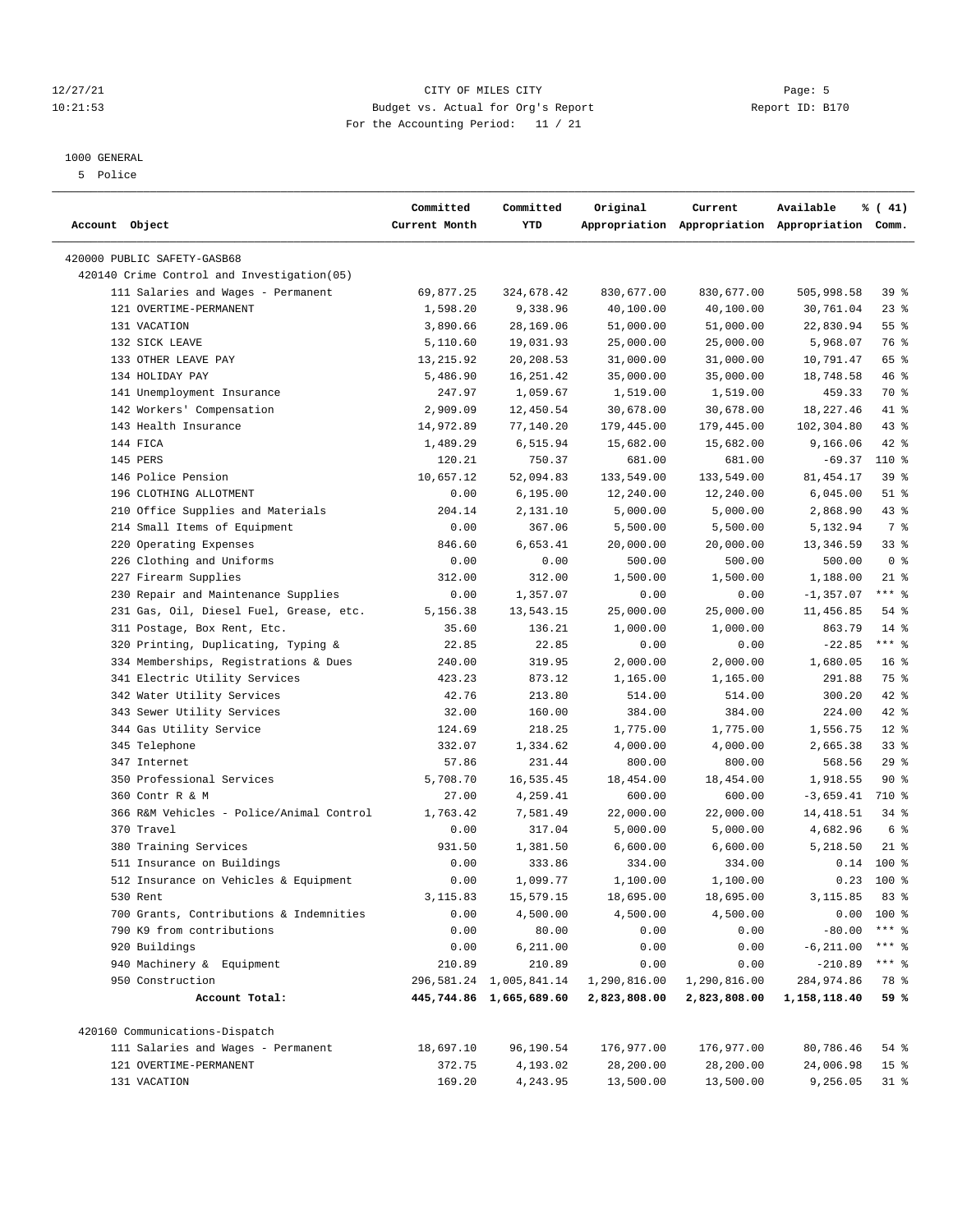# 12/27/21 Page: 6 CITY OF MILES CITY 10:21:53 Budget vs. Actual for Org's Report Report ID: B170 For the Accounting Period: 11 / 21

#### 1000 GENERAL

5 Police

| Account Object |                                         | Committed<br>Current Month | Committed<br>YTD        | Original     | Current<br>Appropriation Appropriation Appropriation Comm. | Available         | % (41)          |  |
|----------------|-----------------------------------------|----------------------------|-------------------------|--------------|------------------------------------------------------------|-------------------|-----------------|--|
|                | 132 SICK LEAVE                          | 3,612.67                   | 10,195.54               | 7,400.00     | 7,400.00                                                   | $-2,795.54$ 138 % |                 |  |
|                | 133 OTHER LEAVE PAY                     | 6,394.66                   | 6,756.77                | 5,327.00     | 5,327.00                                                   | $-1,429.77$       | $127$ %         |  |
|                | 134 HOLIDAY PAY                         | 1,626.96                   | 6,286.68                | 0.00         | 0.00                                                       | $-6, 286.68$      | $***$ $-$       |  |
|                | 141 Unemployment Insurance              | 77.19                      | 321.85                  | 452.00       | 452.00                                                     | 130.15            | 71.8            |  |
|                | 142 Workers' Compensation               | 922.37                     | 3,828.34                | 9,055.00     | 9,055.00                                                   | 5,226.66          | 42 %            |  |
|                | 143 Health Insurance                    | 4,283.91                   | 23,120.09               | 61,524.00    | 61,524.00                                                  | 38,403.91         | 38 <sup>8</sup> |  |
|                | 144 FICA                                | 2,312.20                   | 9,600.73                | 23,066.00    | 23,066.00                                                  | 13,465.27         | 42 %            |  |
|                | 145 PERS                                | 2,232.20                   | 10,835.47               | 27, 218.00   | 27, 218.00                                                 | 16,382.53         | $40*$           |  |
|                | 196 CLOTHING ALLOTMENT                  | 0.00                       | 875.00                  | 0.00         | 0.00                                                       | $-875.00$         | $***$ $%$       |  |
|                | 210 Office Supplies and Materials       | 65.00                      | 149.32                  | 2,500.00     | 2,500.00                                                   | 2,350.68          | 6 %             |  |
|                | 214 Small Items of Equipment            | 315.99                     | 1,101.99                | 1,000.00     | 1,000.00                                                   | $-101.99$         | 110 %           |  |
|                | 220 Operating Expenses                  | 0.00                       | 0.00                    | 100.00       | 100.00                                                     | 100.00            | 0 <sup>8</sup>  |  |
|                | 231 Gas, Oil, Diesel Fuel, Grease, etc. | $-2,557.16$                | 0.00                    | 300.00       | 300.00                                                     | 300.00            | 0 <sup>8</sup>  |  |
|                | 311 Postage, Box Rent, Etc.             | 0.00                       | 12.30                   | 100.00       | 100.00                                                     | 87.70             | $12*$           |  |
|                | 334 Memberships, Registrations & Dues   | 0.00                       | 0.00                    | 100.00       | 100.00                                                     | 100.00            | 0 <sup>8</sup>  |  |
|                | 345 Telephone                           | 354.09                     | 1,726.78                | 5,000.00     | 5,000.00                                                   | 3, 273. 22        | 35 <sup>8</sup> |  |
|                | 350 Professional Services               | 67.79                      | 67.79                   | 1,500.00     | 1,500.00                                                   | 1,432.21          | 5 <sup>8</sup>  |  |
|                | 370 Travel                              | 348.54                     | 710.45                  | 2,000.00     | 2,000.00                                                   | 1,289.55          | 36%             |  |
|                | 380 Training Services                   | 0.00                       | 21.00                   | 500.00       | 500.00                                                     | 479.00            | $4\degree$      |  |
|                | Account Total:                          | 39,295.46                  | 180,237.61              | 365,819.00   | 365,819.00                                                 | 185,581.39        | 49 %            |  |
|                | Account Group Total:                    |                            | 485,040.32 1,845,927.21 | 3,189,627.00 | 3,189,627.00                                               | 1,343,699.79      | 58 %            |  |
|                | Organization Total:                     |                            | 485,040.32 1,845,927.21 | 3,189,627.00 | 3,189,627.00                                               | 1,343,699.79      | 58 %            |  |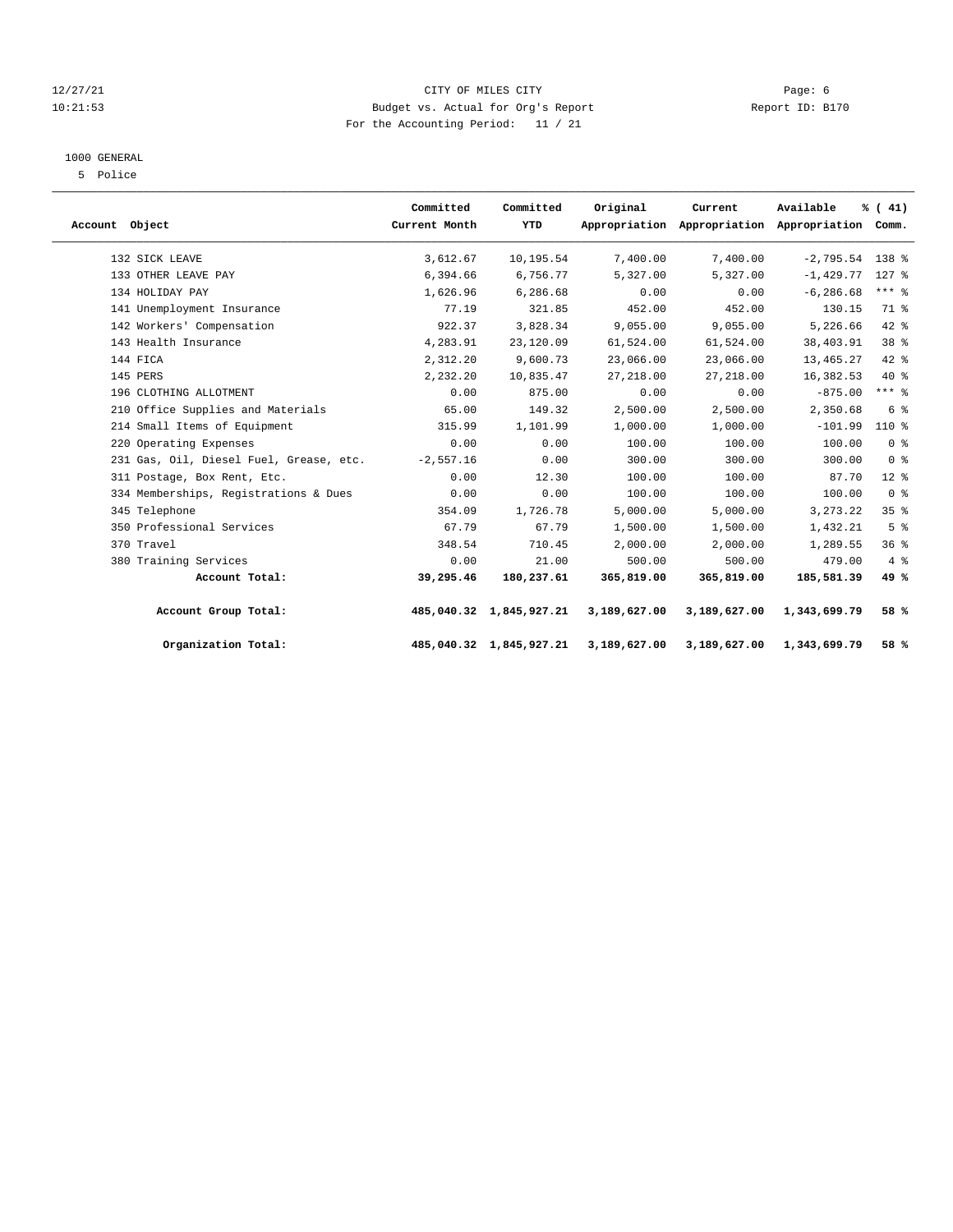# 12/27/21 Page: 7 Page: 7 Page: 7 Page: 7 Page: 7 Page: 7 Page: 7 Page: 7 Page: 7 Page: 7 Page: 7 Page: 7 Page: 7 Page: 7 Page: 7 Page: 7 Page: 7 Page: 7 Page: 7 Page: 7 Page: 7 Page: 7 Page: 7 Page: 7 Page: 7 Page: 7 Page: 10:21:53 Budget vs. Actual for Org's Report Report ID: B170 For the Accounting Period: 11 / 21

#### 1000 GENERAL

6 Police Judge

| Account Object                        | Committed<br>Current Month | Committed<br>YTD | Original   | Current<br>Appropriation Appropriation Appropriation Comm. | Available | % (41)          |  |
|---------------------------------------|----------------------------|------------------|------------|------------------------------------------------------------|-----------|-----------------|--|
| 410000 GENERAL GOVERNMENTGASB68       |                            |                  |            |                                                            |           |                 |  |
| 410300 Judicial Services(06)          |                            |                  |            |                                                            |           |                 |  |
| 111 Salaries and Wages - Permanent    | 5,012.24                   | 23,577.69        | 70,296.00  | 70,296.00                                                  | 46,718.31 | 34%             |  |
| 121 OVERTIME-PERMANENT                | 0.00                       | 19.15            | 0.00       | 0.00                                                       | $-19.15$  | $***$ $8$       |  |
| 131 VACATION                          | 153.20                     | 2,445.11         | 4,000.00   | 4,000.00                                                   | 1,554.89  | $61$ $%$        |  |
| 132 SICK LEAVE                        | 38.30                      | 764.09           | 3,500.00   | 3,500.00                                                   | 2,735.91  | $22$ $%$        |  |
| 141 Unemployment Insurance            | 8.42                       | 44.65            | 84.00      | 84.00                                                      | 39.35     | 53%             |  |
| 142 Workers' Compensation             | 20.40                      | 104.91           | 542.00     | 542.00                                                     | 437.09    | 19 <sup>°</sup> |  |
| 143 Health Insurance                  | 855.80                     | 4,574.61         | 10,254.00  | 10,254.00                                                  | 5,679.39  | 45%             |  |
| 144 FICA                              | 398.08                     | 2,067.83         | 5,951.00   | 5,951.00                                                   | 3,883.17  | 35 <sup>8</sup> |  |
| 145 PERS                              | 461.58                     | 2,379.94         | 6,900.00   | 6,900.00                                                   | 4,520.06  | 34%             |  |
| 196 CLOTHING ALLOTMENT                | 0.00                       | 225.00           | 300.00     | 300.00                                                     | 75.00     | 75 %            |  |
| 210 Office Supplies and Materials     | 303.29                     | 303.29           | 2,000.00   | 2,000.00                                                   | 1,696.71  | 15 <sup>8</sup> |  |
| 311 Postage, Box Rent, Etc.           | 116.00                     | 120.59           | 1,100.00   | 1,100.00                                                   | 979.41    | 11 <sup>8</sup> |  |
| 334 Memberships, Registrations & Dues | 0.00                       | 300.00           | 1,100.00   | 1,100.00                                                   | 800.00    | $27$ $%$        |  |
| 345 Telephone                         | 121.16                     | 512.71           | 1,500.00   | 1,500.00                                                   | 987.29    | 34%             |  |
| 370 Travel                            | 0.00                       | 489.44           | 1,500.00   | 1,500.00                                                   | 1,010.56  | 33%             |  |
| 380 Training Services                 | 0.00                       | 339.72           | 1,650.00   | 1,650.00                                                   | 1,310.28  | $21$ %          |  |
| 382 Books                             | 0.00                       | 0.00             | 900.00     | 900.00                                                     | 900.00    | 0 <sup>8</sup>  |  |
| 394 Jury and Witness Fees             | 0.00                       | $-78.00$         | 500.00     | 500.00                                                     | 578.00    | $-16$ %         |  |
| Account Total:                        | 7,488.47                   | 38,190.73        | 112,077.00 | 112,077.00                                                 | 73,886.27 | 34%             |  |
| Account Group Total:                  | 7,488.47                   | 38,190.73        | 112,077.00 | 112,077.00                                                 | 73,886.27 | 34%             |  |
| Organization Total:                   | 7,488.47                   | 38,190.73        | 112,077.00 | 112,077.00                                                 | 73,886.27 | 34%             |  |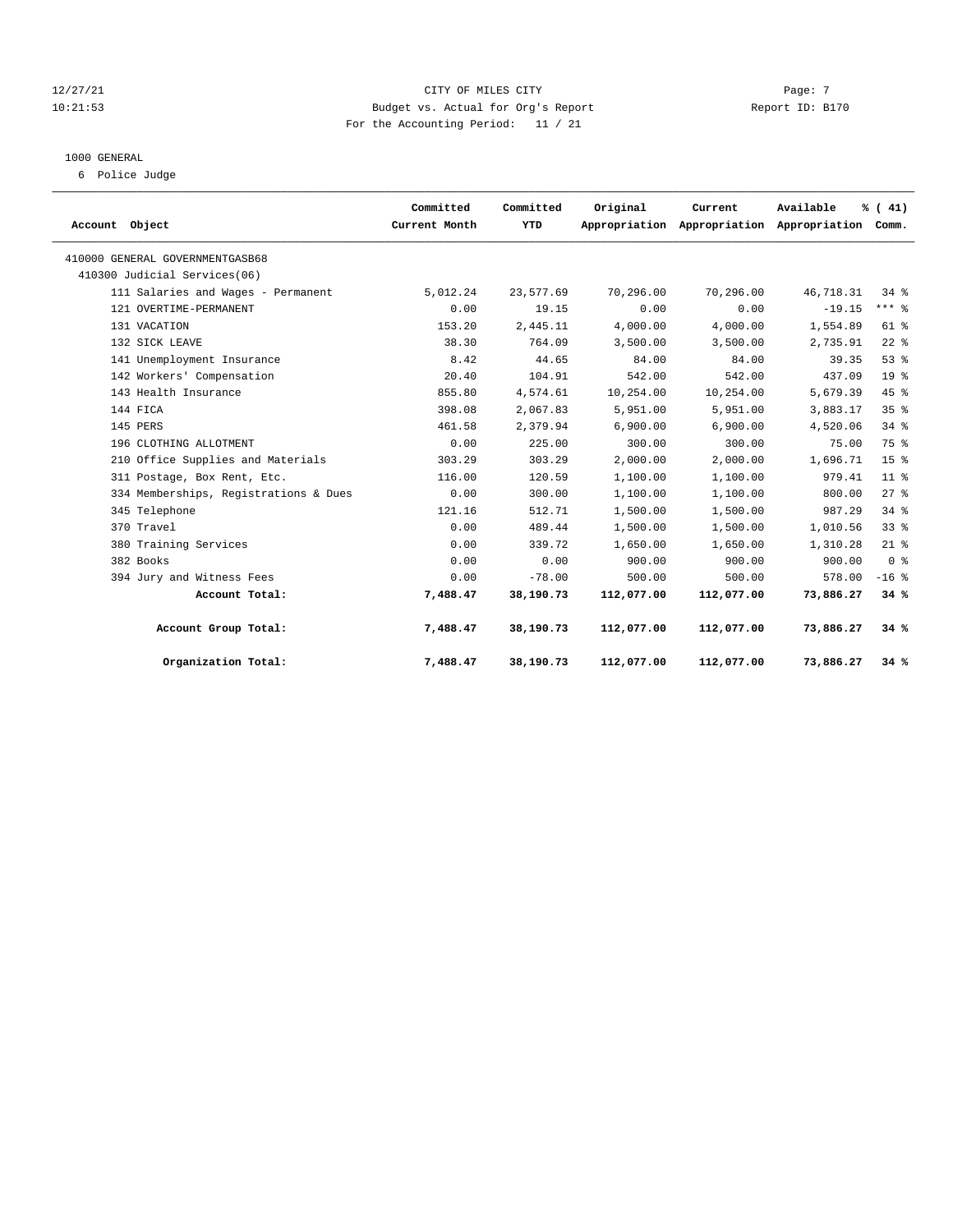# 12/27/21 Page: 8 Page: 8 10:21:53 Budget vs. Actual for Org's Report Report ID: B170 For the Accounting Period: 11 / 21

#### 1000 GENERAL

7 Fire

| Account Object                                           | Committed<br>Current Month | Committed<br>YTD | Original       | Current      | Available<br>Appropriation Appropriation Appropriation Comm. | % (41)          |
|----------------------------------------------------------|----------------------------|------------------|----------------|--------------|--------------------------------------------------------------|-----------------|
| 420000 PUBLIC SAFETY-GASB68                              |                            |                  |                |              |                                                              |                 |
| 420460 Fire Suppression(07)                              |                            |                  |                |              |                                                              |                 |
| 111 Salaries and Wages - Permanent                       | 37,456.38                  | 184,146.81       | 443,056.00     | 443,056.00   | 258,909.19                                                   | 42 %            |
| 112 SALARIES AND WAGES - PART PAID                       | 1,760.22                   | 6,121.09         | 20,004.00      | 20,004.00    | 13,882.91                                                    | $31$ %          |
| 121 OVERTIME-PERMANENT                                   | 6,015.10                   | 22, 216.32       | 65,780.00      | 65,780.00    | 43,563.68                                                    | 34%             |
| 131 VACATION                                             | 4,308.02                   | 24,864.47        | 45,600.00      | 45,600.00    | 20,735.53                                                    | 55 %            |
| 132 SICK LEAVE                                           | 1,781.68                   | 9,445.61         | 28,100.00      | 28,100.00    | 18,654.39                                                    | $34$ $%$        |
| 133 OTHER LEAVE PAY                                      | 832.05                     | 920.94           | 11,437.00      | 11,437.00    | 10,516.06                                                    | 8 %             |
| 134 HOLIDAY PAY                                          | 1,023.91                   | 4,352.84         | 27,600.00      | 27,600.00    | 23, 247. 16                                                  | 16 <sup>8</sup> |
| 141 Unemployment Insurance                               | 132.68                     | 629.98           | 906.00         | 906.00       | 276.02                                                       | 70 %            |
| 142 Workers' Compensation                                | 3,246.05                   | 15,462.70        | 31,066.00      | 31,066.00    | 15,603.30                                                    | 50%             |
| 143 Health Insurance                                     | 8,403.15                   | 37,723.03        | 93,824.00      | 93,824.00    | 56,100.97                                                    | 40 %            |
| 144 FICA                                                 | 866.15                     | 3,973.66         | 8,740.00       | 8,740.00     | 4,766.34                                                     | 45 %            |
| 147 Firemen's Pension                                    | 6,287.01                   | 30,650.05        | 75,504.00      | 75,504.00    | 44,853.95                                                    | 41 %            |
| 149 Firemen's 457B Match                                 | 452.44                     | 2,373.80         | 6,769.00       | 6,769.00     | 4,395.20                                                     | 35%             |
| 210 Office Supplies and Materials                        | 15.55                      | 1,328.10         | 10,000.00      | 10,000.00    | 8,671.90                                                     | $13*$           |
| 211 Clothing Allotment                                   | 0.00                       | 2,325.00         | 10,200.00      | 10,200.00    | 7,875.00                                                     | $23$ %          |
| 214 Small Items of Equipment                             | 81.06                      | 9,490.52         | 7,500.00       | 7,500.00     | -1,990.52                                                    | $127$ %         |
| 217 Small Item Equ/Inspector                             | 0.00                       | 21.98            |                |              | 978.02                                                       | 2 <sup>8</sup>  |
| 220 Operating Expenses                                   |                            |                  | 1,000.00       | 1,000.00     |                                                              | $12*$           |
| 222 Chemicals, Lab & Med Supplies                        | 281.32                     | 1,266.58         | 10,501.00      | 10,501.00    | 9,234.42<br>$-196.80$                                        | $***$ $-$       |
|                                                          | 0.00                       | 196.80           | 0.00<br>500.00 | 0.00         |                                                              |                 |
| 223 Operating Exp/Inspector<br>226 Clothing and Uniforms | 325.35                     | 775.81           |                | 500.00       | $-275.81$ 155 %                                              |                 |
|                                                          | 4,089.80                   | 9,050.84         | 25,000.00      | 25,000.00    | 15,949.16                                                    | $36$ $%$        |
| 230 Repair and Maintenance Supplies                      | 307.00                     | 810.08           | 4,000.00       | 4,000.00     | 3,189.92                                                     | $20*$           |
| 231 Gas, Oil, Diesel Fuel, Grease, etc.                  | 595.94                     | 2,897.26         | 12,500.00      | 12,500.00    | 9,602.74                                                     | $23$ $%$        |
| 241 Consumable Tools                                     | 0.00                       | 544.90           | 3,000.00       | 3,000.00     | 2,455.10                                                     | 18 <sup>8</sup> |
| 311 Postage, Box Rent, Etc.                              | 0.00                       | 110.00           | 150.00         | 150.00       | 40.00                                                        | 73 %            |
| 320 Printing, Duplicating, Typing &                      | 0.00                       | 0.00             | 750.00         | 750.00       | 750.00                                                       | 0 <sup>8</sup>  |
| 330 Publicity, Subscriptions & Dues                      | 0.00                       | 0.00             | 300.00         | 300.00       | 300.00                                                       | 0 <sup>8</sup>  |
| 334 Memberships, Registrations & Dues                    | 0.00                       | 55.95            | 1,500.00       | 1,500.00     | 1,444.05                                                     | 4%              |
| 341 Electric Utility Services                            | 345.29                     | 2,596.72         | 5,350.00       | 5,350.00     | 2,753.28                                                     | 49 %            |
| 342 Water Utility Services                               | 36.00                      | 183.72           | 500.00         | 500.00       | 316.28                                                       | 37%             |
| 343 Sewer Utility Services                               | 43.11                      | 215.55           | 500.00         | 500.00       | 284.45                                                       | 43 %            |
| 344 Gas Utility Service                                  | 113.91                     | 471.54           | 2,900.00       | 2,900.00     | 2,428.46                                                     | 16 <sup>8</sup> |
| 345 Telephone                                            | 282.82                     | 1,138.80         | 3,245.00       | 3,245.00     | 2,106.20                                                     | 35%             |
| 346 Garbage Service                                      | 0.00                       | 47.41            | 1,500.00       | 1,500.00     | 1,452.59                                                     | 3%              |
| 347 Internet                                             | 50.69                      | 202.76           | 2,000.00       | 2,000.00     | 1,797.24                                                     | $10*$           |
| 350 Professional Services                                | 0.00                       | 1,200.00         | 17,000.00      | 17,000.00    | 15,800.00                                                    | 7 <sup>°</sup>  |
| 360 Contr R & M                                          | 0.00                       | 5,307.80         | 15,000.00      | 15,000.00    | 9,692.20                                                     | 35%             |
| 364 R&M Vehicles - Fire/Amb                              | 311.82                     | 6,149.88         | 40,000.00      | 40,000.00    | 33,850.12                                                    | 15 <sup>°</sup> |
| 370 Travel                                               | 0.00                       | 1,389.76         | 3,000.00       | 3,000.00     | 1,610.24                                                     | 46 %            |
| 375 Travel/Inspector                                     | 0.00                       | 0.00             | 1,100.00       | 1,100.00     | 1,100.00                                                     | 0 <sup>8</sup>  |
| 380 Training Services                                    | 25.00                      | 1,924.53         | 12,000.00      | 12,000.00    | 10,075.47                                                    | 16 <sup>8</sup> |
| 382 Books                                                | 0.00                       | 0.00             | 2,000.00       | 2,000.00     | 2,000.00                                                     | 0 <sup>8</sup>  |
| 400 BUILDING MATERIALS                                   | 588.75                     | 599.86           | 10,000.00      | 10,000.00    | 9,400.14                                                     | 6 %             |
| 511 Insurance on Buildings                               | 0.00                       | 1,475.93         | 1,476.00       | 1,476.00     | 0.07                                                         | 100 %           |
| 512 Insurance on Vehicles & Equipment                    | 0.00                       | 5,489.91         | 5,490.00       | 5,490.00     | 0.09                                                         | 100 %           |
| 940 Machinery & Equipment                                | 0.00                       | 3,143.00         | 80,000.00      | 80,000.00    | 76,857.00                                                    | 4%              |
| Account Total:                                           | 80,058.25                  | 403,292.29       | 1,148,348.00   | 1,148,348.00 | 745,055.71                                                   | 35%             |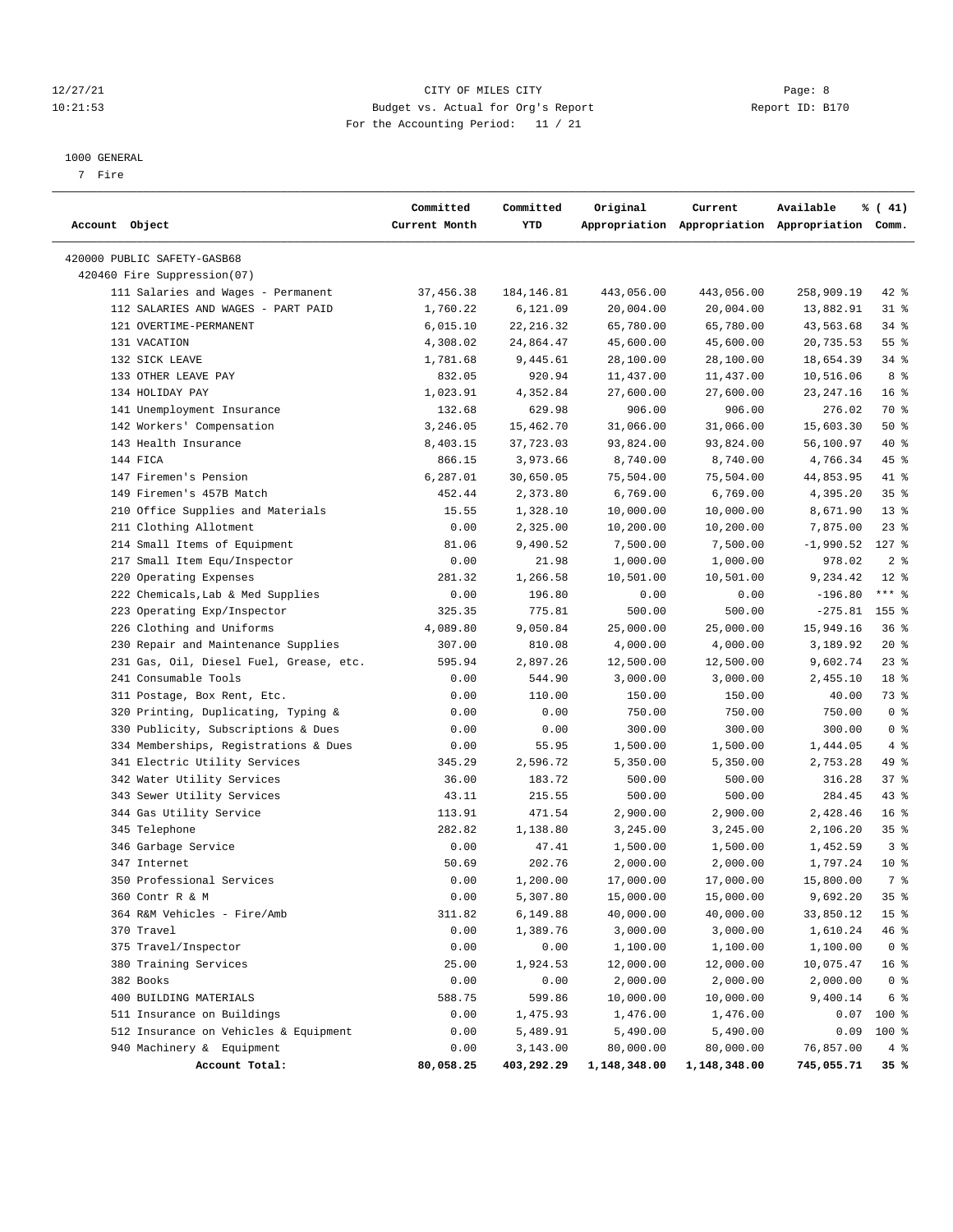# 12/27/21 Page: 9 10:21:53 Budget vs. Actual for Org's Report Report ID: B170 For the Accounting Period: 11 / 21

#### 1000 GENERAL

7 Fire

| Account Object                                        | Committed<br>Current Month | Committed<br>YTD | Original     | Current<br>Appropriation Appropriation | Available<br>Appropriation | % (41)<br>Comm.     |
|-------------------------------------------------------|----------------------------|------------------|--------------|----------------------------------------|----------------------------|---------------------|
| 420470 Fire Improve-Personal Prot. Clothing-Grant #14 |                            |                  |              |                                        |                            |                     |
| 211 Clothing Allotment                                | 0.00                       | 50.00            | 0.00         | 0.00                                   | $-50.00$                   | $***$ $\frac{6}{5}$ |
| Account Total:                                        | 0.00                       | 50.00            | 0.00         | 0.00                                   | $-50.00$                   | $***$ %             |
| Account Group Total:                                  | 80,058.25                  | 403, 342, 29     | 1,148,348.00 | 1,148,348.00                           | 745,005.71                 | 35%                 |
| 490000 DEBT SERVICE                                   |                            |                  |              |                                        |                            |                     |
| 490500 Other Debt Service Payments                    |                            |                  |              |                                        |                            |                     |
| 654 Training Center- Principal                        | 581.71                     | 2,931.24         | 7,139.00     | 7,139.00                               | 4,207.76                   | 41.8                |
| 655 Training Center- Interest                         | 581.25                     | 2,883.56         | 6,818.00     | 6,818.00                               | 3,934.44                   | $42*$               |
| Account Total:                                        | 1,162.96                   | 5,814.80         | 13,957.00    | 13,957.00                              | 8,142.20                   | 42%                 |
| Account Group Total:                                  | 1,162.96                   | 5,814.80         | 13,957.00    | 13,957.00                              | 8,142.20                   | 42%                 |
| 520000 OTHER FINANCING USES                           |                            |                  |              |                                        |                            |                     |
| 521000 Interfund Operating Transfers Out              |                            |                  |              |                                        |                            |                     |
| 820 Transfers to Other Funds                          | 0.00                       | 0.00             | 123,689.00   | 123,689.00                             | 123,689.00                 | 0 <sup>8</sup>      |
| Account Total:                                        | 0.00                       | 0.00             | 123,689.00   | 123,689.00                             | 123,689.00                 | 0 <sup>8</sup>      |
| Account Group Total:                                  | 0.00                       | 0.00             | 123,689.00   | 123,689.00                             | 123,689.00                 | 0 <sup>8</sup>      |
| Organization Total:                                   | 81,221.21                  | 409,157.09       | 1,285,994.00 | 1,285,994.00                           | 876,836.91                 | 32%                 |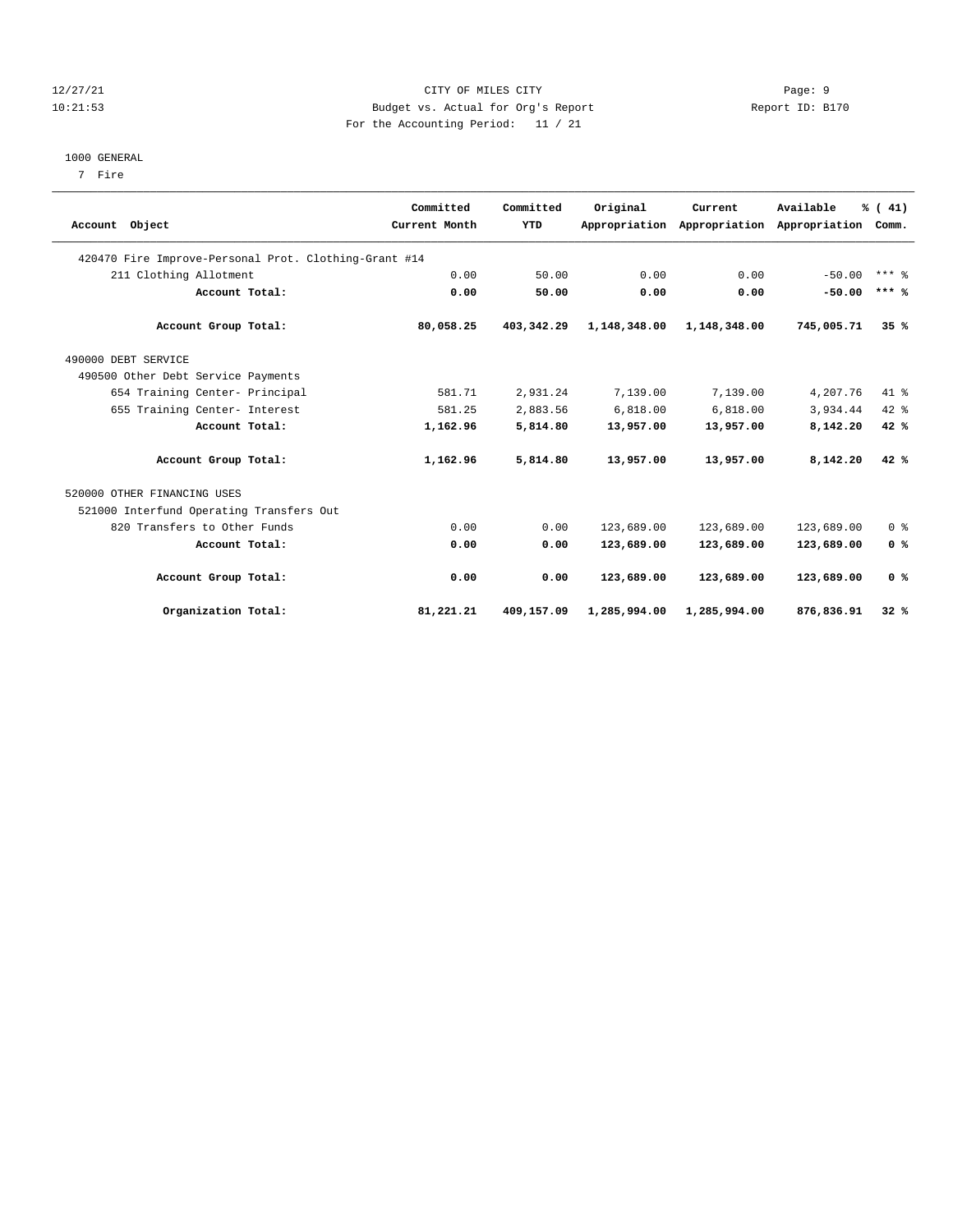# 12/27/21 CITY OF MILES CITY Page: 10 10:21:53 Budget vs. Actual for Org's Report Report ID: B170 For the Accounting Period: 11 / 21

#### 1000 GENERAL

8 City Hall Maintenance

| Account Object                      | Committed<br>Current Month | Committed<br>YTD | Original  | Current<br>Appropriation Appropriation | Available<br>Appropriation | % (41)<br>Comm. |  |
|-------------------------------------|----------------------------|------------------|-----------|----------------------------------------|----------------------------|-----------------|--|
| 410000 GENERAL GOVERNMENTGASB68     |                            |                  |           |                                        |                            |                 |  |
| 411230 City Hall                    |                            |                  |           |                                        |                            |                 |  |
| 214 Small Items of Equipment        | 0.00                       | 0.00             | 400.00    | 400.00                                 | 400.00                     | 0 <sup>8</sup>  |  |
| 220 Operating Expenses              | 73.00                      | 292.00           | 3,500.00  | 3,500.00                               | 3,208.00                   | 8%              |  |
| 230 Repair and Maintenance Supplies | 0.00                       | 0.00             | 2,000.00  | 2,000.00                               | 2,000.00                   | 0 <sup>8</sup>  |  |
| 341 Electric Utility Services       | 183.64                     | 2,316.31         | 5,000.00  | 5.000.00                               | 2,683.69                   | 46%             |  |
| 342 Water Utility Services          | 59.01                      | 295.05           | 750.00    | 750.00                                 | 454.95                     | 39 <sup>8</sup> |  |
| 343 Sewer Utility Services          | 70.68                      | 353.40           | 800.00    | 800.00                                 | 446.60                     | $44*$           |  |
| 344 Gas Utility Service             | 293.31                     | 599.61           | 2,600.00  | 2,600.00                               | 2,000.39                   | $23$ $%$        |  |
| 346 Garbage Service                 | 0.00                       | 47.41            | 250.00    | 250.00                                 | 202.59                     | 19 <sup>8</sup> |  |
| 360 Contr R & M                     | 700.00                     | 19,756.87        | 15,000.00 | 15,000.00                              | $-4,756.87$                | $132*$          |  |
| 511 Insurance on Buildings          | 0.00                       | 3,450.00         | 3,450.00  | 3,450.00                               | 0.00                       | $100*$          |  |
| Account Total:                      | 1,379.64                   | 27,110.65        | 33,750.00 | 33,750.00                              | 6,639.35                   | 80%             |  |
| Account Group Total:                | 1,379.64                   | 27,110.65        | 33,750.00 | 33,750.00                              | 6,639.35                   | 80%             |  |
| Organization Total:                 | 1,379.64                   | 27,110.65        | 33,750.00 | 33,750.00                              | 6,639.35                   | 80%             |  |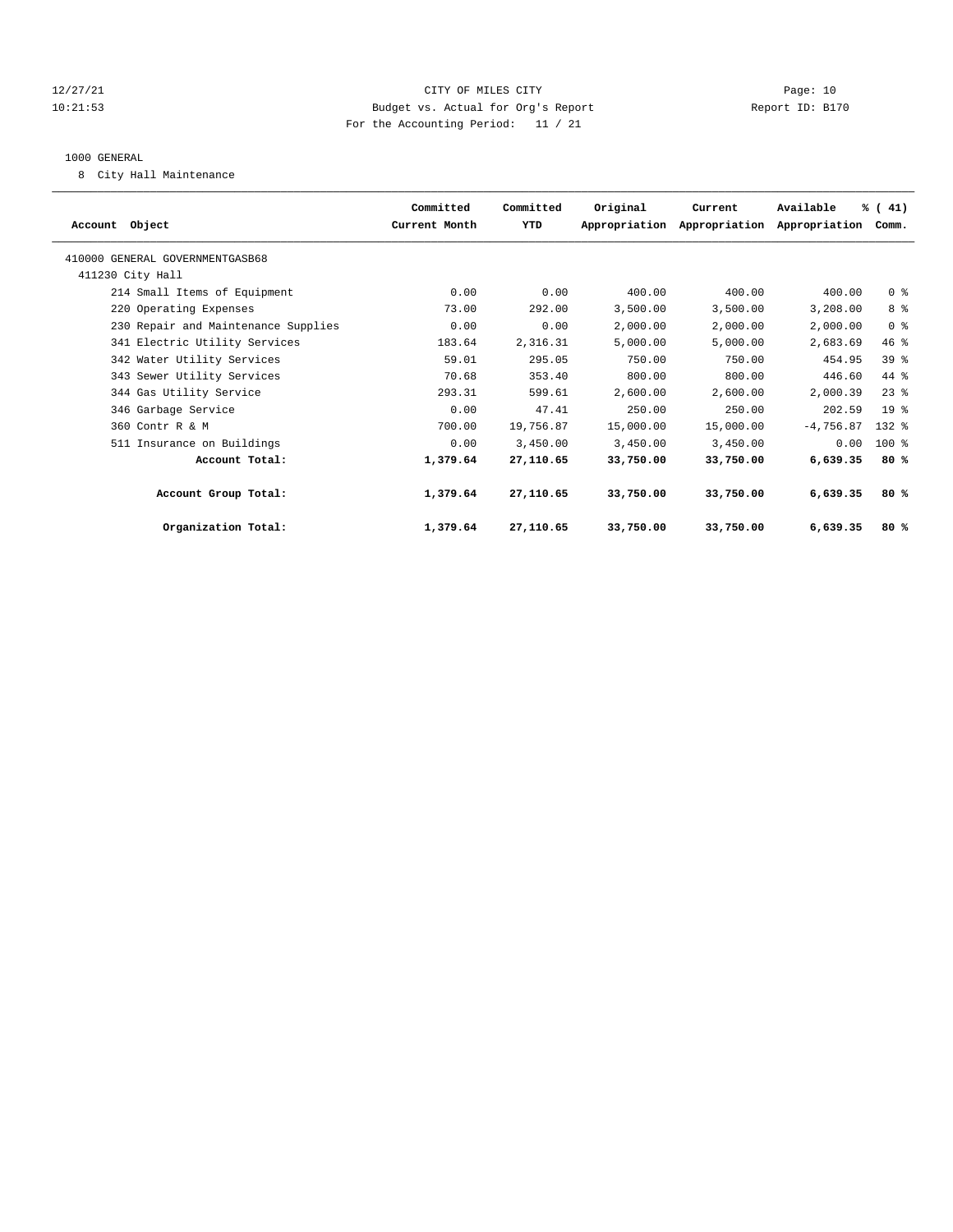# 12/27/21 CITY OF MILES CITY Page: 11 10:21:53 Budget vs. Actual for Org's Report Report ID: B170 For the Accounting Period: 11 / 21

# 1000 GENERAL

9 Treasurer

| Account Object                                               | Committed<br>Current Month | Committed<br>YTD | Original  | Current<br>Appropriation Appropriation | Available<br>Appropriation | % (41)<br>Comm. |  |
|--------------------------------------------------------------|----------------------------|------------------|-----------|----------------------------------------|----------------------------|-----------------|--|
| 410000 GENERAL GOVERNMENTGASB68<br>410540 City Treasurer(09) |                            |                  |           |                                        |                            |                 |  |
| 111 Salaries and Wages - Permanent                           | 1,833.34                   | 9,166.70         | 21,996.00 | 21,996.00                              | 12,829.30                  | $42$ %          |  |
| 142 Workers' Compensation                                    | 10.80                      | 54.00            | 164.00    | 164.00                                 | 110.00                     | 338             |  |
| 144 FICA                                                     | 140.24                     | 701.20           | 1,683.00  | 1,683.00                               | 981.80                     | 42 %            |  |
| 145 PERS                                                     | 162.62                     | 813.10           | 1,951.00  | 1,951.00                               | 1,137.90                   | 42 %            |  |
| 345 Telephone                                                | 56.80                      | 233.54           | 400.00    | 400.00                                 | 166.46                     | 58 %            |  |
| 350 Professional Services                                    | 0.00                       | 0.00             | 550.00    | 550.00                                 | 550.00                     | 0 <sup>8</sup>  |  |
| 360 Contr R & M                                              | 0.00                       | 324.74           | 1,000.00  | 1,000.00                               | 675.26                     | 32%             |  |
| Account Total:                                               | 2,203.80                   | 11,293.28        | 27,744.00 | 27,744.00                              | 16,450.72                  | 41%             |  |
| Account Group Total:                                         | 2,203.80                   | 11,293.28        | 27,744.00 | 27,744.00                              | 16,450.72                  | 41%             |  |
| Organization Total:                                          | 2,203.80                   | 11,293.28        | 27,744.00 | 27,744.00                              | 16,450.72                  | 41%             |  |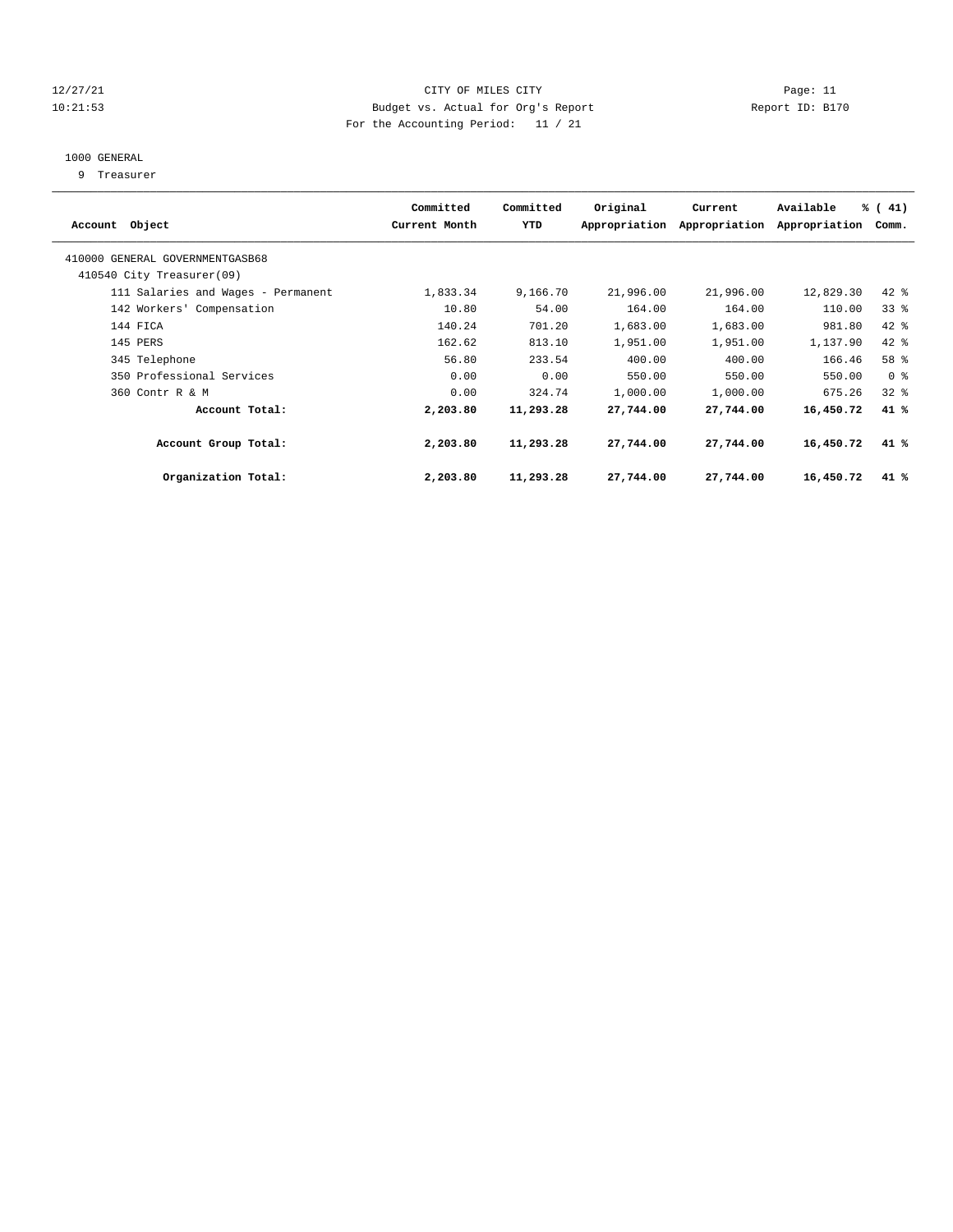# 12/27/21 CITY OF MILES CITY Page: 12 10:21:53 Budget vs. Actual for Org's Report Report ID: B170 For the Accounting Period: 11 / 21

————————————————————————————————————————————————————————————————————————————————————————————————————————————————————————————————————

#### 1000 GENERAL

13 Park

|                                            | Committed     | Committed  | Original   | Current    | Available                                       | % ( 41)         |
|--------------------------------------------|---------------|------------|------------|------------|-------------------------------------------------|-----------------|
| Account Object                             | Current Month | YTD        |            |            | Appropriation Appropriation Appropriation Comm. |                 |
| 460000 CULTURE AND RECREATION-GASB68       |               |            |            |            |                                                 |                 |
| 460433 Park Operations(13)                 |               |            |            |            |                                                 |                 |
| 111 Salaries and Wages - Permanent         | 15,228.32     | 77,859.25  | 207,040.00 | 207,040.00 | 129,180.75                                      | 38 %            |
| 121 OVERTIME-PERMANENT                     | 0.00          | 4,430.40   | 9,300.00   | 9,300.00   | 4,869.60                                        | 48 %            |
| 131 VACATION                               | 1,016.80      | 10,568.16  | 12,100.00  | 12,100.00  | 1,531.84                                        | 87%             |
| 132 SICK LEAVE                             | 357.96        | 2,441.81   | 9,400.00   | 9,400.00   | 6,958.19                                        | 26%             |
| 133 OTHER LEAVE PAY                        | 676.88        | 2,539.64   | 2,670.00   | 2,670.00   | 130.36                                          | 95%             |
| 134 HOLIDAY PAY                            | 600.52        | 3,274.96   | 5,500.00   | 5,500.00   | 2,225.04                                        | 60 %            |
| 141 Unemployment Insurance                 | 44.73         | 255.23     | 369.00     | 369.00     | 113.77                                          | 69 %            |
| 142 Workers' Compensation                  | 217.47        | 1,232.02   | 4,677.00   | 4,677.00   | 3,444.98                                        | 26%             |
| 143 Health Insurance                       | 3,585.64      | 17,923.39  | 42,964.00  | 42,964.00  | 25,040.61                                       | 42 %            |
| 144 FICA                                   | 1,309.16      | 7,512.78   | 18,820.00  | 18,820.00  | 11,307.22                                       | $40*$           |
| 145 PERS                                   | 1,572.05      | 8,563.86   | 21,298.00  | 21,298.00  | 12,734.14                                       | 40 %            |
| 196 CLOTHING ALLOTMENT                     | 0.00          | 928.50     | 1,000.00   | 1,000.00   | 71.50                                           | $93$ $%$        |
| 210 Office Supplies and Materials          | 0.00          | 0.00       | 350.00     | 350.00     | 350.00                                          | 0 <sup>8</sup>  |
| 214 Small Items of Equipment               | 0.00          | 83.22      | 4,000.00   | 4,000.00   | 3,916.78                                        | 2 <sup>8</sup>  |
| 220 Operating Expenses                     | 0.00          | 1,318.37   | 3,500.00   | 3,500.00   | 2,181.63                                        | 38 <sup>8</sup> |
| 222 Chemicals, Lab & Med Supplies          | 0.00          | 361.48     | 5,000.00   | 5,000.00   | 4,638.52                                        | 7 %             |
| 226 Clothing and Uniforms                  | 0.00          | 409.98     | 1,000.00   | 1,000.00   | 590.02                                          | 41 %            |
| 230 Repair and Maintenance Supplies        | 1,221.06      | 4,583.63   | 15,000.00  | 15,000.00  | 10,416.37                                       | $31$ %          |
| 231 Gas, Oil, Diesel Fuel, Grease, etc.    | 793.59        | 5,506.95   | 8,500.00   | 8,500.00   | 2,993.05                                        | 65 %            |
| 334 Memberships, Registrations & Dues      | 340.00        | 340.00     | 300.00     | 300.00     | $-40.00$                                        | $113*$          |
| 341 Electric Utility Services              | 648.03        | 4,624.41   | 10,000.00  | 10,000.00  | 5,375.59                                        | 46 %            |
| 342 Water Utility Services                 | 1,863.23      | 9,732.98   | 8,000.00   | 8,000.00   | $-1,732.98$                                     | $122$ %         |
| 343 Sewer Utility Services                 | 284.46        | 1,422.30   | 1,500.00   | 1,500.00   | 77.70                                           | 95%             |
| 344 Gas Utility Service                    | 283.92        | 645.94     | 3,000.00   | 3,000.00   | 2,354.06                                        | $22$ %          |
| 345 Telephone                              | 75.60         | 308.74     | 450.00     | 450.00     | 141.26                                          | 69 %            |
| 346 Garbage Service                        | 0.00          | 237.06     | 800.00     | 800.00     | 562.94                                          | $30*$           |
| 347 Internet                               | 26.82         | 107.28     | 400.00     | 400.00     | 292.72                                          | $27$ %          |
| 350 Professional Services                  | 584.52        | 14,769.44  | 19,500.00  | 19,500.00  | 4,730.56                                        | 76 %            |
| 360 Contr R & M                            | 0.00          | 526.71     | 10,000.00  | 10,000.00  | 9,473.29                                        | 5 <sup>8</sup>  |
| 363 R&M Vehicles/Equip/Labor-PW            | 349.97        | 1,346.77   | 10,000.00  | 10,000.00  | 8,653.23                                        | $13*$           |
| 370 Travel                                 | 0.00          | 0.00       | 600.00     | 600.00     | 600.00                                          | 0 <sup>8</sup>  |
| 380 Training Services                      | 10.00         | 335.00     | 400.00     | 400.00     | 65.00                                           | 84 %            |
| 511 Insurance on Buildings                 | 0.00          | 3,828.65   | 3,829.00   | 3,829.00   | 0.35                                            | 100 %           |
| 512 Insurance on Vehicles & Equipment      | 0.00          | 663.47     | 664.00     | 664.00     | 0.53                                            | 100 %           |
| 940 Machinery & Equipment                  | 0.00          | 2,009.46   | 15,500.00  | 15,500.00  | 13,490.54                                       | $13*$           |
| Account Total:                             | 31,090.73     | 190,691.84 | 457,431.00 | 457,431.00 | 266,739.16                                      | 42%             |
| 460435 Florence Stacy Fountain             |               |            |            |            |                                                 |                 |
| 350 Professional Services                  | 0.00          | 3,291.50   | 17,209.00  | 17,209.00  | 13,917.50                                       | 19 <sup>°</sup> |
| Account Total:                             | 0.00          | 3,291.50   | 17,209.00  | 17,209.00  | 13,917.50                                       | $19*$           |
|                                            |               |            |            |            |                                                 |                 |
| 460436 Denton Complex Upgrades             |               |            |            |            |                                                 |                 |
| 230 Repair and Maintenance Supplies        | 0.00          | 0.00       | 1,000.00   | 1,000.00   | 1,000.00                                        | 0 <sup>8</sup>  |
| 350 Professional Services                  | 0.00          | 0.00       | 3,000.00   | 3,000.00   | 3,000.00                                        | 0 <sup>8</sup>  |
| Account Total:                             | 0.00          | 0.00       | 4,000.00   | 4,000.00   | 4,000.00                                        | 0 <sup>8</sup>  |
| 460439 Riverside Park Tennis Court Project |               |            |            |            |                                                 |                 |
| 230 Repair and Maintenance Supplies        | 0.00          | 0.00       | 500.00     | 500.00     | 500.00                                          | 0 <sup>8</sup>  |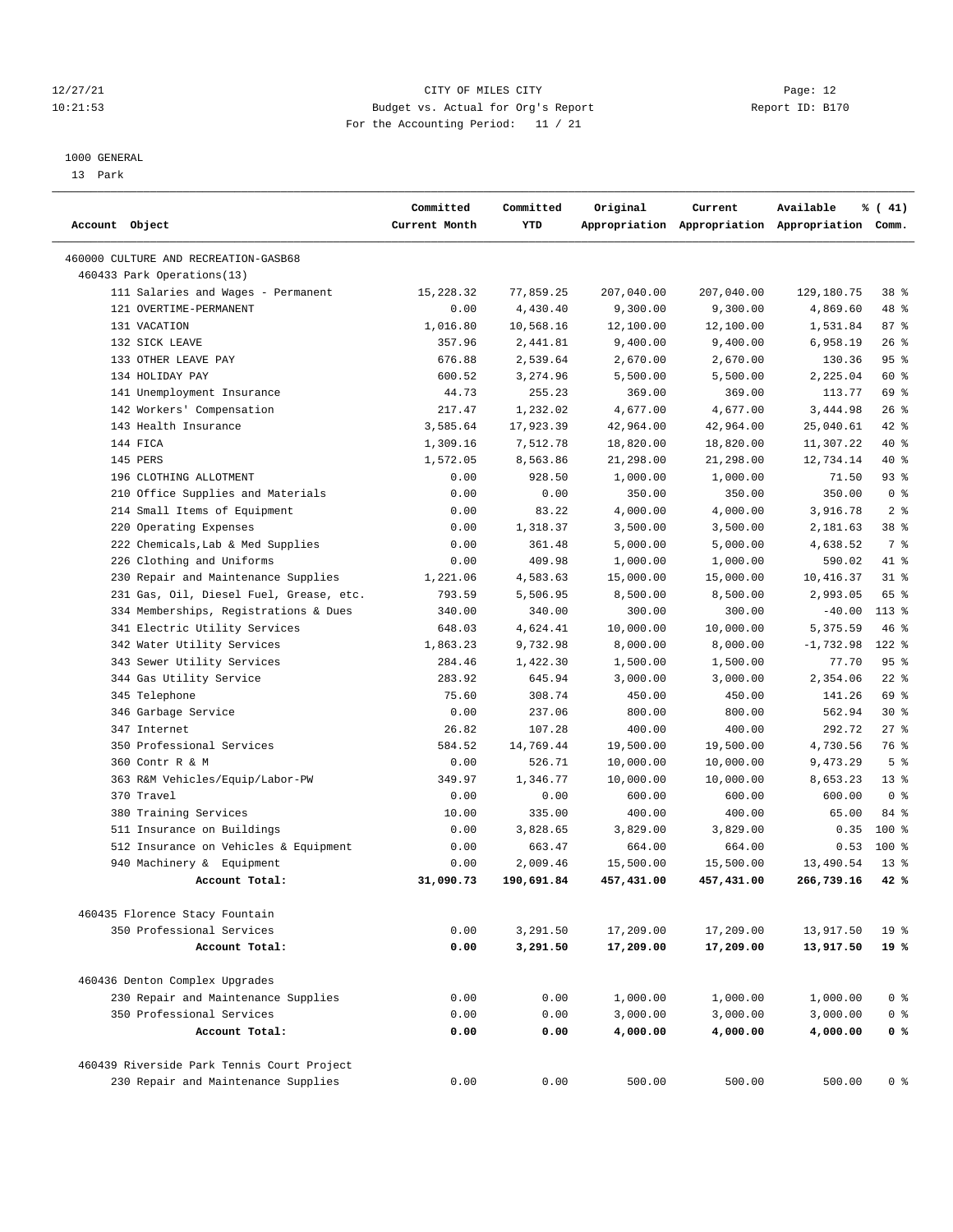# 12/27/21 CITY OF MILES CITY Page: 13 10:21:53 Budget vs. Actual for Org's Report Report ID: B170 For the Accounting Period: 11 / 21

#### 1000 GENERAL

13 Park

| Account Object                           | Committed<br>Current Month | Committed<br>YTD | Original   | Current<br>Appropriation Appropriation | Available<br>Appropriation | $\frac{1}{6}$ ( 41)<br>Comm. |
|------------------------------------------|----------------------------|------------------|------------|----------------------------------------|----------------------------|------------------------------|
| Account Total:                           | 0.00                       | 0.00             | 500.00     | 500.00                                 | 500.00                     | 0 <sup>8</sup>               |
| Account Group Total:                     | 31,090.73                  | 193,983.34       | 479,140.00 | 479,140.00                             | 285,156.66                 | 40 %                         |
| 520000 OTHER FINANCING USES              |                            |                  |            |                                        |                            |                              |
| 521000 Interfund Operating Transfers Out |                            |                  |            |                                        |                            |                              |
| 820 Transfers to Other Funds             | 0.00                       | 0.00             | 80,000.00  | 80,000.00                              | 80,000.00                  | 0 <sup>8</sup>               |
| Account Total:                           | 0.00                       | 0.00             | 80,000.00  | 80,000.00                              | 80,000.00                  | 0 <sup>8</sup>               |
| Account Group Total:                     | 0.00                       | 0.00             | 80,000,00  | 80,000,00                              | 80,000,00                  | 0 <sup>8</sup>               |
| Organization Total:                      | 31,090.73                  | 193,983.34       | 559,140.00 | 559,140.00                             | 365,156.66                 | 35%                          |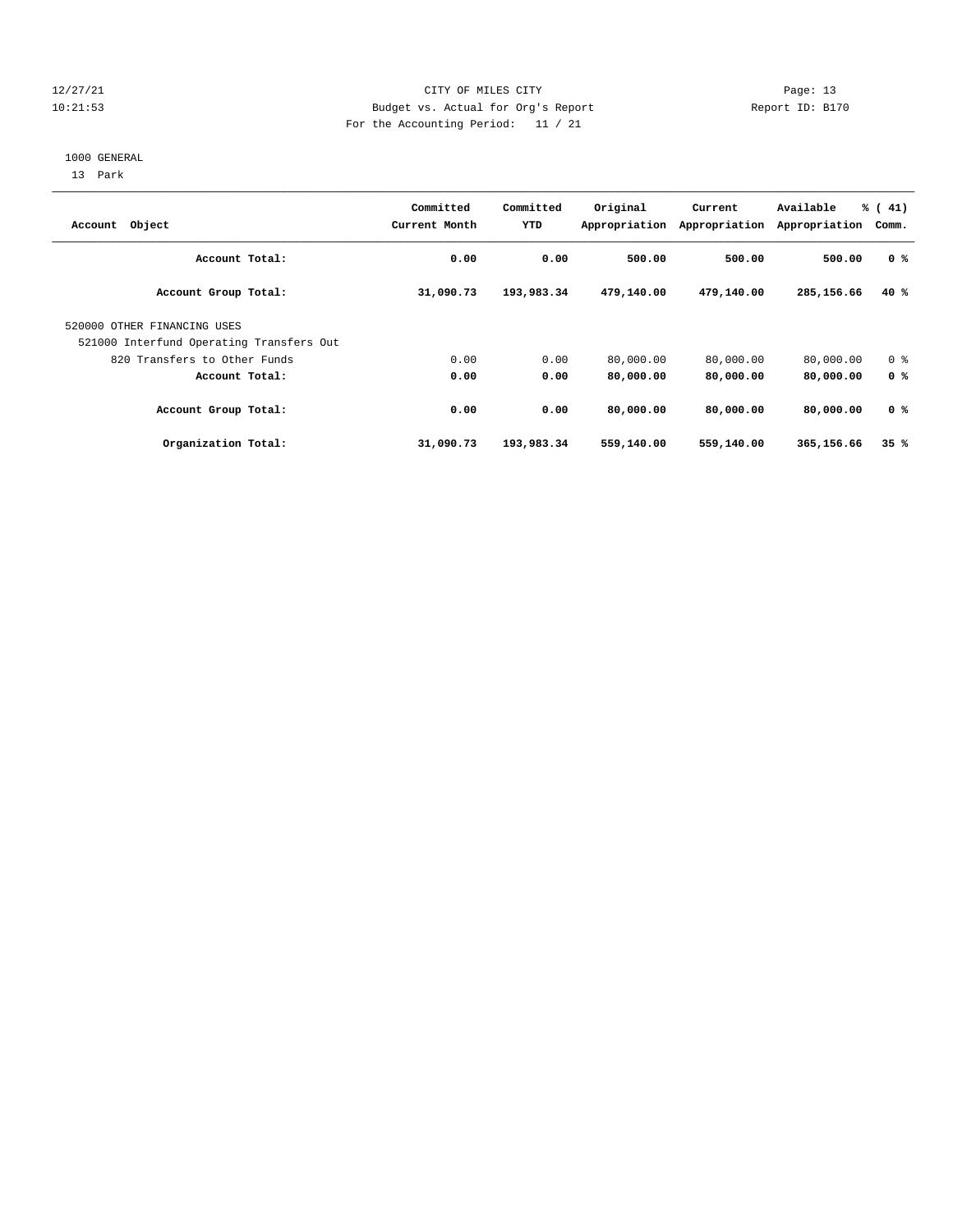# 12/27/21 CITY OF MILES CITY Page: 14 10:21:53 Budget vs. Actual for Org's Report Report ID: B170 For the Accounting Period: 11 / 21

# 1000 GENERAL

14 Swim Pool

|                                      | Committed     | Committed | Original  | Current                                         | Available   | % (41)         |
|--------------------------------------|---------------|-----------|-----------|-------------------------------------------------|-------------|----------------|
| Account Object                       | Current Month | YTD       |           | Appropriation Appropriation Appropriation Comm. |             |                |
| 460000 CULTURE AND RECREATION-GASB68 |               |           |           |                                                 |             |                |
| 460445 Swimming Pool                 |               |           |           |                                                 |             |                |
| 111 Salaries and Wages - Permanent   | 0.00          | 29,009.56 | 43,821.00 | 43,821.00                                       | 14,811.44   | 66 %           |
| 121 OVERTIME-PERMANENT               | 0.00          | 1,012.82  | 0.00      | 0.00                                            | $-1,012.82$ | $***$ 8        |
| 141 Unemployment Insurance           | 0.00          | 75.05     | 66.00     | 66.00                                           | $-9.05$     | $114*$         |
| 142 Workers' Compensation            | 0.00          | 380.22    | 886.00    | 886.00                                          | 505.78      | 43%            |
| 144 FICA                             | 0.00          | 2,296.75  | 3,353.00  | 3,353.00                                        | 1,056.25    | 68 %           |
| 145 PERS                             | 0.00          | 466.65    | 798.00    | 798.00                                          | 331.35      | 58 %           |
| 214 Small Items of Equipment         | 0.00          | 0.00      | 600.00    | 600.00                                          | 600.00      | 0 <sup>8</sup> |
| 220 Operating Expenses               | 0.00          | 15.54     | 0.00      | 0.00                                            | $-15.54$    | $***$ 2        |
| 222 Chemicals, Lab & Med Supplies    | 0.00          | 0.00      | 4,000.00  | 4,000.00                                        | 4,000.00    | 0 <sup>8</sup> |
| 226 Clothing and Uniforms            | 0.00          | 0.00      | 600.00    | 600.00                                          | 600.00      | 0 <sup>8</sup> |
| 230 Repair and Maintenance Supplies  | 0.00          | 0.00      | 500.00    | 500.00                                          | 500.00      | 0 <sup>8</sup> |
| 341 Electric Utility Services        | 98.52         | 978.57    | 2,000.00  | 2,000.00                                        | 1,021.43    | 49.8           |
| 342 Water Utility Services           | 40.71         | 162.84    | 300.00    | 300.00                                          | 137.16      | 54%            |
| 343 Sewer Utility Services           | 46.38         | 185.52    | 250.00    | 250.00                                          | 64.48       | 74 %           |
| 345 Telephone                        | 0.00          | 513.49    | 150.00    | 150.00                                          | $-363.49$   | $342$ $%$      |
| 360 Contr R & M                      | 0.00          | 0.00      | 500.00    | 500.00                                          | 500.00      | 0 <sup>8</sup> |
| 363 R&M Vehicles/Equip/Labor-PW      | 0.00          | 0.00      | 6.300.00  | 6.300.00                                        | 6.300.00    | 0 <sup>8</sup> |
| 380 Training Services                | 0.00          | 0.00      | 1,000.00  | 1,000.00                                        | 1,000.00    | 0 <sup>8</sup> |
| 540 Special Assessments              | 0.00          | 0.00      | 1,400.00  | 1,400.00                                        | 1,400.00    | 0 <sup>8</sup> |
| Account Total:                       | 185.61        | 35,097.01 | 66,524.00 | 66,524.00                                       | 31,426.99   | 53%            |
| Account Group Total:                 | 185.61        | 35,097.01 | 66,524.00 | 66,524.00                                       | 31,426.99   | 53%            |
| Organization Total:                  | 185.61        | 35,097.01 | 66,524.00 | 66,524.00                                       | 31,426.99   | 53%            |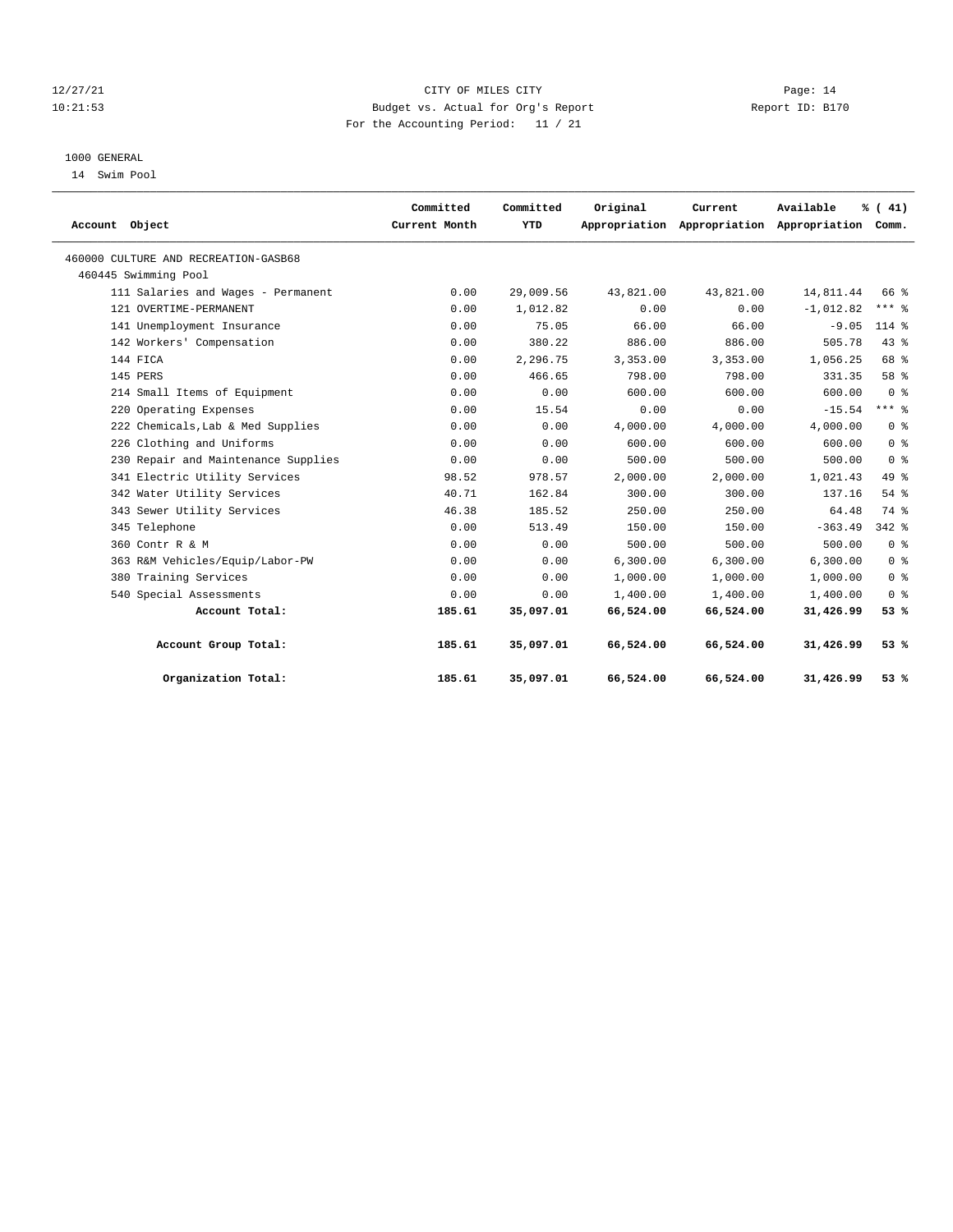# 12/27/21 CITY OF MILES CITY Page: 15 10:21:53 Budget vs. Actual for Org's Report Report ID: B170 For the Accounting Period: 11 / 21

# 1000 GENERAL 16 Library

| Account Object                                                          | Committed<br>Current Month | Committed<br><b>YTD</b> | Original<br>Appropriation | Current<br>Appropriation | Available<br>Appropriation | $\frac{1}{6}$ ( 41)<br>Comm. |
|-------------------------------------------------------------------------|----------------------------|-------------------------|---------------------------|--------------------------|----------------------------|------------------------------|
| 520000 OTHER FINANCING USES<br>521000 Interfund Operating Transfers Out |                            |                         |                           |                          |                            |                              |
| 820 Transfers to Other Funds                                            | 25,998.75                  | 129,993.75              | 311,985.00                | 311,985.00               | 181,991.25                 | $42*$                        |
| Account Total:                                                          | 25,998.75                  | 129,993.75              | 311,985.00                | 311,985.00               | 181,991.25                 | 42%                          |
| Account Group Total:                                                    | 25,998.75                  | 129,993.75              | 311,985.00                | 311,985.00               | 181,991.25                 | 42%                          |
| Organization Total:                                                     | 25,998.75                  | 129,993.75              | 311,985.00                | 311,985.00               | 181,991.25                 | 42%                          |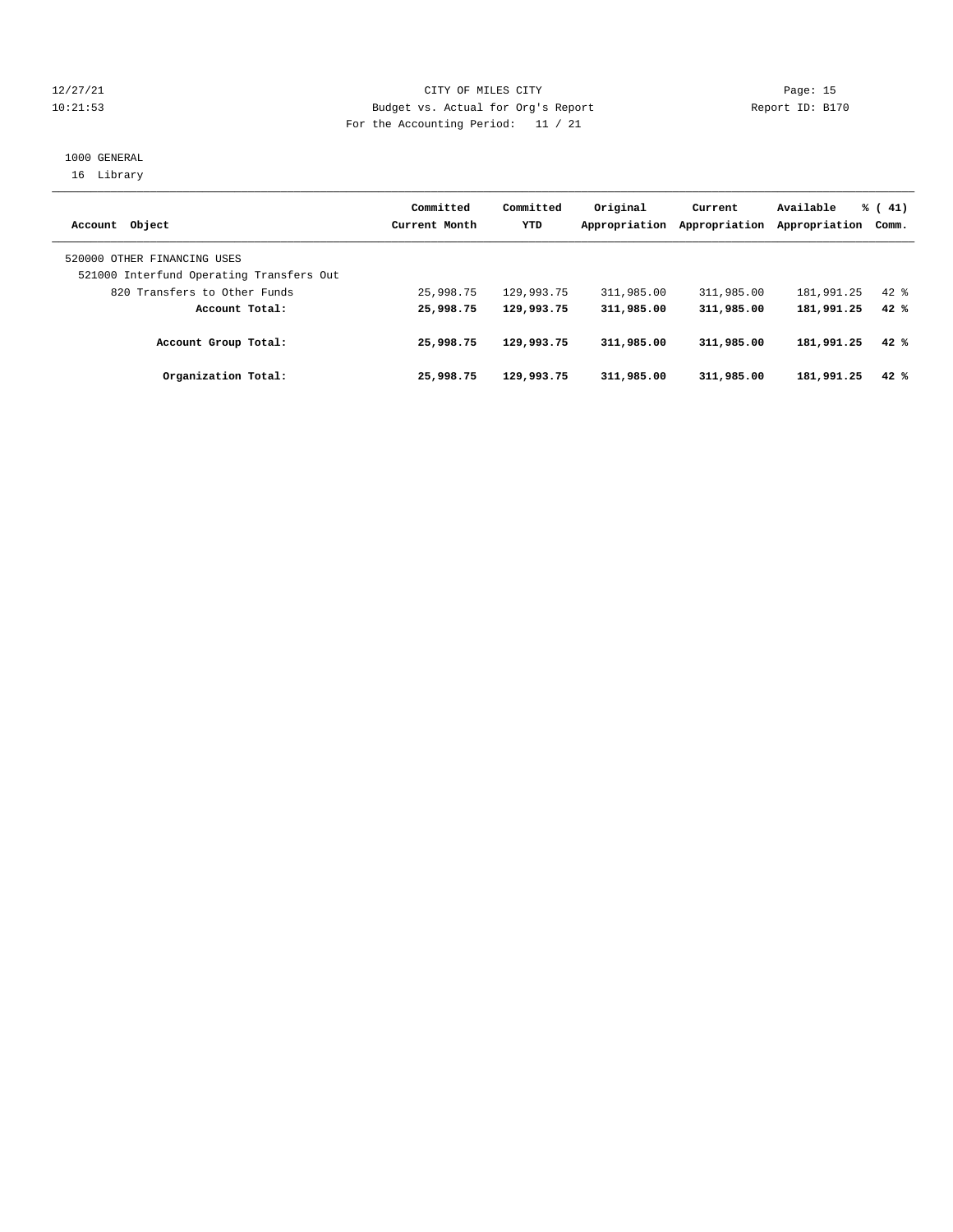# 12/27/21 CITY OF MILES CITY Page: 16 10:21:53 Budget vs. Actual for Org's Report Report ID: B170 For the Accounting Period: 11 / 21

# 1000 GENERAL

21 Animal Control

| Account Object                          | Committed<br>Current Month | Committed<br>YTD | Original  | Current   | Available<br>Appropriation Appropriation Appropriation Comm. | % (41)          |
|-----------------------------------------|----------------------------|------------------|-----------|-----------|--------------------------------------------------------------|-----------------|
| 440000 PUBLIC HEALTH-GASB68             |                            |                  |           |           |                                                              |                 |
| 440600 Animal Control Services (21)     |                            |                  |           |           |                                                              |                 |
| 111 Salaries and Wages - Permanent      | 3,951.72                   | 17,346.22        | 46,016.00 | 46,016.00 | 28,669.78                                                    | 38 %            |
| 121 OVERTIME-PERMANENT                  | 0.00                       | 0.00             | 800.00    | 800.00    | 800.00                                                       | 0 <sup>8</sup>  |
| 131 VACATION                            | 215.48                     | 1,784.98         | 1,500.00  | 1,500.00  | $-284.98$                                                    | 119 %           |
| 132 SICK LEAVE                          | 0.00                       | 0.00             | 700.00    | 700.00    | 700.00                                                       | 0 <sup>8</sup>  |
| 133 OTHER LEAVE PAY                     | 1,739.20                   | 1,739.20         | 500.00    | 500.00    | $-1, 239.20$                                                 | 348 %           |
| 141 Unemployment Insurance              | 14.77                      | 53.27            | 74.00     | 74.00     | 20.73                                                        | $72$ $%$        |
| 142 Workers' Compensation               | 182.23                     | 655.20           | 974.00    | 974.00    | 318.80                                                       | 67%             |
| 143 Health Insurance                    | 855.81                     | 4,277.87         | 10,254.00 | 10,254.00 | 5,976.13                                                     | $42*$           |
| 144 FICA                                | 451.85                     | 1,629.84         | 3,788.00  | 3,788.00  | 2,158.16                                                     | $43$ %          |
| 145 PERS                                | 369.63                     | 1,696.93         | 3,690.00  | 3,690.00  | 1,993.07                                                     | 46 %            |
| 196 CLOTHING ALLOTMENT                  | 0.00                       | 435.00           | 870.00    | 870.00    | 435.00                                                       | 50%             |
| 210 Office Supplies and Materials       | 0.00                       | $-5.88$          | 0.00      | 0.00      | 5.88                                                         | $***$ 8         |
| 214 Small Items of Equipment            | 0.00                       | 0.00             | 100.00    | 100.00    | 100.00                                                       | 0 <sup>8</sup>  |
| 220 Operating Expenses                  | 107.39                     | 519.71           | 1,200.00  | 1,200.00  | 680.29                                                       | 43.8            |
| 230 Repair and Maintenance Supplies     | 7,710.00                   | 7,710.00         | 50.00     | 50.00     | $-7,660.00$                                                  | *** 응           |
| 231 Gas, Oil, Diesel Fuel, Grease, etc. | 0.00                       | 536.33           | 1,400.00  | 1,400.00  | 863.67                                                       | 38 <sup>8</sup> |
| 311 Postage, Box Rent, Etc.             | 0.00                       | 49.35            | 100.00    | 100.00    | 50.65                                                        | 49 %            |
| 341 Electric Utility Services           | 39.13                      | 239.51           | 529.00    | 529.00    | 289.49                                                       | $45*$           |
| 342 Water Utility Services              | 23.90                      | 95.60            | 350.00    | 350.00    | 254.40                                                       | $27$ %          |
| 343 Sewer Utility Services              | 28.16                      | 136.16           | 150.00    | 150.00    | 13.84                                                        | $91$ %          |
| 344 Gas Utility Service                 | 46.15                      | 169.62           | 635.00    | 635.00    | 465.38                                                       | $27$ %          |
| 345 Telephone                           | 74.25                      | 303.34           | 500.00    | 500.00    | 196.66                                                       | 61 %            |
| 347 Internet                            | 44.95                      | 179.80           | 560.00    | 560.00    | 380.20                                                       | 328             |
| 350 Professional Services               | 0.00                       | 1,899.32         | 4,000.00  | 4,000.00  | 2,100.68                                                     | $47$ %          |
| 511 Insurance on Buildings              | 0.00                       | 100.15           | 101.00    | 101.00    | 0.85                                                         | 99 <sub>8</sub> |
| Account Total:                          | 15,854.62                  | 41,551.52        | 78,841.00 | 78,841.00 | 37,289.48                                                    | 53%             |
| Account Group Total:                    | 15,854.62                  | 41,551.52        | 78,841.00 | 78,841.00 | 37,289.48                                                    | 53%             |
| Organization Total:                     | 15,854.62                  | 41,551.52        | 78,841.00 | 78,841.00 | 37,289.48                                                    | 53%             |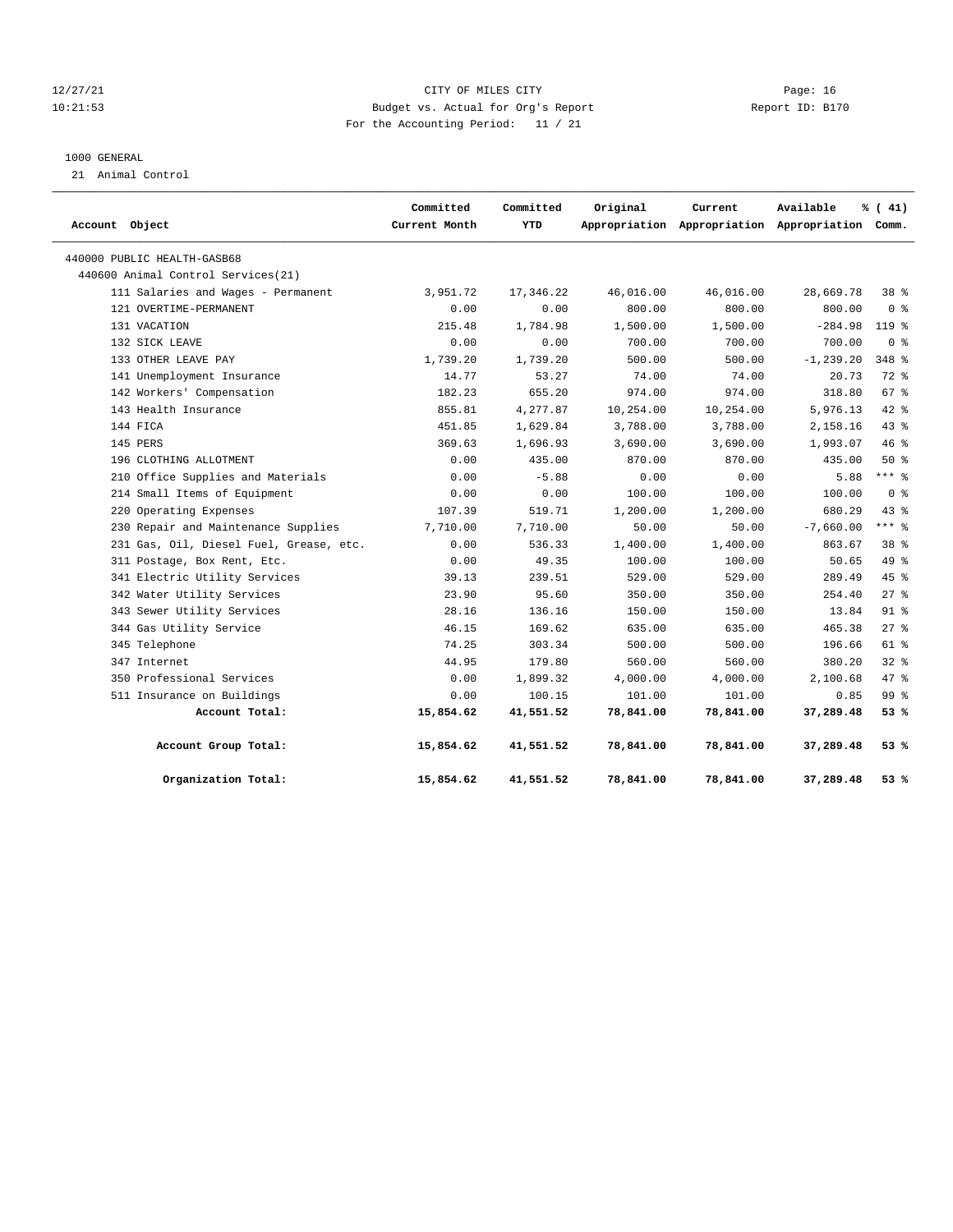# 12/27/21 CITY OF MILES CITY Page: 17 10:21:53 Budget vs. Actual for Org's Report Report ID: B170 For the Accounting Period: 11 / 21

# 1000 GENERAL

36 Planning & Community Services

| Account Object                            | Committed<br>Current Month | Committed<br>YTD | Original  | Current   | Available<br>Appropriation Appropriation Appropriation Comm. | % (41)          |
|-------------------------------------------|----------------------------|------------------|-----------|-----------|--------------------------------------------------------------|-----------------|
| 410000 GENERAL GOVERNMENTGASB68           |                            |                  |           |           |                                                              |                 |
| 411020 Community Services & Planning      |                            |                  |           |           |                                                              |                 |
| 111 Salaries and Wages - Permanent        | 285.58                     | 3,027.76         | 7,804.00  | 7,804.00  | 4,776.24                                                     | 39%             |
| 121 OVERTIME-PERMANENT                    | 0.00                       | 0.00             | 200.00    | 200.00    | 200.00                                                       | 0 <sup>8</sup>  |
| 131 VACATION                              | 7.33                       | 529.32           | 2,800.00  | 2,800.00  | 2,270.68                                                     | 19 <sup>°</sup> |
| 132 SICK LEAVE                            | 29.30                      | 203.83           | 1,300.00  | 1,300.00  | 1,096.17                                                     | 16 <sup>8</sup> |
| 133 OTHER LEAVE PAY                       | 0.00                       | 352.53           | 466.00    | 466.00    | 113.47                                                       | 76 %            |
| 141 Unemployment Insurance                | 0.84                       | 10.49            | 19.00     | 19.00     | 8.51                                                         | 55%             |
| 142 Workers' Compensation                 | 0.91                       | 19.57            | 90.00     | 90.00     | 70.43                                                        | $22$ %          |
| 143 Health Insurance                      | 77.15                      | 884.01           | 2,769.00  | 2,769.00  | 1,884.99                                                     | 328             |
| 144 FICA                                  | 24.38                      | 316.42           | 962.00    | 962.00    | 645.58                                                       | 33%             |
| 145 PERS                                  | 28.59                      | 364.76           | 1,115.00  | 1,115.00  | 750.24                                                       | 338             |
| 196 CLOTHING ALLOTMENT                    | 0.00                       | 40.50            | 164.00    | 164.00    | 123.50                                                       | 25%             |
| 210 Office Supplies and Materials         | 0.00                       | 61.83            | 500.00    | 500.00    | 438.17                                                       | $12*$           |
| 214 Small Items of Equipment              | 0.00                       | 0.00             | 400.00    | 400.00    | 400.00                                                       | 0 <sup>8</sup>  |
| 231 Gas, Oil, Diesel Fuel, Grease, etc.   | 0.00                       | 0.00             | 200.00    | 200.00    | 200.00                                                       | 0 <sup>8</sup>  |
| 311 Postage, Box Rent, Etc.               | 1.59                       | 7.70             | 1,000.00  | 1,000.00  | 992.30                                                       | 1 <sup>8</sup>  |
| 320 Printing, Duplicating, Typing &       | 0.00                       | 0.00             | 300.00    | 300.00    | 300.00                                                       | 0 <sup>8</sup>  |
| 327 Map Printing                          | 0.00                       | 0.00             | 200.00    | 200.00    | 200.00                                                       | 0 <sup>8</sup>  |
| 330 Publicity, Subscriptions & Dues       | 0.00                       | 0.00             | 500.00    | 500.00    | 500.00                                                       | 0 <sup>8</sup>  |
| 331 Publication of Formal & Legal Notices | 0.00                       | 123.50           | 700.00    | 700.00    | 576.50                                                       | $18*$           |
| 334 Memberships, Registrations & Dues     | 0.00                       | 262.00           | 1,000.00  | 1,000.00  | 738.00                                                       | 26%             |
| 345 Telephone                             | 41.83                      | 173.69           | 300.00    | 300.00    | 126.31                                                       | 58 %            |
| 350 Professional Services                 | 2,585.00                   | 7,076.00         | 69,000.00 | 69,000.00 | 61,924.00                                                    | $10*$           |
| 360 Contr R & M                           | 0.00                       | 324.75           | 1,000.00  | 1,000.00  | 675.25                                                       | 328             |
| 370 Travel                                | 14.00                      | 925.51           | 1,000.00  | 1,000.00  | 74.49                                                        | 93%             |
| 380 Training Services                     | 0.00                       | 295.00           | 2,000.00  | 2,000.00  | 1,705.00                                                     | 15 <sup>8</sup> |
| 382 Books                                 | 0.00                       | 0.00             | 400.00    | 400.00    | 400.00                                                       | 0 <sup>8</sup>  |
| Account Total:                            | 3,096.50                   | 14,999.17        | 96,189.00 | 96,189.00 | 81,189.83                                                    | 16%             |
| Account Group Total:                      | 3,096.50                   | 14,999.17        | 96,189.00 | 96,189.00 | 81,189.83                                                    | 16 %            |
| Organization Total:                       | 3,096.50                   | 14,999.17        | 96,189.00 | 96,189.00 | 81,189.83                                                    | $16*$           |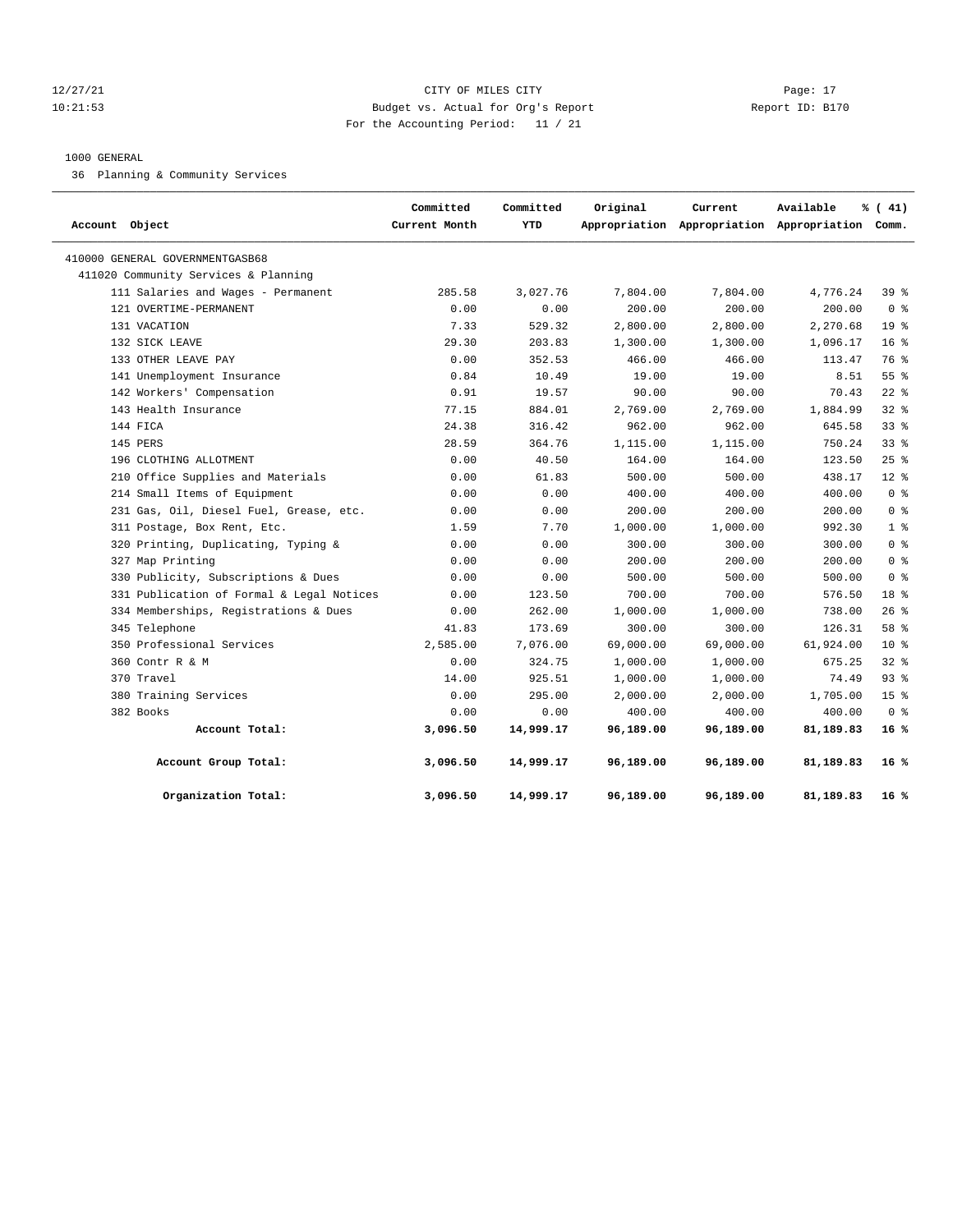# 12/27/21 CITY OF MILES CITY Page: 18 10:21:53 Budget vs. Actual for Org's Report Report ID: B170 For the Accounting Period: 11 / 21

# 1000 GENERAL

37 CITY HEALTH

| Account Object                                                          | Committed<br>Current Month | Committed<br><b>YTD</b> | Original<br>Appropriation | Current<br>Appropriation | Available<br>Appropriation | $\frac{1}{6}$ ( 41)<br>Comm. |
|-------------------------------------------------------------------------|----------------------------|-------------------------|---------------------------|--------------------------|----------------------------|------------------------------|
| 520000 OTHER FINANCING USES<br>521000 Interfund Operating Transfers Out |                            |                         |                           |                          |                            |                              |
| 820 Transfers to Other Funds                                            | 0.00                       | 0.00                    | 13,000.00                 | 13,000.00                | 13,000.00                  | 0 <sup>8</sup>               |
| Account Total:                                                          | 0.00                       | 0.00                    | 13,000.00                 | 13,000.00                | 13,000.00                  | 0 <sup>8</sup>               |
| Account Group Total:                                                    | 0.00                       | 0.00                    | 13,000.00                 | 13,000.00                | 13,000.00                  | 0 %                          |
| Organization Total:                                                     | 0.00                       | 0.00                    | 13,000.00                 | 13,000.00                | 13,000.00                  | 0 <sup>8</sup>               |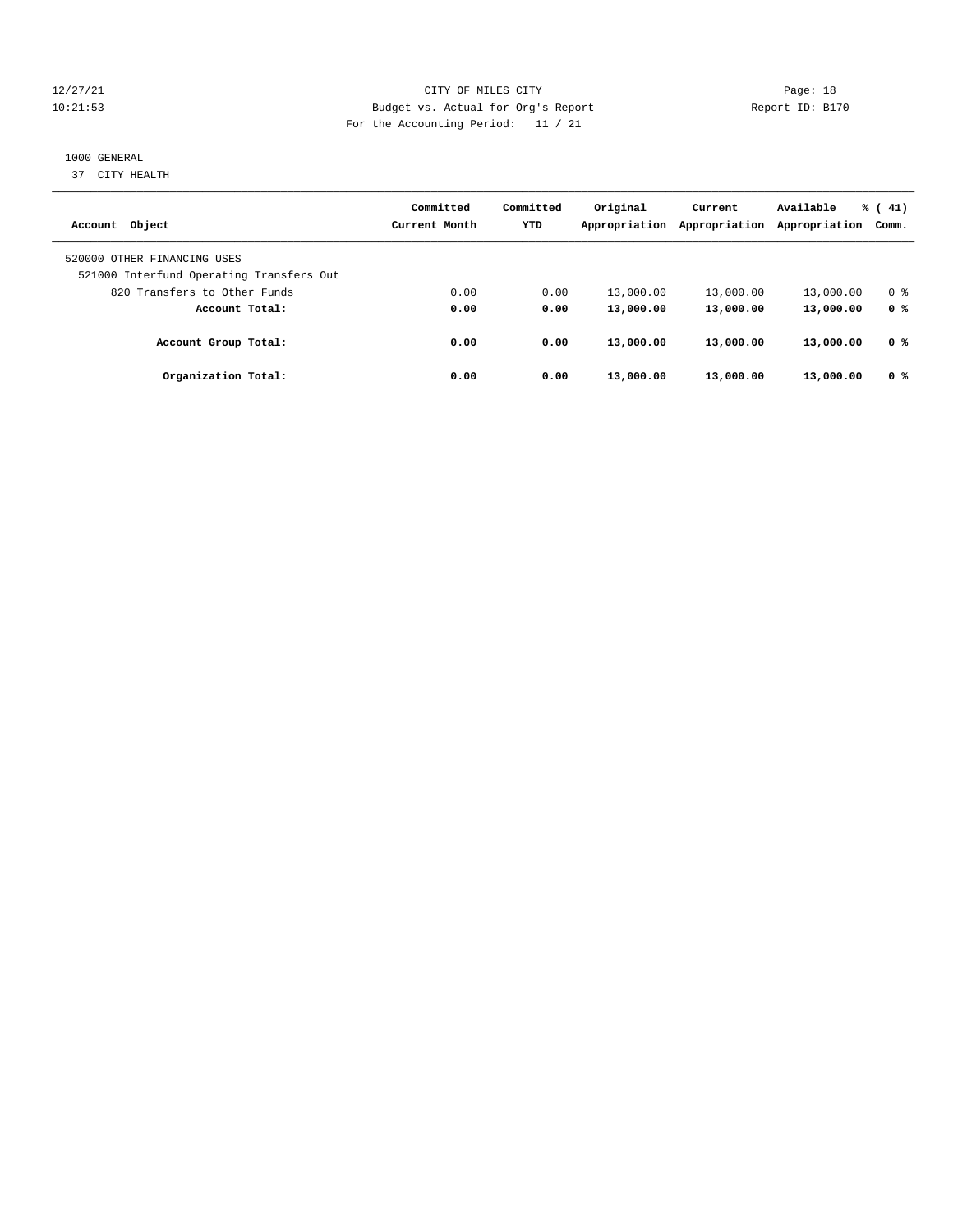# 12/27/21 CITY OF MILES CITY Page: 19 10:21:53 Budget vs. Actual for Org's Report Report ID: B170 For the Accounting Period: 11 / 21

# 1000 GENERAL

201 Flood Prevention

| Account Object                            | Committed<br>Current Month | Committed<br><b>YTD</b> | Original   | Current    | Available                                       | % (41)          |
|-------------------------------------------|----------------------------|-------------------------|------------|------------|-------------------------------------------------|-----------------|
|                                           |                            |                         |            |            | Appropriation Appropriation Appropriation Comm. |                 |
| 430000 Public Works-GASB68                |                            |                         |            |            |                                                 |                 |
| 431200 Flood Control                      |                            |                         |            |            |                                                 |                 |
| 111 Salaries and Wages - Permanent        | 1,360.56                   | 6,354.33                | 16,692.00  | 16,692.00  | 10,337.67                                       | 38 %            |
| 131 VACATION                              | 68.89                      | 535.90                  | 1,000.00   | 1,000.00   | 464.10                                          | 54%             |
| 132 SICK LEAVE                            | 86.11                      | 440.29                  | 500.00     | 500.00     | 59.71                                           | 88 %            |
| 133 OTHER LEAVE PAY                       | 0.00                       | 247.26                  | 1,049.00   | 1,049.00   | 801.74                                          | $24$ $%$        |
| 141 Unemployment Insurance                | 3.77                       | 19.17                   | 29.00      | 29.00      | 9.83                                            | 66 %            |
| 142 Workers' Compensation                 | 8.94                       | 45.03                   | 389.00     | 389.00     | 343.97                                          | $12*$           |
| 143 Health Insurance                      | 342.24                     | 1,735.25                | 4,102.00   | 4,102.00   | 2,366.75                                        | $42$ $%$        |
| 144 FICA                                  | 113.71                     | 573.05                  | 1,472.00   | 1,472.00   | 898.95                                          | 39 %            |
| 145 PERS                                  | 134.43                     | 672.22                  | 1,707.00   | 1,707.00   | 1,034.78                                        | 39 <sup>8</sup> |
| 196 CLOTHING ALLOTMENT                    | 0.00                       | 60.00                   | 60.00      | 60.00      | 0.00                                            | $100*$          |
| 210 Office Supplies and Materials         | 0.00                       | 53.17                   | 500.00     | 500.00     | 446.83                                          | 11 <sup>8</sup> |
| 214 Small Items of Equipment              | 0.00                       | 0.00                    | 400.00     | 400.00     | 400.00                                          | 0 <sup>8</sup>  |
| 220 Operating Expenses                    | 0.00                       | 55.80                   | 300.00     | 300.00     | 244.20                                          | 19 <sup>8</sup> |
| 311 Postage, Box Rent, Etc.               | 7.09                       | 1,101.33                | 2,000.00   | 2,000.00   | 898.67                                          | 55 <sup>8</sup> |
| 330 Publicity, Subscriptions & Dues       | 0.00                       | 0.00                    | 50.00      | 50.00      | 50.00                                           | 0 <sup>8</sup>  |
| 331 Publication of Formal & Legal Notices | 195.00                     | 1,183.00                | 2,000.00   | 2,000.00   | 817.00                                          | 59 %            |
| 334 Memberships, Registrations & Dues     | 0.00                       | 0.00                    | 250.00     | 250.00     | 250.00                                          | 0 <sup>8</sup>  |
| 345 Telephone                             | 53.01                      | 218.38                  | 350.00     | 350.00     | 131.62                                          | 62 %            |
| 350 Professional Services                 | 0.00                       | 1,888.60                | 200,000.00 | 200,000.00 | 198,111.40                                      | 1 <sup>8</sup>  |
| 370 Travel                                | 0.00                       | 0.00                    | 1,000.00   | 1,000.00   | 1,000.00                                        | 0 <sup>8</sup>  |
| 380 Training Services                     | 0.00                       | 0.00                    | 250.00     | 250.00     | 250.00                                          | 0 <sup>8</sup>  |
| 540 Special Assessments                   | 0.00                       | 0.00                    | 300.00     | 300.00     | 300.00                                          | 0 <sup>8</sup>  |
| Account Total:                            | 2,373.75                   | 15,182.78               | 234,400.00 | 234,400.00 | 219, 217.22                                     | 6%              |
| Account Group Total:                      | 2,373.75                   | 15,182.78               | 234,400.00 | 234,400.00 | 219,217.22                                      | 6 %             |
| 490000 DEBT SERVICE                       |                            |                         |            |            |                                                 |                 |
| 490500 Other Debt Service Payments        |                            |                         |            |            |                                                 |                 |
| 652 Principle- Flood Study Loan           | 0.00                       | 15,044.16               | 30,266.00  | 30,266.00  | 15,221.84                                       | $50*$           |
| 653 Interest- Flood Study Loan            | 0.00                       | 495.69                  | 875.00     | 875.00     | 379.31                                          | 57%             |
| Account Total:                            | 0.00                       | 15,539.85               | 31,141.00  | 31,141.00  | 15,601.15                                       | 50%             |
| Account Group Total:                      | 0.00                       | 15,539.85               | 31,141.00  | 31,141.00  | 15,601.15                                       | 50%             |
| Organization Total:                       | 2,373.75                   | 30,722.63               | 265,541.00 | 265,541.00 | 234,818.37                                      | 12 %            |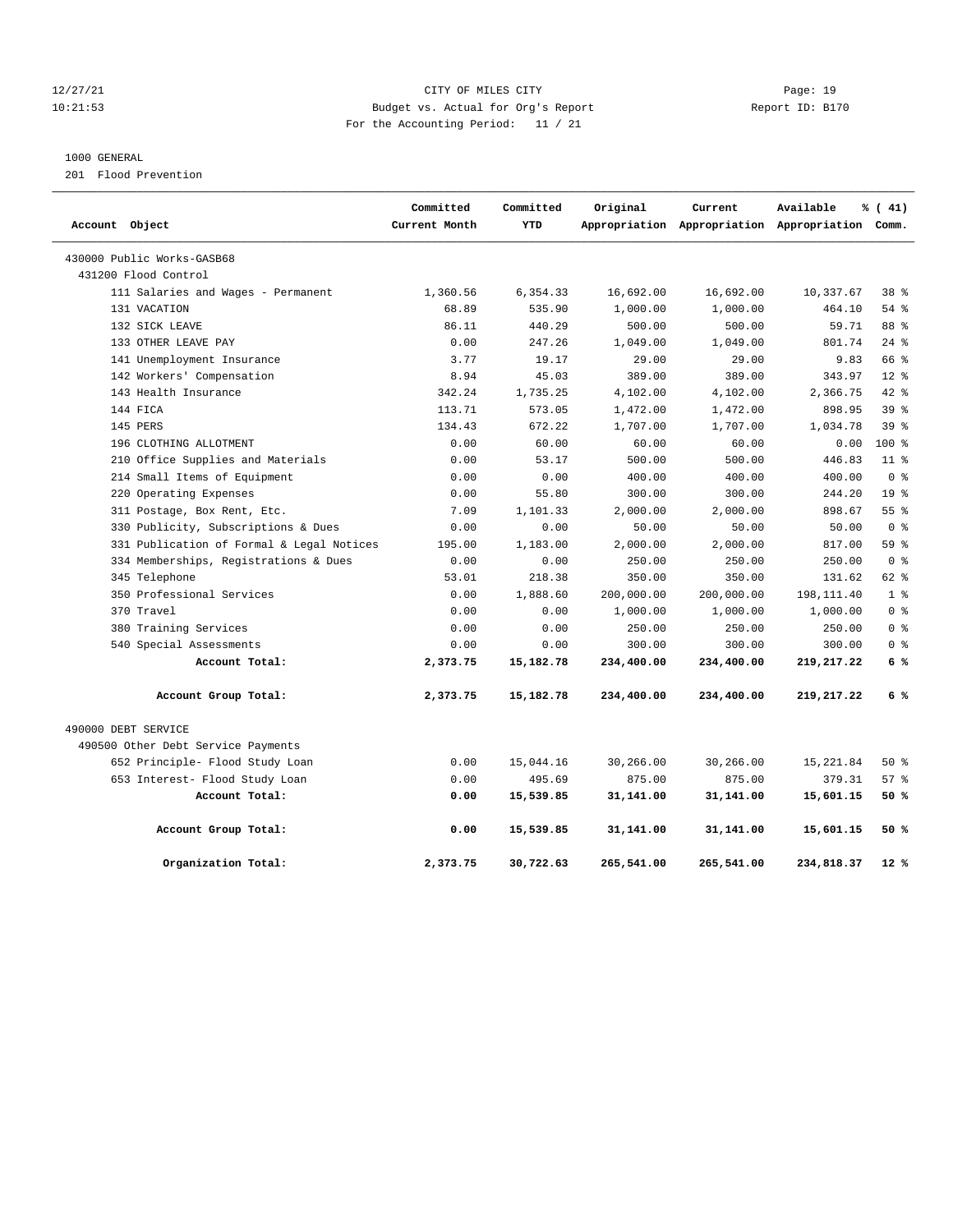# 12/27/21 CITY OF MILES CITY Page: 20 10:21:53 Budget vs. Actual for Org's Report Report ID: B170 For the Accounting Period: 11 / 21

# 1000 GENERAL

301 Elections

| Account Object                                      | Committed<br>Current Month | Committed<br><b>YTD</b> | Original<br>Appropriation | Current<br>Appropriation | Available<br>Appropriation | % (41)<br>Comm. |
|-----------------------------------------------------|----------------------------|-------------------------|---------------------------|--------------------------|----------------------------|-----------------|
| 410000 GENERAL GOVERNMENTGASB68<br>410600 Elections |                            |                         |                           |                          |                            |                 |
| 300<br>PURCHASED SERVICES                           | 0.00                       | 0.00                    | 10,000.00                 | 10,000.00                | 10,000.00                  | 0 <sup>8</sup>  |
| Account Total:                                      | 0.00                       | 0.00                    | 10,000.00                 | 10,000.00                | 10,000.00                  | 0 <sup>8</sup>  |
| Account Group Total:                                | 0.00                       | 0.00                    | 10,000.00                 | 10,000.00                | 10,000.00                  | 0 %             |
| Organization Total:                                 | 0.00                       | 0.00                    | 10,000.00                 | 10,000.00                | 10,000.00                  | 0 <sup>8</sup>  |
|                                                     |                            |                         |                           |                          |                            |                 |

 **Fund Total: 686,990.77 3,042,407.35 6,602,006.00 6,602,006.00 3,559,598.65 46 %**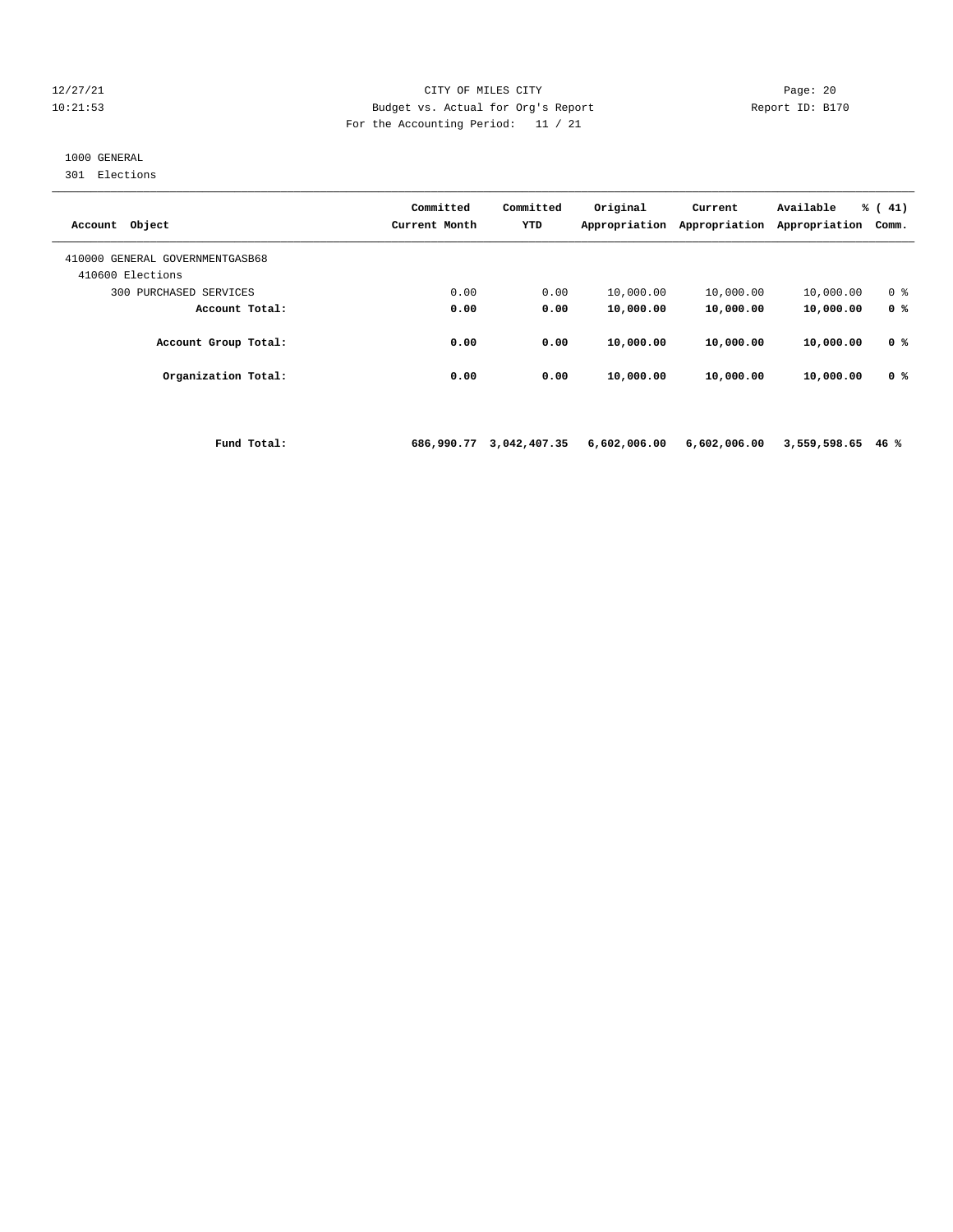# 12/27/21 CITY OF MILES CITY Page: 21 10:21:53 Budget vs. Actual for Org's Report Report ID: B170 For the Accounting Period: 11 / 21

————————————————————————————————————————————————————————————————————————————————————————————————————————————————————————————————————

# 2220 LIBRARY

16 Library

|                |                                          | Committed     | Committed  | Original   | Current    | Available                                       | % (41)          |  |
|----------------|------------------------------------------|---------------|------------|------------|------------|-------------------------------------------------|-----------------|--|
| Account Object |                                          | Current Month | YTD        |            |            | Appropriation Appropriation Appropriation Comm. |                 |  |
|                | 460000 CULTURE AND RECREATION-GASB68     |               |            |            |            |                                                 |                 |  |
|                | 460100 Library Services(16)              |               |            |            |            |                                                 |                 |  |
|                | 111 Salaries and Wages - Permanent       | 9,783.21      | 50,934.12  | 158,500.00 | 158,500.00 | 107,565.88                                      | 32%             |  |
|                | 121 OVERTIME-PERMANENT                   | 0.00          | 0.00       | 600.00     | 600.00     | 600.00                                          | 0 <sup>8</sup>  |  |
|                | 131 VACATION                             | 0.00          | 2,295.43   | 16,000.00  | 16,000.00  | 13,704.57                                       | $14*$           |  |
|                | 132 SICK LEAVE                           | 129.67        | 1,177.99   | 7,300.00   | 7,300.00   | 6,122.01                                        | 16 <sup>°</sup> |  |
|                | 133 OTHER LEAVE PAY                      | 0.00          | 0.00       | 4,163.00   | 4,163.00   | 4,163.00                                        | 0 <sup>8</sup>  |  |
|                | 141 Unemployment Insurance               | 24.80         | 137.22     | 280.00     | 280.00     | 142.78                                          | 49 %            |  |
|                | 142 Workers' Compensation                | 58.40         | 323.19     | 1,394.00   | 1,394.00   | 1,070.81                                        | 23%             |  |
|                | 143 Health Insurance                     | 2,566.42      | 14,320.04  | 51,270.00  | 51,270.00  | 36,949.96                                       | $28$ %          |  |
|                | 144 FICA                                 | 755.34        | 4,181.65   | 14,272.00  | 14,272.00  | 10,090.35                                       | 29%             |  |
|                | 145 PERS                                 | 879.28        | 4,825.96   | 16,548.00  | 16,548.00  | 11,722.04                                       | 29%             |  |
|                | 196 CLOTHING ALLOTMENT                   | 0.00          | 450.00     | 750.00     | 750.00     | 300.00                                          | 60 %            |  |
|                | 210 Office Supplies and Materials        | 0.00          | 51.29      | 600.00     | 600.00     | 548.71                                          | 9 <sup>8</sup>  |  |
|                | 214 Small Items of Equipment             | 0.00          | 2,033.16   | 8,500.00   | 8,500.00   | 6,466.84                                        | $24$ %          |  |
|                | 220 Operating Expenses                   | 0.00          | 0.00       | 500.00     | 500.00     | 500.00                                          | 0 <sup>8</sup>  |  |
|                | 224 Janitorial Supplies                  | 0.00          | 35.93      | 1,200.00   | 1,200.00   | 1,164.07                                        | 3 <sup>8</sup>  |  |
|                | 311 Postage, Box Rent, Etc.              | 163.19        | 678.98     | 1,500.00   | 1,500.00   | 821.02                                          | 45 %            |  |
|                | 320 Printing, Duplicating, Typing &      | 150.10        | 291.75     | 2,000.00   | 2,000.00   | 1,708.25                                        | 15 <sup>°</sup> |  |
|                | 334 Memberships, Registrations & Dues    | 0.00          | 0.00       | 500.00     | 500.00     | 500.00                                          | 0 <sup>8</sup>  |  |
|                | 341 Electric Utility Services            | 372.24        | 4,619.84   | 10,000.00  | 10,000.00  | 5,380.16                                        | 46%             |  |
|                | 342 Water Utility Services               | 23.90         | 119.50     | 750.00     | 750.00     | 630.50                                          | 16 <sup>°</sup> |  |
|                | 343 Sewer Utility Services               | 28.16         | 140.80     | 500.00     | 500.00     | 359.20                                          | $28$ %          |  |
|                | 344 Gas Utility Service                  | 203.19        | 489.24     | 6,500.00   | 6,500.00   | 6,010.76                                        | 8 %             |  |
|                | 345 Telephone                            | 98.97         | 392.71     | 1,750.00   | 1,750.00   | 1,357.29                                        | $22$ %          |  |
|                | 346 Garbage Service                      | 0.00          | 0.00       | 400.00     | 400.00     | 400.00                                          | 0 <sup>8</sup>  |  |
|                | 347 Internet                             | 83.35         | 773.56     | 3,500.00   | 3,500.00   | 2,726.44                                        | $22$ %          |  |
|                | 350 Professional Services                | 0.00          | 526.85     | 15,000.00  | 15,000.00  | 14, 473. 15                                     | 4%              |  |
|                | 360 Contr R & M                          | 649.89        | 1,949.89   | 15,000.00  | 15,000.00  | 13,050.11                                       | $13*$           |  |
|                | 370 Travel                               | 0.00          | 0.00       | 2,500.00   | 2,500.00   | 2,500.00                                        | 0 <sup>8</sup>  |  |
|                | 380 Training Services                    | 0.00          | 0.00       | 2,000.00   | 2,000.00   | 2,000.00                                        | 0 <sup>8</sup>  |  |
|                | 382 Books                                | 578.43        | 3,325.35   | 16,000.00  | 16,000.00  | 12,674.65                                       | $21$ %          |  |
|                | 511 Insurance on Buildings               | 0.00          | 3,513.44   | 3,514.00   | 3,514.00   | 0.56                                            | 100 %           |  |
|                | 513 Liability                            | 0.00          | 3,566.27   | 3,200.00   | 3,200.00   | $-366.27$ 111 %                                 |                 |  |
|                | 920 Buildings                            | 0.00          | 0.00       | 20,000.00  | 20,000.00  | 20,000.00                                       | 0 <sup>8</sup>  |  |
|                | Account Total:                           | 16,548.54     | 101,154.16 | 386,491.00 | 386,491.00 | 285,336.84                                      | 26 %            |  |
|                | Account Group Total:                     | 16,548.54     | 101,154.16 | 386,491.00 | 386,491.00 | 285,336.84                                      | 26 %            |  |
|                | 520000 OTHER FINANCING USES              |               |            |            |            |                                                 |                 |  |
|                | 521000 Interfund Operating Transfers Out |               |            |            |            |                                                 |                 |  |
|                | 820 Transfers to Other Funds             | 1,589.24      | 7,946.20   | 19,071.00  | 19,071.00  | 11,124.80                                       | 42 %            |  |
|                | Account Total:                           | 1,589.24      | 7,946.20   | 19,071.00  | 19,071.00  | 11,124.80                                       | 42 %            |  |
|                | Account Group Total:                     | 1,589.24      | 7,946.20   | 19,071.00  | 19,071.00  | 11,124.80                                       | 42 %            |  |
|                | Organization Total:                      | 18,137.78     | 109,100.36 | 405,562.00 | 405,562.00 | 296,461.64                                      | 27%             |  |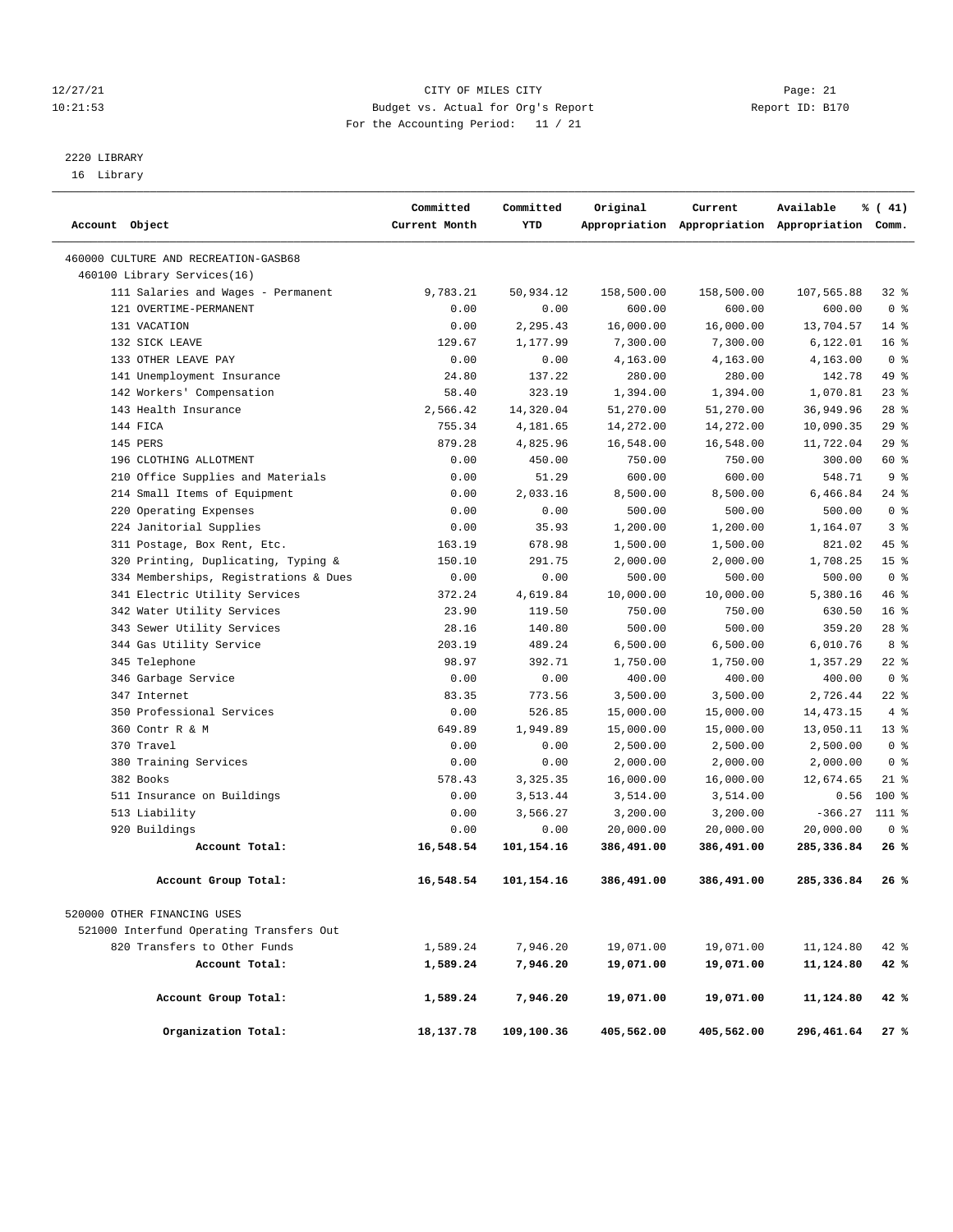# 12/27/21 CITY OF MILES CITY Page: 22 10:21:53 Budget vs. Actual for Org's Report Report ID: B170 For the Accounting Period: 11 / 21

# 2220 LIBRARY 16 Library

| Account Object |             | Committed<br>Current Month | Committed<br>YTD | Original   | Current<br>Appropriation Appropriation Appropriation Comm. | Available       | $\frac{1}{6}$ ( 41) |
|----------------|-------------|----------------------------|------------------|------------|------------------------------------------------------------|-----------------|---------------------|
|                | Fund Total: | 18,137.78                  | 109,100.36       | 405,562.00 | 405,562.00                                                 | 296,461.64 27 % |                     |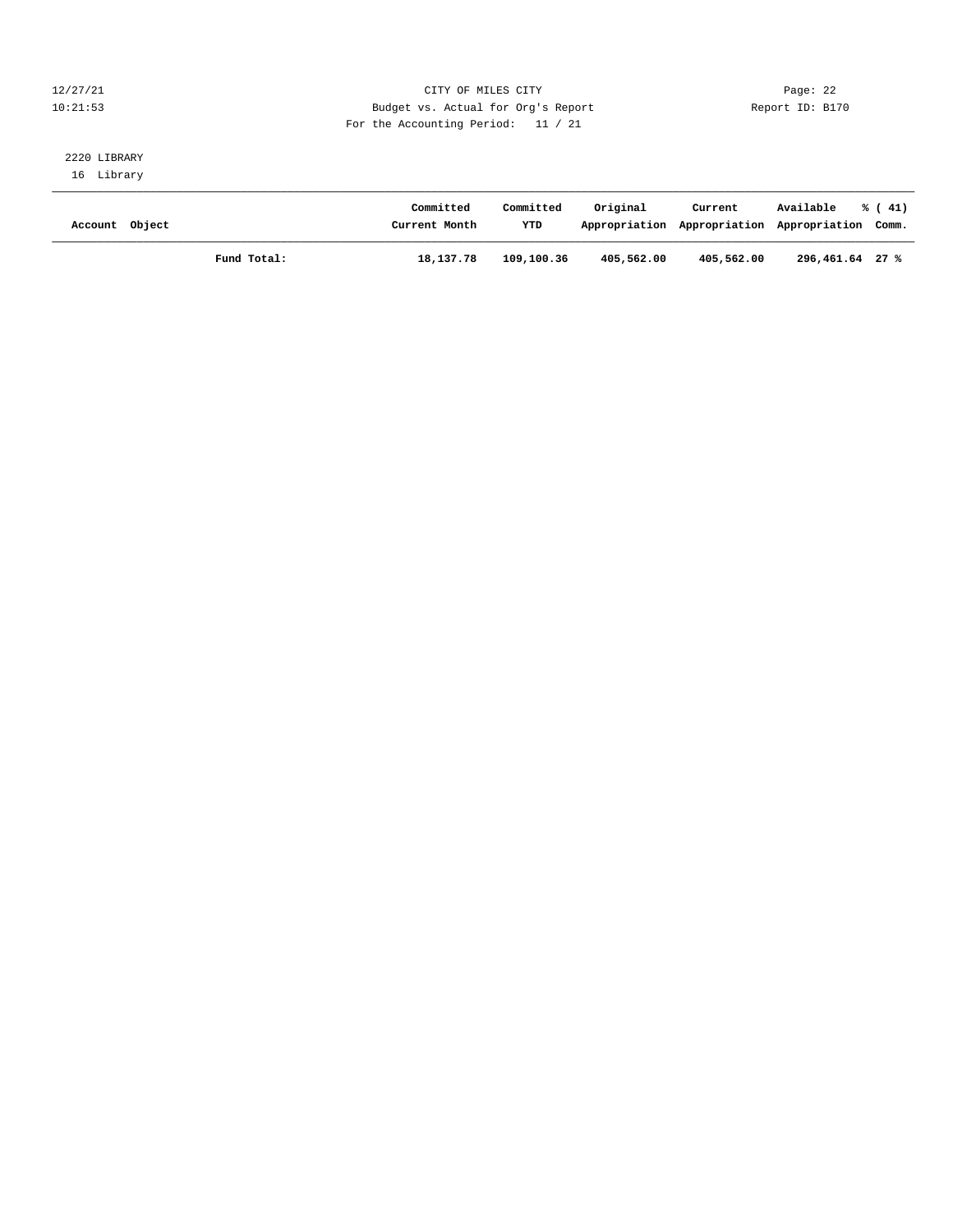# 12/27/21 CITY OF MILES CITY Page: 23 10:21:53 Budget vs. Actual for Org's Report Report ID: B170 For the Accounting Period: 11 / 21

# 2270 Health

37 CITY HEALTH

| Account Object                     | Committed<br>Current Month | Committed<br>YTD | Original | Current<br>Appropriation Appropriation Appropriation | Available          | $\frac{1}{6}$ ( 41)<br>Comm. |  |
|------------------------------------|----------------------------|------------------|----------|------------------------------------------------------|--------------------|------------------------------|--|
| 440000 PUBLIC HEALTH-GASB68        |                            |                  |          |                                                      |                    |                              |  |
| 440140 Registration and Inspection |                            |                  |          |                                                      |                    |                              |  |
| 350 Professional Services          | 0.00                       | 14,006.16        | 0.00     | 0.00                                                 | $-14,006.16$       | $***$ 2                      |  |
| Account Total:                     | 0.00                       | 14,006.16        | 0.00     | 0.00                                                 | $-14,006.16$       | $***$ %                      |  |
| Account Group Total:               | 0.00                       | 14,006.16        | 0.00     | 0.00                                                 | $-14,006.16$       | $***$ %                      |  |
| Organization Total:                | 0.00                       | 14,006.16        | 0.00     | 0.00                                                 | $-14,006.16$       | $***$ %                      |  |
|                                    |                            |                  |          |                                                      |                    |                              |  |
| Fund Total:                        | 0.00                       | 14,006.16        | 0.00     | 0.00                                                 | $-14,006.16$ *** % |                              |  |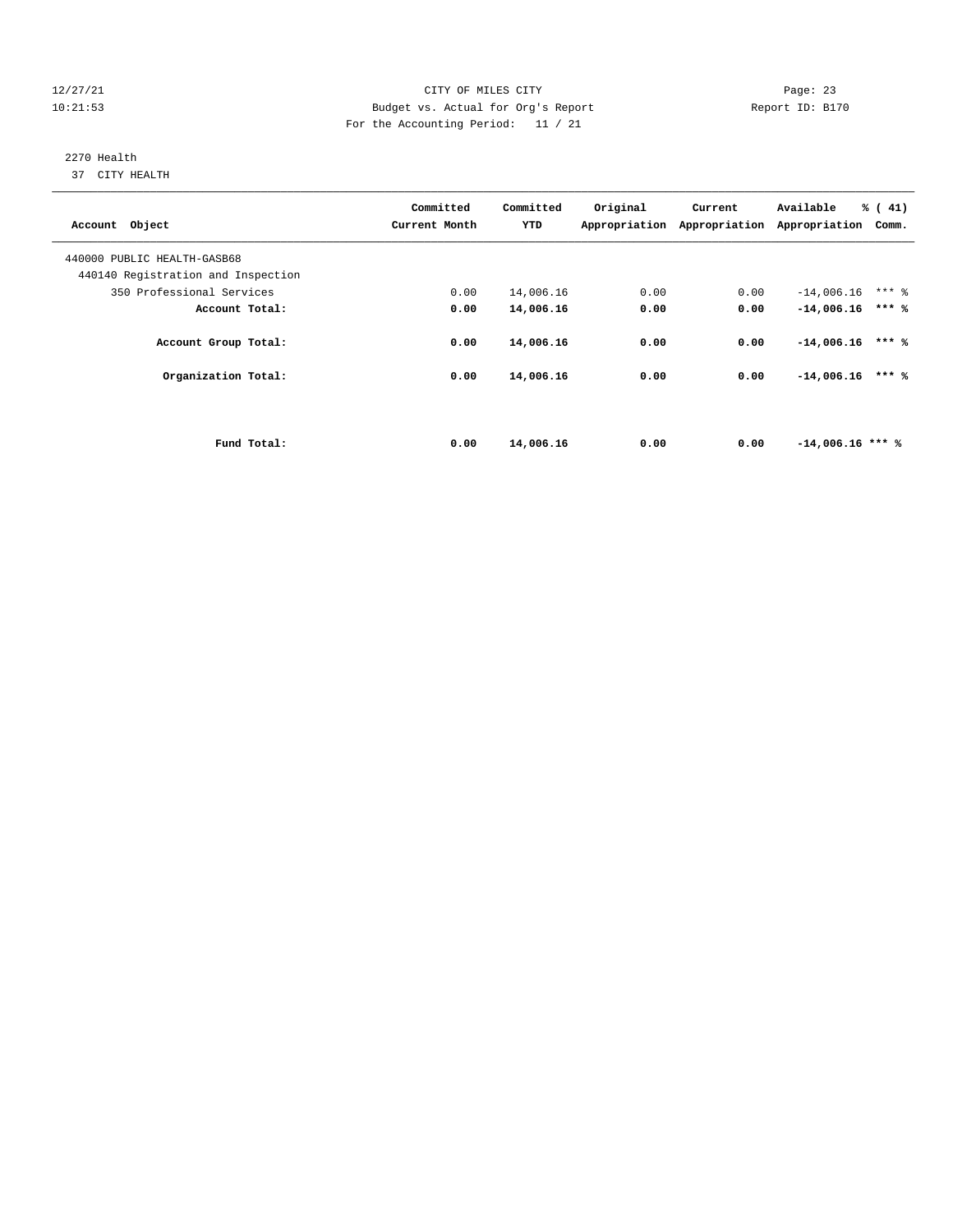# 12/27/21 CITY OF MILES CITY Page: 24 10:21:53 Budget vs. Actual for Org's Report Report ID: B170 For the Accounting Period: 11 / 21

#### 2310 TIFD-Downtown

11 Historic Preservation

| Account Object                                | Committed<br>Current Month | Committed<br>YTD | Original  | Current   | Available<br>Appropriation Appropriation Appropriation Comm. | % (41)         |
|-----------------------------------------------|----------------------------|------------------|-----------|-----------|--------------------------------------------------------------|----------------|
| 460000 CULTURE AND RECREATION-GASB68          |                            |                  |           |           |                                                              |                |
| 460462 Urban Renewal District                 |                            |                  |           |           |                                                              |                |
| 111 Salaries and Wages - Permanent            | 0.00                       | 450.93           | 1,992.00  | 1,992.00  | 1,541.07                                                     | 238            |
| 131 VACATION                                  | 0.00                       | 123.34           | 60.00     | 60.00     | $-63.34$                                                     | $206$ %        |
| 132 SICK LEAVE                                | 0.00                       | 27.25            | 60.00     | 60.00     | 32.75                                                        | $45$ %         |
| 133 OTHER LEAVE PAY                           | 0.00                       | 98.12            | 122.00    | 122.00    | 23.88                                                        | $80*$          |
| 141 Unemployment Insurance                    | 0.00                       | 1.77             | 3.00      | 3.00      | 1.23                                                         | 59 %           |
| 142 Workers' Compensation                     | 0.00                       | 4.18             | 17.00     | 17.00     | 12.82                                                        | 25%            |
| 143 Health Insurance                          | 0.00                       | 128.25           | 513.00    | 513.00    | 384.75                                                       | $25$ %         |
| 144 FICA                                      | 0.00                       | 54.13            | 171.00    | 171.00    | 116.87                                                       | $32$ $%$       |
| 145 PERS                                      | 0.00                       | 62.06            | 198.00    | 198.00    | 135.94                                                       | $31$ %         |
| 196 CLOTHING ALLOTMENT                        | 0.00                       | 7.50             | 0.00      | 0.00      | $-7.50$                                                      | $***$ 8        |
| 210 Office Supplies and Materials             | 0.00                       | 0.00             | 200.00    | 200.00    | 200.00                                                       | 0 <sup>8</sup> |
| 220 Operating Expenses                        | 0.00                       | 0.00             | 500.00    | 500.00    | 500.00                                                       | 0 <sup>8</sup> |
| 231 Gas, Oil, Diesel Fuel, Grease, etc.       | 0.00                       | 0.00             | 200.00    | 200.00    | 200.00                                                       | 0 <sup>8</sup> |
| 311 Postage, Box Rent, Etc.                   | 0.00                       | 0.53             | 100.00    | 100.00    | 99.47                                                        | 1 <sup>8</sup> |
| 320 Printing, Duplicating, Typing &           | 0.00                       | 105.36           | 200.00    | 200.00    | 94.64                                                        | 53%            |
| 330 Publicity, Subscriptions & Dues           | 0.00                       | 0.00             | 100.00    | 100.00    | 100.00                                                       | 0 <sup>8</sup> |
| 331 Publication of Formal & Legal Notices     | 0.00                       | 0.00             | 200.00    | 200.00    | 200.00                                                       | 0 <sup>8</sup> |
| 345 Telephone                                 | 41.34                      | 105.41           | 175.00    | 175.00    | 69.59                                                        | 60 %           |
| 347 Internet                                  | 0.49                       | 1.47             | 300.00    | 300.00    | 298.53                                                       | 0 <sup>8</sup> |
| 350 Professional Services                     | 0.00                       | 0.00             | 400.00    | 400.00    | 400.00                                                       | 0 <sup>8</sup> |
| 360 Contr R & M                               | 0.00                       | 324.73           | 1,000.00  | 1,000.00  | 675.27                                                       | $32*$          |
| 370 Travel                                    | 0.00                       | 0.00             | 200.00    | 200.00    | 200.00                                                       | 0 <sup>8</sup> |
| 380 Training Services                         | 0.00                       | 0.00             | 200.00    | 200.00    | 200.00                                                       | 0 <sup>8</sup> |
| 513 Liability                                 | 0.00                       | 42.30            | 46.00     | 46.00     | 3.70                                                         | $92$ $%$       |
| 721 Redevelopment                             | 0.00                       | 0.00             | 25,000.00 | 25,000.00 | 25,000.00                                                    | 0 <sup>8</sup> |
| Account Total:                                | 41.83                      | 1,537.33         | 31,957.00 | 31,957.00 | 30,419.67                                                    | 5%             |
| 460466 Historic Preservation- Montana Main St |                            |                  |           |           |                                                              |                |
| 730 Grants & Donations to Other               | 4,415.00                   | 8,015.00         | 8,075.00  | 8,075.00  | 60.00                                                        | 99 %           |
| Account Total:                                | 4,415.00                   | 8,015.00         | 8,075.00  | 8,075.00  | 60.00                                                        | 99 %           |
| Account Group Total:                          | 4,456.83                   | 9,552.33         | 40,032.00 | 40,032.00 | 30,479.67                                                    | 24 %           |
| 520000 OTHER FINANCING USES                   |                            |                  |           |           |                                                              |                |
| 521000 Interfund Operating Transfers Out      |                            |                  |           |           |                                                              |                |
| 820 Transfers to Other Funds                  | 0.00                       | 0.00             | 38,000.00 | 38,000.00 | 38,000.00                                                    | 0 %            |
| Account Total:                                | 0.00                       | 0.00             | 38,000.00 | 38,000.00 | 38,000.00                                                    | 0 <sup>8</sup> |
| Account Group Total:                          | 0.00                       | 0.00             | 38,000.00 | 38,000.00 | 38,000.00                                                    | 0 <sup>8</sup> |
| Organization Total:                           | 4,456.83                   | 9,552.33         | 78,032.00 | 78,032.00 | 68,479.67                                                    | 12 %           |
| Fund Total:                                   | 4,456.83                   | 9,552.33         | 78,032.00 | 78,032.00 | 68,479.67 12 %                                               |                |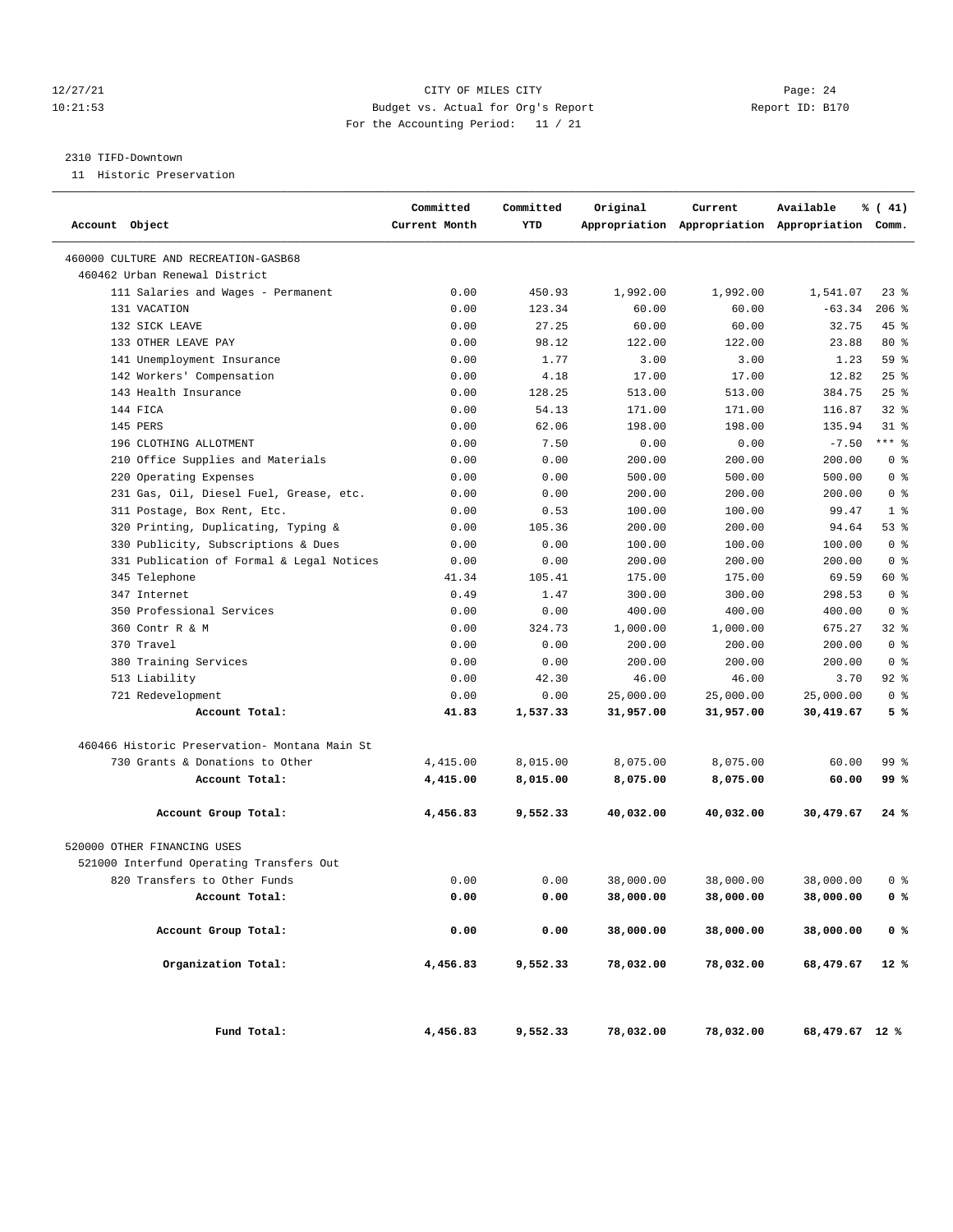# 12/27/21 CITY OF MILES CITY Page: 25 10:21:53 Budget vs. Actual for Org's Report Report ID: B170 For the Accounting Period: 11 / 21

 2372 Permissive Medical Levy 20 Permissive Medical Levy

| Account Object                                                          |             | Committed<br>Current Month | Committed<br>YTD | Original<br>Appropriation | Current<br>Appropriation | Available<br>Appropriation | $\frac{1}{6}$ ( 41)<br>Comm. |
|-------------------------------------------------------------------------|-------------|----------------------------|------------------|---------------------------|--------------------------|----------------------------|------------------------------|
| 520000 OTHER FINANCING USES<br>521000 Interfund Operating Transfers Out |             |                            |                  |                           |                          |                            |                              |
| 820 Transfers to Other Funds                                            |             | 0.00                       | 0.00             | 288,446.00                | 288,446.00               | 288,446.00                 | 0 <sup>8</sup>               |
| Account Total:                                                          |             | 0.00                       | 0.00             | 288,446.00                | 288,446.00               | 288,446.00                 | 0 <sup>8</sup>               |
| Account Group Total:                                                    |             | 0.00                       | 0.00             | 288,446.00                | 288,446.00               | 288,446.00                 | 0 <sup>8</sup>               |
| Organization Total:                                                     |             | 0.00                       | 0.00             | 288,446.00                | 288,446.00               | 288,446.00                 | 0 %                          |
|                                                                         |             |                            |                  |                           |                          |                            |                              |
|                                                                         | Fund Total: | 0.00                       | 0.00             | 288,446.00                | 288,446.00               | 288,446.00                 | 0 %                          |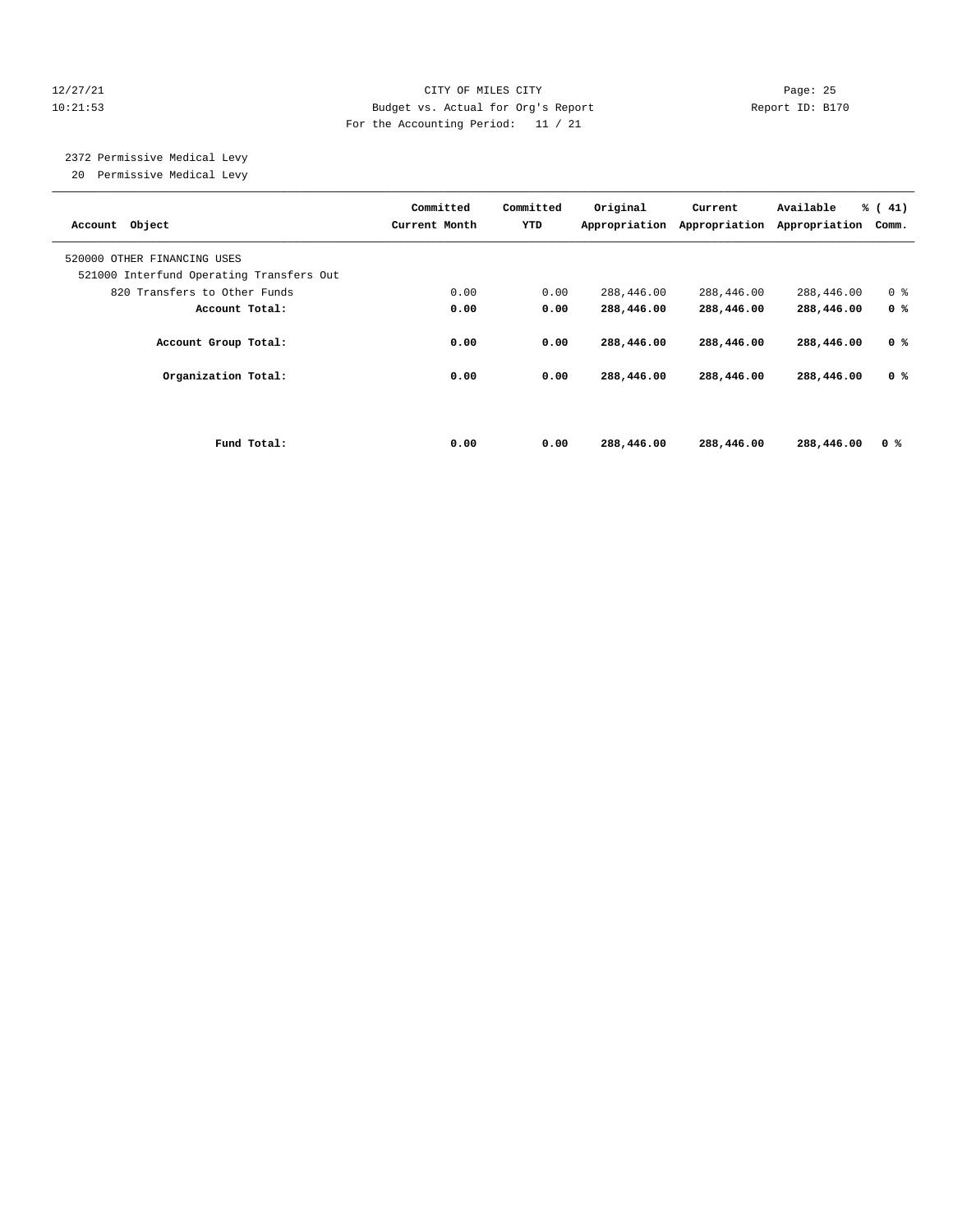# 12/27/21 CITY OF MILES CITY Page: 26 10:21:53 Budget vs. Actual for Org's Report Report ID: B170 For the Accounting Period: 11 / 21

# 2394 BUILDING CODE ENFORCEMENT

18 BUILDING INSPECTION

| Account Object                            | Committed<br>Current Month | Committed<br>YTD | Original   | Current    | Available<br>Appropriation Appropriation Appropriation Comm. | % (41)         |
|-------------------------------------------|----------------------------|------------------|------------|------------|--------------------------------------------------------------|----------------|
| 420000 PUBLIC SAFETY-GASB68               |                            |                  |            |            |                                                              |                |
| 420531 Building Inspection                |                            |                  |            |            |                                                              |                |
| 111 Salaries and Wages - Permanent        | 974.76                     | 4,711.41         | 11,480.00  | 11,480.00  | 6,768.59                                                     | 41 %           |
| 121 OVERTIME-PERMANENT                    | 0.00                       | 0.00             | 240.00     | 240.00     | 240.00                                                       | 0 <sup>8</sup> |
| 131 VACATION                              | 33.50                      | 323.34           | 1,000.00   | 1,000.00   | 676.66                                                       | 32%            |
| 132 SICK LEAVE                            | 86.60                      | 345.18           | 600.00     | 600.00     | 254.82                                                       | 58 %           |
| 133 OTHER LEAVE PAY                       | 0.00                       | 61.81            | 264.00     | 264.00     | 202.19                                                       | $23$ $%$       |
| 141 Unemployment Insurance                | 2.74                       | 13.67            | 20.00      | 20.00      | 6.33                                                         | 68 %           |
| 142 Workers' Compensation                 | 4.27                       | 21.43            | 150.00     | 150.00     | 128.57                                                       | $14*$          |
| 143 Health Insurance                      | 256.34                     | 1,269.42         | 3,076.00   | 3,076.00   | 1,806.58                                                     | 41 %           |
| 144 FICA                                  | 82.69                      | 414.42           | 1,039.00   | 1,039.00   | 624.58                                                       | $40*$          |
| 145 PERS                                  | 97.12                      | 482.69           | 1,205.00   | 1,205.00   | 722.31                                                       | $40*$          |
| 196 CLOTHING ALLOTMENT                    | 0.00                       | 45.00            | 45.00      | 45.00      | 0.00                                                         | $100*$         |
| 210 Office Supplies and Materials         | 0.00                       | 27.53            | 3,000.00   | 3,000.00   | 2,972.47                                                     | 1 <sup>8</sup> |
| 214 Small Items of Equipment              | 0.00                       | 0.00             | 4,000.00   | 4,000.00   | 4,000.00                                                     | 0 <sup>8</sup> |
| 220 Operating Expenses                    | 0.00                       | 0.00             | 3,000.00   | 3,000.00   | 3,000.00                                                     | 0 <sup>8</sup> |
| 311 Postage, Box Rent, Etc.               | 7.29                       | 274.67           | 600.00     | 600.00     | 325.33                                                       | 46 %           |
| 320 Printing, Duplicating, Typing &       | 0.00                       | 0.00             | 500.00     | 500.00     | 500.00                                                       | 0 <sup>8</sup> |
| 330 Publicity, Subscriptions & Dues       | 0.00                       | 0.00             | 500.00     | 500.00     | 500.00                                                       | 0 <sup>8</sup> |
| 331 Publication of Formal & Legal Notices | 0.00                       | 110.50           | 1,000.00   | 1,000.00   | 889.50                                                       | $11$ %         |
| 334 Memberships, Registrations & Dues     | 0.00                       | 0.00             | 400.00     | 400.00     | 400.00                                                       | 0 <sup>8</sup> |
| 345 Telephone                             | 79.06                      | 322.58           | 650.00     | 650.00     | 327.42                                                       | $50*$          |
| 350 Professional Services                 | 8,750.00                   | 43, 375.00       | 100,000.00 | 100,000.00 | 56,625.00                                                    | 43%            |
| 360 Contr R & M                           | 0.00                       | 1,874.47         | 4,000.00   | 4,000.00   | 2,125.53                                                     | 47.8           |
| 363 R&M Vehicles/Equip/Labor-PW           | 0.00                       | 0.00             | 3,000.00   | 3,000.00   | 3,000.00                                                     | 0 <sup>8</sup> |
| 380 Training Services                     | 102.50                     | 102.50           | 0.00       | 0.00       | $-102.50$                                                    | $***$ 8        |
| 513 Liability                             | 0.00                       | 0.00             | 250.00     | 250.00     | 250.00                                                       | 0 <sup>8</sup> |
| 531 Building & Office Rental              | 200.00                     | 1,000.00         | 2,500.00   | 2,500.00   | 1,500.00                                                     | $40*$          |
| 540 Special Assessments                   | 0.00                       | 496.14           | 0.00       | 0.00       | $-496.14$                                                    | $***$ 8        |
| Account Total:                            | 10,676.87                  | 55,271.76        | 142,519.00 | 142,519.00 | 87,247.24                                                    | 39%            |
| Account Group Total:                      | 10,676.87                  | 55,271.76        | 142,519.00 | 142,519.00 | 87,247.24                                                    | 39%            |
| 510000 MISCELLANEOUS                      |                            |                  |            |            |                                                              |                |
| 510330 Comprehensive Liability Insurance  |                            |                  |            |            |                                                              |                |
| 513 Liability                             | 0.00                       | 242.03           | 0.00       | 0.00       | $-242.03$                                                    | $***$ %        |
| Account Total:                            | 0.00                       | 242.03           | 0.00       | 0.00       | $-242.03$                                                    | $***$ &        |
| Account Group Total:                      | 0.00                       | 242.03           | 0.00       | 0.00       | $-242.03$ *** %                                              |                |
| 520000 OTHER FINANCING USES               |                            |                  |            |            |                                                              |                |
| 521000 Interfund Operating Transfers Out  |                            |                  |            |            |                                                              |                |
| 820 Transfers to Other Funds              | 457.56                     | 2,287.80         | 5,491.00   | 5,491.00   | 3,203.20                                                     | 42 %           |
| Account Total:                            | 457.56                     | 2,287.80         | 5,491.00   | 5,491.00   | 3,203.20                                                     | 42 %           |
| Account Group Total:                      | 457.56                     | 2,287.80         | 5,491.00   | 5,491.00   | 3,203.20                                                     | 42 %           |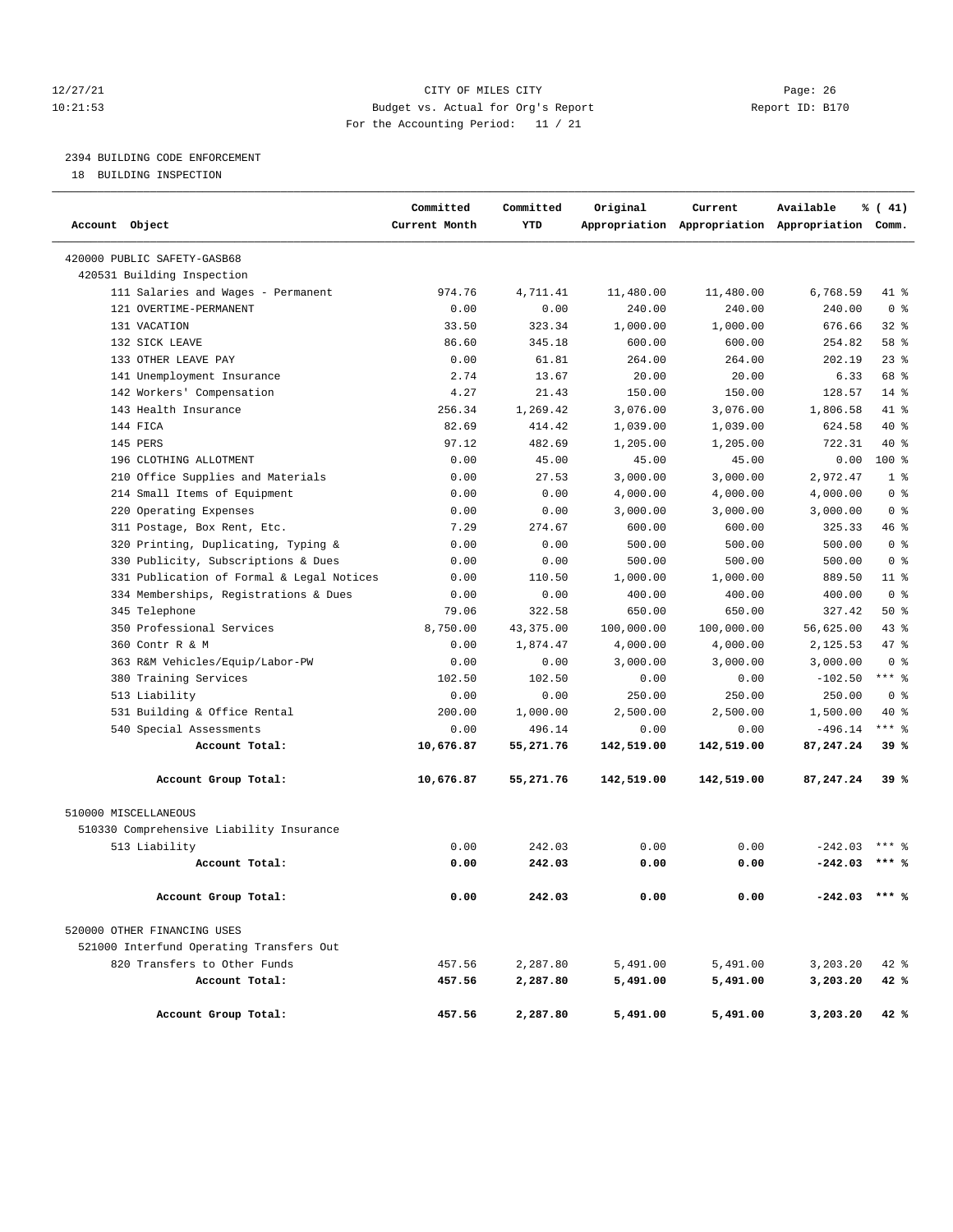# 12/27/21 CITY OF MILES CITY Page: 27 10:21:53 Budget vs. Actual for Org's Report Report ID: B170 For the Accounting Period: 11 / 21

# 2394 BUILDING CODE ENFORCEMENT

18 BUILDING INSPECTION

| Account Object |                     | Committed<br>Current Month | Committed<br>YTD | Original<br>Appropriation | Current<br>Appropriation | Available<br>Appropriation Comm. | $\frac{1}{6}$ ( 41) |
|----------------|---------------------|----------------------------|------------------|---------------------------|--------------------------|----------------------------------|---------------------|
|                | Organization Total: | 11, 134.43                 | 57,801.59        | 148,010.00                | 148,010.00               | 90,208.41                        | 39%                 |
|                | Fund Total:         | 11, 134.43                 | 57,801.59        | 148,010.00                | 148,010.00               | $90,208.41$ 39 %                 |                     |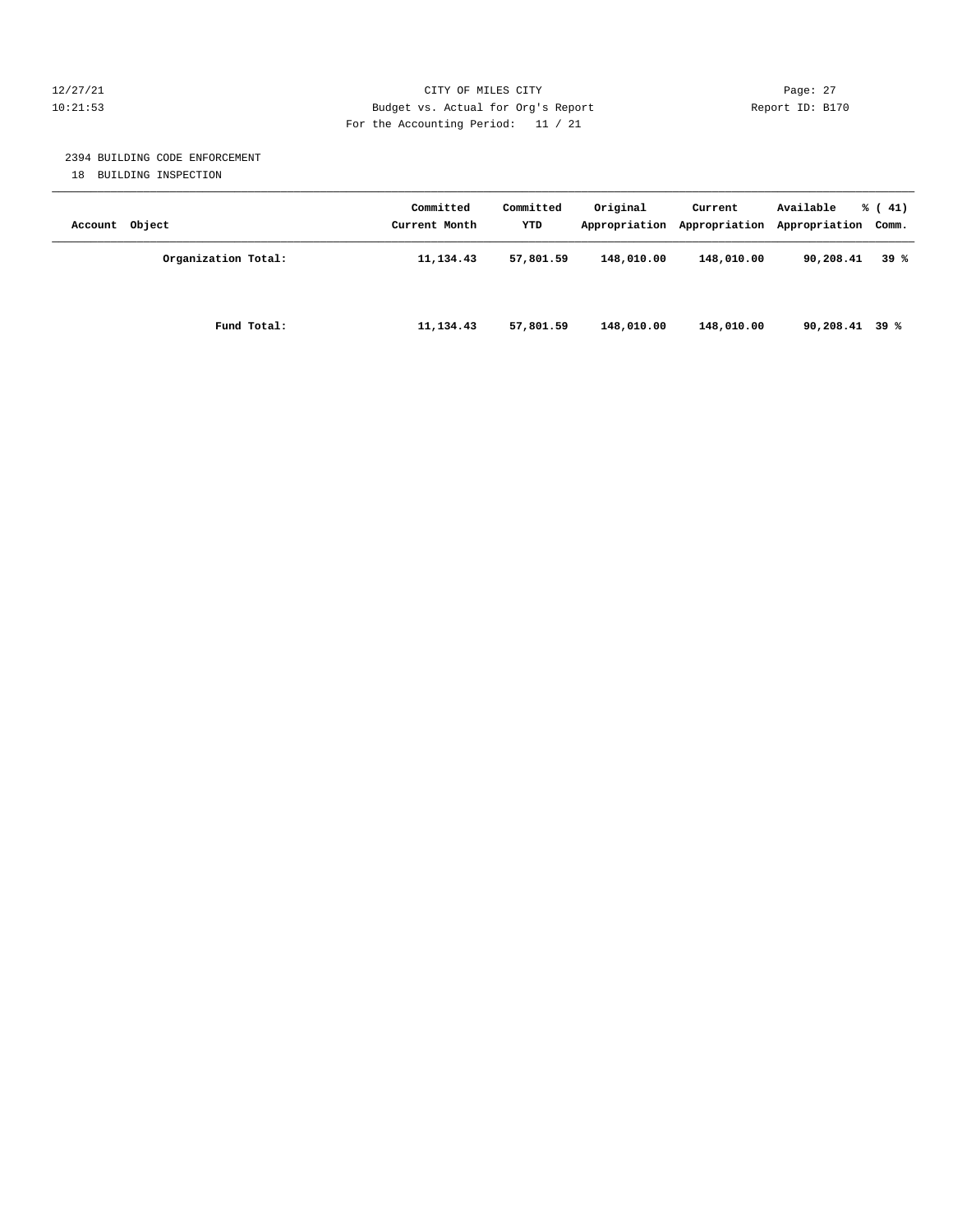# 12/27/21 CITY OF MILES CITY Page: 28 10:21:53 Budget vs. Actual for Org's Report Report ID: B170 For the Accounting Period: 11 / 21

# 2400 LTG M D#165-(Gen City)

| Account Object                           | Committed<br>Current Month | Committed<br>YTD | Original   | Current<br>Appropriation Appropriation | Available<br>Appropriation | % (41)<br>Comm. |  |
|------------------------------------------|----------------------------|------------------|------------|----------------------------------------|----------------------------|-----------------|--|
| 430000 Public Works-GASB68               |                            |                  |            |                                        |                            |                 |  |
| 430263 STREET LIGHTING                   |                            |                  |            |                                        |                            |                 |  |
| 341 Electric Utility Services            | 3,899.18                   | 24,617.08        | 50,000.00  | 50,000.00                              | 25,382.92                  | 49.8            |  |
| 533 Machinery and Equipment Rental       | 8,836.60                   | 39,520.58        | 120,000.00 | 120,000.00                             | 80, 479. 42                | 33%             |  |
| Account Total:                           | 12,735.78                  | 64,137.66        | 170,000.00 | 170,000.00                             | 105,862.34                 | 38%             |  |
| Account Group Total:                     | 12,735.78                  | 64,137.66        | 170,000.00 | 170,000.00                             | 105,862.34                 | 38%             |  |
| 520000 OTHER FINANCING USES              |                            |                  |            |                                        |                            |                 |  |
| 521000 Interfund Operating Transfers Out |                            |                  |            |                                        |                            |                 |  |
| 820 Transfers to Other Funds             | 0.00                       | 1,000.00         | 1,000.00   | 1,000.00                               | 0.00                       | 100 %           |  |
| Account Total:                           | 0.00                       | 1,000.00         | 1,000.00   | 1,000.00                               | 0.00                       | 100%            |  |
| Account Group Total:                     | 0.00                       | 1,000.00         | 1,000.00   | 1,000.00                               |                            | $0.00$ 100 %    |  |
| Organization Total:                      | 12,735.78                  | 65,137.66        | 171,000.00 | 171,000.00                             | 105,862.34                 | 38%             |  |
|                                          |                            |                  |            |                                        |                            |                 |  |
| Fund Total:                              | 12,735.78                  | 65,137.66        | 171,000.00 | 171,000.00                             | 105,862.34                 | 38 %            |  |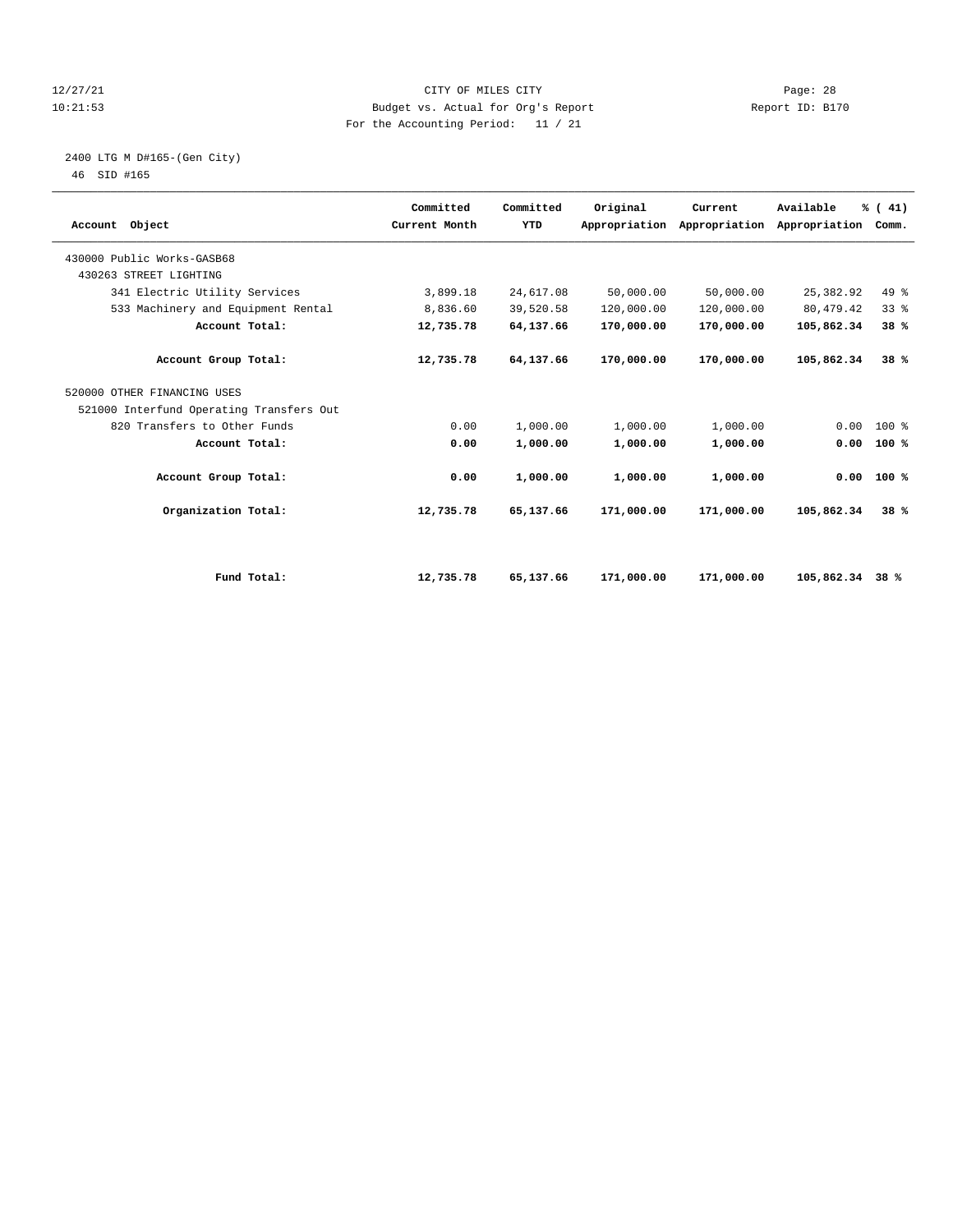# 12/27/21 CITY OF MILES CITY Page: 29 10:21:53 Budget vs. Actual for Org's Report Report ID: B170 For the Accounting Period: 11 / 21

# 2420 LTG M D#167-(MilesAddn Etc)

| Account Object                           | Committed<br>Current Month | Committed<br>YTD | Original  | Current<br>Appropriation Appropriation | Available<br>Appropriation | % (41)<br>Comm. |  |
|------------------------------------------|----------------------------|------------------|-----------|----------------------------------------|----------------------------|-----------------|--|
| 430000 Public Works-GASB68               |                            |                  |           |                                        |                            |                 |  |
| 430263 STREET LIGHTING                   |                            |                  |           |                                        |                            |                 |  |
| 341 Electric Utility Services            | 550.26                     | 2,883.67         | 8,000.00  | 8,000.00                               | 5, 116.33                  | 36%             |  |
| 533 Machinery and Equipment Rental       | 1,054.80                   | 5,274.00         | 16,000.00 | 16,000.00                              | 10,726.00                  | 33%             |  |
| Account Total:                           | 1,605.06                   | 8,157.67         | 24,000.00 | 24,000.00                              | 15,842.33                  | 34%             |  |
| Account Group Total:                     | 1,605.06                   | 8,157.67         | 24,000.00 | 24,000.00                              | 15,842.33                  | 34%             |  |
| 520000 OTHER FINANCING USES              |                            |                  |           |                                        |                            |                 |  |
| 521000 Interfund Operating Transfers Out |                            |                  |           |                                        |                            |                 |  |
| 820 Transfers to Other Funds             | 0.00                       | 1,000.00         | 1,000.00  | 1,000.00                               | 0.00                       | 100 %           |  |
| Account Total:                           | 0.00                       | 1,000.00         | 1,000.00  | 1,000.00                               | 0.00                       | 100%            |  |
| Account Group Total:                     | 0.00                       | 1,000.00         | 1,000.00  | 1,000.00                               |                            | $0.00$ 100 %    |  |
| Organization Total:                      | 1,605.06                   | 9,157.67         | 25,000.00 | 25,000.00                              | 15,842.33                  | 37%             |  |
|                                          |                            |                  |           |                                        |                            |                 |  |
| Fund Total:                              | 1,605.06                   | 9,157.67         | 25,000.00 | 25,000.00                              | 15,842.33                  | 37%             |  |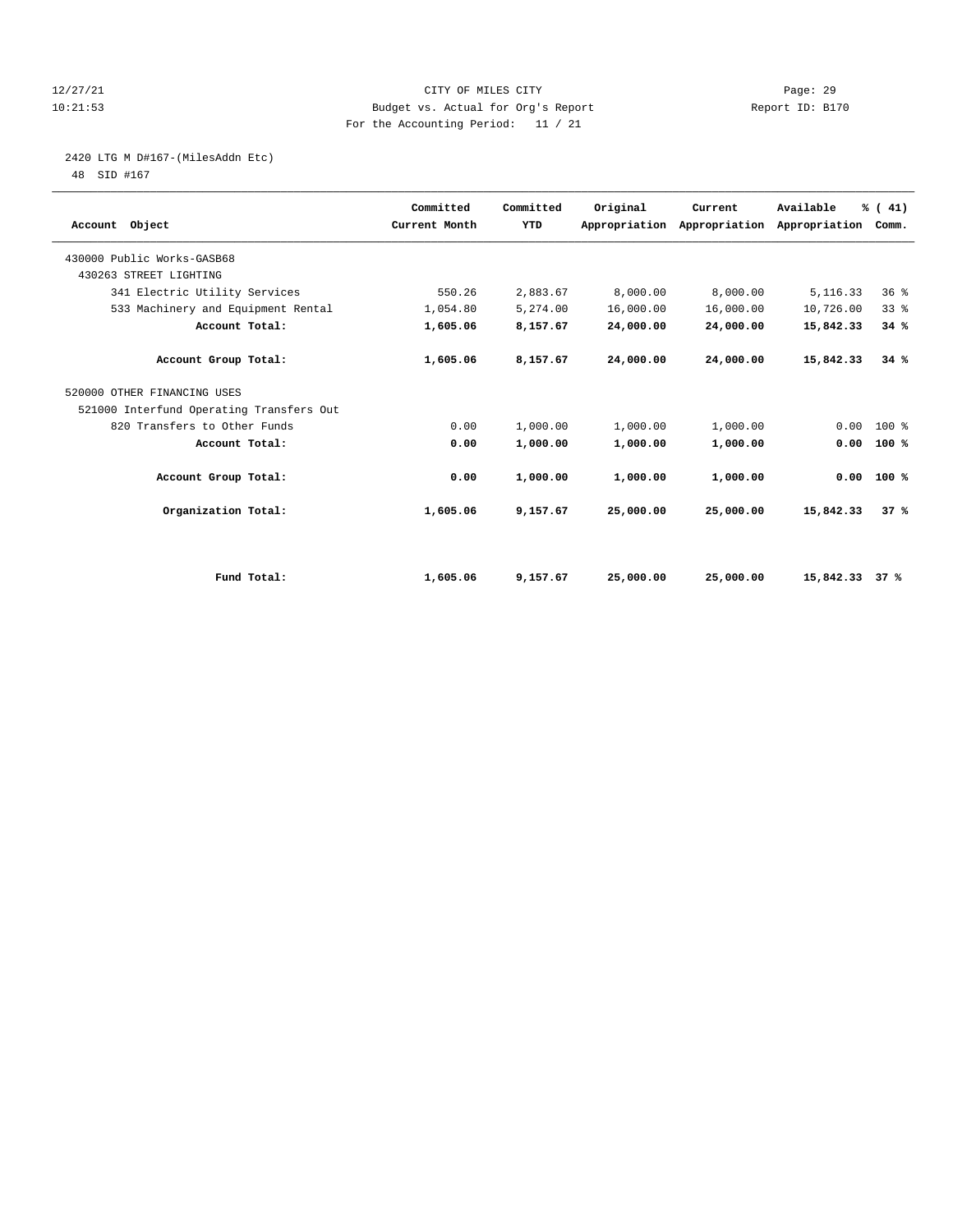# 12/27/21 CITY OF MILES CITY Page: 30 10:21:53 Budget vs. Actual for Org's Report Report ID: B170 For the Accounting Period: 11 / 21

2430 LTG M D#171-(Balsam Est)

| Account Object                           | Committed<br>Current Month | Committed<br>YTD | Original | Current<br>Appropriation Appropriation | Available<br>Appropriation Comm. | % (41)         |  |
|------------------------------------------|----------------------------|------------------|----------|----------------------------------------|----------------------------------|----------------|--|
| 430000 Public Works-GASB68               |                            |                  |          |                                        |                                  |                |  |
| 430263 STREET LIGHTING                   |                            |                  |          |                                        |                                  |                |  |
| 230 Repair and Maintenance Supplies      | 291.60                     | 291.60           | 2,500.00 | 2,500.00                               | 2,208.40                         | $12*$          |  |
| 341 Electric Utility Services            | 161.79                     | 824.03           | 2,500.00 | 2,500.00                               | 1,675.97                         | 338            |  |
| 360 Contr R & M                          | 0.00                       | 78.86            | 2,500.00 | 2,500.00                               | 2,421.14                         | 3 <sup>8</sup> |  |
| Account Total:                           | 453.39                     | 1,194.49         | 7,500.00 | 7,500.00                               | 6,305.51                         | 16%            |  |
| Account Group Total:                     | 453.39                     | 1,194.49         | 7,500.00 | 7,500.00                               | 6,305.51                         | 16%            |  |
| 520000 OTHER FINANCING USES              |                            |                  |          |                                        |                                  |                |  |
| 521000 Interfund Operating Transfers Out |                            |                  |          |                                        |                                  |                |  |
| 820 Transfers to Other Funds             | 0.00                       | 1,000.00         | 1,000.00 | 1,000.00                               | 0.00                             | $100*$         |  |
| Account Total:                           | 0.00                       | 1,000.00         | 1,000.00 | 1,000.00                               | 0.00                             | 100%           |  |
| Account Group Total:                     | 0.00                       | 1,000.00         | 1,000.00 | 1,000.00                               | 0.00                             | 100%           |  |
| Organization Total:                      | 453.39                     | 2,194.49         | 8,500.00 | 8,500.00                               | 6,305.51                         | 26%            |  |
|                                          |                            |                  |          |                                        |                                  |                |  |
| Fund Total:                              | 453.39                     | 2,194.49         | 8,500.00 | 8,500.00                               | $6,305.51$ 26 %                  |                |  |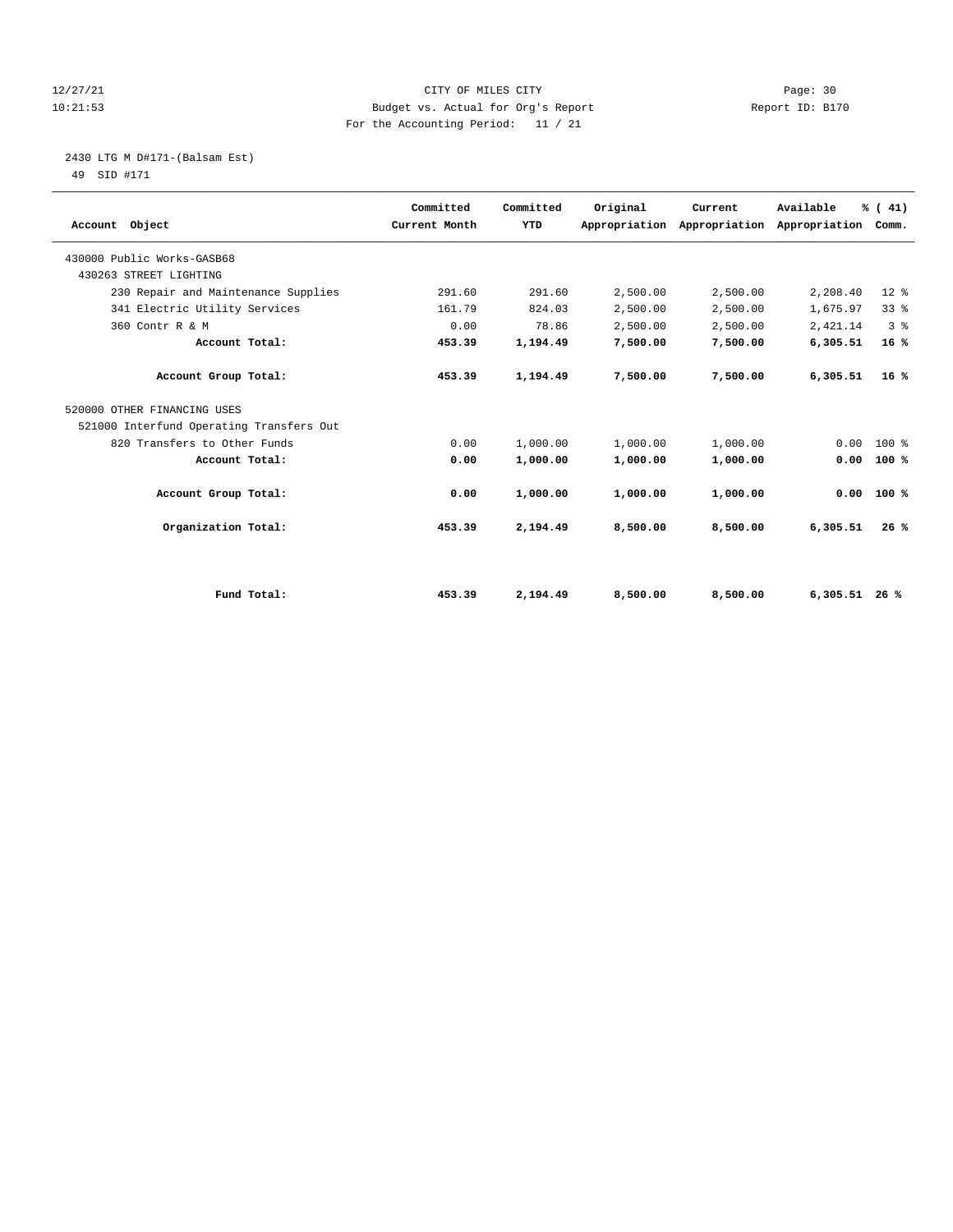# 12/27/21 CITY OF MILES CITY Page: 31 10:21:53 Budget vs. Actual for Org's Report Report ID: B170 For the Accounting Period: 11 / 21

### 2440 LTG M D#172-(Main Str) 50 SID #172

| Account Object                           | Committed<br>Current Month | Committed<br>YTD | Original  | Current<br>Appropriation Appropriation | Available<br>Appropriation Comm. | % (41)          |  |
|------------------------------------------|----------------------------|------------------|-----------|----------------------------------------|----------------------------------|-----------------|--|
| 430000 Public Works-GASB68               |                            |                  |           |                                        |                                  |                 |  |
| 430263 STREET LIGHTING                   |                            |                  |           |                                        |                                  |                 |  |
| 230 Repair and Maintenance Supplies      | 425.53                     | 7,203.16         | 8,500.00  | 8,500.00                               | 1,296.84                         | 85%             |  |
| 341 Electric Utility Services            | 1,369.58                   | 6,848.53         | 20,000.00 | 20,000.00                              | 13, 151.47                       | 34%             |  |
| 360 Contr R & M                          | 0.00                       | 753.75           | 4,000.00  | 4,000.00                               | 3,246.25                         | 19 <sup>°</sup> |  |
| Account Total:                           | 1,795.11                   | 14,805.44        | 32,500.00 | 32,500.00                              | 17,694.56                        | 46%             |  |
| Account Group Total:                     | 1,795.11                   | 14,805.44        | 32,500.00 | 32,500.00                              | 17,694.56                        | 46%             |  |
| 520000 OTHER FINANCING USES              |                            |                  |           |                                        |                                  |                 |  |
| 521000 Interfund Operating Transfers Out |                            |                  |           |                                        |                                  |                 |  |
| 820 Transfers to Other Funds             | 0.00                       | 1,000.00         | 1,000.00  | 1,000.00                               | 0.00                             | $100*$          |  |
| Account Total:                           | 0.00                       | 1,000.00         | 1,000.00  | 1,000.00                               | 0.00                             | 100%            |  |
| Account Group Total:                     | 0.00                       | 1,000.00         | 1,000.00  | 1,000.00                               | 0.00                             | 100%            |  |
| Organization Total:                      | 1,795.11                   | 15,805.44        | 33,500.00 | 33,500.00                              | 17,694.56                        | 47%             |  |
|                                          |                            |                  |           |                                        |                                  |                 |  |
| Fund Total:                              | 1,795.11                   | 15,805.44        | 33,500.00 | 33,500.00                              | 17,694.56 47 %                   |                 |  |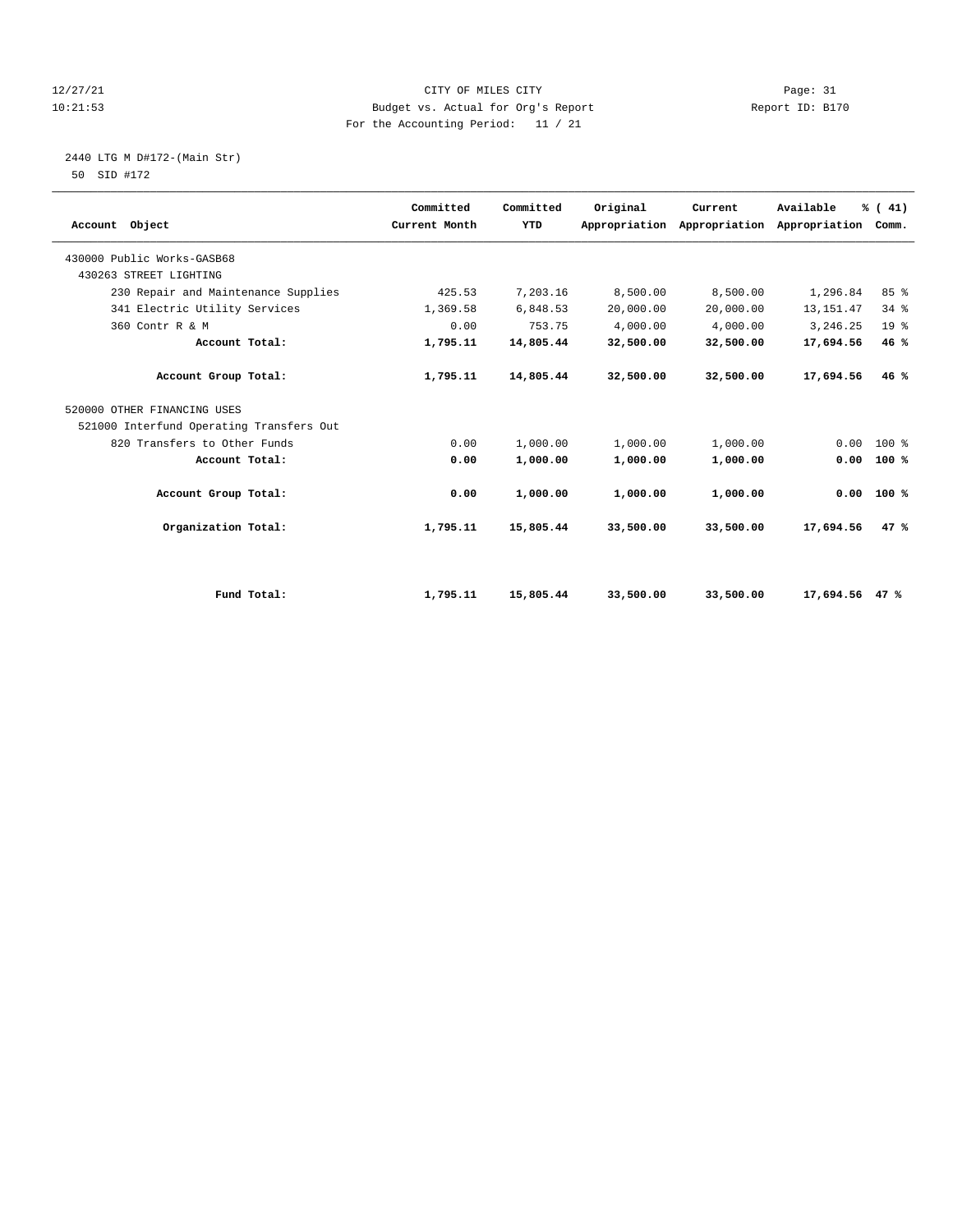# 12/27/21 CITY OF MILES CITY Page: 32 10:21:53 Budget vs. Actual for Org's Report Report ID: B170 For the Accounting Period: 11 / 21

# 2450 LTG M D#195-(SG-Trico)

| Account Object                           | Committed<br>Current Month | Committed<br><b>YTD</b> | Original | Current  | Available<br>Appropriation Appropriation Appropriation Comm. | % (41) |  |
|------------------------------------------|----------------------------|-------------------------|----------|----------|--------------------------------------------------------------|--------|--|
| 430000 Public Works-GASB68               |                            |                         |          |          |                                                              |        |  |
| 430263 STREET LIGHTING                   |                            |                         |          |          |                                                              |        |  |
| 341 Electric Utility Services            | 525.00                     | 2,703.86                | 6,500.00 | 6,500.00 | 3,796.14                                                     | 42 %   |  |
| Account Total:                           | 525.00                     | 2,703.86                | 6,500.00 | 6,500.00 | 3,796.14                                                     | 42%    |  |
| Account Group Total:                     | 525.00                     | 2,703.86                | 6,500.00 | 6,500.00 | 3,796.14                                                     | 42%    |  |
| 520000 OTHER FINANCING USES              |                            |                         |          |          |                                                              |        |  |
| 521000 Interfund Operating Transfers Out |                            |                         |          |          |                                                              |        |  |
| 820 Transfers to Other Funds             | 0.00                       | 1,000.00                | 1,000.00 | 1,000.00 | 0.00                                                         | $100*$ |  |
| Account Total:                           | 0.00                       | 1,000.00                | 1,000.00 | 1,000.00 | 0.00                                                         | 100%   |  |
| Account Group Total:                     | 0.00                       | 1,000.00                | 1,000.00 | 1,000.00 | 0.00                                                         | 100%   |  |
| Organization Total:                      | 525.00                     | 3,703.86                | 7,500.00 | 7,500.00 | 3,796.14                                                     | 49 $%$ |  |
|                                          |                            |                         |          |          |                                                              |        |  |
| Fund Total:                              | 525.00                     | 3,703.86                | 7,500.00 | 7,500.00 | $3,796.14$ 49 %                                              |        |  |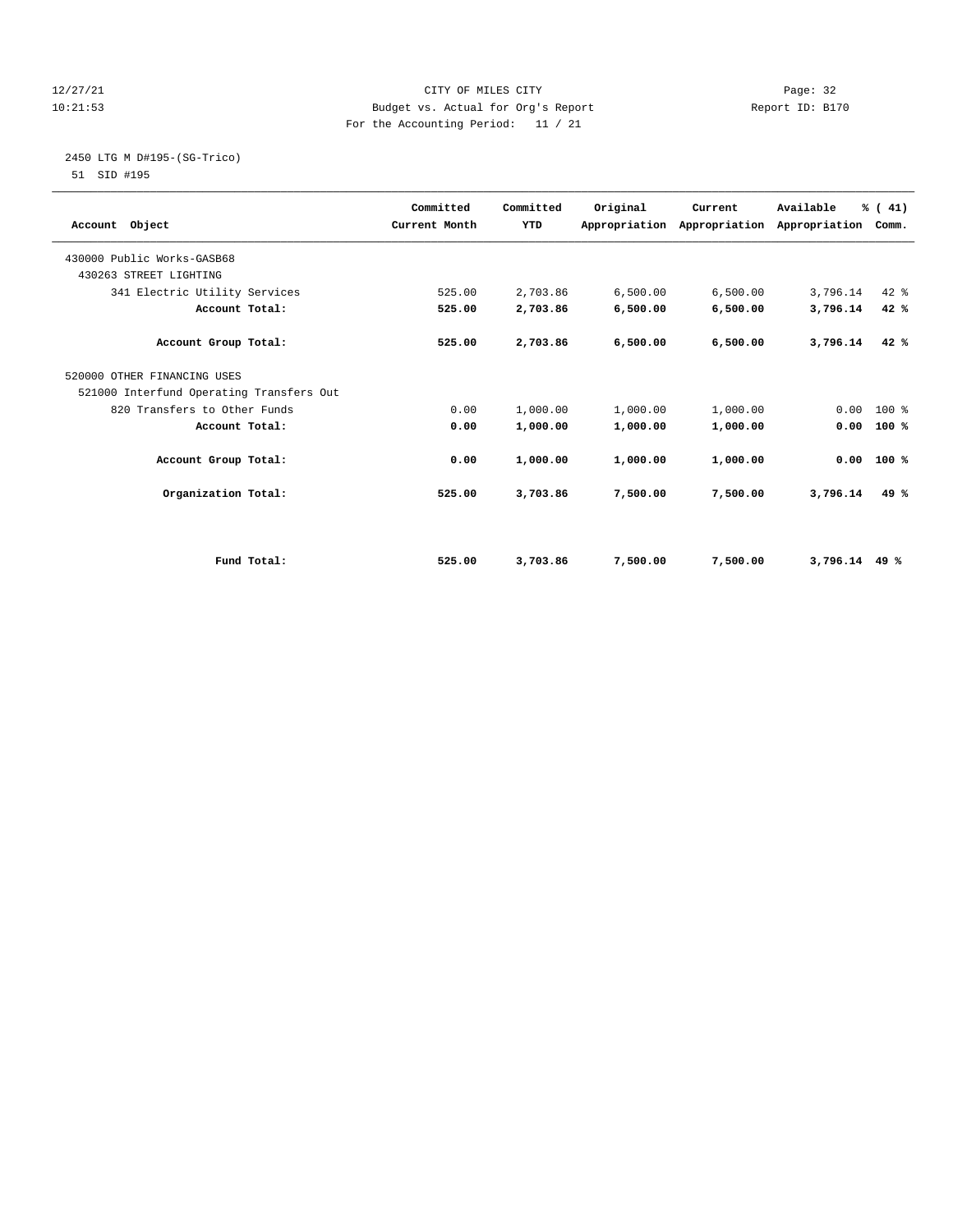# 12/27/21 CITY OF MILES CITY Page: 33 10:21:53 Budget vs. Actual for Org's Report Report ID: B170 For the Accounting Period: 11 / 21

# 2470 LTG M D#202-(SG-MDU&NV)

| Account Object                           | Committed<br>Current Month | Committed<br><b>YTD</b> | Original | Current<br>Appropriation Appropriation Appropriation | Available     | % (41)<br>Comm. |  |
|------------------------------------------|----------------------------|-------------------------|----------|------------------------------------------------------|---------------|-----------------|--|
| 430000 Public Works-GASB68               |                            |                         |          |                                                      |               |                 |  |
| 430263 STREET LIGHTING                   |                            |                         |          |                                                      |               |                 |  |
| 341 Electric Utility Services            | 114.14                     | 660.66                  | 2,000.00 | 2,000.00                                             | 1,339.34      | 338             |  |
| 533 Machinery and Equipment Rental       | 325.90                     | 1,629.50                | 4,500.00 | 4,500.00                                             | 2,870.50      | 36%             |  |
| Account Total:                           | 440.04                     | 2,290.16                | 6,500.00 | 6,500.00                                             | 4,209.84      | 35%             |  |
| Account Group Total:                     | 440.04                     | 2,290.16                | 6,500.00 | 6,500.00                                             | 4,209.84      | 35%             |  |
| 520000 OTHER FINANCING USES              |                            |                         |          |                                                      |               |                 |  |
| 521000 Interfund Operating Transfers Out |                            |                         |          |                                                      |               |                 |  |
| 820 Transfers to Other Funds             | 0.00                       | 1,000.00                | 1,000.00 | 1,000.00                                             | 0.00          | $100*$          |  |
| Account Total:                           | 0.00                       | 1,000.00                | 1,000.00 | 1,000.00                                             | 0.00          | 100%            |  |
| Account Group Total:                     | 0.00                       | 1,000.00                | 1,000.00 | 1,000.00                                             | 0.00          | 100%            |  |
| Organization Total:                      | 440.04                     | 3,290.16                | 7,500.00 | 7,500.00                                             | 4,209.84      | 44 %            |  |
|                                          |                            |                         |          |                                                      |               |                 |  |
| Fund Total:                              | 440.04                     | 3,290.16                | 7,500.00 | 7,500.00                                             | 4,209.84 44 % |                 |  |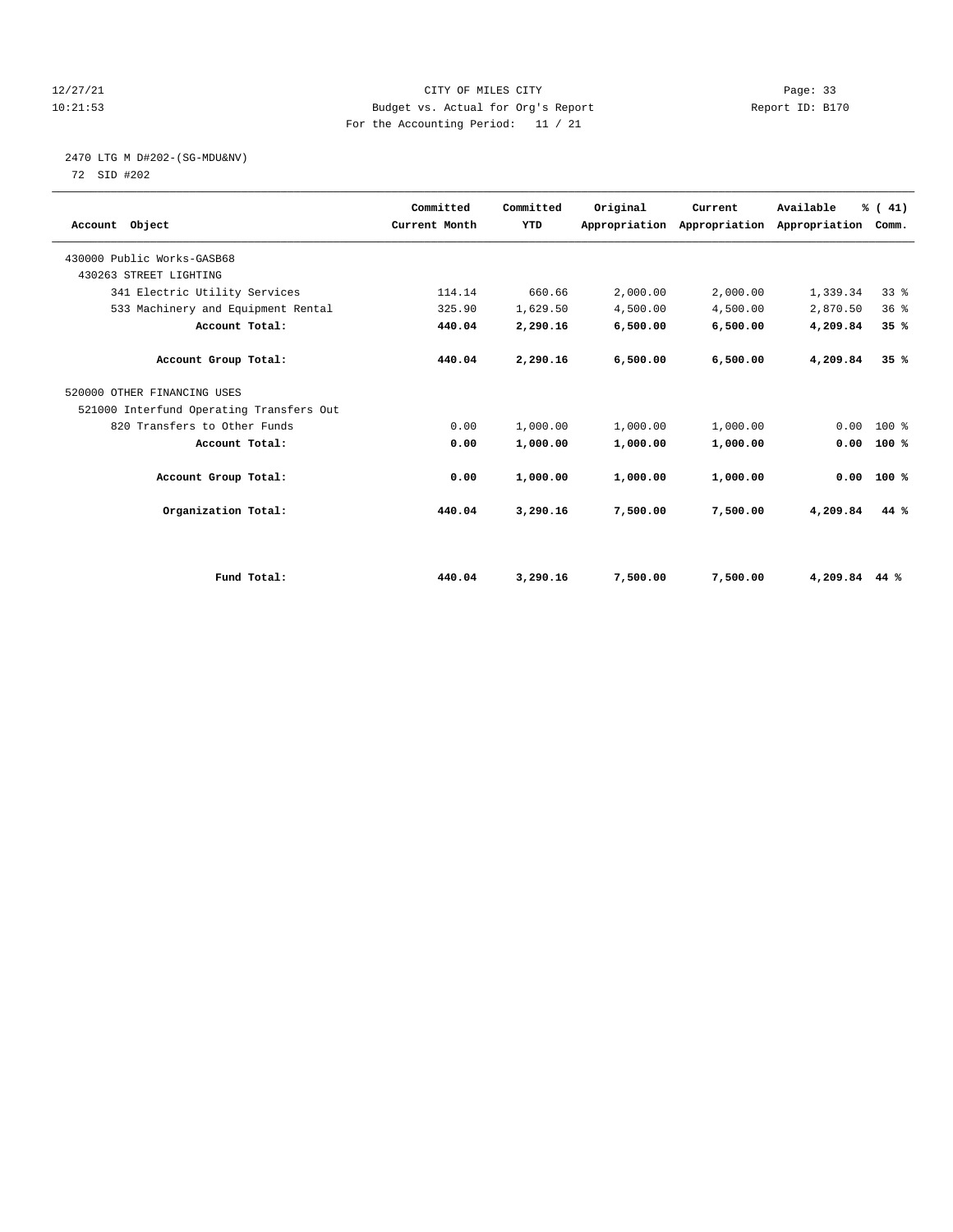# 12/27/21 CITY OF MILES CITY Page: 34 10:21:53 Budget vs. Actual for Org's Report Report ID: B170 For the Accounting Period: 11 / 21

# 2480 LTG M M#173-(Milestown Estates)

47 SID #173(Ltg-Milestown)

| Account Object                           | Committed<br>Current Month | Committed<br>YTD | Original | Current<br>Appropriation Appropriation Appropriation Comm. | Available | % (41)       |  |
|------------------------------------------|----------------------------|------------------|----------|------------------------------------------------------------|-----------|--------------|--|
| 430000 Public Works-GASB68               |                            |                  |          |                                                            |           |              |  |
| 430263 STREET LIGHTING                   |                            |                  |          |                                                            |           |              |  |
| 230 Repair and Maintenance Supplies      | 0.00                       | 1,185.00         | 1,500.00 | 1,500.00                                                   | 315.00    | 79 %         |  |
| 341 Electric Utility Services            | 30.20                      | 160.22           | 1,600.00 | 1,600.00                                                   | 1,439.78  | $10*$        |  |
| 360 Contr R & M                          | 0.00                       | 78.84            | 300.00   | 300.00                                                     | 221.16    | 26%          |  |
| Account Total:                           | 30.20                      | 1,424.06         | 3,400.00 | 3,400.00                                                   | 1,975.94  | 42%          |  |
| Account Group Total:                     | 30.20                      | 1,424.06         | 3,400.00 | 3,400.00                                                   | 1,975.94  | 42%          |  |
| 520000 OTHER FINANCING USES              |                            |                  |          |                                                            |           |              |  |
| 521000 Interfund Operating Transfers Out |                            |                  |          |                                                            |           |              |  |
| 820 Transfers to Other Funds             | 0.00                       | 250.00           | 250.00   | 250.00                                                     | 0.00      | $100*$       |  |
| Account Total:                           | 0.00                       | 250.00           | 250.00   | 250.00                                                     | 0.00      | 100%         |  |
| Account Group Total:                     | 0.00                       | 250.00           | 250.00   | 250.00                                                     |           | $0.00$ 100 % |  |
| Organization Total:                      | 30.20                      | 1,674.06         | 3,650.00 | 3,650.00                                                   | 1,975.94  | 46%          |  |
|                                          |                            |                  |          |                                                            |           |              |  |
| Fund Total:                              | 30.20                      | 1,674.06         | 3,650.00 | 3,650.00                                                   | 1,975.94  | 46%          |  |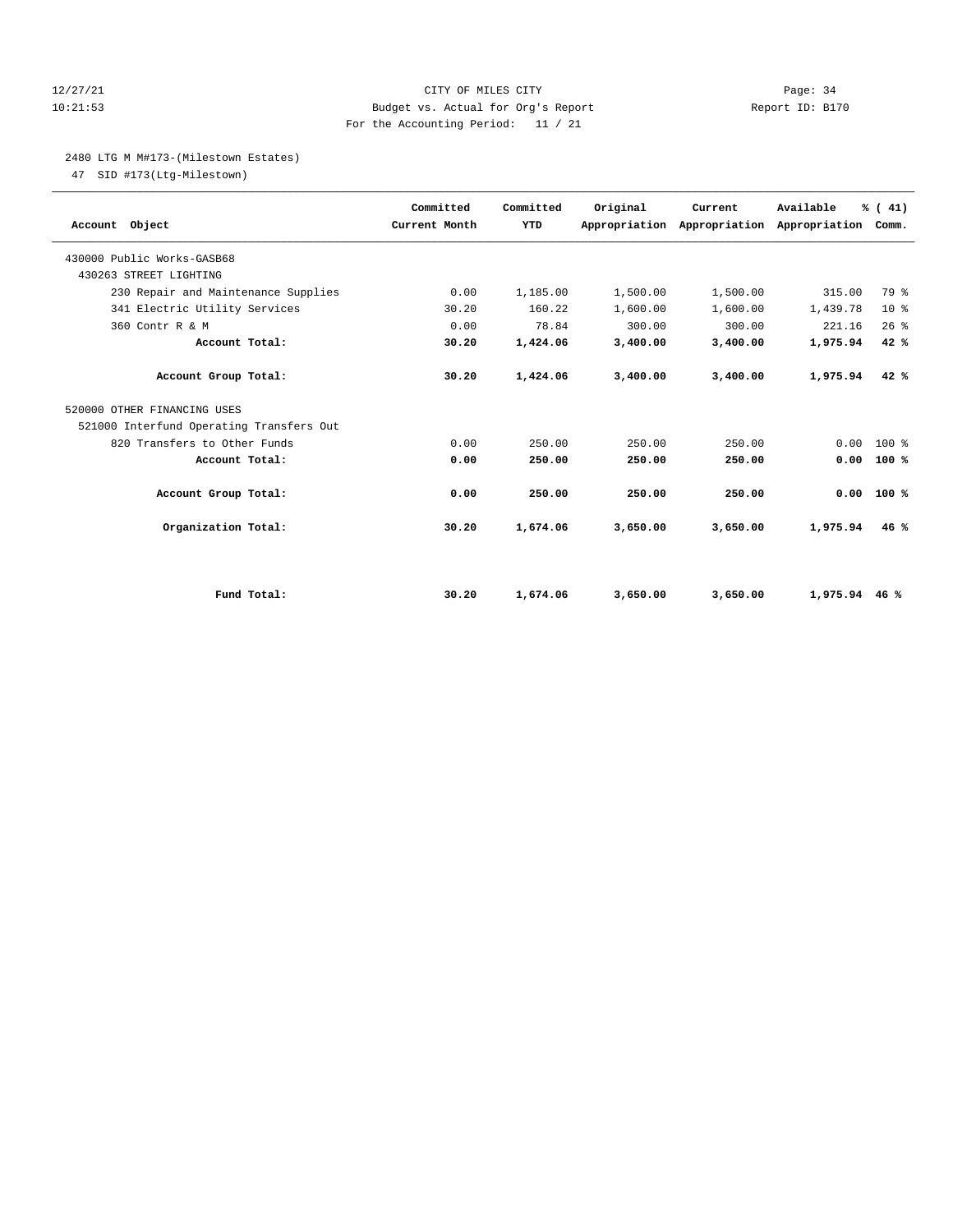# 12/27/21 CITY OF MILES CITY Page: 35 10:21:53 Budget vs. Actual for Org's Report Report ID: B170 For the Accounting Period: 11 / 21

————————————————————————————————————————————————————————————————————————————————————————————————————————————————————————————————————

# 2510 STR MAINT DIST #204

107 Paved St. Maint. Dist.#204

|                                           | Committed     | Committed  | Original   | Current    | Available                                       | % (41)          |
|-------------------------------------------|---------------|------------|------------|------------|-------------------------------------------------|-----------------|
| Account Object                            | Current Month | YTD        |            |            | Appropriation Appropriation Appropriation Comm. |                 |
| 430000 Public Works-GASB68                |               |            |            |            |                                                 |                 |
| 430220 Operations                         |               |            |            |            |                                                 |                 |
| 111 Salaries and Wages - Permanent        | 21, 472.56    | 102,404.20 | 266,512.00 | 266,512.00 | 164,107.80                                      | 38 <sup>8</sup> |
| 121 OVERTIME-PERMANENT                    | 0.00          | 619.18     | 9,100.00   | 9,100.00   | 8,480.82                                        | 7 %             |
| 131 VACATION                              | 816.26        | 7,377.09   | 19,600.00  | 19,600.00  | 12,222.91                                       | 38 %            |
| 132 SICK LEAVE                            | 935.72        | 4,664.89   | 13,000.00  | 13,000.00  | 8,335.11                                        | 36%             |
| 133 OTHER LEAVE PAY                       | 0.00          | 827.65     | 2,838.00   | 2,838.00   | 2,010.35                                        | 29%             |
| 134 HOLIDAY PAY                           | 0.00          | 0.00       | 3,000.00   | 3,000.00   | 3,000.00                                        | 0 <sup>8</sup>  |
| 141 Unemployment Insurance                | 58.07         | 292.09     | 471.00     | 471.00     | 178.91                                          | 62 %            |
| 142 Workers' Compensation                 | 717.82        | 3,561.86   | 10,979.00  | 10,979.00  | 7,417.14                                        | 32%             |
| 143 Health Insurance                      | 4,964.99      | 24,520.53  | 69,932.00  | 69,932.00  | 45, 411.47                                      | 35%             |
| 144 FICA                                  | 1,711.35      | 8,608.78   | 24,025.00  | 24,025.00  | 15,416.22                                       | 36%             |
| 145 PERS                                  | 2,060.05      | 10,279.77  | 27,856.00  | 27,856.00  | 17,576.23                                       | 37%             |
| 196 CLOTHING ALLOTMENT                    | 0.00          | 906.00     | 1,200.00   | 1,200.00   | 294.00                                          | 76 %            |
| 210 Office Supplies and Materials         | 290.17        | 364.67     | 3,000.00   | 3,000.00   | 2,635.33                                        | $12$ %          |
| 214 Small Items of Equipment              | 0.00          | 0.00       | 10,000.00  | 10,000.00  | 10,000.00                                       | 0 <sup>8</sup>  |
| 220 Operating Expenses                    | 3,942.10      | 4,185.03   | 20,000.00  | 20,000.00  | 15,814.97                                       | $21$ %          |
| 222 Chemicals, Lab & Med Supplies         | 0.00          | 0.00       | 1,500.00   | 1,500.00   | 1,500.00                                        | 0 <sup>8</sup>  |
| 226 Clothing and Uniforms                 | 0.00          | 0.00       | 1,200.00   | 1,200.00   | 1,200.00                                        | 0 <sup>8</sup>  |
| 230 Repair and Maintenance Supplies       | 0.00          | 0.00       | 10,000.00  | 10,000.00  | 10,000.00                                       | 0 <sup>8</sup>  |
| 231 Gas, Oil, Diesel Fuel, Grease, etc.   | 2,417.60      | 12, 144.03 | 40,000.00  | 40,000.00  | 27,855.97                                       | $30*$           |
| 242 Sign Parts and Supplies               | 0.00          | 11.98      | 8,000.00   | 8,000.00   | 7,988.02                                        | 0 <sup>8</sup>  |
| 311 Postage, Box Rent, Etc.               | 0.26          | 8.72       | 100.00     | 100.00     | 91.28                                           | 9%              |
| 320 Printing, Duplicating, Typing &       | 0.00          | 0.00       | 100.00     | 100.00     | 100.00                                          | 0 <sup>8</sup>  |
| 330 Publicity, Subscriptions & Dues       | 0.00          | 0.00       | 200.00     | 200.00     | 200.00                                          | 0 <sup>8</sup>  |
| 331 Publication of Formal & Legal Notices | 0.00          | 268.80     | 500.00     | 500.00     | 231.20                                          | $54$ %          |
| 334 Memberships, Registrations & Dues     | 213.38        | 389.38     | 500.00     | 500.00     | 110.62                                          | 78 %            |
| 341 Electric Utility Services             | 129.63        | 952.82     | 1,700.00   | 1,700.00   | 747.18                                          | 56%             |
| 344 Gas Utility Service                   | 43.84         | 98.97      | 700.00     | 700.00     | 601.03                                          | $14$ %          |
| 345 Telephone                             | 135.98        | 550.26     | 1,000.00   | 1,000.00   | 449.74                                          | 55%             |
| 346 Garbage Service                       | 0.00          | 0.00       | 175.00     | 175.00     | 175.00                                          | 0 <sup>8</sup>  |
| 347 Internet                              | 0.00          | 0.00       | 200.00     | 200.00     | 200.00                                          | 0 <sup>8</sup>  |
| 350 Professional Services                 | 122.75        | 302.62     | 50,000.00  | 50,000.00  | 49,697.38                                       | 1 <sup>8</sup>  |
| 360 Contr R & M                           | 0.00          | 789.72     | 20,000.00  | 20,000.00  | 19,210.28                                       | 4%              |
| 363 R&M Vehicles/Equip/Labor-PW           | 6,348.41      | 38,721.84  | 100,000.00 | 100,000.00 | 61,278.16                                       | 39 %            |
| 370 Travel                                | 0.00          | 267.00     | 1,000.00   | 1,000.00   | 733.00                                          | $27$ %          |
| 380 Training Services                     | 0.00          | 144.00     | 1,000.00   | 1,000.00   | 856.00                                          | $14*$           |
| 382 Books                                 | 0.00          | 0.00       | 100.00     | 100.00     | 100.00                                          | 0 <sup>8</sup>  |
| 511 Insurance on Buildings                | 0.00          | 824.75     | 825.00     | 825.00     |                                                 | $0.25$ 100 %    |
| 512 Insurance on Vehicles & Equipment     | 0.00          | 3,707.21   | 3,708.00   | 3,708.00   |                                                 | $0.79$ 100 %    |
| 513 Liability                             | 0.00          | 11,499.82  | 16,800.00  | 16,800.00  | 5,300.18                                        | 68 %            |
| 531 Building & Office Rental              | 350.00        | 1,750.00   | 4,200.00   | 4,200.00   | 2,450.00                                        | 42 %            |
| Account Total:                            | 46,730.94     | 241,043.66 | 745,021.00 | 745,021.00 | 503,977.34                                      | 32%             |
| 430233 Roadway/Re-surfacing               |               |            |            |            |                                                 |                 |
| 230 Repair and Maintenance Supplies       | 11,221.22     | 34,482.33  | 80,000.00  | 80,000.00  | 45,517.67                                       | 43 %            |
| 350 Professional Services                 | 0.00          | 0.00       | 50,000.00  | 50,000.00  | 50,000.00                                       | 0 <sup>8</sup>  |
| Account Total:                            | 11,221.22     | 34,482.33  | 130,000.00 | 130,000.00 | 95,517.67                                       | 27 %            |

430234 CURB AND GUTTER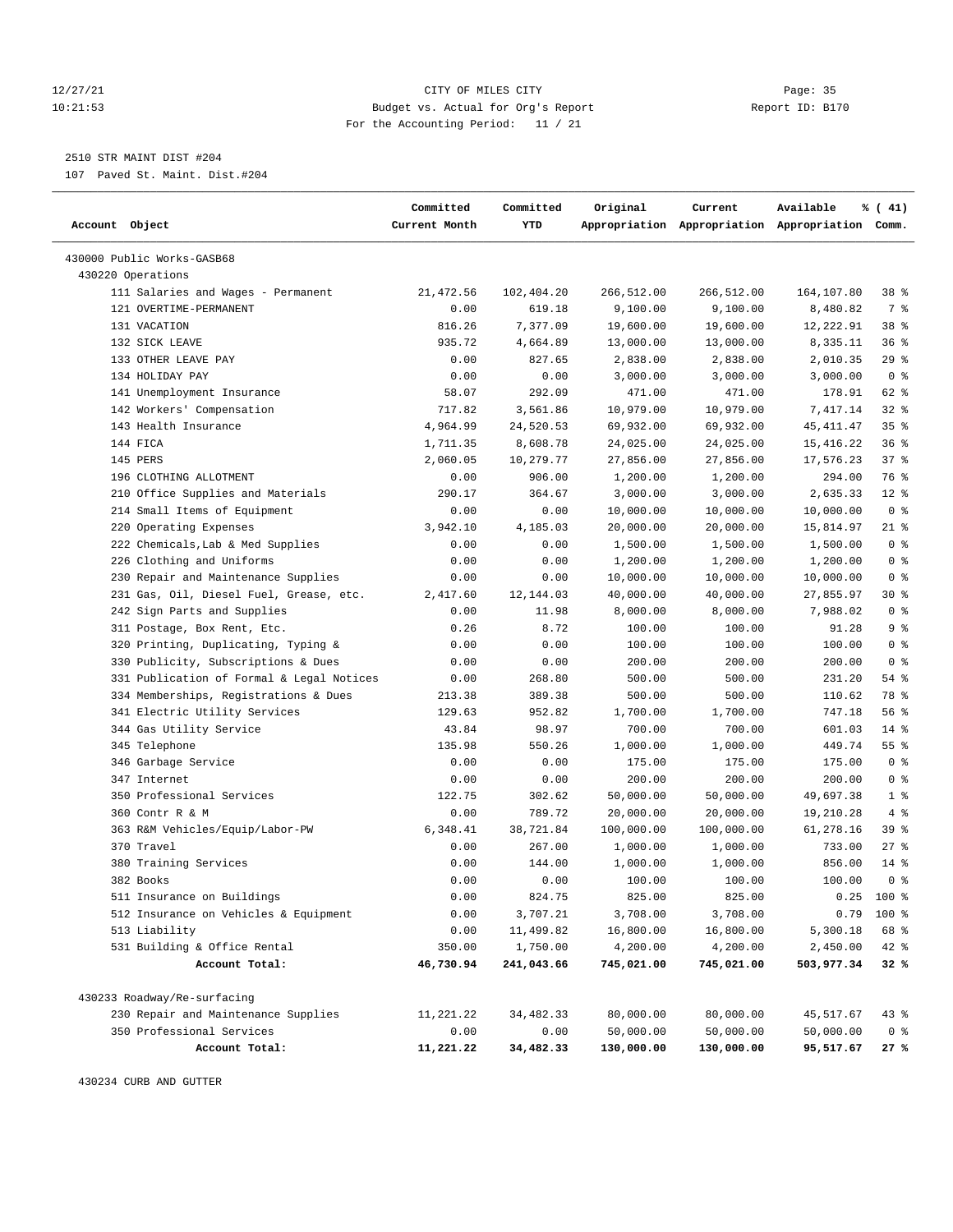# 12/27/21 CITY OF MILES CITY Page: 36 10:21:53 Budget vs. Actual for Org's Report Report ID: B170 For the Accounting Period: 11 / 21

# 2510 STR MAINT DIST #204

107 Paved St. Maint. Dist.#204

| Account Object                                  | Committed<br>Current Month | Committed<br>YTD | Original     | Current<br>Appropriation Appropriation Appropriation Comm. | Available         | % (41)         |
|-------------------------------------------------|----------------------------|------------------|--------------|------------------------------------------------------------|-------------------|----------------|
| 350 Professional Services                       | $-9,639.30$                | 15, 103. 31      | 30,000.00    | 30,000.00                                                  | 14,896.69         | $50*$          |
| Account Total:                                  | $-9,639.30$                | 15,103.31        | 30,000.00    | 30,000.00                                                  | 14,896.69         | 50 %           |
| 430235 Storm Drain & Culvert Maintenance        |                            |                  |              |                                                            |                   |                |
| 230 Repair and Maintenance Supplies             | 400.00                     | 38,962.48        | 35,000.00    | 35,000.00                                                  | $-3,962.48$       | $111*$         |
| Account Total:                                  | 400.00                     | 38,962.48        | 35,000.00    | 35,000.00                                                  | $-3,962.48$ 111 % |                |
| 430236 Darling Addition Project                 |                            |                  |              |                                                            |                   |                |
| 220 Operating Expenses                          | 0.00                       | 184.15           | 0.00         | 0.00                                                       | $-184.15$         | $***$ 8        |
| 350 Professional Services                       | 0.00                       | 2,307.02         | 5,000.00     | 5,000.00                                                   | 2,692.98          | 46%            |
| Account Total:                                  | 0.00                       | 2,491.17         | 5,000.00     | 5,000.00                                                   | 2,508.83          | 50%            |
| 430237 North 7th St Project                     |                            |                  |              |                                                            |                   |                |
| 230 Repair and Maintenance Supplies             | 0.00                       | 0.00             | 145,000.00   | 145,000.00                                                 | 145,000.00        | 0 <sup>8</sup> |
| 350 Professional Services                       | 0.00                       | 12,347.86        | 55,000.00    | 55,000.00                                                  | 42,652.14         | $22$ %         |
| Account Total:                                  | 0.00                       | 12,347.86        | 200,000.00   | 200,000.00                                                 | 187,652.14        | 6%             |
| 430239 Sidewalks ~ Hwy 59 S & Southgate Meadows |                            |                  |              |                                                            |                   |                |
| 230 Repair and Maintenance Supplies             | 0.00                       | 0.00             | 100,000.00   | 100,000.00                                                 | 100,000.00        | 0 <sup>8</sup> |
| 350 Professional Services                       | 0.00                       | 0.00             | 50,000.00    | 50,000.00                                                  | 50,000.00         | 0 <sup>8</sup> |
| Account Total:                                  | 0.00                       | 0.00             | 150,000.00   | 150,000.00                                                 | 150,000.00        | 0 <sup>8</sup> |
| Account Group Total:                            | 48,712.86                  | 344,430.81       | 1,295,021.00 | 1,295,021.00                                               | 950,590.19        | 27%            |
| 520000 OTHER FINANCING USES                     |                            |                  |              |                                                            |                   |                |
| 521000 Interfund Operating Transfers Out        |                            |                  |              |                                                            |                   |                |
| 820 Transfers to Other Funds                    | 5,350.25                   | 26,751.25        | 818,791.00   | 818,791.00                                                 | 792,039.75        | 3%             |
| Account Total:                                  | 5,350.25                   | 26,751.25        | 818,791.00   | 818,791.00                                                 | 792,039.75        | 3%             |
| Account Group Total:                            | 5,350.25                   | 26,751.25        | 818,791.00   | 818,791.00                                                 | 792,039.75        | 3%             |
| Organization Total:                             | 54,063.11                  | 371,182.06       | 2,113,812.00 | 2,113,812.00                                               | 1,742,629.94      | 18%            |
| Fund Total:                                     | 54,063.11                  | 371,182.06       | 2,113,812.00 | 2,113,812.00                                               | 1,742,629.94 18 % |                |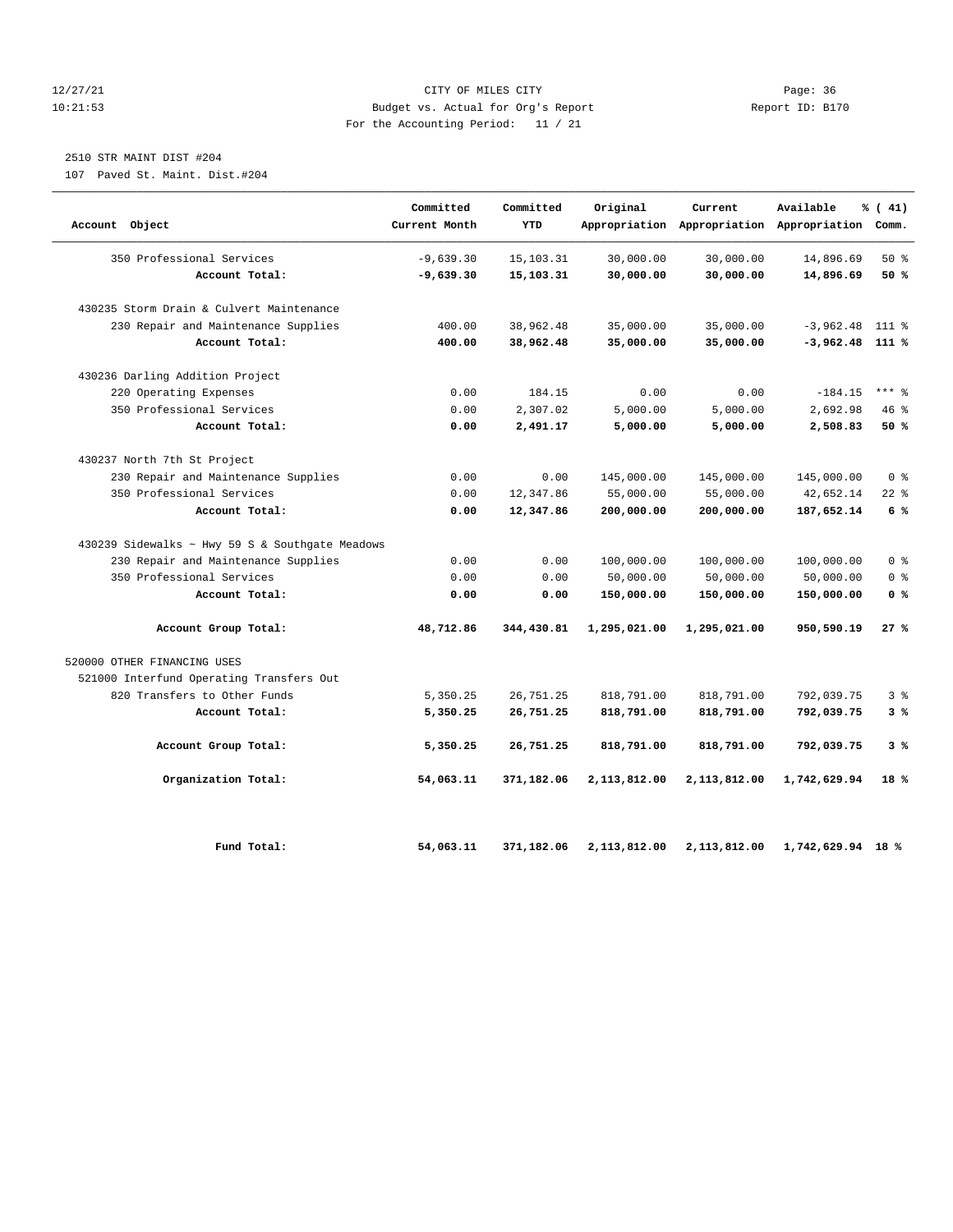# 12/27/21 CITY OF MILES CITY Page: 37 10:21:53 Budget vs. Actual for Org's Report Report ID: B170 For the Accounting Period: 11 / 21

————————————————————————————————————————————————————————————————————————————————————————————————————————————————————————————————————

# 2520 STR MAINT DIST #205

108 Street Maintenance (North Side)

|                                           | Committed     | Committed   | Original   | Current                                         | Available     | % (41)          |  |
|-------------------------------------------|---------------|-------------|------------|-------------------------------------------------|---------------|-----------------|--|
| Account Object                            | Current Month | YTD         |            | Appropriation Appropriation Appropriation Comm. |               |                 |  |
| 430000 Public Works-GASB68                |               |             |            |                                                 |               |                 |  |
| 430220 Operations                         |               |             |            |                                                 |               |                 |  |
| 111 Salaries and Wages - Permanent        | 6,127.44      | 29, 248. 25 | 79,696.00  | 79,696.00                                       | 50,447.75     | 37%             |  |
| 121 OVERTIME-PERMANENT                    | 0.00          | 155.21      | 2,500.00   | 2,500.00                                        | 2,344.79      | 6 %             |  |
| 131 VACATION                              | 250.63        | 2,147.15    | 6,000.00   | 6,000.00                                        | 3,852.85      | 36 %            |  |
| 132 SICK LEAVE                            | 301.13        | 1,570.94    | 3,800.00   | 3,800.00                                        | 2,229.06      | 41 %            |  |
| 133 OTHER LEAVE PAY                       | 0.00          | 200.75      | 706.00     | 706.00                                          | 505.25        | 28 %            |  |
| 134 HOLIDAY PAY                           | 0.00          | 0.00        | 800.00     | 800.00                                          | 800.00        | 0 <sup>8</sup>  |  |
| 141 Unemployment Insurance                | 16.67         | 83.82       | 140.00     | 140.00                                          | 56.18         | 60 %            |  |
| 142 Workers' Compensation                 | 184.60        | 916.54      | 3,423.00   | 3,423.00                                        | 2,506.46      | $27$ %          |  |
| 143 Health Insurance                      | 1,403.89      | 6,942.94    | 19,688.00  | 19,688.00                                       | 12,745.06     | 35 <sup>8</sup> |  |
| 144 FICA                                  | 492.98        | 2,478.74    | 7,153.00   | 7,153.00                                        | 4,674.26      | 35 <sup>8</sup> |  |
| 145 PERS                                  | 592.44        | 2,955.70    | 8,293.00   | 8,293.00                                        | 5,337.30      | 36%             |  |
| 196 CLOTHING ALLOTMENT                    | 0.00          | 256.50      | 400.00     | 400.00                                          | 143.50        | 64 %            |  |
| 210 Office Supplies and Materials         | 185.18        | 194.15      | 1,000.00   | 1,000.00                                        | 805.85        | 19 <sup>°</sup> |  |
| 214 Small Items of Equipment              | 0.00          | 0.00        | 2,500.00   | 2,500.00                                        | 2,500.00      | 0 <sup>8</sup>  |  |
| 220 Operating Expenses                    | 985.53        | 1,046.27    | 5,000.00   | 5,000.00                                        | 3,953.73      | 21 %            |  |
| 222 Chemicals, Lab & Med Supplies         | 0.00          | 0.00        | 500.00     | 500.00                                          | 500.00        | 0 <sup>8</sup>  |  |
| 226 Clothing and Uniforms                 | 0.00          | 38.57       | 300.00     | 300.00                                          | 261.43        | $13*$           |  |
| 230 Repair and Maintenance Supplies       | 0.00          | 0.00        | 5,000.00   | 5,000.00                                        | 5,000.00      | 0 <sup>8</sup>  |  |
| 231 Gas, Oil, Diesel Fuel, Grease, etc.   | 604.40        | 3,036.00    | 10,000.00  | 10,000.00                                       | 6,964.00      | $30*$           |  |
| 242 Sign Parts and Supplies               | 0.00          | 2.99        | 2,500.00   | 2,500.00                                        | 2,497.01      | 0 <sup>8</sup>  |  |
| 311 Postage, Box Rent, Etc.               | 0.27          | 8.72        | 60.00      | 60.00                                           | 51.28         | 15 <sup>8</sup> |  |
| 330 Publicity, Subscriptions & Dues       | 0.00          | 0.00        | 100.00     | 100.00                                          | 100.00        | 0 <sup>8</sup>  |  |
| 331 Publication of Formal & Legal Notices | 0.00          | 31.20       | 0.00       | 0.00                                            | $-31.20$      | $***$ $-$       |  |
| 334 Memberships, Registrations & Dues     | 53.34         | 97.34       | 100.00     | 100.00                                          | 2.66          | 97%             |  |
| 341 Electric Utility Services             | 7.76          | 32.51       | 150.00     | 150.00                                          | 117.49        | $22$ %          |  |
| 344 Gas Utility Service                   | 10.96         | 24.75       | 300.00     | 300.00                                          | 275.25        | 8 %             |  |
| 345 Telephone                             | 78.10         | 318.74      | 500.00     | 500.00                                          | 181.26        | 64 %            |  |
| 350 Professional Services                 | 62.75         | 107.94      | 20,000.00  | 20,000.00                                       | 19,892.06     | 1 <sup>8</sup>  |  |
| 360 Contr R & M                           | 0.00          | 308.15      | 4,000.00   | 4,000.00                                        | 3,691.85      | 8 %             |  |
| 363 R&M Vehicles/Equip/Labor-PW           | 2,203.90      | 14,566.63   | 35,000.00  | 35,000.00                                       | 20,433.37     | 42 %            |  |
| 370 Travel                                | 0.00          | 66.75       | 250.00     | 250.00                                          | 183.25        | $27$ %          |  |
| 380 Training Services                     | 0.00          | 36.00       | 200.00     | 200.00                                          | 164.00        | 18 <sup>8</sup> |  |
| 382 Books                                 | 0.00          | 0.00        | 100.00     | 100.00                                          | 100.00        | 0 <sup>8</sup>  |  |
| 511 Insurance on Buildings                | 0.00          | 206.19      | 207.00     | 207.00                                          | 0.81          | 100 %           |  |
| 512 Insurance on Vehicles & Equipment     | 0.00          | 926.80      | 927.00     | 927.00                                          | 0.20          | $100$ %         |  |
| 513 Liability                             | 0.00          | 3,067.18    | 4,322.00   | 4,322.00                                        | 1,254.82      | 71 %            |  |
| 531 Building & Office Rental              | 166.66        | 833.30      | 2,000.00   | 2,000.00                                        | 1,166.70 42 % |                 |  |
| Account Total:                            | 13,728.63     | 71,906.72   | 227,615.00 | 227,615.00                                      | 155,708.28    | 32%             |  |
|                                           |               |             |            |                                                 |               |                 |  |
| 430233 Roadway/Re-surfacing               |               |             |            |                                                 |               |                 |  |
| 230 Repair and Maintenance Supplies       | 477.08        | 477.08      | 50,000.00  | 50,000.00                                       | 49,522.92     | 1 <sup>8</sup>  |  |
| 350 Professional Services                 | 0.00          | 7,556.28    | 0.00       | 0.00                                            | $-7,556.28$   | *** 응           |  |
| Account Total:                            | 477.08        | 8,033.36    | 50,000.00  | 50,000.00                                       | 41,966.64     | 16 %            |  |
| 430235 Storm Drain & Culvert Maintenance  |               |             |            |                                                 |               |                 |  |
| 230 Repair and Maintenance Supplies       | 0.00          | 1,478.00    | 5,000.00   | 5,000.00                                        | 3,522.00      | $30*$           |  |
| 350 Professional Services                 | 0.00          | 0.00        | 5,000.00   | 5,000.00                                        | 5,000.00      | 0 <sup>8</sup>  |  |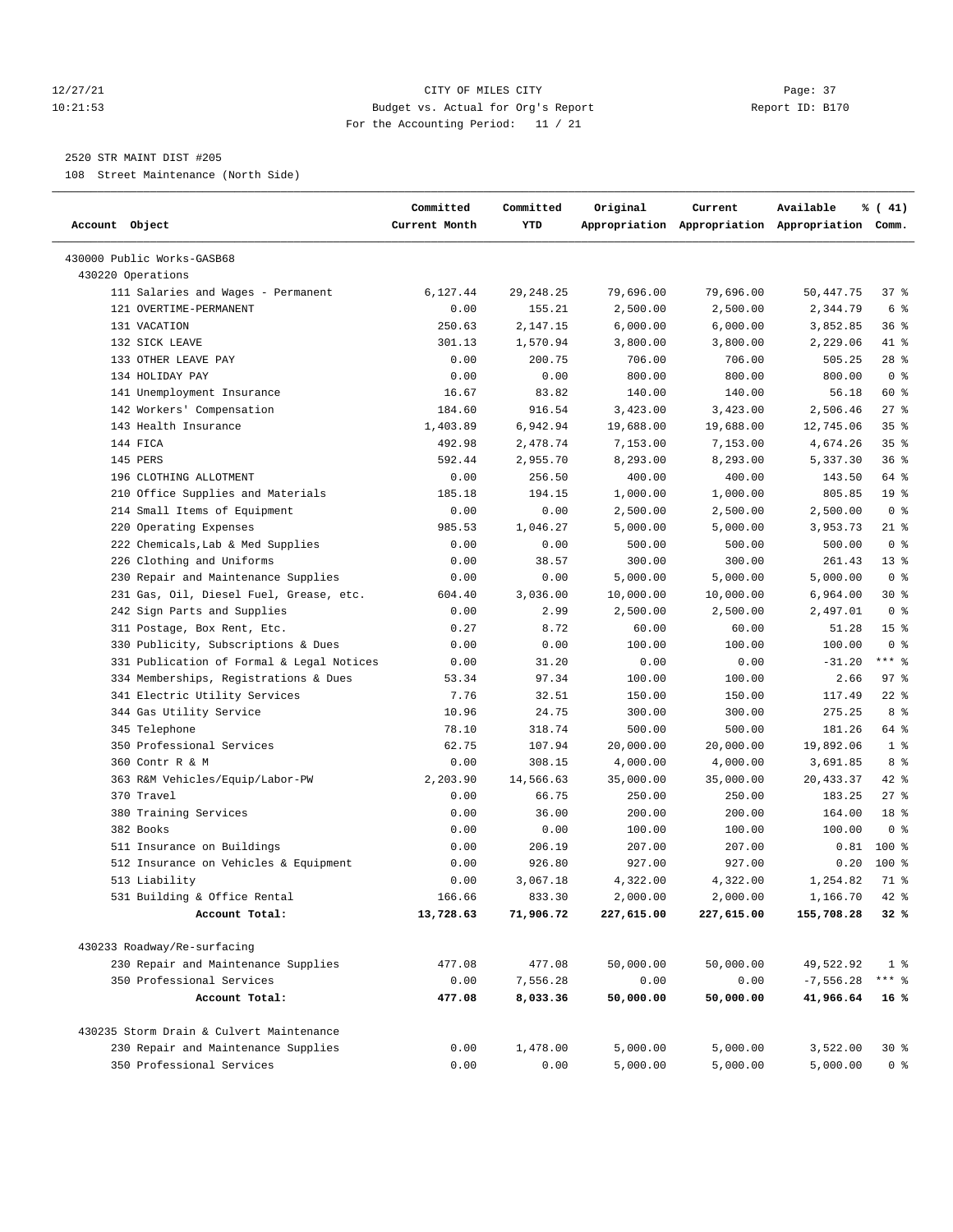# 12/27/21 CITY OF MILES CITY Page: 38 10:21:53 Budget vs. Actual for Org's Report Report ID: B170 For the Accounting Period: 11 / 21

# 2520 STR MAINT DIST #205

108 Street Maintenance (North Side)

| Account Object                           | Committed<br>Current Month | Committed<br>YTD | Original     | Current<br>Appropriation Appropriation | Available<br>Appropriation | % (41)<br>Comm. |
|------------------------------------------|----------------------------|------------------|--------------|----------------------------------------|----------------------------|-----------------|
| Account Total:                           | 0.00                       | 1,478.00         | 10,000.00    | 10,000.00                              | 8,522.00                   | 15%             |
| Account Group Total:                     | 14,205.71                  | 81,418.08        | 287,615.00   | 287,615.00                             | 206,196.92                 | 28%             |
| 520000 OTHER FINANCING USES              |                            |                  |              |                                        |                            |                 |
| 521000 Interfund Operating Transfers Out |                            |                  |              |                                        |                            |                 |
| 820 Transfers to Other Funds             | 1,799.41                   | 8,997.05         | 157,739.00   | 157,739.00                             | 148,741.95                 | 6 %             |
| Account Total:                           | 1,799.41                   | 8,997.05         | 157,739.00   | 157,739.00                             | 148,741.95                 | 6%              |
| Account Group Total:                     | 1,799.41                   | 8,997.05         | 157,739.00   | 157,739.00                             | 148,741.95                 | 6 %             |
| Organization Total:                      | 16,005.12                  | 90,415.13        | 445, 354, 00 | 445,354.00                             | 354,938.87                 | 20%             |
|                                          |                            |                  |              |                                        |                            |                 |
| Fund Total:                              | 16,005.12                  | 90,415.13        | 445,354.00   | 445,354.00                             | 354,938.87                 | 20 %            |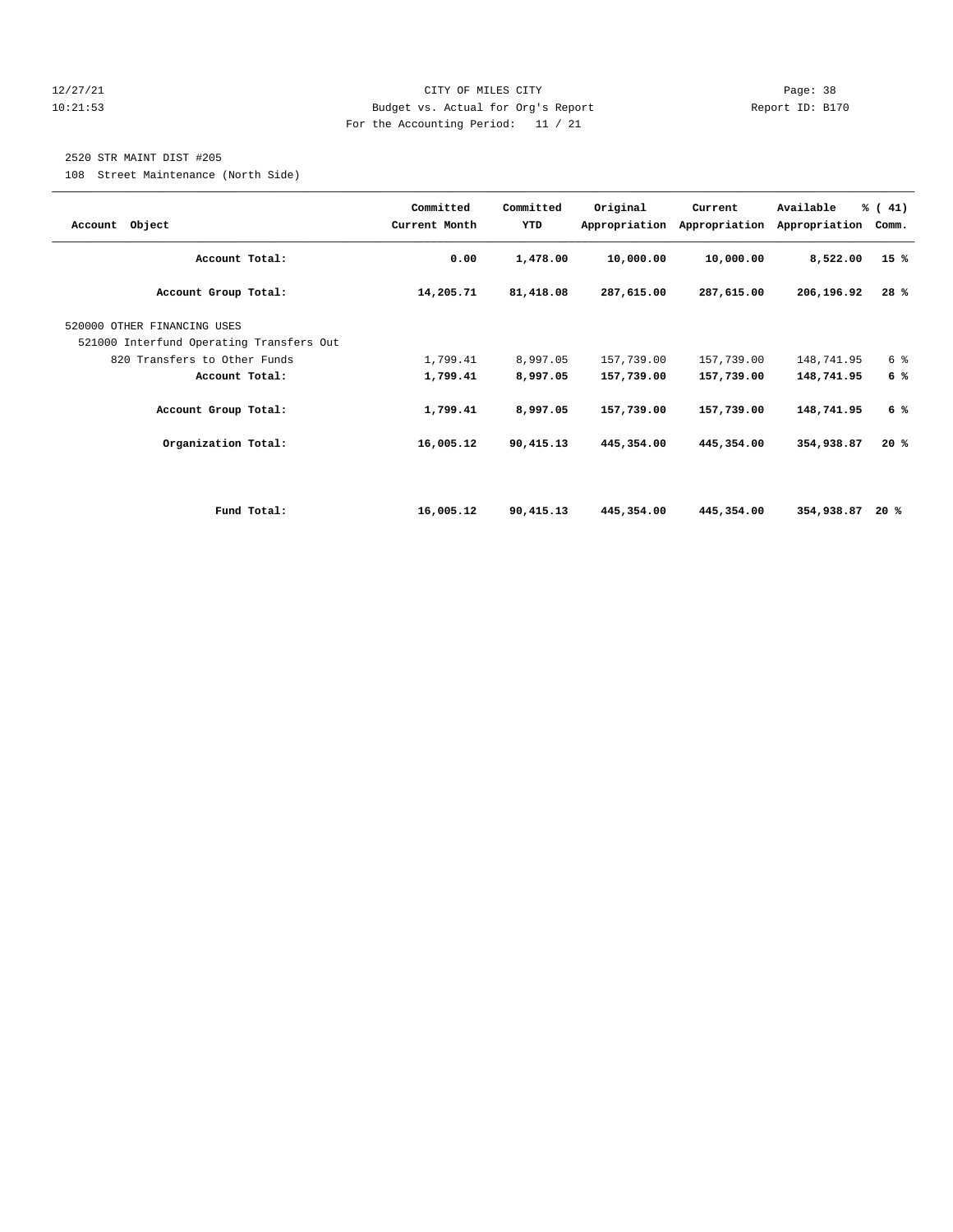# 12/27/21 CITY OF MILES CITY Page: 39 10:21:53 Budget vs. Actual for Org's Report Report ID: B170 For the Accounting Period: 11 / 21

#### 2540 STR MAINT DIST#207-(MILESTOWN ESTATES)

109 Milestown Estates Maintenance Dist.

| Account Object                           | Committed<br>Current Month | Committed<br><b>YTD</b> | Original | Current<br>Appropriation Appropriation Appropriation Comm. | Available      | % (41)          |
|------------------------------------------|----------------------------|-------------------------|----------|------------------------------------------------------------|----------------|-----------------|
| 430000 Public Works-GASB68               |                            |                         |          |                                                            |                |                 |
| 430220 Operations                        |                            |                         |          |                                                            |                |                 |
| 111 Salaries and Wages - Permanent       | 298.38                     | 1,393.95                | 3,436.00 | 3,436.00                                                   | 2,042.05       | $41*$           |
| 121 OVERTIME-PERMANENT                   | 0.00                       | 7.82                    | 100.00   | 100.00                                                     | 92.18          | 8 %             |
| 131 VACATION                             | 11.80                      | 94.54                   | 300.00   | 300.00                                                     | 205.46         | 328             |
| 132 SICK LEAVE                           | 14.56                      | 71.92                   | 200.00   | 200.00                                                     | 128.08         | 36%             |
| 133 OTHER LEAVE PAY                      | 0.00                       | 1.39                    | 40.00    | 40.00                                                      | 38.61          | 3 <sup>8</sup>  |
| 134 HOLIDAY PAY                          | 0.00                       | 0.00                    | 40.00    | 40.00                                                      | 40.00          | 0 <sup>8</sup>  |
| 141 Unemployment Insurance               | 0.78                       | 3.86                    | 6.00     | 6.00                                                       | 2.14           | 64 %            |
| 142 Workers' Compensation                | 9.21                       | 45.36                   | 125.00   | 125.00                                                     | 79.64          | 36%             |
| 143 Health Insurance                     | 68.82                      | 330.93                  | 923.00   | 923.00                                                     | 592.07         | 36%             |
| 144 FICA                                 | 23.96                      | 116.58                  | 315.00   | 315.00                                                     | 198.42         | 378             |
| 145 PERS                                 | 28.77                      | 139.17                  | 365.00   | 365.00                                                     | 225.83         | 38 <sup>8</sup> |
| 196 CLOTHING ALLOTMENT                   | 0.00                       | 12.00                   | 20.00    | 20.00                                                      | 8.00           | 60 %            |
| 350 Professional Services                | 0.00                       | 0.88                    | 1,000.00 | 1,000.00                                                   | 999.12         | 0 <sup>8</sup>  |
| Account Total:                           | 456.28                     | 2,218.40                | 6,870.00 | 6,870.00                                                   | 4,651.60       | 32%             |
| Account Group Total:                     | 456.28                     | 2,218.40                | 6,870.00 | 6,870.00                                                   | 4,651.60       | 32%             |
| 510000 MISCELLANEOUS                     |                            |                         |          |                                                            |                |                 |
| 510330 Comprehensive Liability Insurance |                            |                         |          |                                                            |                |                 |
| 513 Liability                            | 0.00                       | 79.10                   | 65.00    | 65.00                                                      | $-14.10$       | $122$ %         |
| Account Total:                           | 0.00                       | 79.10                   | 65.00    | 65.00                                                      | $-14.10$ 122 % |                 |
| Account Group Total:                     | 0.00                       | 79.10                   | 65.00    | 65.00                                                      | $-14.10$ 122 % |                 |
| Organization Total:                      | 456.28                     | 2,297.50                | 6,935.00 | 6,935.00                                                   | 4,637.50       | 33%             |
| Fund Total:                              | 456.28                     | 2,297.50                | 6,935.00 | 6,935.00                                                   | 4,637.50 33 %  |                 |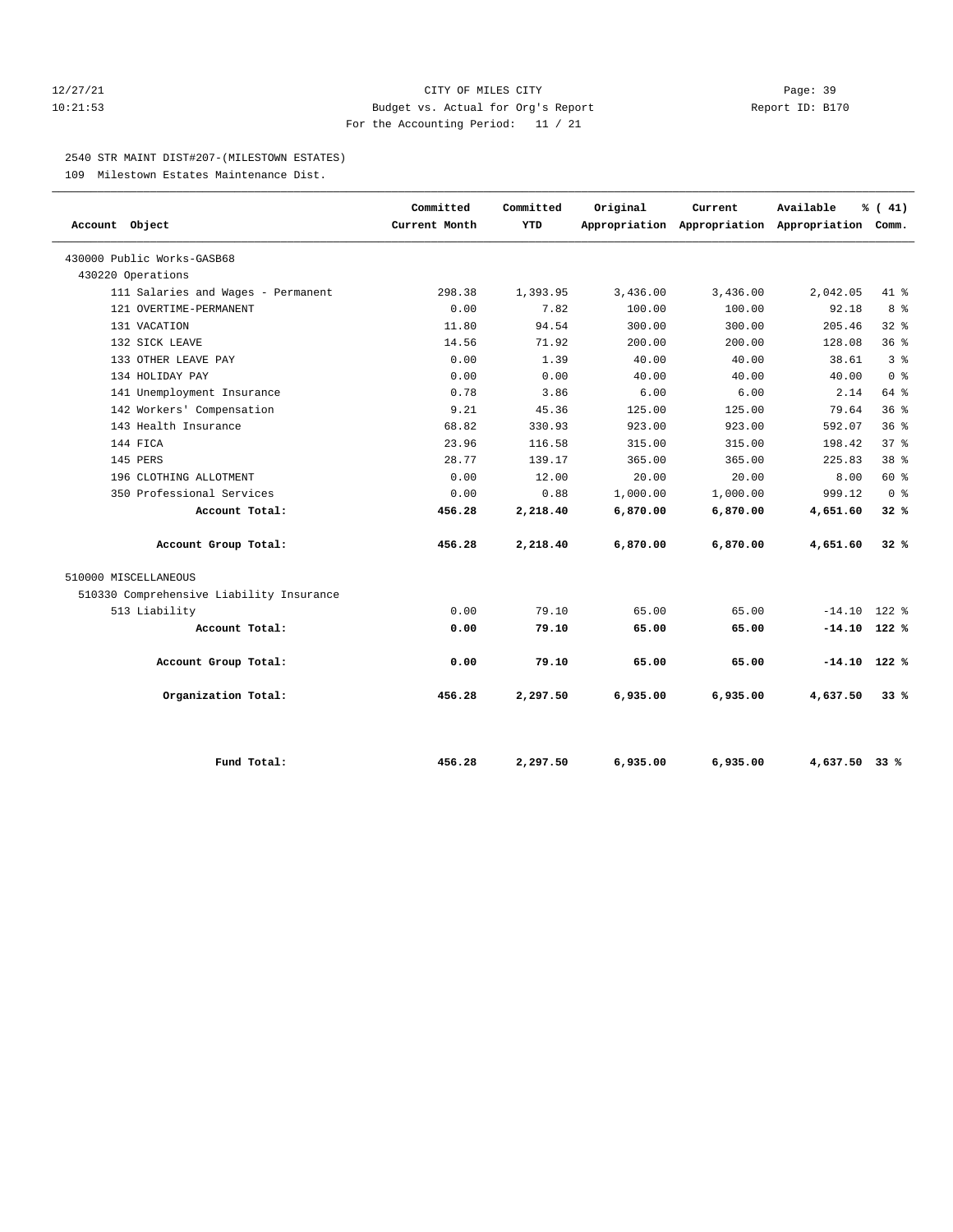# 12/27/21 CITY OF MILES CITY Page: 40 10:21:53 Budget vs. Actual for Org's Report Report ID: B170 For the Accounting Period: 11 / 21

# 2701 Fire Grants

7 Fire

| Account Object                                                               | Committed<br>Current Month | Committed<br>YTD | Original<br>Appropriation | Current<br>Appropriation | Available<br>Appropriation | $\frac{1}{6}$ ( 41)<br>Comm. |
|------------------------------------------------------------------------------|----------------------------|------------------|---------------------------|--------------------------|----------------------------|------------------------------|
| 420000 PUBLIC SAFETY-GASB68<br>420464 Fire-Turnouts/Accountability Sys Grant |                            |                  |                           |                          |                            |                              |
| 226 Clothing and Uniforms                                                    | 0.00                       | 0.00             | 326,350.00                | 326,350.00               | 326,350.00                 | 0 <sup>8</sup>               |
| Account Total:                                                               | 0.00                       | 0.00             | 326,350.00                | 326,350.00               | 326,350.00                 | 0 <sup>8</sup>               |
| Account Group Total:                                                         | 0.00                       | 0.00             | 326,350.00                | 326,350.00               | 326,350.00                 | 0 <sup>8</sup>               |
| Organization Total:                                                          | 0.00                       | 0.00             | 326,350.00                | 326,350.00               | 326,350.00                 | 0 <sup>8</sup>               |
|                                                                              |                            |                  |                           |                          |                            |                              |
| Fund Total:                                                                  | 0.00                       | 0.00             | 326,350.00                | 326,350.00               | 326,350.00                 | 0 <sup>8</sup>               |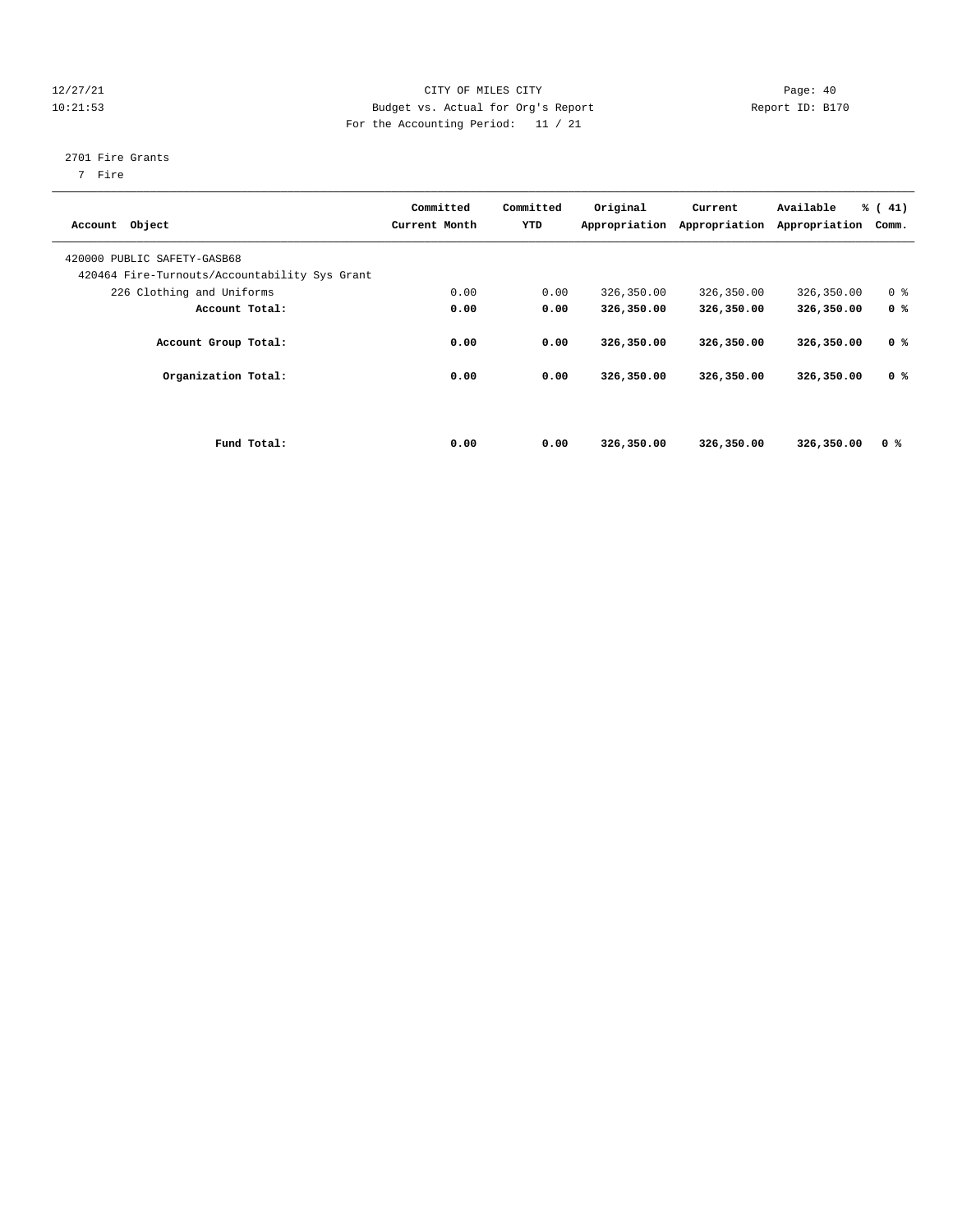# 12/27/21 CITY OF MILES CITY Page: 41 10:21:53 Budget vs. Actual for Org's Report Report ID: B170 For the Accounting Period: 11 / 21

 2820 GAS TAX 34 Gas Tax

| Account Object                           | Committed<br>Current Month | Committed<br><b>YTD</b> | Original   | Current<br>Appropriation Appropriation | Available<br>Appropriation | % (41)<br>Comm. |
|------------------------------------------|----------------------------|-------------------------|------------|----------------------------------------|----------------------------|-----------------|
| 520000 OTHER FINANCING USES              |                            |                         |            |                                        |                            |                 |
| 521000 Interfund Operating Transfers Out |                            |                         |            |                                        |                            |                 |
| 820 Transfers to Other Funds             | 207.20                     | 1,036.00                | 2,487.00   | 2,487.00                               | 1,451.00                   | 42 %            |
| Account Total:                           | 207.20                     | 1,036.00                | 2,487.00   | 2,487.00                               | 1,451.00                   | 42 %            |
| 521204 TRANSFER:<br>STD 204              |                            |                         |            |                                        |                            |                 |
| 820 Transfers to Other Funds             | 0.00                       | 0.00                    | 132,524.00 | 132,524.00                             | 132,524.00                 | 0 <sup>8</sup>  |
| Account Total:                           | 0.00                       | 0.00                    | 132,524.00 | 132,524.00                             | 132,524.00                 | 0 <sup>8</sup>  |
| 521205 TRANSFER:<br>SID 205              |                            |                         |            |                                        |                            |                 |
| 820 Transfers to Other Funds             | 0.00                       | 0.00                    | 33,131.00  | 33,131.00                              | 33,131.00                  | 0 <sup>8</sup>  |
| Account Total:                           | 0.00                       | 0.00                    | 33,131.00  | 33,131.00                              | 33,131.00                  | 0 <sup>8</sup>  |
| Account Group Total:                     | 207.20                     | 1,036.00                | 168,142.00 | 168,142.00                             | 167,106.00                 | 1%              |
| Organization Total:                      | 207.20                     | 1,036.00                | 168,142.00 | 168,142.00                             | 167,106.00                 | 1%              |
|                                          |                            |                         |            |                                        |                            |                 |
| Fund Total:                              | 207.20                     | 1,036.00                | 168,142.00 | 168,142.00                             | 167,106.00                 | 1%              |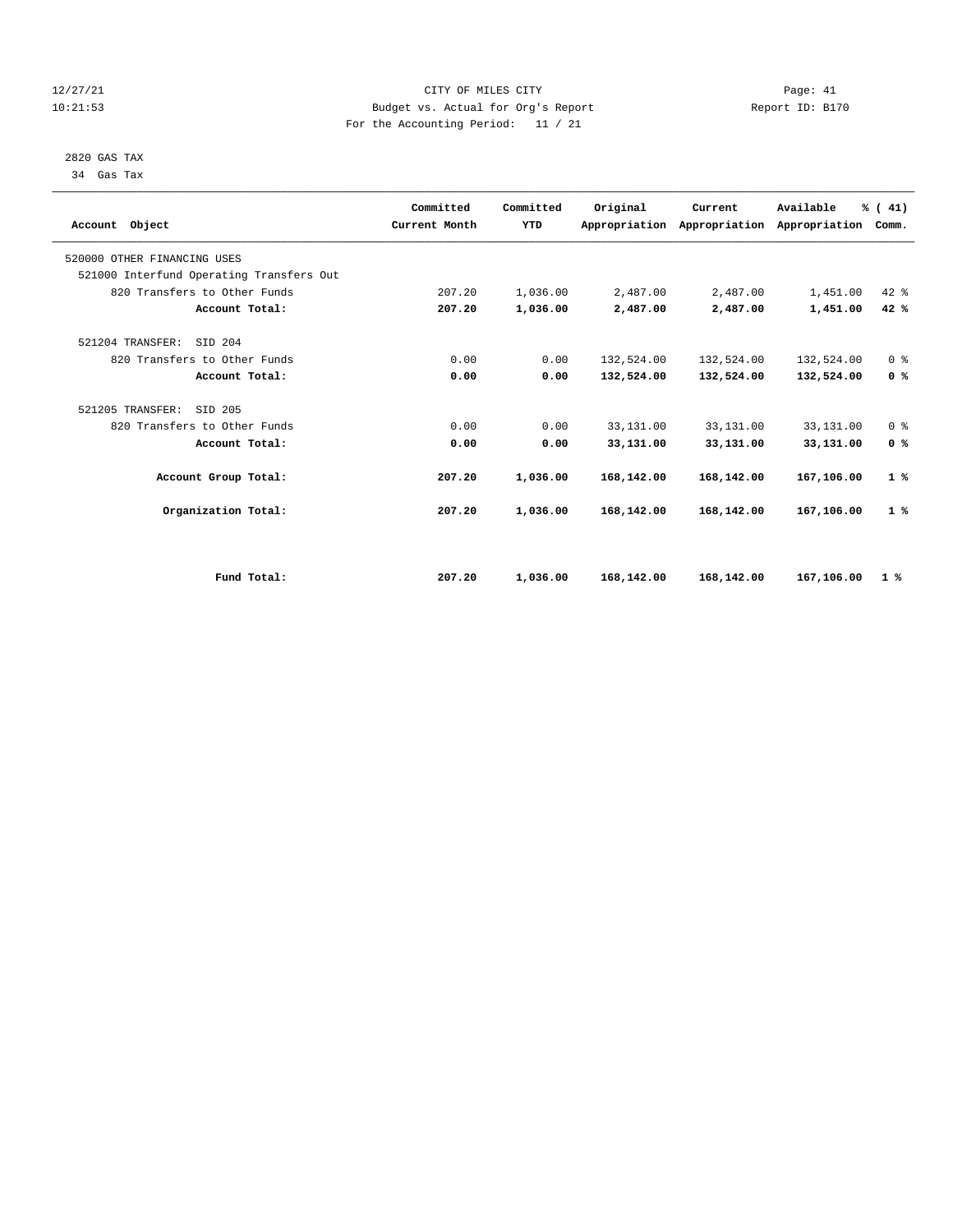# 12/27/21 CITY OF MILES CITY Page: 42 10:21:53 Budget vs. Actual for Org's Report Report ID: B170 For the Accounting Period: 11 / 21

# 2821 HB473- Fuel Tax

95 HB473

| Object<br>Account           |             | Committed<br>Current Month | Committed<br>YTD | Original<br>Appropriation | Current<br>Appropriation | Available<br>Appropriation | % (41)<br>Comm. |
|-----------------------------|-------------|----------------------------|------------------|---------------------------|--------------------------|----------------------------|-----------------|
| 430000 Public Works-GASB68  |             |                            |                  |                           |                          |                            |                 |
| 430233 Roadway/Re-surfacing |             |                            |                  |                           |                          |                            |                 |
| 935 HB473 Tax Match Program |             | 0.00                       | 0.00             | 210,000.00                | 210,000.00               | 210,000.00                 | 0 <sup>8</sup>  |
| Account Total:              |             | 0.00                       | 0.00             | 210,000.00                | 210,000.00               | 210,000.00                 | 0 <sup>8</sup>  |
| Account Group Total:        |             | 0.00                       | 0.00             | 210,000.00                | 210,000.00               | 210,000.00                 | 0 <sup>8</sup>  |
| Organization Total:         |             | 0.00                       | 0.00             | 210,000.00                | 210,000.00               | 210,000.00                 | 0 <sup>8</sup>  |
|                             | Fund Total: | 0.00                       | 0.00             | 210,000.00                | 210,000.00               | 210,000.00                 | 0 %             |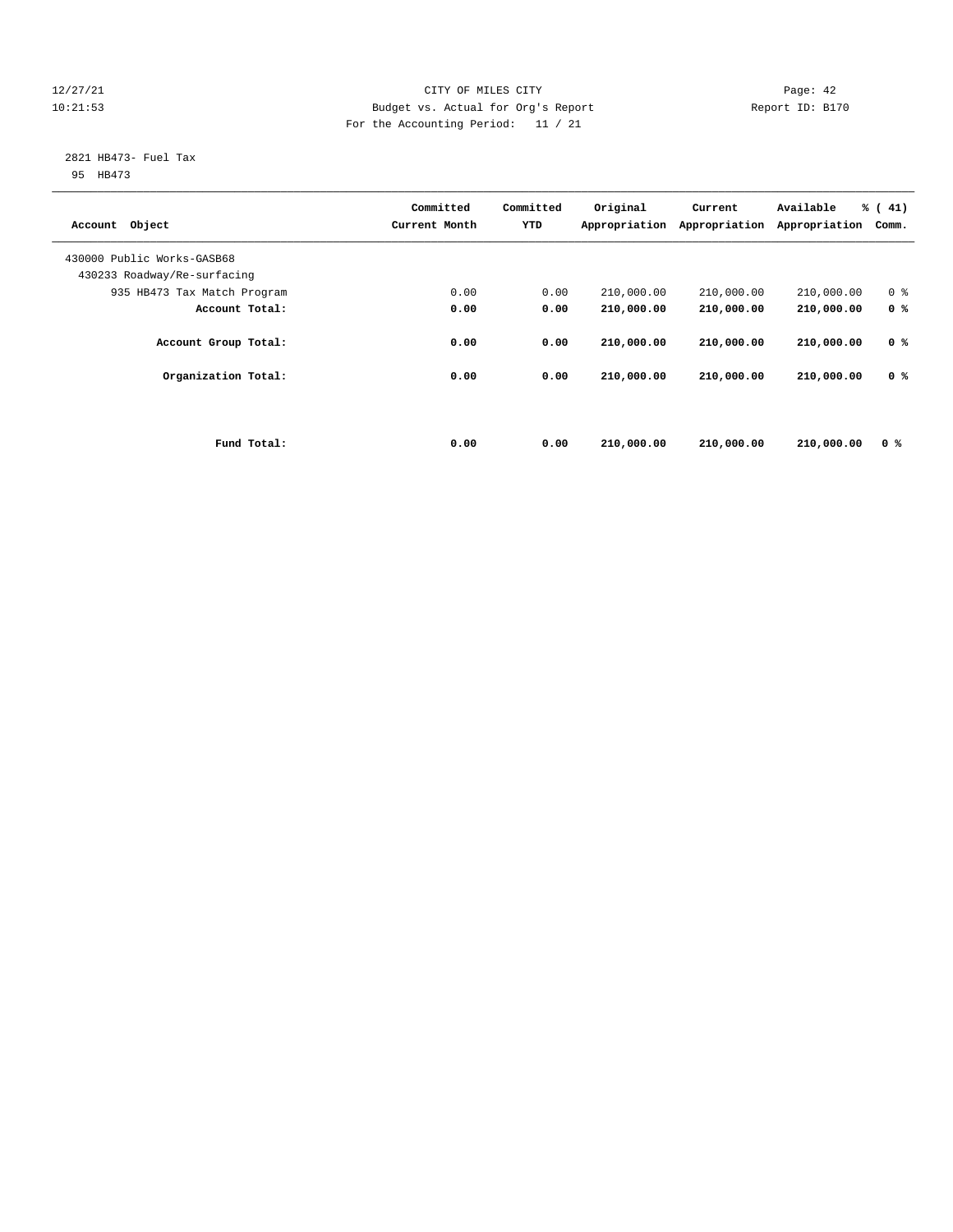# 12/27/21 CITY OF MILES CITY Page: 43 10:21:53 Budget vs. Actual for Org's Report Report ID: B170 For the Accounting Period: 11 / 21

#### 2850 Southeastern Montana Dispatch-911

105 Enhanced 911

| Account Object                             | Committed<br>Current Month | Committed<br><b>YTD</b> | Original   | Current    | Available<br>Appropriation Appropriation Appropriation Comm. | % (41)          |
|--------------------------------------------|----------------------------|-------------------------|------------|------------|--------------------------------------------------------------|-----------------|
| 420000 PUBLIC SAFETY-GASB68                |                            |                         |            |            |                                                              |                 |
| 420140 Crime Control and Investigation(05) |                            |                         |            |            |                                                              |                 |
| 210 Office Supplies and Materials          | 0.00                       | 0.00                    | 1,500.00   | 1,500.00   | 1,500.00                                                     | 0 %             |
| 214 Small Items of Equipment               | 174.00                     | 2,100.00                | 2,000.00   | 2,000.00   | $-100.00$                                                    | $105$ %         |
| 220 Operating Expenses                     | 450.00                     | 1,150.00                | 3,500.00   | 3,500.00   | 2,350.00                                                     | 338             |
| 311 Postage, Box Rent, Etc.                | 0.00                       | 55.00                   | 150.00     | 150.00     | 95.00                                                        | 378             |
| 320 Printing, Duplicating, Typing &        | 0.00                       | 0.00                    | 100.00     | 100.00     | 100.00                                                       | 0 <sup>8</sup>  |
| 334 Memberships, Registrations & Dues      | 0.00                       | 0.00                    | 100.00     | 100.00     | 100.00                                                       | 0 <sup>8</sup>  |
| 341 Electric Utility Services              | 411.41                     | 2,079.99                | 6,000.00   | 6,000.00   | 3,920.01                                                     | 35 <sup>8</sup> |
| 345 Telephone                              | 3,053.18                   | 14,776.18               | 45,000.00  | 45,000.00  | 30, 223.82                                                   | 338             |
| 350 Professional Services                  | 4,060.65                   | 92,089.64               | 100,000.00 | 100,000.00 | 7,910.36                                                     | $92$ $%$        |
| 370 Travel                                 | 0.00                       | 0.00                    | 3,000.00   | 3,000.00   | 3,000.00                                                     | 0 <sup>8</sup>  |
| 380 Training Services                      | 0.00                       | 0.00                    | 1,500.00   | 1,500.00   | 1,500.00                                                     | 0 <sup>8</sup>  |
| 512 Insurance on Vehicles & Equipment      | 0.00                       | 316.25                  | 317.00     | 317.00     | 0.75                                                         | $100*$          |
| 940 Machinery & Equipment                  | 0.00                       | 0.00                    | 30,000.00  | 30,000.00  | 30,000.00                                                    | 0 <sup>8</sup>  |
| 941 911 Eq & Software (2/01)               | 18,789.00                  | 18,789.00               | 30,000.00  | 30,000.00  | 11,211.00                                                    | 63%             |
| Account Total:                             | 26,938.24                  | 131,356.06              | 223,167.00 | 223,167.00 | 91,810.94                                                    | 59 %            |
| Account Group Total:                       | 26,938.24                  | 131,356.06              | 223,167.00 | 223,167.00 | 91,810.94                                                    | 59 %            |
| 520000 OTHER FINANCING USES                |                            |                         |            |            |                                                              |                 |
| 521000 Interfund Operating Transfers Out   |                            |                         |            |            |                                                              |                 |
| 820 Transfers to Other Funds               | 0.00                       | 14,923.25               | 59,693.00  | 59,693.00  | 44,769.75                                                    | 25%             |
| Account Total:                             | 0.00                       | 14,923.25               | 59,693.00  | 59,693.00  | 44,769.75                                                    | 25%             |
| Account Group Total:                       | 0.00                       | 14,923.25               | 59,693.00  | 59,693.00  | 44,769.75                                                    | 25%             |
| Organization Total:                        | 26,938.24                  | 146,279.31              | 282,860.00 | 282,860.00 | 136,580.69                                                   | 52%             |
| Fund Total:                                | 26,938.24                  | 146,279.31              | 282,860.00 | 282,860.00 | 136,580.69                                                   | 52%             |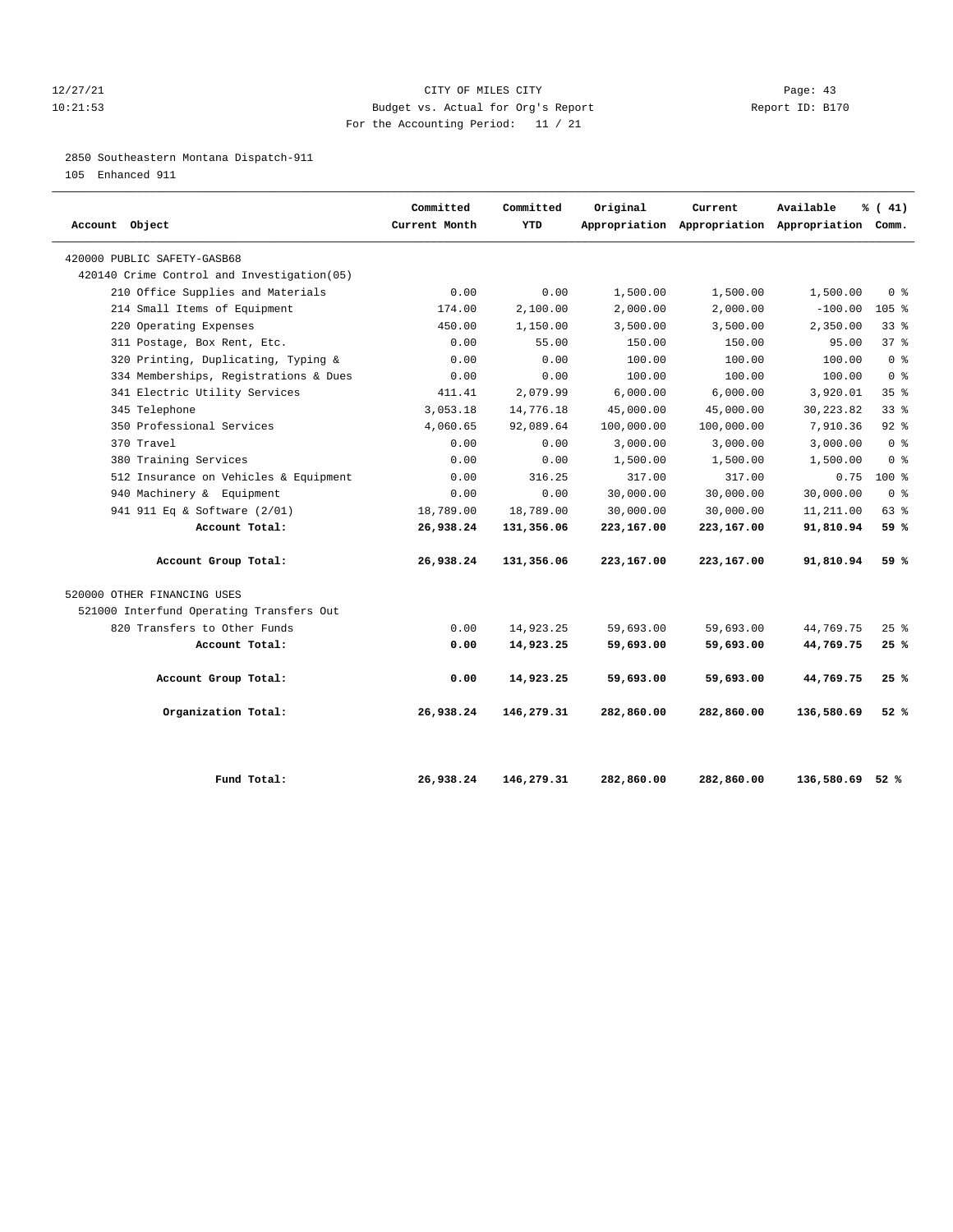# 12/27/21 CITY OF MILES CITY Page: 44 10:21:53 Budget vs. Actual for Org's Report Report ID: B170 For the Accounting Period: 11 / 21

# 2880 LIBRARY GRANTS

39 Partners Program

| Account Object                                                      | Committed<br>Current Month | Committed<br>YTD | Original<br>Appropriation | Current<br>Appropriation | Available<br>Appropriation | % (41)<br>Comm. |
|---------------------------------------------------------------------|----------------------------|------------------|---------------------------|--------------------------|----------------------------|-----------------|
| 460000 CULTURE AND RECREATION-GASB68<br>460100 Library Services(16) |                            |                  |                           |                          |                            |                 |
| 311 Postage, Box Rent, Etc.                                         | 270.60                     | 940.50           | 4,900.00                  | 4,900.00                 | 3,959.50                   | 19 <sup>°</sup> |
| 382 Books                                                           | 0.00                       | 0.00             | 100.00                    | 100.00                   | 100.00                     | 0 %             |
| Account Total:                                                      | 270.60                     | 940.50           | 5,000.00                  | 5,000.00                 | 4,059.50                   | 19 %            |
| Account Group Total:                                                | 270.60                     | 940.50           | 5,000.00                  | 5,000.00                 | 4,059.50                   | 19 %            |
| Organization Total:                                                 | 270.60                     | 940.50           | 5,000.00                  | 5,000.00                 | 4,059.50                   | 19%             |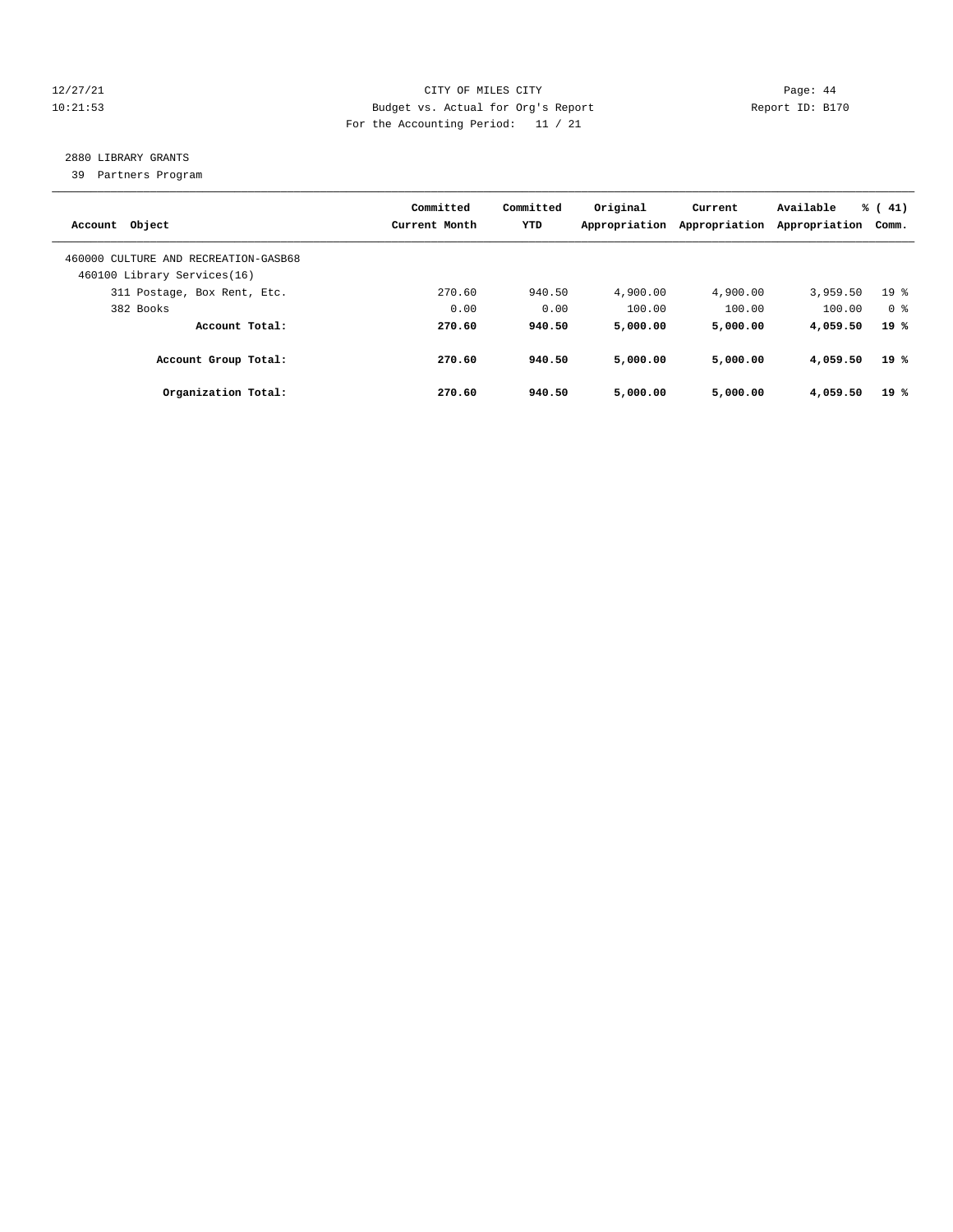# 12/27/21 CITY OF MILES CITY Page: 45 10:21:53 Budget vs. Actual for Org's Report Report ID: B170 For the Accounting Period: 11 / 21

# 2880 LIBRARY GRANTS

41 Sagebrush Fed/Coal Sev Tax

| Account Object                       | Committed<br>Current Month | Committed<br>YTD | Original<br>Appropriation | Current<br>Appropriation | Available<br>Appropriation | $\frac{1}{6}$ ( 41)<br>Comm. |
|--------------------------------------|----------------------------|------------------|---------------------------|--------------------------|----------------------------|------------------------------|
| 460000 CULTURE AND RECREATION-GASB68 |                            |                  |                           |                          |                            |                              |
| 460100 Library Services(16)          |                            |                  |                           |                          |                            |                              |
| 210 Office Supplies and Materials    | 0.00                       | 0.00             | 500.00                    | 500.00                   | 500.00                     | 0 <sup>8</sup>               |
| 214 Small Items of Equipment         | 0.00                       | 0.00             | 500.00                    | 500.00                   | 500.00                     | 0 <sup>8</sup>               |
| 350 Professional Services            | 0.00                       | 0.00             | 20,019.00                 | 20,019.00                | 20,019.00                  | 0 <sup>8</sup>               |
| 370 Travel                           | 0.00                       | 0.00             | 2,000.00                  | 2,000.00                 | 2,000.00                   | 0 <sup>8</sup>               |
| 380 Training Services                | 0.00                       | 0.00             | 2,000.00                  | 2,000.00                 | 2,000.00                   | 0 <sup>8</sup>               |
| Account Total:                       | 0.00                       | 0.00             | 25,019.00                 | 25,019.00                | 25,019.00                  | 0 <sup>8</sup>               |
| Account Group Total:                 | 0.00                       | 0.00             | 25,019.00                 | 25,019.00                | 25,019.00                  | 0 <sup>8</sup>               |
| Organization Total:                  | 0.00                       | 0.00             | 25,019.00                 | 25,019.00                | 25,019.00                  | 0 <sup>8</sup>               |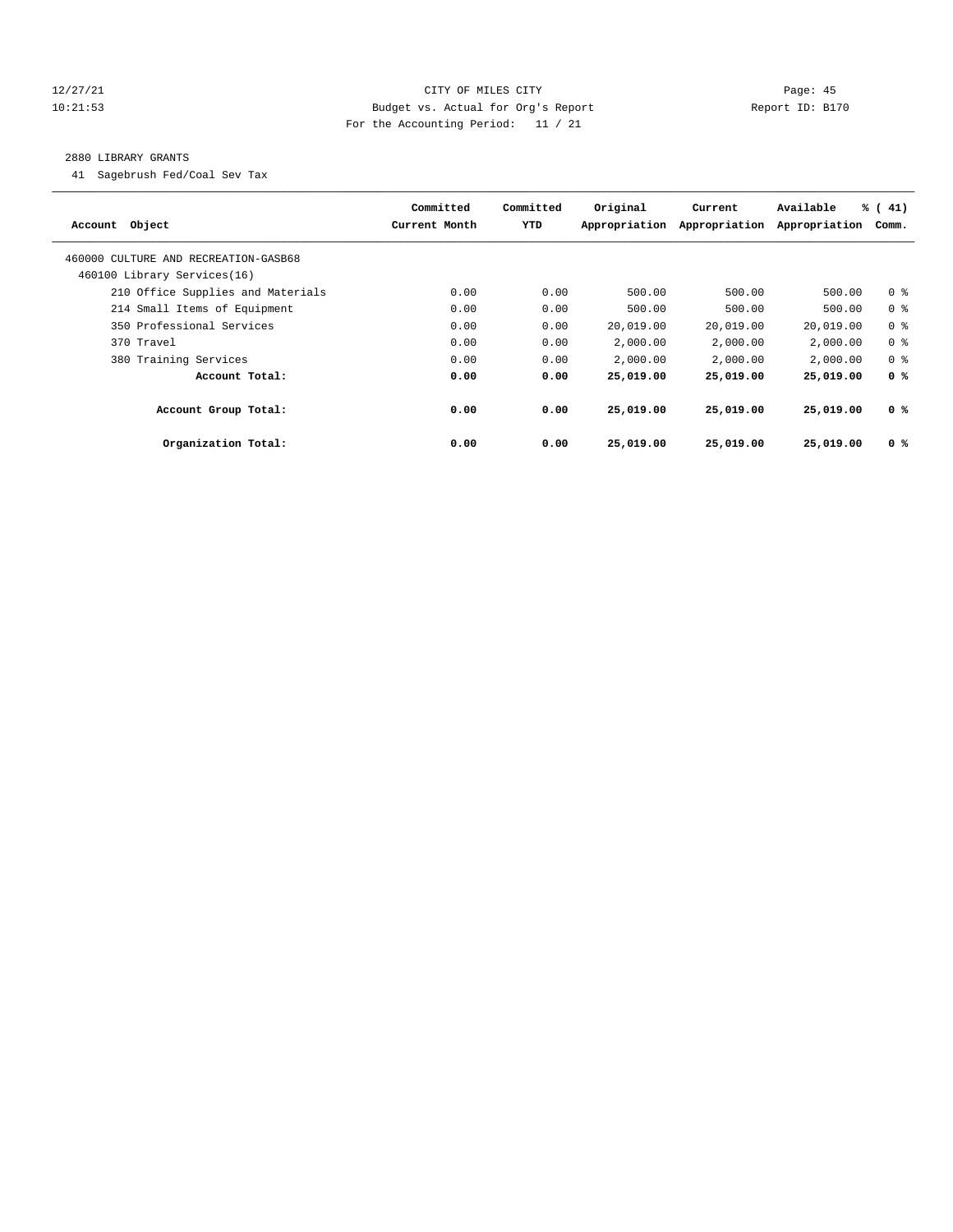# 12/27/21 CITY OF MILES CITY Page: 46 10:21:53 Budget vs. Actual for Org's Report Report ID: B170 For the Accounting Period: 11 / 21

#### 2880 LIBRARY GRANTS

43 State Aid Per Capita-Tech Serv

| Account Object                       | Committed<br>Current Month | Committed<br><b>YTD</b> | Original<br>Appropriation | Current<br>Appropriation | Available<br>Appropriation | $\frac{1}{6}$ ( 41)<br>Comm. |
|--------------------------------------|----------------------------|-------------------------|---------------------------|--------------------------|----------------------------|------------------------------|
| 460000 CULTURE AND RECREATION-GASB68 |                            |                         |                           |                          |                            |                              |
| 460100 Library Services(16)          |                            |                         |                           |                          |                            |                              |
| 210 Office Supplies and Materials    | 0.00                       | 0.00                    | 1,000.00                  | 1,000.00                 | 1,000.00                   | 0 <sup>8</sup>               |
| 214 Small Items of Equipment         | 0.00                       | 0.00                    | 5.000.00                  | 5.000.00                 | 5.000.00                   | 0 <sup>8</sup>               |
| 350 Professional Services            | 0.00                       | 0.00                    | 20,928.00                 | 20,928.00                | 20,928.00                  | 0 <sup>8</sup>               |
| 370 Travel                           | 0.00                       | 0.00                    | 1,000.00                  | 1,000.00                 | 1,000.00                   | 0 <sup>8</sup>               |
| Account Total:                       | 0.00                       | 0.00                    | 27,928.00                 | 27,928.00                | 27,928.00                  | 0 <sup>8</sup>               |
| Account Group Total:                 | 0.00                       | 0.00                    | 27,928.00                 | 27,928,00                | 27,928.00                  | 0 <sup>8</sup>               |
| Organization Total:                  | 0.00                       | 0.00                    | 27,928.00                 | 27,928.00                | 27,928.00                  | 0 <sup>8</sup>               |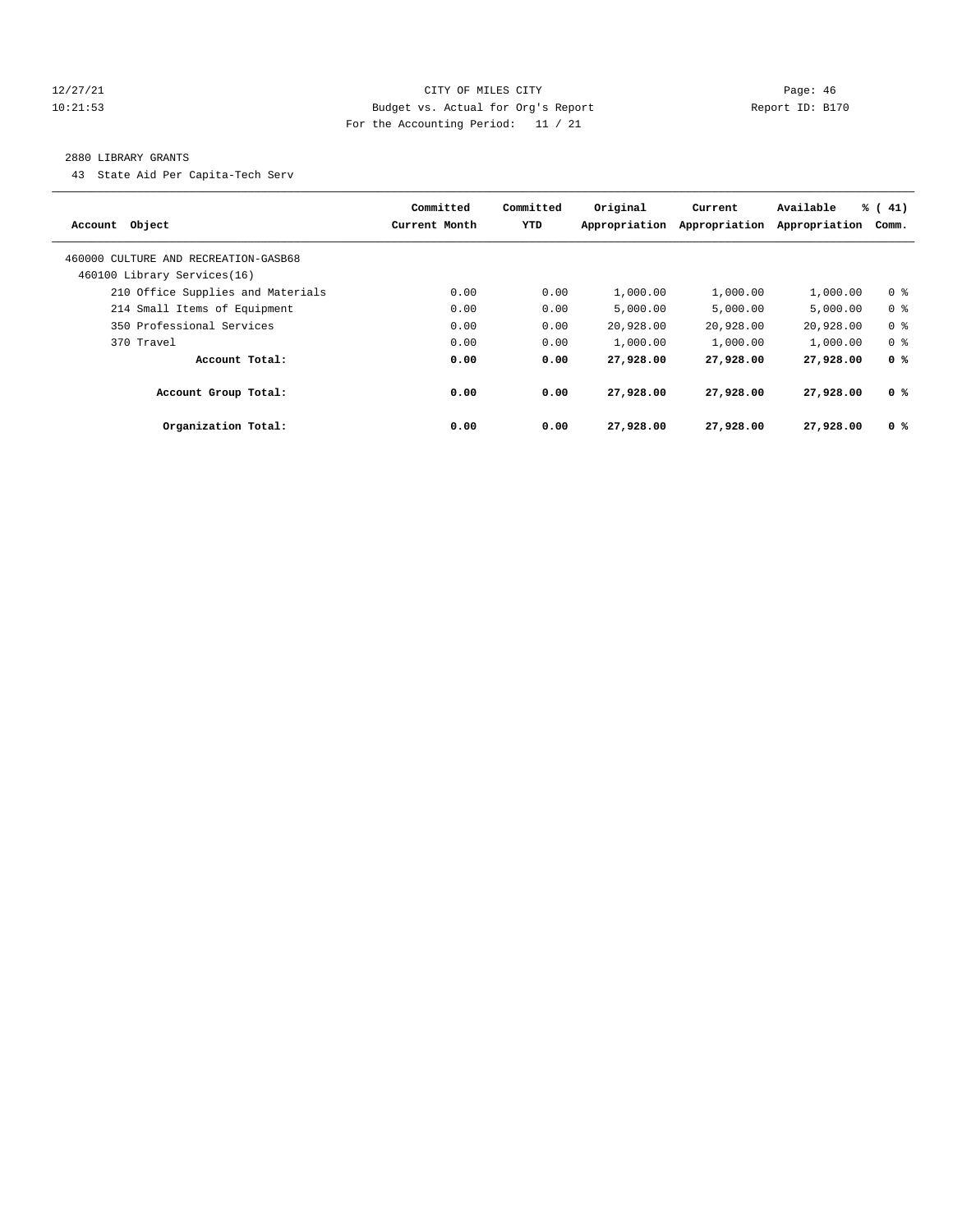# 12/27/21 CITY OF MILES CITY Page: 47 10:21:53 Budget vs. Actual for Org's Report Report ID: B170 For the Accounting Period: 11 / 21

#### 2880 LIBRARY GRANTS

111 One Time Endowments-Library

| Account Object                                                      | Committed<br>Current Month | Committed<br><b>YTD</b> | Original<br>Appropriation | Current<br>Appropriation | Available<br>Appropriation | $\frac{1}{6}$ ( 41)<br>Comm. |
|---------------------------------------------------------------------|----------------------------|-------------------------|---------------------------|--------------------------|----------------------------|------------------------------|
| 460000 CULTURE AND RECREATION-GASB68<br>460100 Library Services(16) |                            |                         |                           |                          |                            |                              |
| 360 Contr R & M                                                     | 0.00                       | 0.00                    | 2,785.00                  | 2,785.00                 | 2,785.00                   | 0 <sup>8</sup>               |
| Account Total:                                                      | 0.00                       | 0.00                    | 2,785.00                  | 2,785.00                 | 2,785.00                   | 0 <sup>8</sup>               |
| Account Group Total:                                                | 0.00                       | 0.00                    | 2,785.00                  | 2,785.00                 | 2,785.00                   | 0 %                          |
| Organization Total:                                                 | 0.00                       | 0.00                    | 2,785.00                  | 2,785.00                 | 2,785.00                   | 0 <sup>8</sup>               |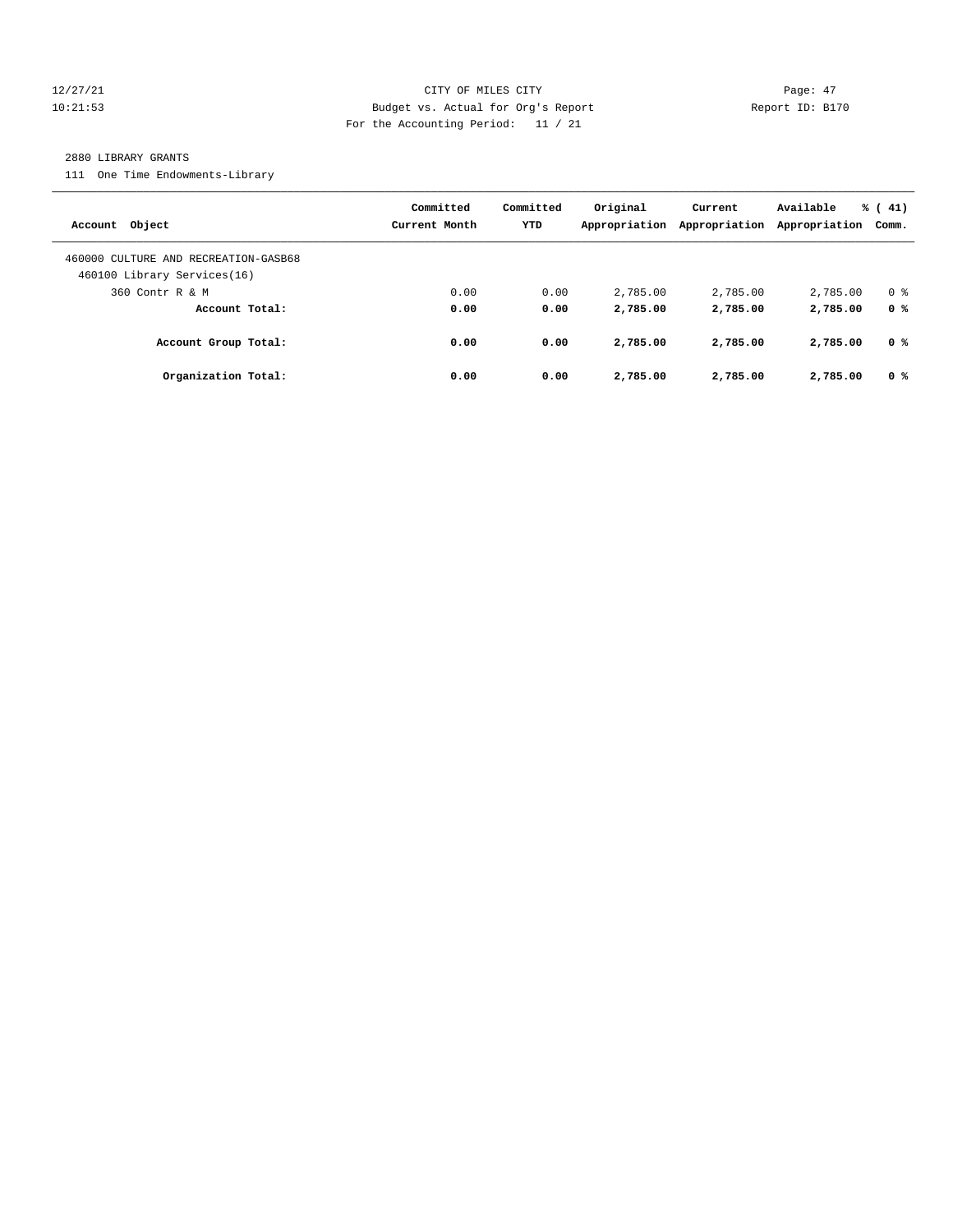# 12/27/21 CITY OF MILES CITY Page: 48 10:21:53 Budget vs. Actual for Org's Report Report ID: B170 For the Accounting Period: 11 / 21

#### 2880 LIBRARY GRANTS

112 Library Board of Trustees-Library

| Account Object                       |             | Committed<br>Current Month | Committed<br>YTD | Original<br>Appropriation | Current<br>Appropriation | Available<br>Appropriation | % (41)<br>Comm. |
|--------------------------------------|-------------|----------------------------|------------------|---------------------------|--------------------------|----------------------------|-----------------|
| 460000 CULTURE AND RECREATION-GASB68 |             |                            |                  |                           |                          |                            |                 |
| 460100 Library Services(16)          |             |                            |                  |                           |                          |                            |                 |
| 350 Professional Services            |             | 0.00                       | 0.00             | 10,000.00                 | 10,000.00                | 10,000.00                  | 0 <sup>8</sup>  |
| 360 Contr R & M                      |             | 0.00                       | 0.00             | 40,000.00                 | 40,000.00                | 40,000.00                  | 0 <sup>8</sup>  |
| 382 Books                            |             | 0.00                       | 0.00             | 10,000.00                 | 10,000.00                | 10,000.00                  | 0 <sup>8</sup>  |
| Account Total:                       |             | 0.00                       | 0.00             | 60,000.00                 | 60,000.00                | 60,000.00                  | 0 <sup>8</sup>  |
| Account Group Total:                 |             | 0.00                       | 0.00             | 60,000.00                 | 60,000.00                | 60,000.00                  | 0 <sup>8</sup>  |
| Organization Total:                  |             | 0.00                       | 0.00             | 60,000.00                 | 60,000.00                | 60,000.00                  | 0 <sup>8</sup>  |
|                                      |             |                            |                  |                           |                          |                            |                 |
|                                      | Fund Total: | 270.60                     | 940.50           | 120,732.00                | 120,732.00               | 119,791.50                 | $1 \times$      |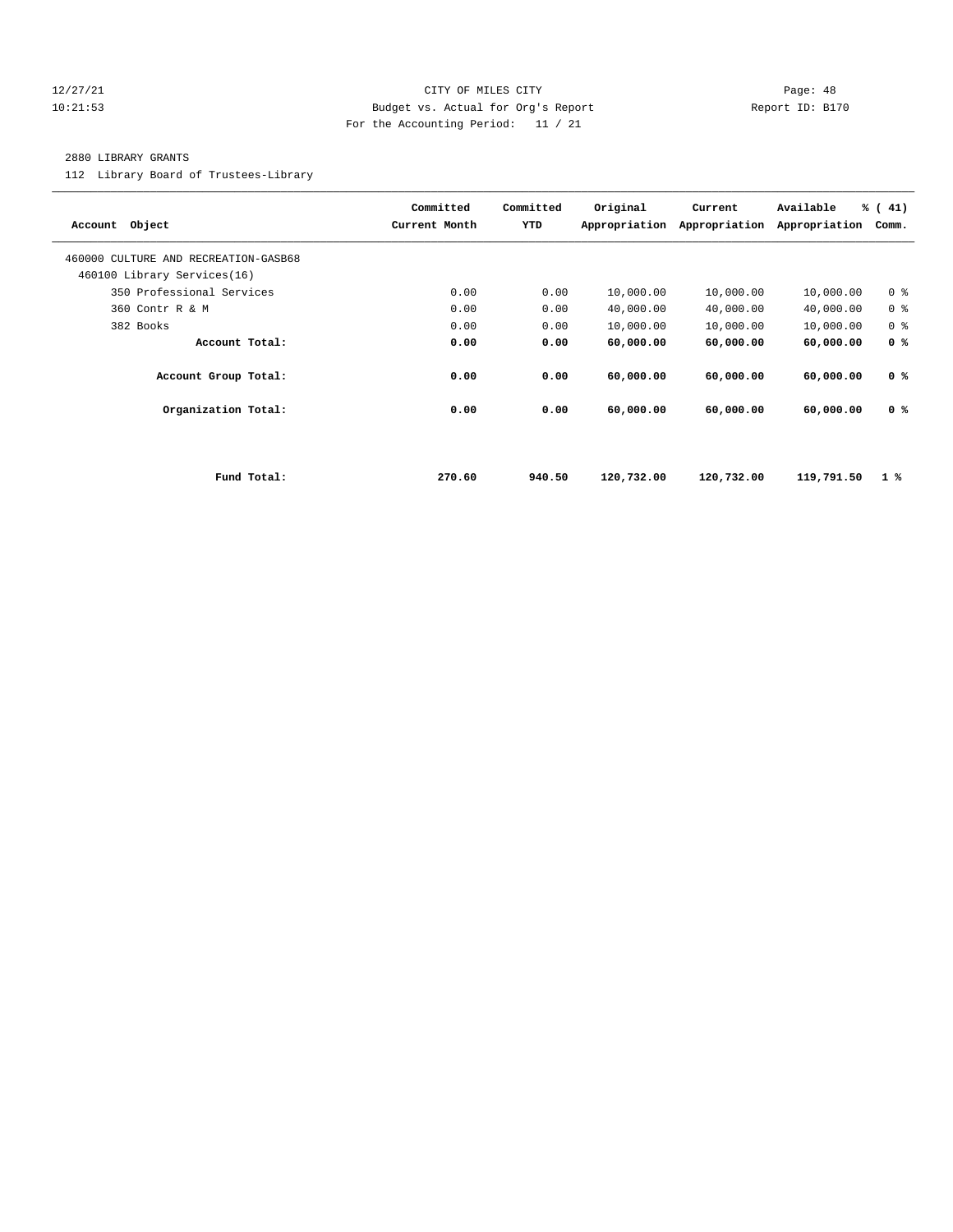# 12/27/21 CITY OF MILES CITY Page: 49 10:21:53 Budget vs. Actual for Org's Report Report ID: B170 For the Accounting Period: 11 / 21

2935 Historic Preservation

11 Historic Preservation

|                                      |                                             | Committed     | Committed  | Original  | Current                                         | Available      | % (41)         |
|--------------------------------------|---------------------------------------------|---------------|------------|-----------|-------------------------------------------------|----------------|----------------|
| Account Object                       |                                             | Current Month | <b>YTD</b> |           | Appropriation Appropriation Appropriation Comm. |                |                |
| 460000 CULTURE AND RECREATION-GASB68 |                                             |               |            |           |                                                 |                |                |
|                                      | 460461 Historic Preservation-Administration |               |            |           |                                                 |                |                |
|                                      | 111 Salaries and Wages - Permanent          | 0.00          | 450.95     | 1,980.00  | 1,980.00                                        | 1,529.05       | $23$ %         |
| 131 VACATION                         |                                             | 0.00          | 123.34     | 60.00     | 60.00                                           | $-63.34$       | 206%           |
| 132 SICK LEAVE                       |                                             | 0.00          | 27.24      | 60.00     | 60.00                                           | 32.76          | 45%            |
| 133 OTHER LEAVE PAY                  |                                             | 0.00          | 98.10      | 121.00    | 121.00                                          | 22.90          | 81 %           |
| 141 Unemployment Insurance           |                                             | 0.00          | 1.77       | 3.00      | 3.00                                            | 1.23           | 59 %           |
| 142 Workers' Compensation            |                                             | 0.00          | 4.18       | 17.00     | 17.00                                           | 12.82          | 25%            |
| 143 Health Insurance                 |                                             | 0.09          | 128.52     | 513.00    | 513.00                                          | 384.48         | 25%            |
| 144 FICA                             |                                             | 0.00          | 54.12      | 170.00    | 170.00                                          | 115.88         | $32*$          |
| 145 PERS                             |                                             | 0.00          | 62.06      | 197.00    | 197.00                                          | 134.94         | $32*$          |
| 196 CLOTHING ALLOTMENT               |                                             | 0.00          | 7.50       | 0.00      | 0.00                                            | $-7.50$        | $***$ 8        |
|                                      | 210 Office Supplies and Materials           | 0.00          | 0.00       | 500.00    | 500.00                                          | 500.00         | 0 <sup>8</sup> |
| 220 Operating Expenses               |                                             | 0.00          | 0.00       | 500.00    | 500.00                                          | 500.00         | 0 <sup>8</sup> |
|                                      | 231 Gas, Oil, Diesel Fuel, Grease, etc.     | 0.00          | 0.00       | 200.00    | 200.00                                          | 200.00         | 0 <sup>8</sup> |
| 311 Postage, Box Rent, Etc.          |                                             | 0.00          | 0.53       | 100.00    | 100.00                                          | 99.47          | 1 <sup>8</sup> |
|                                      | 320 Printing, Duplicating, Typing &         | 0.00          | 235.97     | 1,000.00  | 1,000.00                                        | 764.03         | $24$ %         |
|                                      | 330 Publicity, Subscriptions & Dues         | 0.00          | 0.00       | 100.00    | 100.00                                          | 100.00         | 0 <sup>8</sup> |
|                                      | 331 Publication of Formal & Legal Notices   | 0.00          | 0.00       | 100.00    | 100.00                                          | 100.00         | 0 <sup>8</sup> |
|                                      | 334 Memberships, Registrations & Dues       | 0.00          | 0.00       | 100.00    | 100.00                                          | 100.00         | 0 <sup>8</sup> |
| 345 Telephone                        |                                             | 0.00          | 65.26      | 50.00     | 50.00                                           | $-15.26$ 131 % |                |
| 347 Internet                         |                                             | 0.03          | 1.61       | 50.00     | 50.00                                           | 48.39          | 3 <sup>8</sup> |
| 350 Professional Services            |                                             | 0.00          | 0.00       | 79,480.00 | 79,480.00                                       | 79,480.00      | 0 <sup>8</sup> |
| 370 Travel                           |                                             | 314.04        | 397.04     | 300.00    | 300.00                                          | $-97.04$       | $132*$         |
| 380 Training Services                |                                             | 102.50        | 102.50     | 300.00    | 300.00                                          | 197.50         | 34%            |
| 513 Liability                        |                                             | 0.00          | 42.30      | 46.00     | 46.00                                           | 3.70           | $92$ $%$       |
|                                      | Account Total:                              | 416.66        | 1,802.99   | 85,947.00 | 85,947.00                                       | 84,144.01      | 2%             |
|                                      | Account Group Total:                        | 416.66        | 1,802.99   | 85,947.00 | 85,947.00                                       | 84,144.01      | 2%             |
| 520000 OTHER FINANCING USES          |                                             |               |            |           |                                                 |                |                |
|                                      | 521000 Interfund Operating Transfers Out    |               |            |           |                                                 |                |                |
| 820 Transfers to Other Funds         |                                             | 0.00          | 0.00       | 2,000.00  | 2,000.00                                        | 2,000.00       | 0 <sup>8</sup> |
|                                      | Account Total:                              | 0.00          | 0.00       | 2,000.00  | 2,000.00                                        | 2,000.00       | 0 <sup>8</sup> |
|                                      | Account Group Total:                        | 0.00          | 0.00       | 2,000.00  | 2,000.00                                        | 2,000.00       | 0 %            |
|                                      | Organization Total:                         | 416.66        | 1,802.99   | 87,947.00 | 87,947.00                                       | 86,144.01      | 2%             |
|                                      | Fund Total:                                 | 416.66        | 1,802.99   | 87,947.00 | 87,947.00                                       | 86,144.01      | 2%             |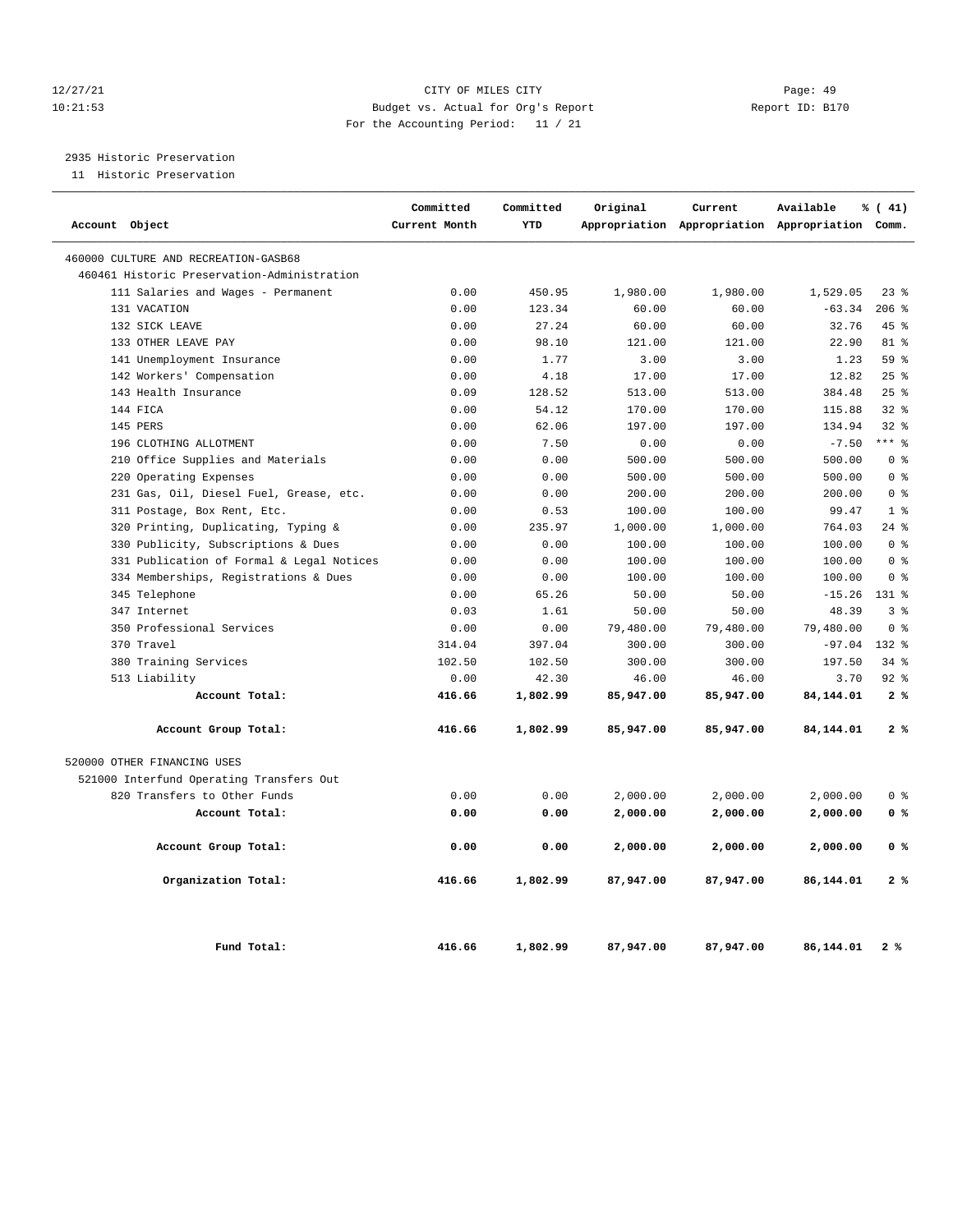# 12/27/21 CITY OF MILES CITY Page: 50 10:21:53 Budget vs. Actual for Org's Report Report ID: B170 For the Accounting Period: 11 / 21

#### 2985 RETIRED SENIOR VOLUNTEER PROG (RSVP)

15 Retired Senior Volunteer Program

| Account Object                                                        | Committed<br>Current Month | Committed<br>YTD | Original   | Current    | Available<br>Appropriation Appropriation Appropriation Comm. | % (41)          |
|-----------------------------------------------------------------------|----------------------------|------------------|------------|------------|--------------------------------------------------------------|-----------------|
| 450000 Social and Economic Services-GASB68<br>450330 RSVP Non-Federal |                            |                  |            |            |                                                              |                 |
| 111 Salaries and Wages - Permanent                                    | 192.03                     | 914.88           | 4,000.00   | 4,000.00   | 3,085.12                                                     | 238             |
| 131 VACATION                                                          | 19.70                      | 140.06           | 0.00       | 0.00       | $-140.06$                                                    | $***$ $%$       |
| 132 SICK LEAVE                                                        | 4.92                       | 28.29            | 0.00       | 0.00       | $-28.29$                                                     | $***$ $%$       |
| 141 Unemployment Insurance                                            | 0.54                       | 2.70             | 60.00      | 60.00      | 57.30                                                        | 5 <sup>8</sup>  |
| 142 Workers' Compensation                                             | 1.28                       | 6.43             | 27.00      | 27.00      | 20.57                                                        | 24%             |
| 143 Health Insurance                                                  | 0.00                       | 0.00             | 1,153.00   | 1,153.00   | 1,153.00                                                     | 0 <sup>8</sup>  |
| 144 FICA                                                              | 16.58                      | 82.91            | 306.00     | 306.00     | 223.09                                                       | 27%             |
| 145 PERS                                                              | 19.22                      | 96.06            | 351.00     | 351.00     | 254.94                                                       | 27%             |
| 210 Office Supplies and Materials                                     | 312.00                     | 312.00           | 1,675.00   | 1,675.00   | 1,363.00                                                     | 19 <sup>°</sup> |
| 220 Operating Expenses                                                | 0.00                       | 2,859.27         | 3,464.00   | 3,464.00   | 604.73                                                       | 83 %            |
| 311 Postage, Box Rent, Etc.                                           | 0.00                       | 0.00             | 681.00     | 681.00     | 681.00                                                       | 0 <sup>8</sup>  |
| 330 Publicity, Subscriptions & Dues                                   | 0.00                       | 159.60           | 160.00     | 160.00     | 0.40                                                         | 100 %           |
| 334 Memberships, Registrations & Dues                                 | 0.00                       | 0.00             | 190.00     | 190.00     | 190.00                                                       | 0 <sup>8</sup>  |
| 345 Telephone                                                         | 123.64                     | 251.31           | 1,637.00   | 1,637.00   | 1,385.69                                                     | 15 <sup>8</sup> |
| 370 Travel                                                            | 0.00                       | 357.20           | 5,356.00   | 5,356.00   | 4,998.80                                                     | 7 %             |
| 379 Other Travel                                                      | 88.80                      | 244.00           | 2,360.00   | 2,360.00   | 2,116.00                                                     | $10*$           |
| 512 Insurance on Vehicles & Equipment                                 | 0.00                       | 0.00             | 500.00     | 500.00     | 500.00                                                       | 0 <sup>8</sup>  |
| 513 Liability                                                         | 0.00                       | 17.25            | 562.00     | 562.00     | 544.75                                                       | 3%              |
| Account Total:                                                        | 778.71                     | 5,471.96         | 22,482.00  | 22,482.00  | 17,010.04                                                    | 24 %            |
| 450340 RSVP FEDERAL GRANT- FALLON/CUSTER                              |                            |                  |            |            |                                                              |                 |
| 111 Salaries and Wages - Permanent                                    | 3,977.22                   | 19,695.34        | 54, 417.00 | 54, 417.00 | 34,721.66                                                    | 36%             |
| 131 VACATION                                                          | 374.21                     | 2,712.16         | 0.00       | 0.00       | $-2,712.16$                                                  | $***$ $_{8}$    |
| 132 SICK LEAVE                                                        | 321.08                     | 816.03           | 0.00       | 0.00       | $-816.03$                                                    | $***$ $8$       |
| 141 Unemployment Insurance                                            | 11.69                      | 58.10            | 816.00     | 816.00     | 757.90                                                       | 7 <sup>8</sup>  |
| 142 Workers' Compensation                                             | 25.84                      | 128.78           | 398.00     | 398.00     | 269.22                                                       | $32$ $%$        |
| 143 Health Insurance                                                  | 853.45                     | 4,265.99         | 9,647.00   | 9,647.00   | 5,381.01                                                     | 44 %            |
| 144 FICA                                                              | 357.43                     | 1,776.48         | 4,163.00   | 4,163.00   | 2,386.52                                                     | $43$ %          |
| 145 PERS                                                              | 365.12                     | 1,825.64         | 325.00     | 325.00     | $-1,500.64$                                                  | $562$ $%$       |
| 210 Office Supplies and Materials                                     | 0.00                       | 17.02            | 1,554.00   | 1,554.00   | 1,536.98                                                     | 1 <sup>8</sup>  |
| 220 Operating Expenses                                                | 0.00                       | 57.73            | 750.00     | 750.00     | 692.27                                                       | 8 %             |
| 311 Postage, Box Rent, Etc.                                           | 0.00                       | 211.43           | 0.00       | 0.00       | $-211.43$                                                    | $***$ $%$       |
| 334 Memberships, Registrations & Dues                                 | 0.00                       | 75.00            | 260.00     | 260.00     | 185.00                                                       | 29%             |
| 345 Telephone                                                         | 0.00                       | 249.70           | 1,509.00   | 1,509.00   | 1,259.30                                                     | $17*$           |
| 530 Rent                                                              | 1,950.00                   | 5,850.00         | 7,800.00   | 7,800.00   | 1,950.00                                                     | 75 %            |
| Account Total:                                                        | 8,236.04                   | 37,739.40        | 81,639.00  | 81,639.00  | 43,899.60                                                    | 46%             |
|                                                                       |                            |                  |            |            |                                                              |                 |
| 450351 RSVP-Excess                                                    |                            |                  |            |            |                                                              |                 |
| 111 Salaries and Wages - Permanent                                    | 0.00                       | 0.00             | 2,040.00   | 2,040.00   | 2,040.00                                                     | 0 <sup>8</sup>  |
| 133 OTHER LEAVE PAY                                                   | 0.00                       | 0.00             | 10,000.00  | 10,000.00  | 10,000.00                                                    | 0 <sup>8</sup>  |
| 141 Unemployment Insurance                                            | 0.00                       | 0.00             | 181.00     | 181.00     | 181.00                                                       | 0 <sup>8</sup>  |
| 142 Workers' Compensation                                             | 0.00                       | 0.00             | 81.00      | 81.00      | 81.00                                                        | 0 <sup>8</sup>  |
| 144 FICA                                                              | 0.00                       | 0.00             | 921.00     | 921.00     | 921.00                                                       | 0 <sup>8</sup>  |
| 145 PERS                                                              | 0.00                       | 0.00             | 1,068.00   | 1,068.00   | 1,068.00                                                     | 0 <sup>8</sup>  |
| 220 Operating Expenses                                                | 5.82                       | 1,604.06         | 2,000.00   | 2,000.00   | 395.94                                                       | $80*$           |
| Account Total:                                                        | 5.82                       | 1,604.06         | 16,291.00  | 16,291.00  | 14,686.94                                                    | 10 %            |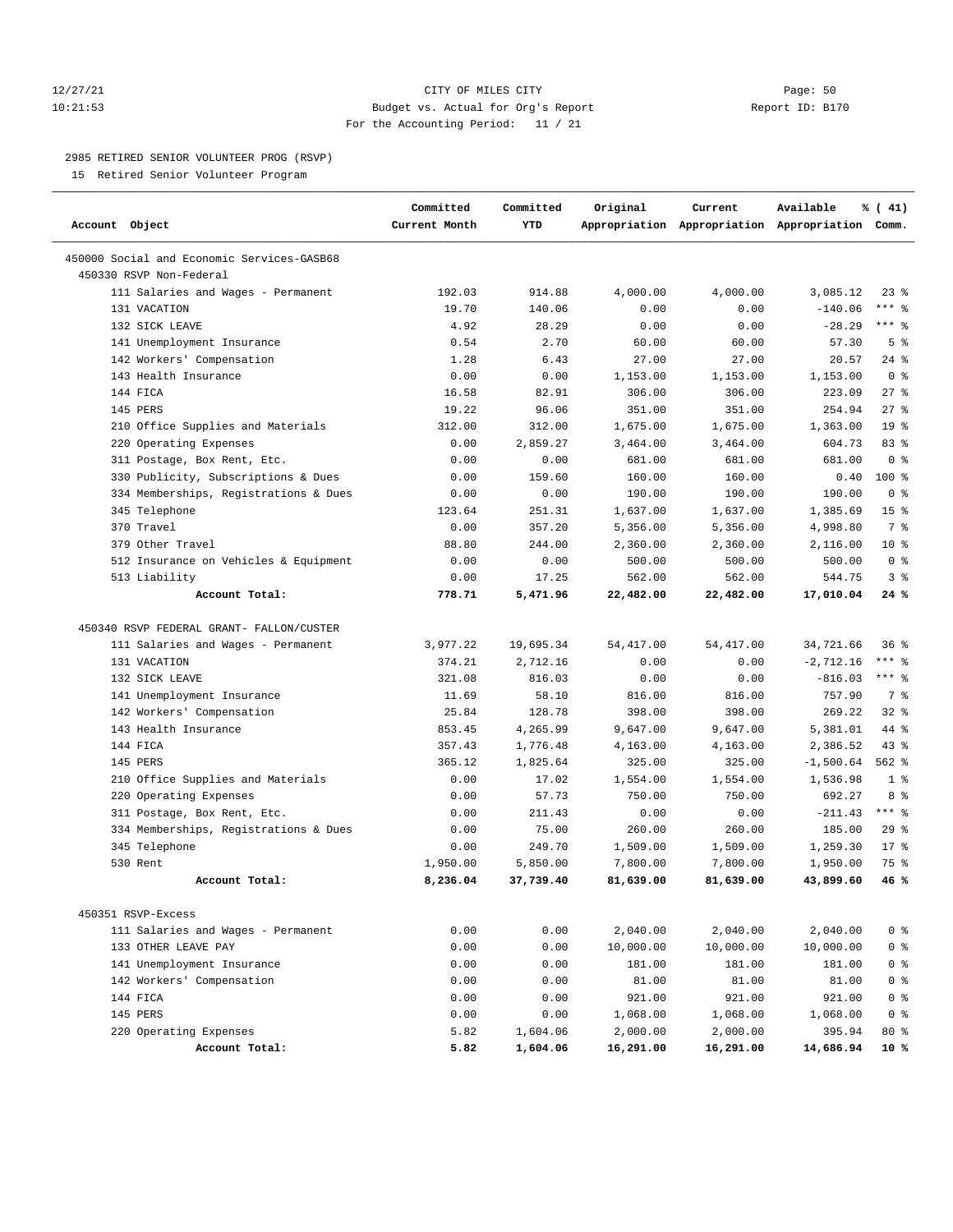# 12/27/21 CITY OF MILES CITY Page: 51 10:21:53 Budget vs. Actual for Org's Report Report ID: B170 For the Accounting Period: 11 / 21

2985 RETIRED SENIOR VOLUNTEER PROG (RSVP)

15 Retired Senior Volunteer Program

| Account Object       | Committed<br>Current Month | Committed<br>YTD | Original<br>Appropriation | Current<br>Appropriation | Available<br>Appropriation | % (41)<br>Comm. |
|----------------------|----------------------------|------------------|---------------------------|--------------------------|----------------------------|-----------------|
| Account Group Total: | 9,020.57                   | 44,815.42        | 120,412.00                | 120,412.00               | 75,596.58                  | 37%             |
| Organization Total:  | 9,020.57                   | 44,815.42        | 120,412.00                | 120,412.00               | 75,596.58                  | 37%             |
| Fund Total:          | 9,020.57                   | 44,815.42        | 120,412.00                | 120,412.00               | 75,596.58 37 %             |                 |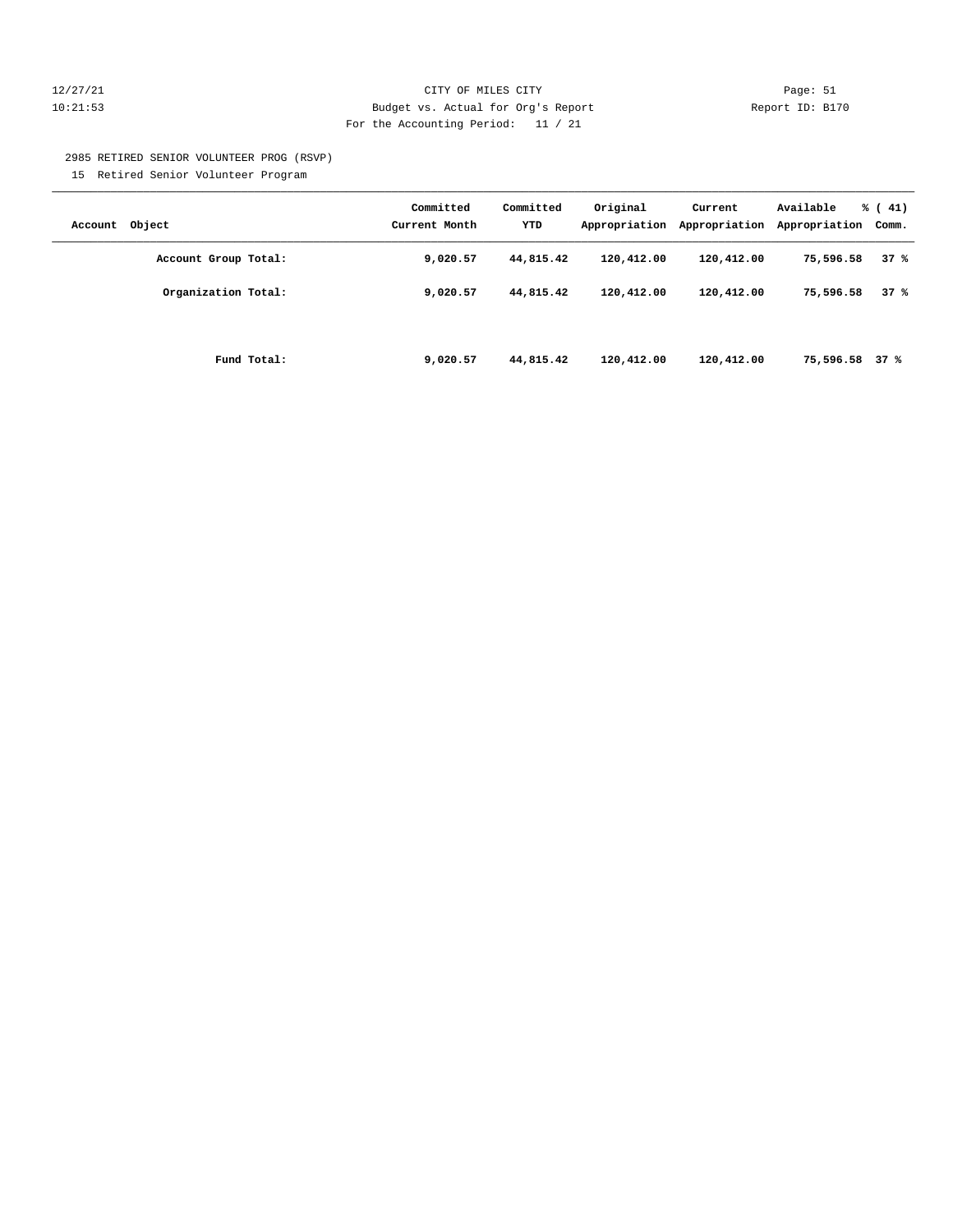# 12/27/21 CITY OF MILES CITY Page: 52 10:21:53 Budget vs. Actual for Org's Report Report ID: B170 For the Accounting Period: 11 / 21

# 3670 SID 211 110 SID # 211

| Account Object                     |             | Committed<br>Current Month | Committed<br>YTD | Original | Current<br>Appropriation Appropriation | Available<br>Appropriation | % (41)<br>Comm. |
|------------------------------------|-------------|----------------------------|------------------|----------|----------------------------------------|----------------------------|-----------------|
| 490000 DEBT SERVICE                |             |                            |                  |          |                                        |                            |                 |
| 490500 Other Debt Service Payments |             |                            |                  |          |                                        |                            |                 |
| 643 Principal- SID 211             |             | 0.00                       | 1,946.79         | 3,902.00 | 3,902.00                               | 1,955.21                   | 50%             |
| 644 Interest- SID 211              |             | 0.00                       | 319.31           | 628.00   | 628.00                                 | 308.69                     | $51$ $%$        |
| Account Total:                     |             | 0.00                       | 2,266.10         | 4,530.00 | 4,530.00                               | 2,263.90                   | 50%             |
| Account Group Total:               |             | 0.00                       | 2,266.10         | 4,530.00 | 4,530.00                               | 2,263.90                   | 50%             |
| Organization Total:                |             | 0.00                       | 2,266.10         | 4,530.00 | 4,530.00                               | 2,263.90                   | 50%             |
|                                    |             |                            |                  |          |                                        |                            |                 |
|                                    | Fund Total: | 0.00                       | 2,266.10         | 4,530.00 | 4,530.00                               | 2,263.90                   | 50 %            |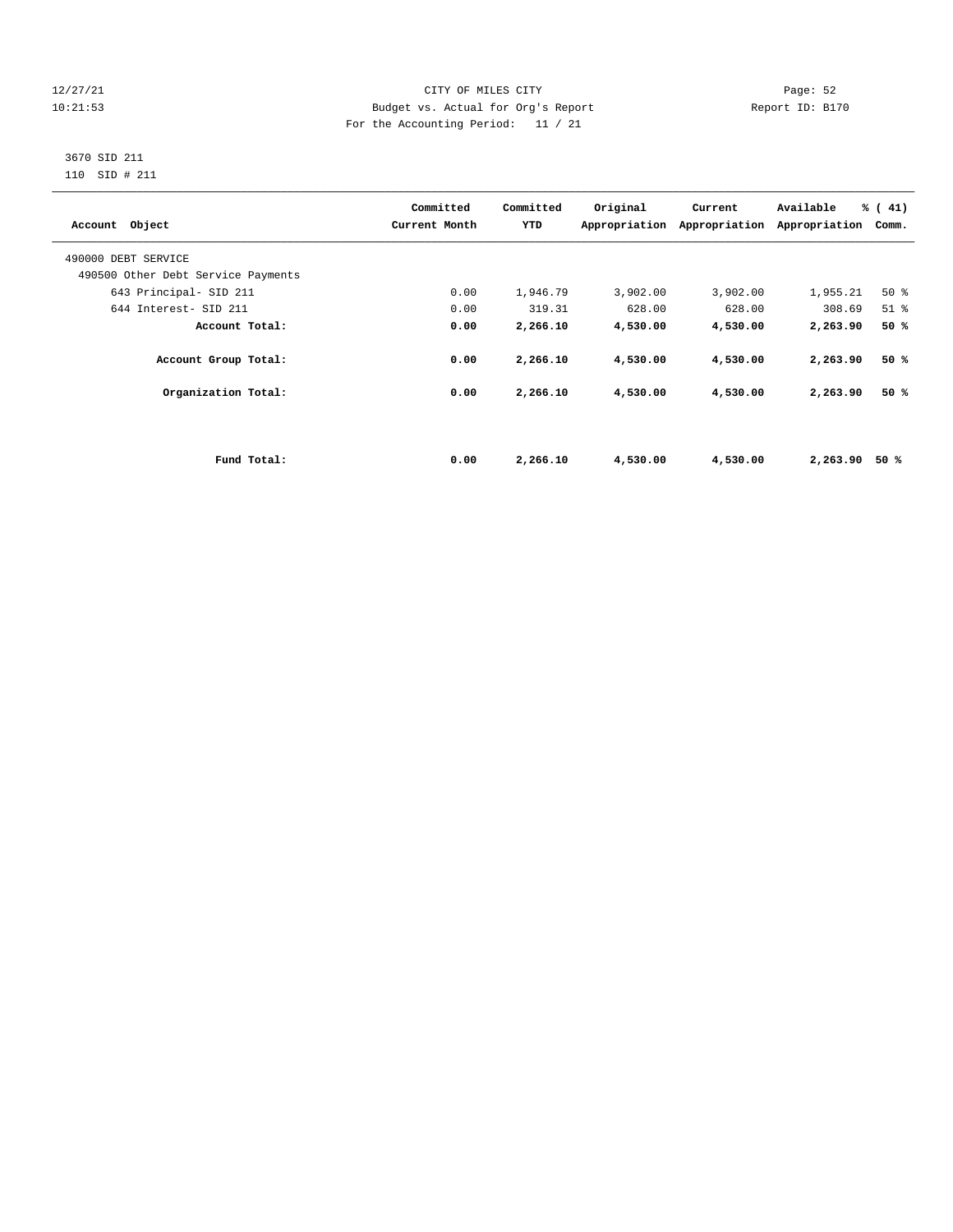# 12/27/21 CITY OF MILES CITY Page: 53 10:21:53 Budget vs. Actual for Org's Report Report ID: B170 For the Accounting Period: 11 / 21

4000 General Fund Capitol Improvement Fund

501 Capital Purchases

| Account Object                                                     |             | Committed<br>Current Month | Committed<br>YTD | Original<br>Appropriation | Current<br>Appropriation | Available<br>Appropriation | $\frac{1}{6}$ ( 41)<br>Comm. |
|--------------------------------------------------------------------|-------------|----------------------------|------------------|---------------------------|--------------------------|----------------------------|------------------------------|
| 460000 CULTURE AND RECREATION-GASB68<br>460433 Park Operations(13) |             |                            |                  |                           |                          |                            |                              |
| 350 Professional Services                                          |             | 0.00                       | 62,386.00        | 80,000.00                 | 80,000.00                | 17,614.00                  | 78 %                         |
| Account Total:                                                     |             | 0.00                       | 62,386.00        | 80,000.00                 | 80,000.00                | 17,614.00                  | 78%                          |
| Account Group Total:                                               |             | 0.00                       | 62,386.00        | 80,000.00                 | 80,000.00                | 17,614.00                  | 78 %                         |
| Organization Total:                                                |             | 0.00                       | 62,386.00        | 80,000.00                 | 80,000.00                | 17,614.00                  | 78%                          |
|                                                                    |             |                            |                  |                           |                          |                            |                              |
|                                                                    | Fund Total: | 0.00                       | 62,386.00        | 80,000,00                 | 80,000,00                | 17,614.00                  | 78%                          |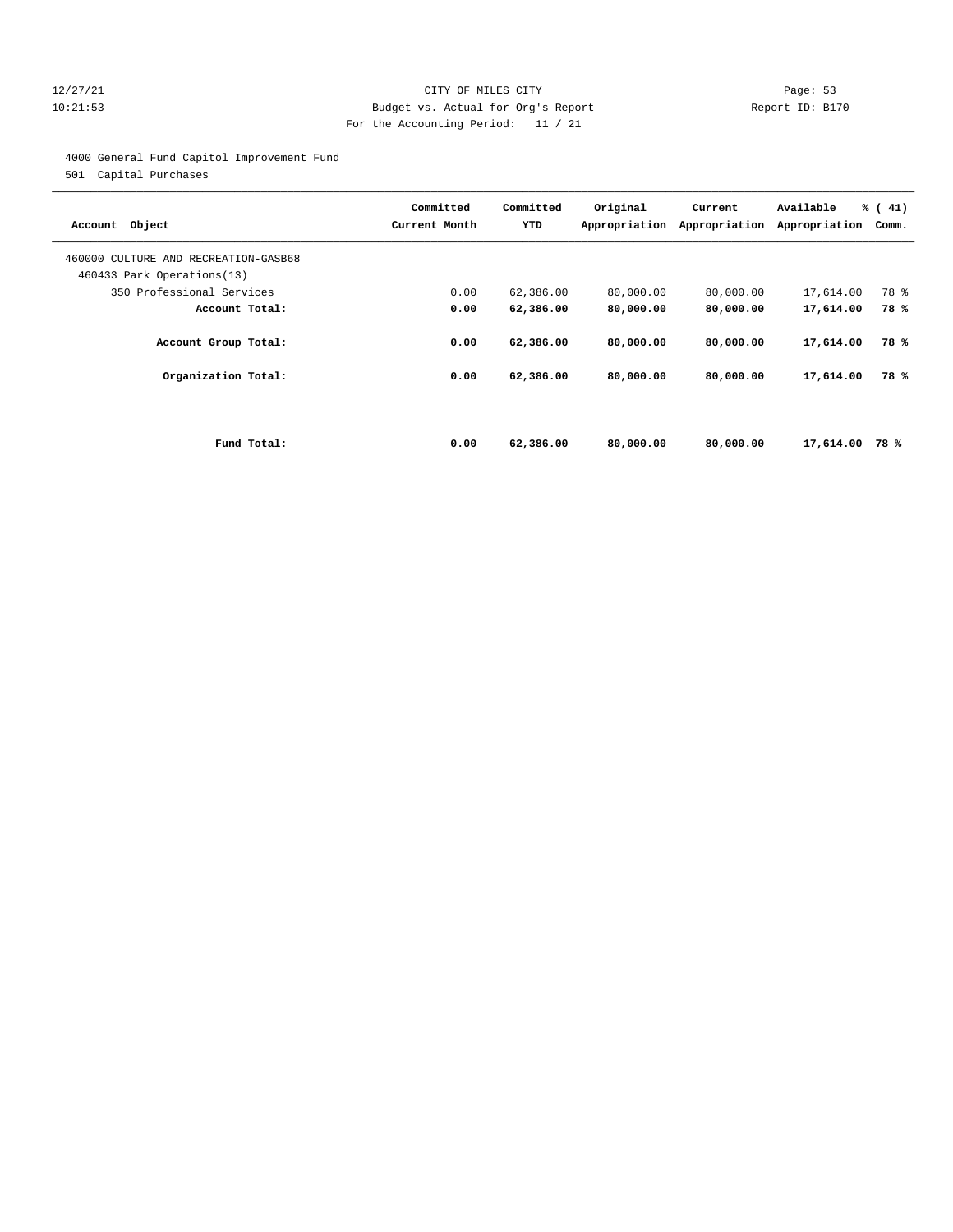# 12/27/21 CITY OF MILES CITY Page: 54 10:21:53 Budget vs. Actual for Org's Report Report ID: B170 For the Accounting Period: 11 / 21

# 4060 CAPITAL IMPROV-PUBLIC WORKS

911 Public Works Operations

|                             | Committed     | Committed | Original      | Current       | Available     | $\frac{1}{6}$ ( 41) |
|-----------------------------|---------------|-----------|---------------|---------------|---------------|---------------------|
| Object<br>Account           | Current Month | YTD       | Appropriation | Appropriation | Appropriation | Comm.               |
| 430000 Public Works-GASB68  |               |           |               |               |               |                     |
| 430233 Roadway/Re-surfacing |               |           |               |               |               |                     |
| 940 Machinery & Equipment   | 20,000.00     | 20,000.00 | 270,500.00    | 270,500.00    | 250,500.00    | 7 %                 |
| Account Total:              | 20,000.00     | 20,000.00 | 270,500.00    | 270,500.00    | 250,500.00    | 7 %                 |
|                             |               |           |               |               |               |                     |
| Account Group Total:        | 20,000.00     | 20,000.00 | 270,500.00    | 270,500.00    | 250,500.00    | 7 %                 |
| Organization Total:         | 20,000.00     | 20,000.00 | 270,500.00    | 270,500.00    | 250,500.00    | 7 %                 |
|                             |               |           |               |               |               |                     |
|                             |               |           |               |               |               |                     |
|                             |               |           |               |               |               |                     |
| Fund Total:                 | 20,000.00     | 20,000.00 | 270,500.00    | 270,500.00    | 250,500.00    | 7 %                 |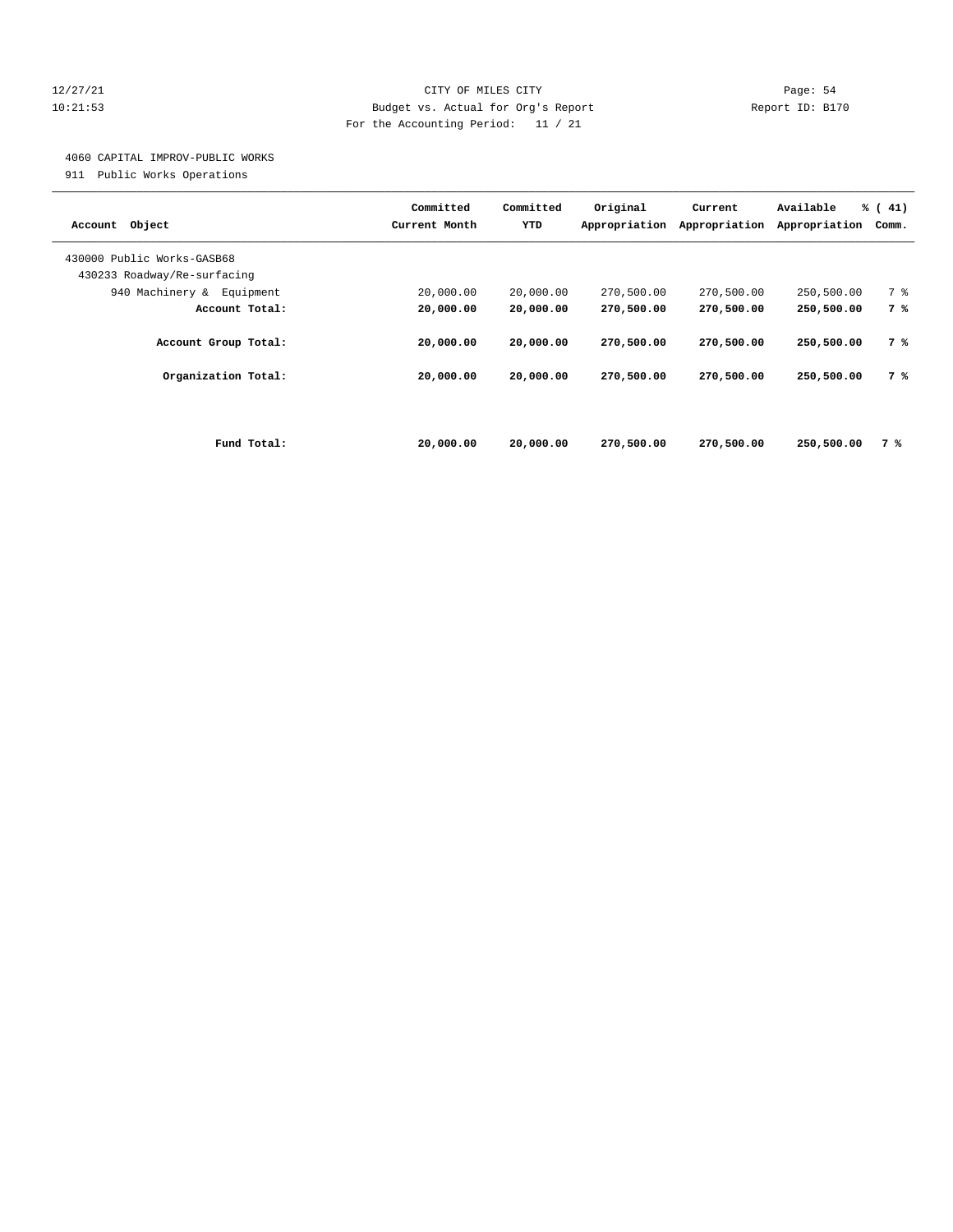# 12/27/21 CITY OF MILES CITY Page: 55 10:21:53 Budget vs. Actual for Org's Report Report ID: B170 For the Accounting Period: 11 / 21

# 5210 WATER UTILITY

22 Water Plant

| Account Object                                | Committed<br>Current Month | Committed<br>YTD | Original   | Current    | Available<br>Appropriation Appropriation Appropriation Comm. | % (41)          |
|-----------------------------------------------|----------------------------|------------------|------------|------------|--------------------------------------------------------------|-----------------|
| 430000 Public Works-GASB68                    |                            |                  |            |            |                                                              |                 |
| 430530 Water Source of Supply and Pumping(22) |                            |                  |            |            |                                                              |                 |
| 111 Salaries and Wages - Permanent            | 18,321.11                  | 95,732.61        | 197,216.00 | 197,216.00 | 101,483.39                                                   | 49 %            |
| 121 OVERTIME-PERMANENT                        | 539.05                     | 6,207.18         | 10,300.00  | 10,300.00  | 4,092.82                                                     | 60 %            |
| 131 VACATION                                  | 999.22                     | 5,458.86         | 19,500.00  | 19,500.00  | 14,041.14                                                    | $28$ %          |
| 132 SICK LEAVE                                | 1,114.70                   | 4,364.18         | 5,500.00   | 5,500.00   | 1,135.82                                                     | 79 %            |
| 133 OTHER LEAVE PAY                           | 923.60                     | 1,482.90         | 1,456.00   | 1,456.00   | $-26.90$                                                     | $102$ %         |
| 134 HOLIDAY PAY                               | 438.25                     | 2,240.30         | 5,400.00   | 5,400.00   | 3,159.70                                                     | 41 %            |
| 141 Unemployment Insurance                    | 55.86                      | 291.64           | 359.00     | 359.00     | 67.36                                                        | 81 %            |
| 142 Workers' Compensation                     | 312.74                     | 1,607.08         | 4,835.00   | 4,835.00   | 3,227.92                                                     | 33%             |
| 143 Health Insurance                          | 4,962.11                   | 23,864.97        | 57,422.00  | 57,422.00  | 33,557.03                                                    | 42 %            |
| 144 FICA                                      | 1,620.80                   | 8,471.08         | 18,312.00  | 18,312.00  | 9,840.92                                                     | 46 %            |
| 145 PERS                                      | 1,916.01                   | 9,975.92         | 21,232.00  | 21,232.00  | 11,256.08                                                    | 47 %            |
| 196 CLOTHING ALLOTMENT                        | 0.00                       | 990.00           | 1,000.00   | 1,000.00   | 10.00                                                        | 99 %            |
| 210 Office Supplies and Materials             | 25.97                      | 151.89           | 250.00     | 250.00     | 98.11                                                        | 61 %            |
| 214 Small Items of Equipment                  | 0.00                       | 0.00             | 12,000.00  | 12,000.00  | 12,000.00                                                    | 0 <sup>8</sup>  |
| 220 Operating Expenses                        | 41.35                      | 686.21           | 4,000.00   | 4,000.00   | 3, 313.79                                                    | $17*$           |
| 222 Chemicals, Lab & Med Supplies             | 0.00                       | 0.00             | 250.00     | 250.00     | 250.00                                                       | 0 <sup>8</sup>  |
| 226 Clothing and Uniforms                     | 158.86                     | 365.57           | 600.00     | 600.00     | 234.43                                                       | 61 %            |
| 230 Repair and Maintenance Supplies           | 2,634.97                   | 5,520.89         | 30,000.00  | 30,000.00  | 24, 479.11                                                   | 18 %            |
| 231 Gas, Oil, Diesel Fuel, Grease, etc.       | 117.47                     | 460.06           | 2,000.00   | 2,000.00   | 1,539.94                                                     | $23$ %          |
| 241 Consumable Tools                          | 0.00                       | 0.00             | 200.00     | 200.00     | 200.00                                                       | 0 <sup>8</sup>  |
| 311 Postage, Box Rent, Etc.                   | 0.00                       | 2.75             | 50.00      | 50.00      | 47.25                                                        | 6 %             |
| 330 Publicity, Subscriptions & Dues           | 0.00                       | 0.00             | 750.00     | 750.00     | 750.00                                                       | 0 <sup>8</sup>  |
| 334 Memberships, Registrations & Dues         | 70.00                      | 70.00            | 200.00     | 200.00     | 130.00                                                       | 35%             |
| 341 Electric Utility Services                 | 3,898.18                   | 27,633.91        | 77,000.00  | 77,000.00  | 49,366.09                                                    | 36%             |
| 344 Gas Utility Service                       | 836.53                     | 8,328.12         | 12,400.00  | 12,400.00  | 4,071.88                                                     | 67 %            |
| 345 Telephone                                 | 86.34                      | 351.70           | 1,000.00   | 1,000.00   | 648.30                                                       | 35 <sup>8</sup> |
| 346 Garbage Service                           | 0.00                       | 302.12           | 750.00     | 750.00     | 447.88                                                       | 40 %            |
| 347 Internet                                  | 22.82                      | 91.28            | 500.00     | 500.00     | 408.72                                                       | 18 %            |
| 350 Professional Services                     | 0.00                       | 21,090.63        | 1,000.00   | 1,000.00   | $-20,090.63$                                                 | $***$ $-$       |
| 352 Wtr/Swr Lab Testing                       | 0.00                       | 0.00             | 1,000.00   | 1,000.00   | 1,000.00                                                     | 0 <sup>8</sup>  |
| 357 Architectual, Engineering Serv Etc.       | 0.00                       | 5,570.00         | 8,000.00   | 8,000.00   | 2,430.00                                                     | 70 %            |
| 360 Contr R & M                               | 304.39                     | 464.89           | 150,000.00 | 150,000.00 | 149,535.11                                                   | 0 <sup>8</sup>  |
| 363 R&M Vehicles/Equip/Labor-PW               | 627.33                     | 2,372.54         | 4,500.00   | 4,500.00   | 2,127.46                                                     | 53%             |
| 369 Other Repair and Maintenance              | 0.00                       | 0.00             | 2,000.00   | 2,000.00   | 2,000.00                                                     | 0 <sup>8</sup>  |
| 370 Travel                                    | 0.00                       | 116.40           | 1,000.00   | 1,000.00   | 883.60                                                       | $12*$           |
| 380 Training Services                         | 0.00                       | 130.43           | 1,500.00   | 1,500.00   | 1,369.57                                                     | 9 <sup>8</sup>  |
| 382 Books                                     | 0.00                       | 0.00             | 200.00     | 200.00     | 200.00                                                       | 0 <sup>8</sup>  |
| 400 BUILDING MATERIALS                        | 0.00                       | 0.00             | 500.00     | 500.00     | 500.00                                                       | 0 <sup>8</sup>  |
| 511 Insurance on Buildings                    | 0.00                       | 10,794.85        | 11,173.00  | 11,173.00  | 378.15                                                       | 97%             |
| 512 Insurance on Vehicles & Equipment         | 0.00                       | 186.91           | 187.00     | 187.00     | 0.09                                                         | 100 %           |
| 940 Machinery & Equipment                     | 0.00                       | 0.00             | 125,000.00 | 125,000.00 | 125,000.00                                                   | 0 <sup>8</sup>  |
| Account Total:                                | 40,027.66                  | 245,377.87       | 790,542.00 | 790,542.00 | 545,164.13                                                   | 31 %            |
| Account Group Total:                          | 40,027.66                  | 245,377.87       | 790,542.00 | 790,542.00 | 545,164.13                                                   | 31 %            |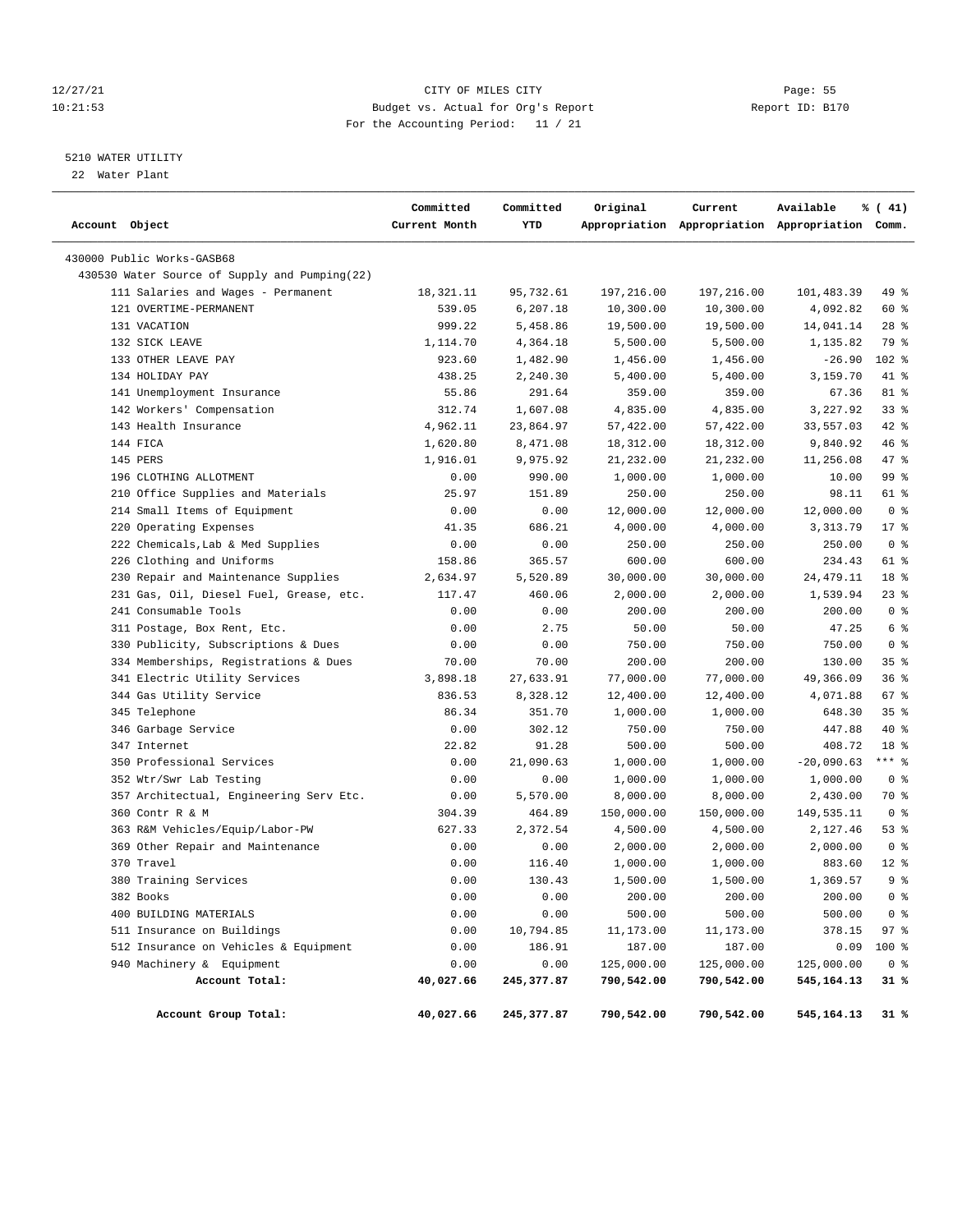# 12/27/21 CITY OF MILES CITY Page: 56 10:21:53 Budget vs. Actual for Org's Report Report ID: B170 For the Accounting Period: 11 / 21

# 5210 WATER UTILITY

22 Water Plant

| Account Object                                                          | Committed<br>Current Month | Committed<br><b>YTD</b> | Original<br>Appropriation | Current<br>Appropriation | Available<br>Appropriation Comm. | $\frac{1}{6}$ ( 41) |
|-------------------------------------------------------------------------|----------------------------|-------------------------|---------------------------|--------------------------|----------------------------------|---------------------|
| 520000 OTHER FINANCING USES<br>521000 Interfund Operating Transfers Out |                            |                         |                           |                          |                                  |                     |
| 820 Transfers to Other Funds                                            | 0.00                       | 0.00                    | 1,776,363.00              | 1,776,363.00             | 1,776,363.00                     | 0 %                 |
| Account Total:                                                          | 0.00                       | 0.00                    | 1,776,363.00              | 1,776,363.00             | 1,776,363.00                     | 0 %                 |
| Account Group Total:                                                    | 0.00                       | 0.00                    | 1,776,363.00              | 1,776,363.00             | 1,776,363.00                     | 0 %                 |
| Organization Total:                                                     | 40,027.66                  | 245, 377.87             | 2,566,905.00              | 2,566,905.00             | 2,321,527.13                     | 10 %                |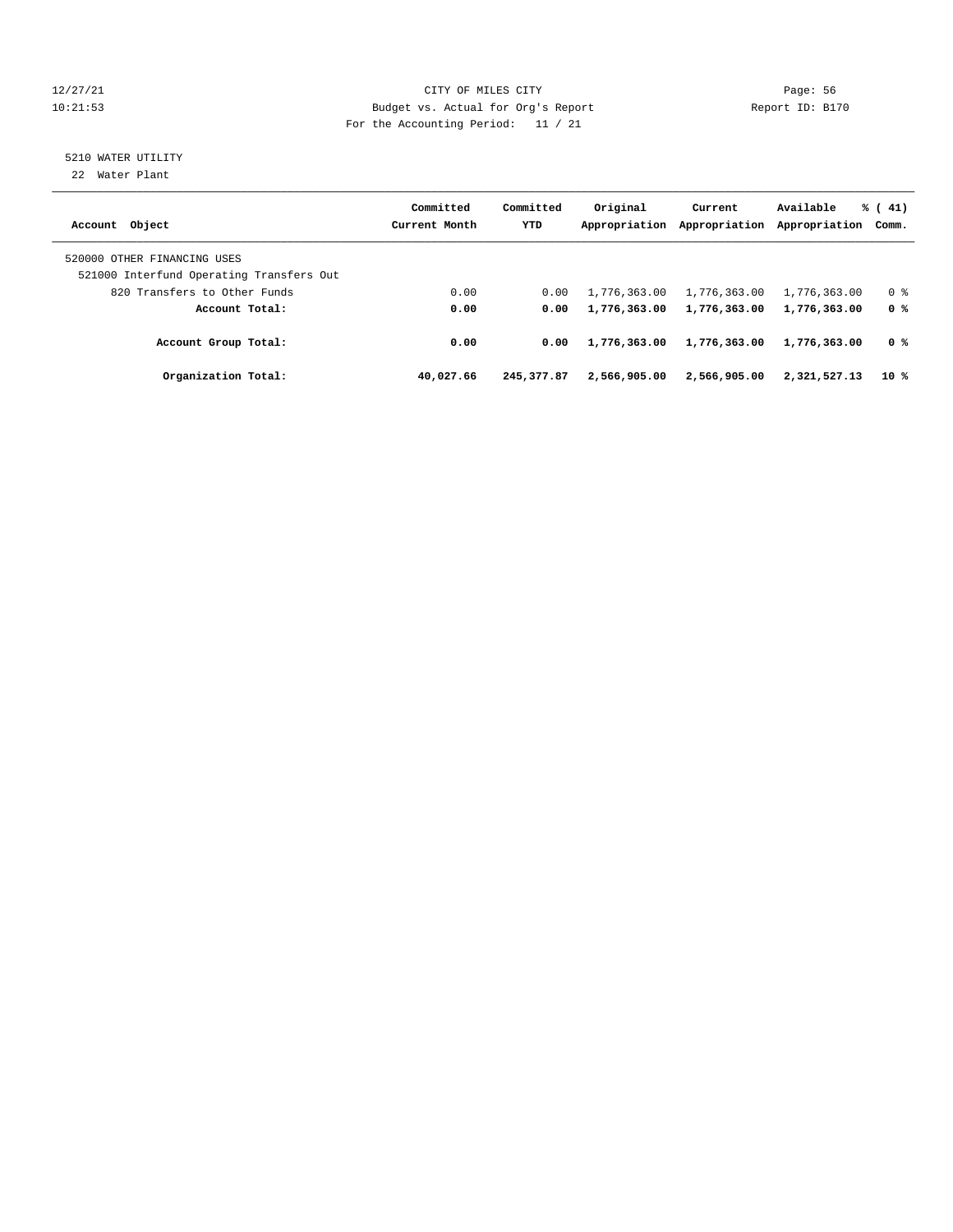# 12/27/21 CITY OF MILES CITY Page: 57 10:21:53 Budget vs. Actual for Org's Report Report ID: B170 For the Accounting Period: 11 / 21

————————————————————————————————————————————————————————————————————————————————————————————————————————————————————————————————————

# 5210 WATER UTILITY

23 Water Lines

|                                           | Committed     | Committed  | Original     | Current      | Available                                       | % (41)          |
|-------------------------------------------|---------------|------------|--------------|--------------|-------------------------------------------------|-----------------|
| Account Object                            | Current Month | YTD        |              |              | Appropriation Appropriation Appropriation Comm. |                 |
| 430000 Public Works-GASB68                |               |            |              |              |                                                 |                 |
| 430550 Transmission and Distribution(23)  |               |            |              |              |                                                 |                 |
| 111 Salaries and Wages - Permanent        | 11,867.13     | 60,114.77  | 155,904.00   | 155,904.00   | 95,789.23                                       | 39 %            |
| 121 OVERTIME-PERMANENT                    | 486.19        | 1,612.57   | 10,200.00    | 10,200.00    | 8,587.43                                        | 16 <sup>°</sup> |
| 131 VACATION                              | 792.10        | 5,522.99   | 7,600.00     | 7,600.00     | 2,077.01                                        | 73 %            |
| 132 SICK LEAVE                            | 745.10        | 3,018.67   | 5,000.00     | 5,000.00     | 1,981.33                                        | 60 %            |
| 133 OTHER LEAVE PAY                       | 3,432.19      | 3,896.96   | 1,891.00     | 1,891.00     | $-2,005.96$                                     | $206$ %         |
| 134 HOLIDAY PAY                           | 140.46        | 1,584.98   | 2,100.00     | 2,100.00     | 515.02                                          | 75 %            |
| 141 Unemployment Insurance                | 43.66         | 190.72     | 274.00       | 274.00       | 83.28                                           | 70 %            |
| 142 Workers' Compensation                 | 638.87        | 2,480.75   | 3,148.00     | 3,148.00     | 667.25                                          | 79 %            |
| 143 Health Insurance                      | 3,062.63      | 15,759.20  | 36,709.00    | 36,709.00    | 20,949.80                                       | $43$ %          |
| 144 FICA                                  | 1,292.55      | 5,621.19   | 13,976.00    | 13,976.00    | 8,354.81                                        | $40*$           |
| 145 PERS                                  | 1,246.92      | 6,417.01   | 16,205.00    | 16,205.00    | 9,787.99                                        | 40 %            |
| 196 CLOTHING ALLOTMENT                    | 0.00          | 564.00     | 800.00       | 800.00       | 236.00                                          | 71 %            |
| 210 Office Supplies and Materials         | 105.47        | 176.18     | 750.00       | 750.00       | 573.82                                          | $23$ %          |
| 214 Small Items of Equipment              | 3,179.53      | 15,507.27  | 65,000.00    | 65,000.00    | 49, 492. 73                                     | $24$ %          |
| 220 Operating Expenses                    | 3,585.52      | 31, 215.67 | 38,835.00    | 38,835.00    | 7,619.33                                        | $80*$           |
| 222 Chemicals, Lab & Med Supplies         | 0.00          | 0.00       | 200.00       | 200.00       | 200.00                                          | 0 <sup>8</sup>  |
| 226 Clothing and Uniforms                 | 77.99         | 188.47     | 700.00       | 700.00       | 511.53                                          | $27$ %          |
| 230 Repair and Maintenance Supplies       | 502.20        | 8,912.90   | 50,000.00    | 50,000.00    | 41,087.10                                       | 18 %            |
| 231 Gas, Oil, Diesel Fuel, Grease, etc.   | 959.54        | 4,405.29   | 15,000.00    | 15,000.00    | 10,594.71                                       | 29%             |
| 233 Water/Sewer Main Replacement and      | 0.00          | 0.00       | 10,000.00    | 10,000.00    | 10,000.00                                       | 0 <sup>8</sup>  |
| 234 Hydrant/Manhole Replacement, Valves   | 0.00          | 2,031.41   | 15,000.00    | 15,000.00    | 12,968.59                                       | $14*$           |
| 235 Curb Stop Replacement                 | 2,633.64      | 9,324.24   | 22,000.00    | 22,000.00    | 12,675.76                                       | $42$ %          |
| 241 Consumable Tools                      | 0.00          | 0.00       | 1,000.00     | 1,000.00     | 1,000.00                                        | 0 <sup>8</sup>  |
| 311 Postage, Box Rent, Etc.               | 1,142.76      | 1,142.76   | 0.00         | 0.00         | $-1,142.76$                                     | $***$ $-$       |
| 320 Printing, Duplicating, Typing &       | 0.00          | 0.00       | 150.00       | 150.00       | 150.00                                          | 0 <sup>8</sup>  |
| 330 Publicity, Subscriptions & Dues       | 0.00          | 0.00       | 2,000.00     | 2,000.00     | 2,000.00                                        | 0 <sup>8</sup>  |
| 331 Publication of Formal & Legal Notices | 0.00          | 0.00       | 250.00       | 250.00       | 250.00                                          | 0 <sup>8</sup>  |
| 334 Memberships, Registrations & Dues     | 0.00          | 0.00       | 500.00       | 500.00       | 500.00                                          | 0 <sup>8</sup>  |
| 341 Electric Utility Services             | 19.40         | 81.33      | 500.00       | 500.00       | 418.67                                          | 16%             |
| 344 Gas Utility Service                   | 27.40         | 61.88      | 750.00       | 750.00       | 688.12                                          | 8 %             |
| 345 Telephone                             | 150.26        | 623.45     | 1,500.00     | 1,500.00     | 876.55                                          | $42$ %          |
| 347 Internet                              | 11.83         | 47.32      | 200.00       | 200.00       | 152.68                                          | $24$ %          |
| 350 Professional Services                 | 204.00        | 5,596.29   | 40,000.00    | 40,000.00    | 34,403.71                                       | $14*$           |
| 357 Architectual, Engineering Serv Etc.   | 0.00          | 49,814.37  | 80,000.00    | 80,000.00    | 30,185.63                                       | 62 %            |
| 360 Contr R & M                           | 0.00          | 701.47     | 40,000.00    | 40,000.00    | 39,298.53                                       | 2 <sup>8</sup>  |
| 363 R&M Vehicles/Equip/Labor-PW           | 0.00          | 7,470.00   | 50,000.00    | 50,000.00    | 42,530.00                                       | 15 <sup>8</sup> |
| 369 Other Repair and Maintenance          | 0.00          | 0.00       | 1,000.00     | 1,000.00     | 1,000.00                                        | 0 <sup>8</sup>  |
| 370 Travel                                | 0.00          | 166.88     | 1,200.00     | 1,200.00     | 1,033.12                                        | 14 %            |
| 380 Training Services                     | 0.00          | 60.00      | 500.00       | 500.00       | 440.00                                          | $12*$           |
| 382 Books                                 | 0.00          | 0.00       | 150.00       | 150.00       | 150.00                                          | 0 <sup>8</sup>  |
| 400 BUILDING MATERIALS                    | 0.00          | 94.55      | 4,000.00     | 4,000.00     | 3,905.45                                        | 2 <sub>8</sub>  |
| 511 Insurance on Buildings                | 0.00          | 4,330.17   | 4,331.00     | 4,331.00     | 0.83                                            | 100 %           |
| 512 Insurance on Vehicles & Equipment     | 0.00          | 797.42     | 798.00       | 798.00       | 0.58                                            | $100$ %         |
| 531 Building & Office Rental              | 0.00          | 284.85     | 0.00         | 0.00         | $-284.85$                                       | $***$ $_{8}$    |
| 532 Land Rental                           | 313.34        | 313.34     | 2,000.00     | 2,000.00     | 1,686.66                                        | $16*$           |
| 940 Machinery & Equipment                 | 42,671.75     | 42,671.75  | 350,000.00   | 350,000.00   | 307, 328.25                                     | $12*$           |
| Account Total:                            | 79,332.43     | 292,803.07 | 1,052,121.00 | 1,052,121.00 | 759,317.93                                      | 28 %            |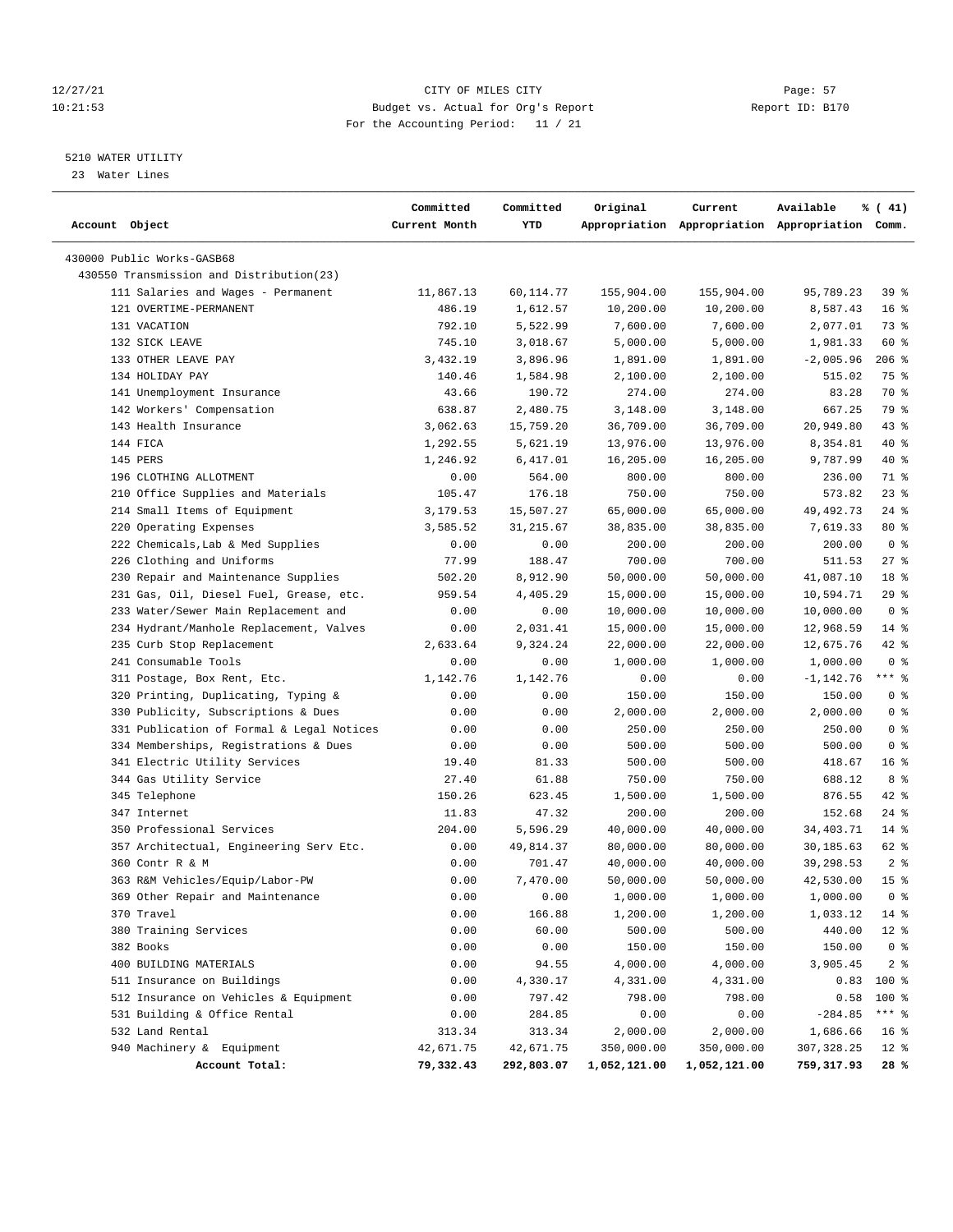# 12/27/21 CITY OF MILES CITY Page: 58 10:21:53 Budget vs. Actual for Org's Report Report ID: B170 For the Accounting Period: 11 / 21

# 5210 WATER UTILITY

23 Water Lines

| Account Object                             | Committed<br>Current Month | Committed<br>YTD | Original     | Current      | Available<br>Appropriation Appropriation Appropriation | % (41)<br>Comm. |
|--------------------------------------------|----------------------------|------------------|--------------|--------------|--------------------------------------------------------|-----------------|
| Account Group Total:                       | 79,332.43                  | 292,803.07       | 1,052,121.00 | 1,052,121.00 | 759, 317, 93                                           | 28%             |
| 490000 DEBT SERVICE                        |                            |                  |              |              |                                                        |                 |
| 490200 Revenue Bonds                       |                            |                  |              |              |                                                        |                 |
| 611 Principal-NE Wtr Line Phase II         | 0.00                       | 0.00             | 18,000.00    | 18,000.00    | 18,000.00                                              | 0 <sup>8</sup>  |
| 615 Principal-Northeast Water Ln \$2.2     | 0.00                       | 0.00             | 72,000.00    | 72,000.00    | 72,000.00                                              | 0 <sup>8</sup>  |
| 616 Principal-Carbon Hill Water Tank \$2.2 | 0.00                       | 0.00             | 70,000.00    | 70,000.00    | 70,000.00                                              | 0 <sup>8</sup>  |
| 617 Principal - NE Wtr Line \$500k         | 0.00                       | 0.00             | 16,000.00    | 16,000.00    | 16,000.00                                              | 0 <sup>8</sup>  |
| 618 Principal-Carbon Hill \$500k           | 0.00                       | 0.00             | 16,000.00    | 16,000.00    | 16,000.00                                              | 0 <sup>8</sup>  |
| 622 Interest-NE Wtr Line Phase II          | 0.00                       | 0.00             | 1,054.00     | 1,054.00     | 1,054.00                                               | 0 <sup>8</sup>  |
| 631 Interest - NE Wtr Line \$500k          | 0.00                       | 0.00             | 9,130.00     | 9,130.00     | 9.130.00                                               | 0 <sup>8</sup>  |
| 632 Interest - Carbon Hill Wtr Tank \$500k | 0.00                       | 0.00             | 9,130.00     | 9,130.00     | 9,130.00                                               | 0 <sup>8</sup>  |
| 634 Interest-Northeast Wtr Ln \$2.2        | 0.00                       | 0.00             | 44,580.00    | 44,580.00    | 44,580.00                                              | 0 <sup>8</sup>  |
| 638 Interest-Carbon Hill Tank \$2.2        | 0.00                       | 0.00             | 43,365.00    | 43,365.00    | 43,365.00                                              | 0 <sup>8</sup>  |
| Account Total:                             | 0.00                       | 0.00             | 299,259.00   | 299,259.00   | 299,259.00                                             | 0 <sup>8</sup>  |
| Account Group Total:                       | 0.00                       | 0.00             | 299,259.00   | 299,259.00   | 299,259.00                                             | 0 <sup>8</sup>  |
| 520000 OTHER FINANCING USES                |                            |                  |              |              |                                                        |                 |
| 521000 Interfund Operating Transfers Out   |                            |                  |              |              |                                                        |                 |
| 820 Transfers to Other Funds               | 1,000.00                   | 5,000.00         | 1,871,836.00 | 1,871,836.00 | 1,866,836.00                                           | 0 <sup>8</sup>  |
| Account Total:                             | 1,000.00                   | 5,000.00         | 1,871,836.00 | 1,871,836.00 | 1,866,836.00                                           | 0 <sup>8</sup>  |
| Account Group Total:                       | 1,000.00                   | 5,000.00         | 1,871,836.00 | 1,871,836.00 | 1,866,836.00                                           | 0 <sup>8</sup>  |
| Organization Total:                        | 80,332.43                  | 297,803.07       | 3,223,216.00 | 3,223,216.00 | 2,925,412.93                                           | 9%              |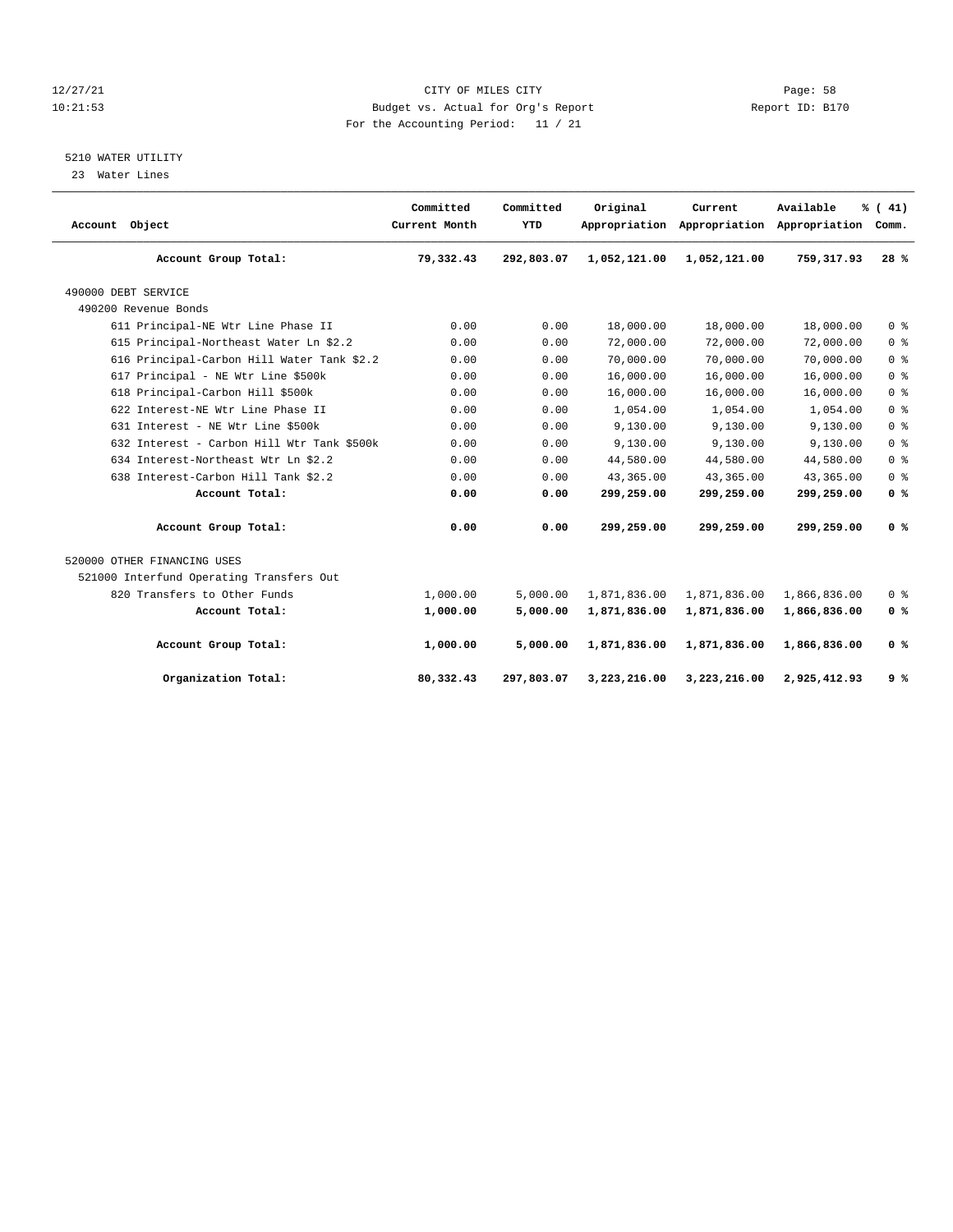# 12/27/21 CITY OF MILES CITY Page: 59 10:21:53 Budget vs. Actual for Org's Report Report ID: B170 For the Accounting Period: 11 / 21

# 5210 WATER UTILITY

25 Water Administration

| Account Object                            | Committed<br>Current Month | Committed<br>YTD | Original  | Current   | Available<br>Appropriation Appropriation Appropriation Comm. | % (41)          |
|-------------------------------------------|----------------------------|------------------|-----------|-----------|--------------------------------------------------------------|-----------------|
| 430000 Public Works-GASB68                |                            |                  |           |           |                                                              |                 |
| 430510 Water Administration (25)          |                            |                  |           |           |                                                              |                 |
| 111 Salaries and Wages - Permanent        | 2,056.18                   | 9,339.66         | 23,828.00 | 23,828.00 | 14,488.34                                                    | 39 %            |
| 121 OVERTIME-PERMANENT                    | 3.48                       | 132.60           | 156.00    | 156.00    | 23.40                                                        | 85%             |
| 131 VACATION                              | 60.36                      | 2,874.49         | 1,700.00  | 1,700.00  | $-1, 174.49$                                                 | $169$ %         |
| 132 SICK LEAVE                            | 3.56                       | 641.70           | 1,100.00  | 1,100.00  | 458.30                                                       | 58 %            |
| 141 Unemployment Insurance                | 5.31                       | 32.74            | 40.00     | 40.00     | 7.26                                                         | 82 %            |
| 142 Workers' Compensation                 | 6.02                       | 37.22            | 180.00    | 180.00    | 142.78                                                       | $21*$           |
| 143 Health Insurance                      | 470.68                     | 2,202.99         | 5,640.00  | 5,640.00  | 3,437.01                                                     | 39 %            |
| 144 FICA                                  | 162.43                     | 1,002.17         | 2,049.00  | 2,049.00  | 1,046.83                                                     | 49 %            |
| 145 PERS                                  | 188.36                     | 1,152.02         | 2,376.00  | 2,376.00  | 1,223.98                                                     | 48 %            |
| 196 CLOTHING ALLOTMENT                    | 0.00                       | 112.50           | 150.00    | 150.00    | 37.50                                                        | 75 %            |
| 210 Office Supplies and Materials         | 0.00                       | 782.37           | 3,200.00  | 3,200.00  | 2,417.63                                                     | $24$ %          |
| 214 Small Items of Equipment              | 0.00                       | 0.00             | 2,000.00  | 2,000.00  | 2,000.00                                                     | 0 <sup>8</sup>  |
| 220 Operating Expenses                    | 135.31                     | 439.64           | 3,500.00  | 3,500.00  | 3,060.36                                                     | $13*$           |
| 230 Repair and Maintenance Supplies       | 0.00                       | 0.00             | 1,000.00  | 1,000.00  | 1,000.00                                                     | 0 <sup>8</sup>  |
| 311 Postage, Box Rent, Etc.               | 60.36                      | 4,726.41         | 8,000.00  | 8,000.00  | 3,273.59                                                     | 59 %            |
| 320 Printing, Duplicating, Typing &       | 0.00                       | 0.00             | 1,600.00  | 1,600.00  | 1,600.00                                                     | 0 <sup>8</sup>  |
| 330 Publicity, Subscriptions & Dues       | 0.00                       | 0.00             | 1,300.00  | 1,300.00  | 1,300.00                                                     | 0 <sup>8</sup>  |
| 345 Telephone                             | 61.39                      | 251.90           | 600.00    | 600.00    | 348.10                                                       | $42$ %          |
| 347 Internet                              | 1.04                       | 4.16             | 250.00    | 250.00    | 245.84                                                       | 2 <sup>8</sup>  |
| 350 Professional Services                 | 0.00                       | 22.80            | 6,000.00  | 6,000.00  | 5,977.20                                                     | 0 <sup>8</sup>  |
| 360 Contr R & M                           | 0.00                       | 7,622.03         | 10,600.00 | 10,600.00 | 2,977.97                                                     | 72 %            |
| 370 Travel                                | 0.00                       | 0.00             | 250.00    | 250.00    | 250.00                                                       | 0 <sup>8</sup>  |
| 380 Training Services                     | 0.00                       | 0.00             | 250.00    | 250.00    | 250.00                                                       | 0 <sup>8</sup>  |
| 382 Books                                 | 0.00                       | 0.00             | 125.00    | 125.00    | 125.00                                                       | 0 <sup>8</sup>  |
| 531 Building & Office Rental              | 500.00                     | 2,500.00         | 11,200.00 | 11,200.00 | 8,700.00                                                     | $22$ %          |
| 555 Bank Service Charges                  | 16.67                      | 83.35            | 450.00    | 450.00    | 366.65                                                       | 19 <sup>8</sup> |
| 810 Losses (Bad debt expense - Enterprise | 0.00                       | 0.00             | 500.00    | 500.00    | 500.00                                                       | 0 <sup>8</sup>  |
| 920 Buildings                             | 0.00                       | 0.00             | 2,000.00  | 2,000.00  | 2,000.00                                                     | 0 <sup>8</sup>  |
| Account Total:                            | 3,731.15                   | 33,960.75        | 90,044.00 | 90,044.00 | 56,083.25                                                    | 38 %            |
| Account Group Total:                      | 3,731.15                   | 33,960.75        | 90,044.00 | 90,044.00 | 56,083.25                                                    | 38%             |
| 510000 MISCELLANEOUS                      |                            |                  |           |           |                                                              |                 |
| 510330 Comprehensive Liability Insurance  |                            |                  |           |           |                                                              |                 |
| 513 Liability                             | 0.00                       | 16, 444.22       | 12,500.00 | 12,500.00 | $-3,944.22$                                                  | 132 %           |
| Account Total:                            | 0.00                       | 16,444.22        | 12,500.00 | 12,500.00 | $-3,944.22$ 132 %                                            |                 |
| Account Group Total:                      | 0.00                       | 16,444.22        | 12,500.00 | 12,500.00 | $-3,944.22$ 132 %                                            |                 |
| 520000 OTHER FINANCING USES               |                            |                  |           |           |                                                              |                 |
| 521000 Interfund Operating Transfers Out  |                            |                  |           |           |                                                              |                 |
| 820 Transfers to Other Funds              | 5,120.89                   | 25,604.45        | 61,451.00 | 61,451.00 | 35,846.55                                                    | $42$ %          |
| Account Total:                            | 5,120.89                   | 25,604.45        | 61,451.00 | 61,451.00 | 35,846.55                                                    | 42 %            |
| Account Group Total:                      | 5,120.89                   | 25,604.45        | 61,451.00 | 61,451.00 | 35,846.55                                                    | 42 %            |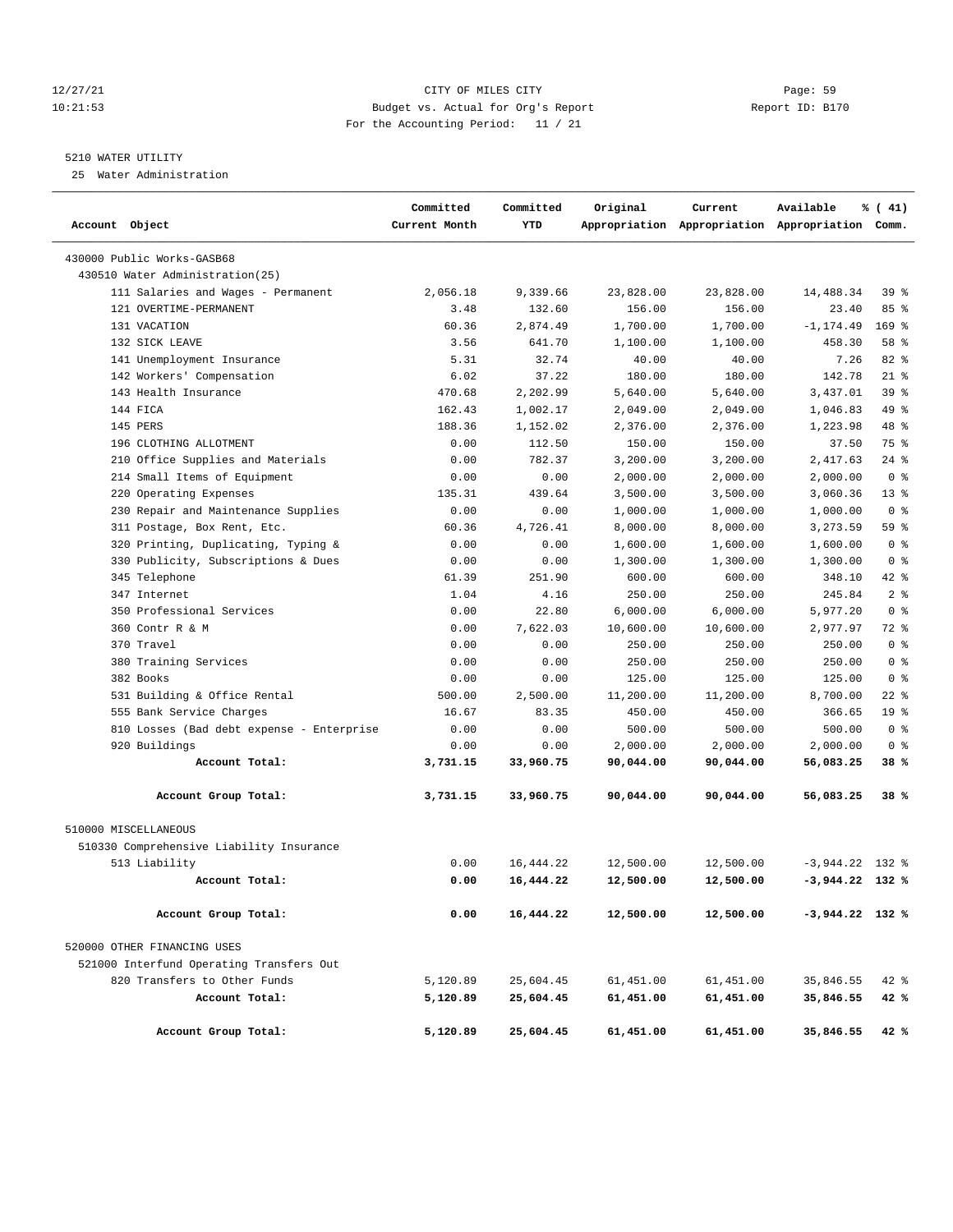# 12/27/21 CITY OF MILES CITY Page: 60 10:21:53 Budget vs. Actual for Org's Report Report ID: B170 For the Accounting Period: 11 / 21

# 5210 WATER UTILITY

25 Water Administration

| Account Object |                     | Committed<br>Current Month | Committed<br>YTD | Original   | Current<br>Appropriation Appropriation Appropriation Comm. | Available | $\frac{1}{6}$ ( 41) |
|----------------|---------------------|----------------------------|------------------|------------|------------------------------------------------------------|-----------|---------------------|
|                | Organization Total: | 8,852.04                   | 76,009.42        | 163,995.00 | 163,995.00                                                 | 87,985.58 | 46 %                |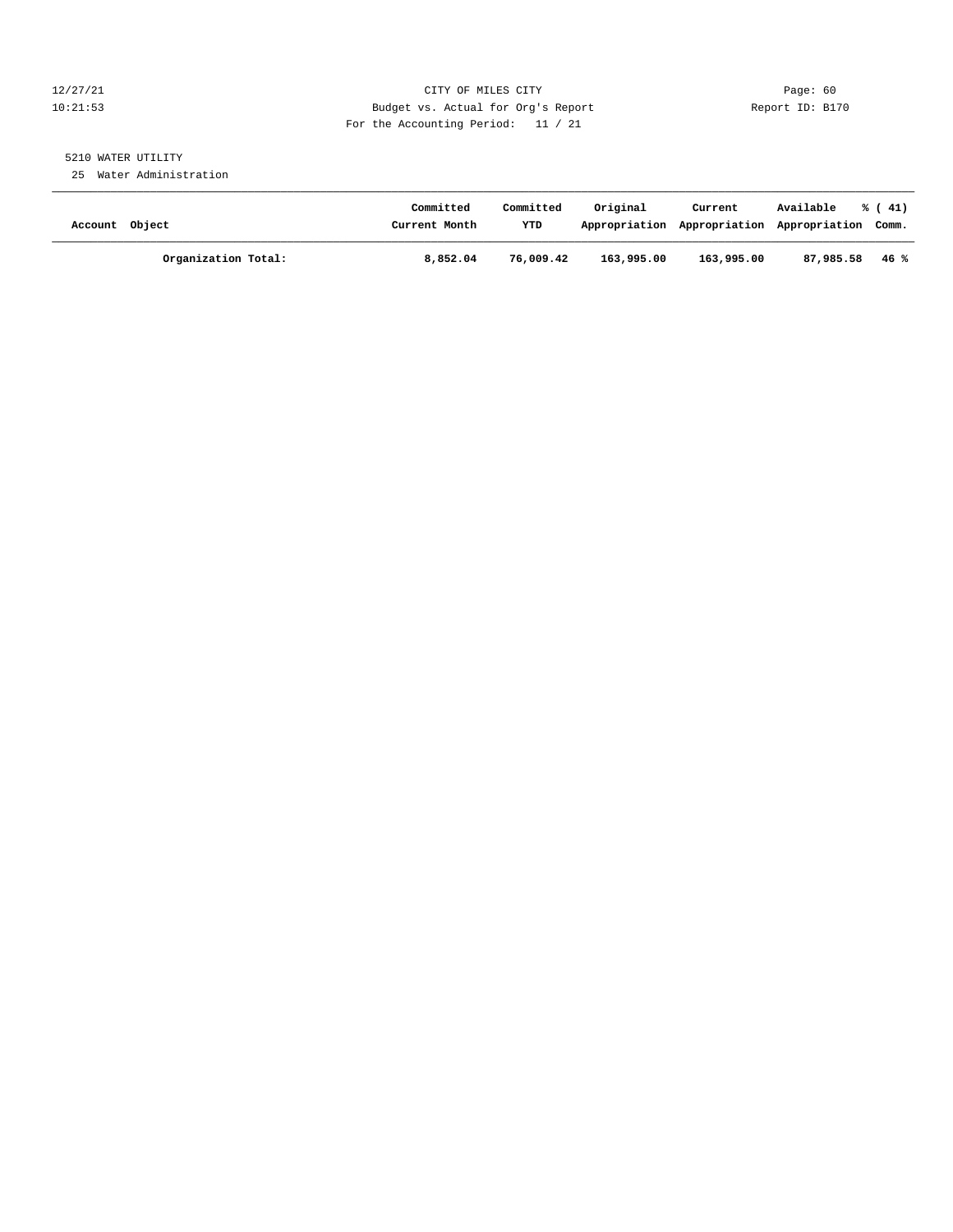# $\begin{tabular}{lllllllll} 12/27/21 & & \textbf{Page: 61} \\ 10:21:53 & & \textbf{Page: 61} \\ \end{tabular}$ 10:21:53 Budget vs. Actual for Org's Report Report ID: B170 For the Accounting Period: 11 / 21

# 5210 WATER UTILITY

80 Water Purification

| Account Object                          | Committed<br>Current Month | Committed<br>YTD | Original   | Current    | Available<br>Appropriation Appropriation Appropriation Comm. | % (41)                             |
|-----------------------------------------|----------------------------|------------------|------------|------------|--------------------------------------------------------------|------------------------------------|
| 430000 Public Works-GASB68              |                            |                  |            |            |                                                              |                                    |
| 430540 Water Purification and Treatment |                            |                  |            |            |                                                              |                                    |
| 210 Office Supplies and Materials       | 25.97                      | 167.09           | 400.00     | 400.00     | 232.91                                                       | $42*$                              |
| 214 Small Items of Equipment            | 0.00                       | 0.00             | 8,000.00   | 8,000.00   | 8,000.00                                                     | 0 <sup>8</sup>                     |
| 220 Operating Expenses                  | 20.24                      | 496.69           | 3,000.00   | 3,000.00   | 2,503.31                                                     | $17*$                              |
| 222 Chemicals, Lab & Med Supplies       | 15,221.64                  | 39,774.23        | 60,000.00  | 60,000.00  | 20, 225. 77                                                  | 66 %                               |
| 226 Clothing and Uniforms               | 75.01                      | 294.28           | 500.00     | 500.00     | 205.72                                                       | 59 %                               |
| 230 Repair and Maintenance Supplies     | 729.97                     | 10,221.60        | 15,000.00  | 15,000.00  | 4,778.40                                                     | 68 %                               |
| 231 Gas, Oil, Diesel Fuel, Grease, etc. | 117.47                     | 460.06           | 2,000.00   | 2,000.00   | 1,539.94                                                     | 23%                                |
| 311 Postage, Box Rent, Etc.             | 2.63                       | 14.36            | 100.00     | 100.00     | 85.64                                                        | $14*$                              |
| 320 Printing, Duplicating, Typing &     | 0.00                       | 0.00             | 100.00     | 100.00     | 100.00                                                       | 0 <sup>8</sup>                     |
| 330 Publicity, Subscriptions & Dues     | 0.00                       | 0.00             | 750.00     | 750.00     | 750.00                                                       | 0 <sup>8</sup>                     |
| 334 Memberships, Registrations & Dues   | 0.00                       | 0.00             | 300.00     | 300.00     | 300.00                                                       | $0 \text{ }$ $\text{ }$ $\text{ }$ |
| 352 Wtr/Swr Lab Testing                 | 392.73                     | 2,772.83         | 10,000.00  | 10,000.00  | 7,227.17                                                     | $28$ $%$                           |
| 357 Architectual, Engineering Serv Etc. | 0.00                       | 0.00             | 8,000.00   | 8,000.00   | 8,000.00                                                     | 0 <sup>8</sup>                     |
| 360 Contr R & M                         | 257.75                     | 437.75           | 4,300.00   | 4,300.00   | 3,862.25                                                     | $10*$                              |
| 369 Other Repair and Maintenance        | 0.00                       | 0.00             | 1,500.00   | 1,500.00   | 1,500.00                                                     | 0 <sup>8</sup>                     |
| 370 Travel                              | 0.00                       | 157.10           | 1,500.00   | 1,500.00   | 1,342.90                                                     | $10*$                              |
| 380 Training Services                   | 0.00                       | 130.43           | 1,500.00   | 1,500.00   | 1,369.57                                                     | 9 <sup>8</sup>                     |
| 382 Books                               | 0.00                       | 0.00             | 200.00     | 200.00     | 200.00                                                       | 0 <sup>8</sup>                     |
| 533 Machinery and Equipment Rental      | 0.00                       | 0.00             | 500.00     | 500.00     | 500.00                                                       | 0 <sup>8</sup>                     |
| Account Total:                          | 16,843.41                  | 54,926.42        | 117,650.00 | 117,650.00 | 62,723.58                                                    | 47%                                |
| Account Group Total:                    | 16,843.41                  | 54,926.42        | 117,650.00 | 117,650.00 | 62,723.58                                                    | 47%                                |
| Organization Total:                     | 16,843.41                  | 54,926.42        | 117,650.00 | 117,650.00 | 62,723.58                                                    | 47%                                |

| Fund Total: |  |
|-------------|--|
|             |  |

 **Fund Total: 146,055.54 674,116.78 6,071,766.00 6,071,766.00 5,397,649.22 11 %**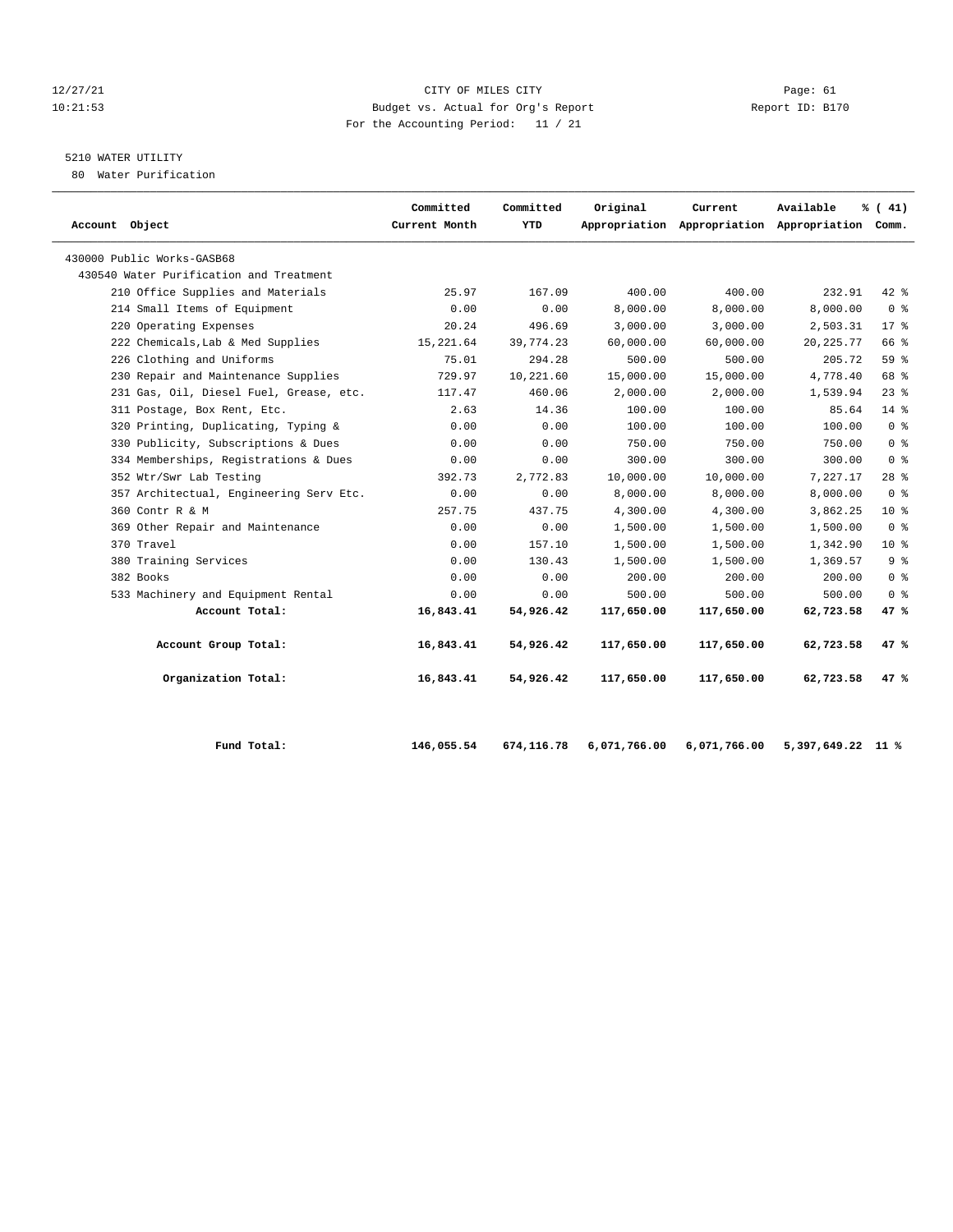# 12/27/21 CITY OF MILES CITY Page: 62 10:21:53 Budget vs. Actual for Org's Report Report ID: B170 For the Accounting Period: 11 / 21

# 5310 SEWER UTILITY

29 Sewer Administration

| Account Object                            | Committed<br>Current Month | Committed<br>YTD | Original   | Current    | Available<br>Appropriation Appropriation Appropriation Comm. | % (41)          |
|-------------------------------------------|----------------------------|------------------|------------|------------|--------------------------------------------------------------|-----------------|
| 430000 Public Works-GASB68                |                            |                  |            |            |                                                              |                 |
| 430610 Sewer Administration (29)          |                            |                  |            |            |                                                              |                 |
| 111 Salaries and Wages - Permanent        | 2,056.18                   | 9,339.68         | 23,828.00  | 23,828.00  | 14,488.32                                                    | 39 %            |
| 121 OVERTIME-PERMANENT                    | 3.21                       | 132.35           | 156.00     | 156.00     | 23.65                                                        | 85%             |
| 131 VACATION                              | 60.36                      | 2,874.50         | 1,700.00   | 1,700.00   | $-1, 174.50$                                                 | $169$ %         |
| 132 SICK LEAVE                            | 3.56                       | 641.69           | 1,100.00   | 1,100.00   | 458.31                                                       | 58 %            |
| 141 Unemployment Insurance                | 5.32                       | 32.77            | 40.00      | 40.00      | 7.23                                                         | 82 %            |
| 142 Workers' Compensation                 | 6.04                       | 37.18            | 180.00     | 180.00     | 142.82                                                       | $21$ %          |
| 143 Health Insurance                      | 470.69                     | 2,203.04         | 5,640.00   | 5,640.00   | 3,436.96                                                     | 39 %            |
| 144 FICA                                  | 162.45                     | 1,002.27         | 2,049.00   | 2,049.00   | 1,046.73                                                     | 49 %            |
| 145 PERS                                  | 188.35                     | 1,152.11         | 2,376.00   | 2,376.00   | 1,223.89                                                     | 48 %            |
| 196 CLOTHING ALLOTMENT                    | 0.00                       | 112.50           | 150.00     | 150.00     | 37.50                                                        | 75 %            |
| 210 Office Supplies and Materials         | 0.00                       | 731.68           | 3,200.00   | 3,200.00   | 2,468.32                                                     | 23 %            |
| 214 Small Items of Equipment              | 0.00                       | 0.00             | 2,000.00   | 2,000.00   | 2,000.00                                                     | 0 <sup>8</sup>  |
| 220 Operating Expenses                    | 135.30                     | 364.95           | 3,500.00   | 3,500.00   | 3,135.05                                                     | $10*$           |
| 230 Repair and Maintenance Supplies       | 0.00                       | 0.00             | 1,000.00   | 1,000.00   | 1,000.00                                                     | 0 <sup>8</sup>  |
| 311 Postage, Box Rent, Etc.               | 60.35                      | 4,726.36         | 8,000.00   | 8,000.00   | 3,273.64                                                     | 59 %            |
| 320 Printing, Duplicating, Typing &       | 0.00                       | 0.00             | 1,600.00   | 1,600.00   | 1,600.00                                                     | 0 <sup>8</sup>  |
| 330 Publicity, Subscriptions & Dues       | 0.00                       | 0.00             | 1,300.00   | 1,300.00   | 1,300.00                                                     | 0 <sup>8</sup>  |
| 345 Telephone                             | 61.38                      | 251.86           | 600.00     | 600.00     | 348.14                                                       | $42$ %          |
| 347 Internet                              | 1.04                       | 4.16             | 250.00     | 250.00     | 245.84                                                       | 2 <sup>8</sup>  |
| 350 Professional Services                 | 0.00                       | 22.80            | 6,000.00   | 6,000.00   | 5,977.20                                                     | 0 <sup>8</sup>  |
| 360 Contr R & M                           | 0.00                       | 7,622.03         | 10,600.00  | 10,600.00  | 2,977.97                                                     | 72 %            |
| 370 Travel                                | 0.00                       | 0.00             | 250.00     | 250.00     | 250.00                                                       | 0 <sup>8</sup>  |
| 380 Training Services                     | 0.00                       | 0.00             | 250.00     | 250.00     | 250.00                                                       | 0 <sup>8</sup>  |
| 382 Books                                 | 0.00                       | 0.00             | 125.00     | 125.00     | 125.00                                                       | 0 <sup>8</sup>  |
| 531 Building & Office Rental              | 500.00                     | 2,500.00         | 11,200.00  | 11,200.00  | 8,700.00                                                     | $22$ %          |
| 555 Bank Service Charges                  | 16.67                      | 83.35            | 450.00     | 450.00     | 366.65                                                       | 19 <sup>°</sup> |
| 810 Losses (Bad debt expense - Enterprise | 0.00                       | 0.00             | 500.00     | 500.00     | 500.00                                                       | 0 <sup>8</sup>  |
| 920 Buildings                             | 0.00                       | 0.00             | 2,000.00   | 2,000.00   | 2,000.00                                                     | 0 <sup>8</sup>  |
| Account Total:                            | 3,730.90                   | 33,835.28        | 90,044.00  | 90,044.00  | 56,208.72                                                    | 38 %            |
| Account Group Total:                      | 3,730.90                   | 33,835.28        | 90,044.00  | 90,044.00  | 56,208.72                                                    | $38*$           |
| 490000 DEBT SERVICE                       |                            |                  |            |            |                                                              |                 |
| 490200 Revenue Bonds                      |                            |                  |            |            |                                                              |                 |
| 608 Prpl-Wastewater Project Phase I       | 0.00                       | 0.00             | 73,000.00  | 73,000.00  | 73,000.00                                                    | 0 %             |
| 619 Principal-WWTP Phase II               | 0.00                       | 0.00             | 271,000.00 | 271,000.00 | 271,000.00                                                   | 0 <sup>8</sup>  |
| 626 Interest-Wastewater Project Phase I   | 0.00                       | 0.00             | 27,660.00  | 27,660.00  | 27,660.00                                                    | 0 <sup>8</sup>  |
| 639 Interest-WWTP Phase II                | 0.00                       | 0.00             | 124,713.00 | 124,713.00 | 124,713.00                                                   | 0 <sup>8</sup>  |
| Account Total:                            | 0.00                       | 0.00             | 496,373.00 | 496,373.00 | 496,373.00                                                   | 0 %             |
| Account Group Total:                      | 0.00                       | 0.00             | 496,373.00 | 496,373.00 | 496,373.00                                                   | 0 <sup>8</sup>  |
| 510000 MISCELLANEOUS                      |                            |                  |            |            |                                                              |                 |
| 510330 Comprehensive Liability Insurance  |                            |                  |            |            |                                                              |                 |
| 513 Liability                             | 0.00                       | 54, 255.84       | 13,000.00  | 13,000.00  | $-41, 255.84$ 417 %                                          |                 |
| Account Total:                            | 0.00                       | 54,255.84        | 13,000.00  | 13,000.00  | $-41, 255.84$ 417 %                                          |                 |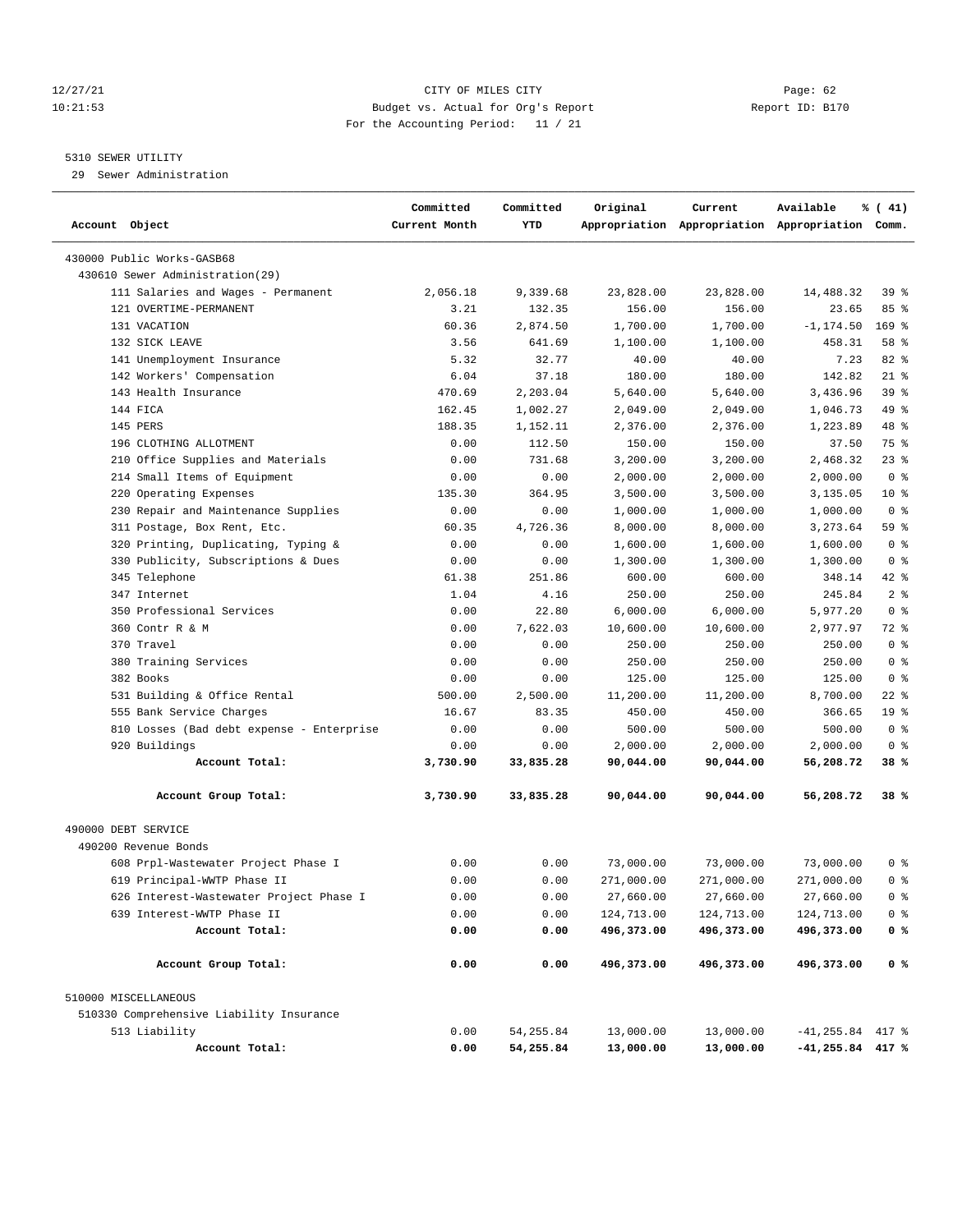# 12/27/21 CITY OF MILES CITY Page: 63 10:21:53 Budget vs. Actual for Org's Report Report ID: B170 For the Accounting Period: 11 / 21

# 5310 SEWER UTILITY

29 Sewer Administration

| Object<br>Account                                                       | Committed<br>Current Month | Committed<br>YTD | Original<br>Appropriation | Current<br>Appropriation | Available<br>Appropriation | % (41)<br>Comm. |
|-------------------------------------------------------------------------|----------------------------|------------------|---------------------------|--------------------------|----------------------------|-----------------|
| Account Group Total:                                                    | 0.00                       | 54,255.84        | 13,000.00                 | 13,000.00                | $-41,255.84$               | 417 %           |
| 520000 OTHER FINANCING USES<br>521000 Interfund Operating Transfers Out |                            |                  |                           |                          |                            |                 |
| 820 Transfers to Other Funds                                            | 3,972.70                   | 19,863.50        | 47,673.00                 | 47,673.00                | 27,809.50                  | $42$ $%$        |
| Account Total:                                                          | 3,972.70                   | 19,863.50        | 47,673.00                 | 47,673.00                | 27,809.50                  | 42%             |
| Account Group Total:                                                    | 3,972.70                   | 19,863.50        | 47,673.00                 | 47,673.00                | 27,809.50                  | 42%             |
| Organization Total:                                                     | 7,703.60                   | 107,954.62       | 647,090.00                | 647,090.00               | 539,135.38                 | $17*$           |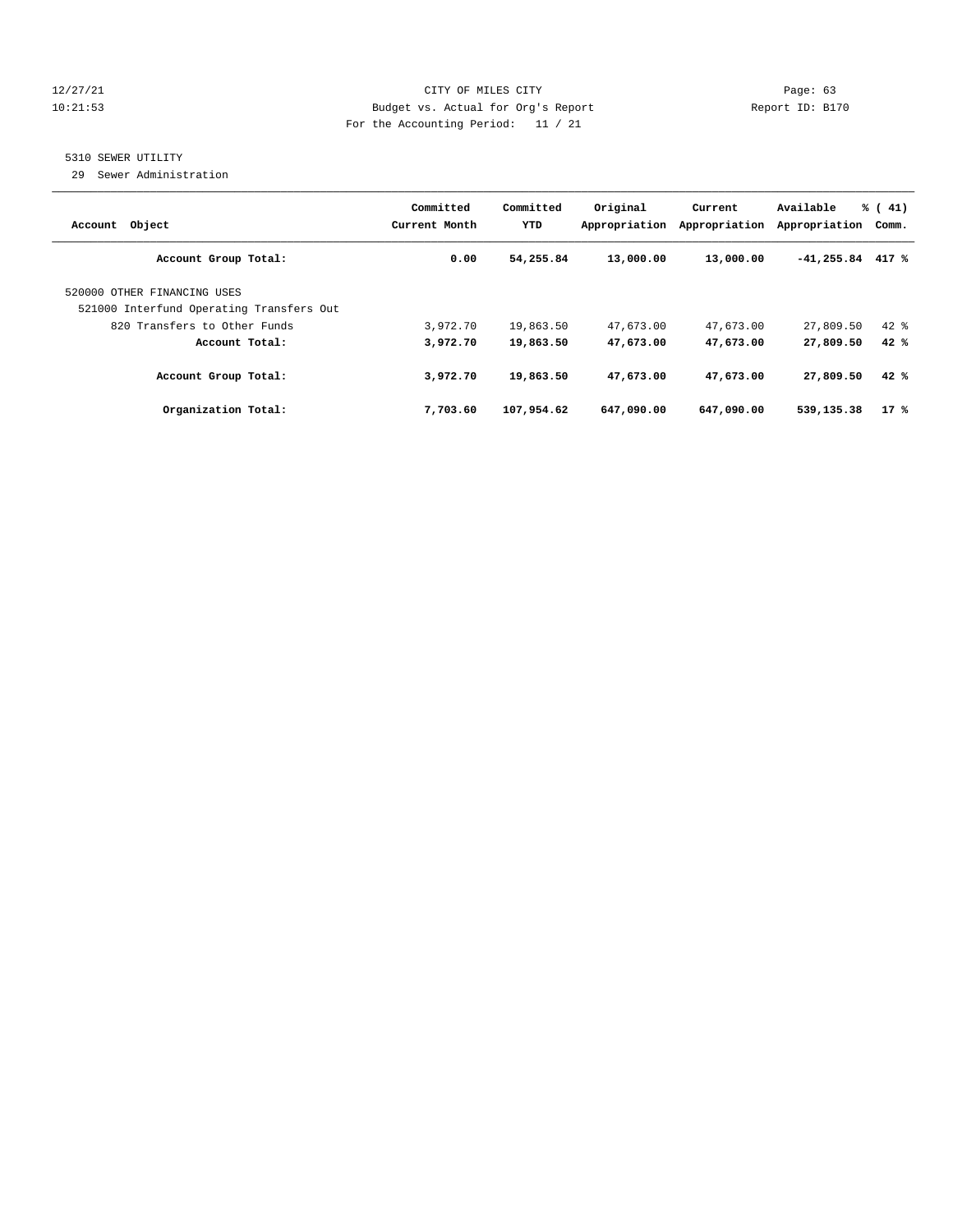# 12/27/21 CITY OF MILES CITY Page: 64 10:21:53 Budget vs. Actual for Org's Report Report ID: B170 For the Accounting Period: 11 / 21

————————————————————————————————————————————————————————————————————————————————————————————————————————————————————————————————————

# 5310 SEWER UTILITY

31 Sewer Lines

|                                              | Committed     | Committed   | Original     | Current      | Available                                       | % (41)          |
|----------------------------------------------|---------------|-------------|--------------|--------------|-------------------------------------------------|-----------------|
| Account Object                               | Current Month | YTD         |              |              | Appropriation Appropriation Appropriation Comm. |                 |
| 430000 Public Works-GASB68                   |               |             |              |              |                                                 |                 |
| 430630 Sewer Collection and Transmission(31) |               |             |              |              |                                                 |                 |
| 111 Salaries and Wages - Permanent           | 11,587.56     | 58,644.95   | 150,260.00   | 150,260.00   | 91,615.05                                       | 398             |
| 121 OVERTIME-PERMANENT                       | 486.23        | 1,612.63    | 10,200.00    | 10,200.00    | 8,587.37                                        | 16 <sup>8</sup> |
| 131 VACATION                                 | 752.15        | 5,422.52    | 7,300.00     | 7,300.00     | 1,877.48                                        | 74 %            |
| 132 SICK LEAVE                               | 741.83        | 2,976.00    | 4,800.00     | 4,800.00     | 1,824.00                                        | 62 %            |
| 133 OTHER LEAVE PAY                          | 3,432.19      | 3,896.21    | 1,692.00     | 1,692.00     | $-2, 204.21$                                    | $230*$          |
| 134 HOLIDAY PAY                              | 140.46        | 1,584.99    | 2,100.00     | 2,100.00     | 515.01                                          | 75 %            |
| 141 Unemployment Insurance                   | 42.88         | 186.78      | 265.00       | 265.00       | 78.22                                           | 70 %            |
| 142 Workers' Compensation                    | 637.05        | 2,471.69    | 3,019.00     | 3,019.00     | 547.31                                          | 82 %            |
| 143 Health Insurance                         | 3,011.30      | 15,502.70   | 36,094.00    | 36,094.00    | 20,591.30                                       | 43 %            |
| 144 FICA                                     | 1,270.43      | 5,509.82    | 13,491.00    | 13,491.00    | 7,981.18                                        | 41 %            |
| 145 PERS                                     | 1,218.35      | 6,274.04    | 15,642.00    | 15,642.00    | 9,367.96                                        | 40 %            |
| 196 CLOTHING ALLOTMENT                       | 0.00          | 555.00      | 700.00       | 700.00       | 145.00                                          | 79 %            |
| 210 Office Supplies and Materials            | 105.47        | 162.19      | 600.00       | 600.00       | 437.81                                          | $27$ %          |
| 214 Small Items of Equipment                 | 1,806.10      | 1,977.38    | 25,000.00    | 25,000.00    | 23,022.62                                       | 8 %             |
| 220 Operating Expenses                       | 3,365.45      | 30, 373. 47 | 28,835.00    | 28,835.00    | $-1,538.47$                                     | $105$ %         |
| 222 Chemicals, Lab & Med Supplies            | 0.00          | 0.00        | 500.00       | 500.00       | 500.00                                          | 0 <sup>8</sup>  |
| 226 Clothing and Uniforms                    | 77.99         | 212.97      | 750.00       | 750.00       | 537.03                                          | 28 %            |
| 230 Repair and Maintenance Supplies          | 985.94        | 1,907.21    | 15,000.00    | 15,000.00    | 13,092.79                                       | $13*$           |
| 231 Gas, Oil, Diesel Fuel, Grease, etc.      | 959.52        | 4,405.24    | 15,000.00    | 15,000.00    | 10,594.76                                       | 29%             |
| 233 Water/Sewer Main Replacement and         | 670.06        | 670.06      | 10,000.00    | 10,000.00    | 9,329.94                                        | 7 %             |
| 234 Hydrant/Manhole Replacement, Valves      | 0.00          | 7,010.00    | 10,000.00    | 10,000.00    | 2,990.00                                        | 70 %            |
| 241 Consumable Tools                         | 0.00          | 0.00        | 1,000.00     | 1,000.00     | 1,000.00                                        | 0 <sup>8</sup>  |
| 311 Postage, Box Rent, Etc.                  | 1,142.77      | 1,142.77    | 100.00       | 100.00       | $-1,042.77$                                     | $***$ $-$       |
| 320 Printing, Duplicating, Typing &          | 0.00          | 0.00        | 100.00       | 100.00       | 100.00                                          | 0 <sup>8</sup>  |
| 330 Publicity, Subscriptions & Dues          | 0.00          | 0.00        | 1,500.00     | 1,500.00     | 1,500.00                                        | 0 <sup>8</sup>  |
| 331 Publication of Formal & Legal Notices    | 0.00          | 0.00        | 250.00       | 250.00       | 250.00                                          | 0 <sup>8</sup>  |
| 334 Memberships, Registrations & Dues        | 0.00          | 0.00        | 750.00       | 750.00       | 750.00                                          | 0 <sup>8</sup>  |
| 341 Electric Utility Services                | 19.40         | 81.33       | 1,000.00     | 1,000.00     | 918.67                                          | 8 %             |
| 344 Gas Utility Service                      | 27.40         | 61.88       | 500.00       | 500.00       | 438.12                                          | $12$ %          |
| 345 Telephone                                | 150.28        | 623.49      | 1,500.00     | 1,500.00     | 876.51                                          | $42$ %          |
| 347 Internet                                 | 11.83         | 47.32       | 170.00       | 170.00       | 122.68                                          | $28$ %          |
| 350 Professional Services                    | 114.00        | 6,274.35    | 40,000.00    | 40,000.00    | 33,725.65                                       | 16 <sup>8</sup> |
| 357 Architectual, Engineering Serv Etc.      | 0.00          | 13,766.23   | 225,000.00   | 225,000.00   | 211, 233.77                                     | 6 %             |
| 360 Contr R & M                              | 66.15         | 2, 241.25   | 5,000.00     | 5,000.00     | 2,758.75                                        | 45 %            |
| 363 R&M Vehicles/Equip/Labor-PW              | 0.00          | 7,402.50    | 50,000.00    | 50,000.00    | 42,597.50                                       | 15 <sup>8</sup> |
| 369 Other Repair and Maintenance             | 0.00          | 0.00        | 1,000.00     | 1,000.00     | 1,000.00                                        | 0 <sup>8</sup>  |
| 370 Travel                                   | 0.00          | 166.87      | 1,200.00     | 1,200.00     | 1,033.13                                        | $14$ %          |
| 380 Training Services                        | 0.00          | 60.00       | 750.00       | 750.00       | 690.00                                          | 8 %             |
| 382 Books                                    | 0.00          | 0.00        | 150.00       | 150.00       | 150.00                                          | 0 <sup>8</sup>  |
| 400 BUILDING MATERIALS                       | 0.00          | 0.00        | 4,000.00     | 4,000.00     | 4,000.00                                        | 0 <sub>8</sub>  |
| 512 Insurance on Vehicles & Equipment        | 0.00          | 2,302.11    | 2,303.00     | 2,303.00     | 0.89                                            | 100 %           |
| 532 Land Rental                              | 0.00          | 652.38      | 1,200.00     | 1,200.00     | 547.62                                          | 54 %            |
| 940 Machinery & Equipment                    | 14,900.00     | 14,900.00   | 1,568,000.00 | 1,568,000.00 | 1,553,100.00                                    | 1 <sup>8</sup>  |
| Account Total:                               | 47,722.79     | 201,078.33  | 2,256,721.00 | 2,256,721.00 | 2,055,642.67                                    | ९ १             |
|                                              |               |             |              |              |                                                 |                 |
| Account Group Total:                         | 47,722.79     | 201,078.33  | 2,256,721.00 | 2,256,721.00 | 2,055,642.67                                    | 9 %             |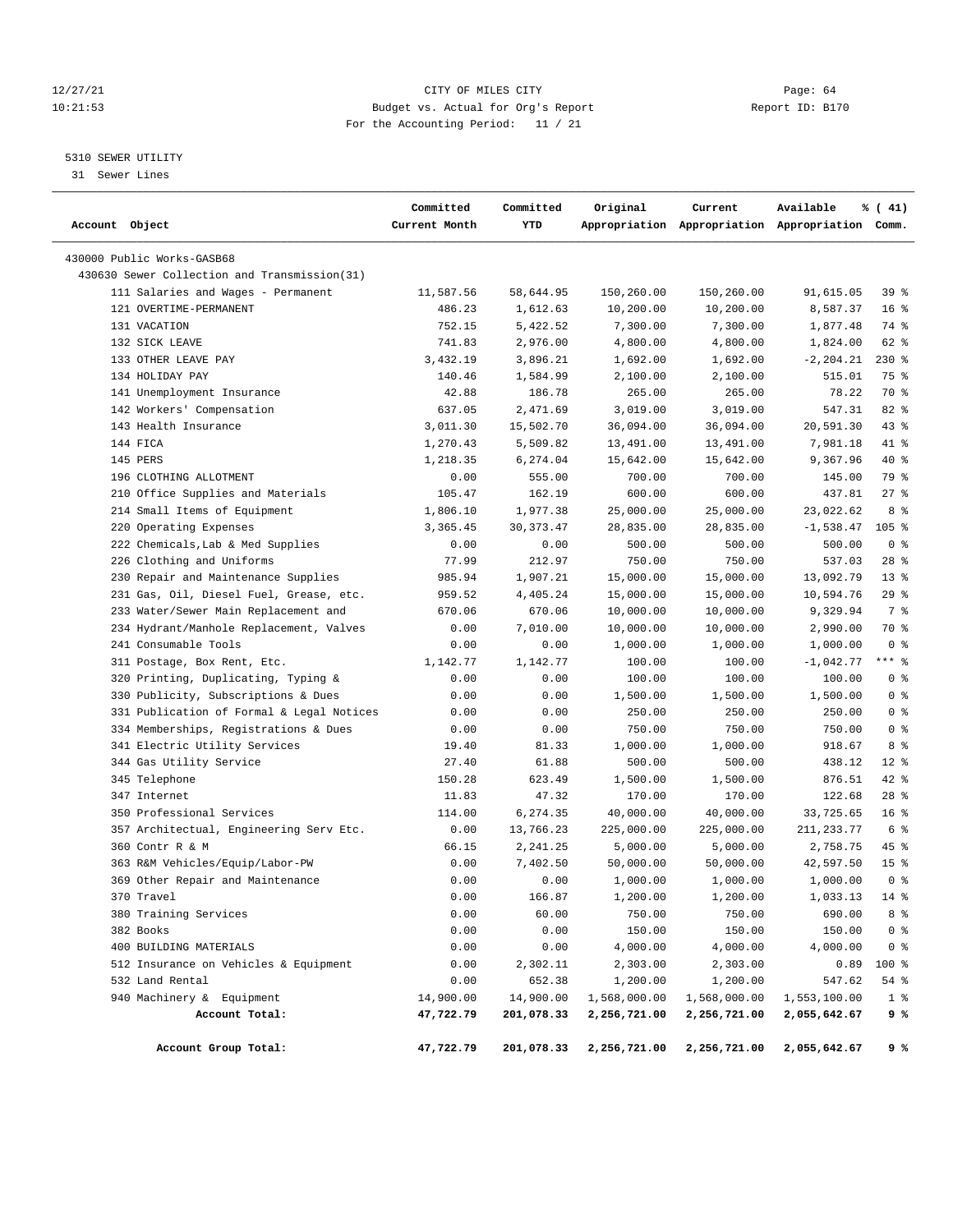# 12/27/21 CITY OF MILES CITY Page: 65 10:21:53 Budget vs. Actual for Org's Report Report ID: B170 For the Accounting Period: 11 / 21

# 5310 SEWER UTILITY

31 Sewer Lines

| Account Object                                                          | Committed<br>Current Month | Committed<br>YTD | Original<br>Appropriation | Current<br>Appropriation | Available<br>Appropriation | $\frac{1}{6}$ ( 41)<br>Comm. |
|-------------------------------------------------------------------------|----------------------------|------------------|---------------------------|--------------------------|----------------------------|------------------------------|
| 520000 OTHER FINANCING USES<br>521000 Interfund Operating Transfers Out |                            |                  |                           |                          |                            |                              |
| 820 Transfers to Other Funds                                            | 1,000.00                   | 5,000.00         | 336,246.00                | 336,246.00               | 331,246.00                 | 1 <sup>8</sup>               |
| Account Total:                                                          | 1,000.00                   | 5,000.00         | 336,246.00                | 336,246.00               | 331,246.00                 | 1%                           |
| Account Group Total:                                                    | 1,000.00                   | 5,000.00         | 336,246.00                | 336,246.00               | 331,246.00                 | 1%                           |
| Organization Total:                                                     | 48,722.79                  | 206,078.33       | 2,592,967.00              | 2,592,967.00             | 2,386,888.67               | 8 %                          |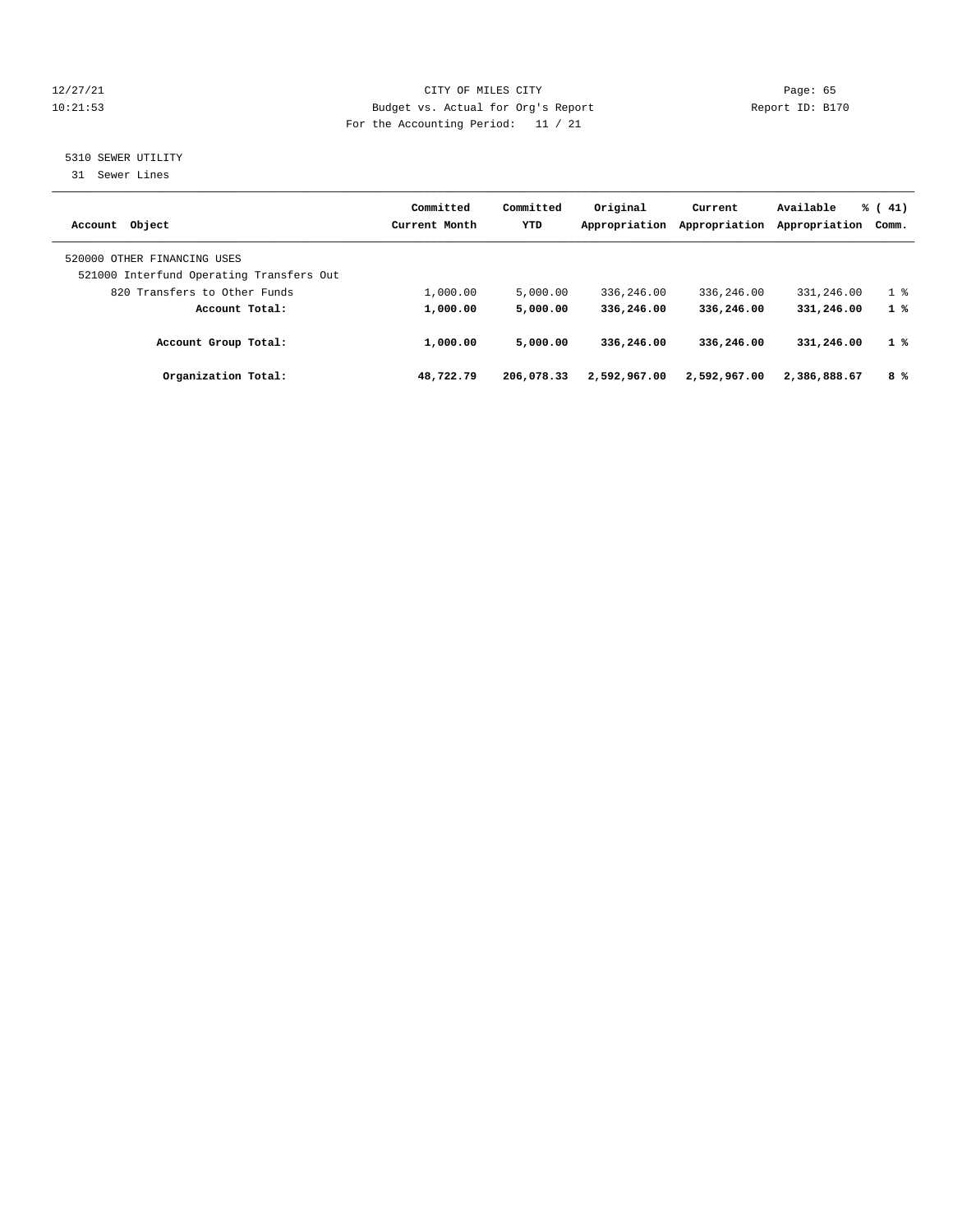# 12/27/21 CITY OF MILES CITY Page: 66 10:21:53 Budget vs. Actual for Org's Report Report ID: B170 For the Accounting Period: 11 / 21

# 5310 SEWER UTILITY

32 Sewer Lifts

| Account Object |                                         | Committed<br>Current Month | Committed<br>YTD | Original   | Current<br>Appropriation Appropriation Appropriation Comm. | Available   | % (41)                  |  |
|----------------|-----------------------------------------|----------------------------|------------------|------------|------------------------------------------------------------|-------------|-------------------------|--|
|                | 430000 Public Works-GASB68              |                            |                  |            |                                                            |             |                         |  |
|                | 430690 Sewer Lift Stations(32)          |                            |                  |            |                                                            |             |                         |  |
|                | 111 Salaries and Wages - Permanent      | 4,968.25                   | 25,966.37        | 35, 312.00 | 35, 312.00                                                 | 9,345.63    | 74 %                    |  |
|                | 121 OVERTIME-PERMANENT                  | 143.74                     | 1,655.12         | 10,300.00  | 10,300.00                                                  | 8,644.88    | 16 <sup>8</sup>         |  |
|                | 131 VACATION                            | 279.49                     | 1,486.02         | 19,500.00  | 19,500.00                                                  | 18,013.98   | 8 %                     |  |
|                | 132 SICK LEAVE                          | 297.24                     | 1,174.02         | 5,500.00   | 5,500.00                                                   | 4,325.98    | $21$ %                  |  |
|                | 133 OTHER LEAVE PAY                     | 246.30                     | 395.43           | 388.00     | 388.00                                                     | $-7.43$     | $102$ %                 |  |
|                | 134 HOLIDAY PAY                         | 116.92                     | 597.55           | 5,400.00   | 5,400.00                                                   | 4,802.45    | 11 <sup>8</sup>         |  |
|                | 141 Unemployment Insurance              | 15.13                      | 78.76            | 115.00     | 115.00                                                     | 36.24       | 68 %                    |  |
|                | 142 Workers' Compensation               | 83.99                      | 431.61           | 1,544.00   | 1,544.00                                                   | 1,112.39    | $28$ %                  |  |
|                | 143 Health Insurance                    | 1,223.51                   | 6,321.04         | 15,484.00  | 15,484.00                                                  | 9,162.96    | 41.8                    |  |
|                | 144 FICA                                | 438.70                     | 2,291.61         | 5,845.00   | 5,845.00                                                   | 3,553.39    | 39%                     |  |
|                | 145 PERS                                | 519.49                     | 2,702.94         | 6,777.00   | 6,777.00                                                   | 4,074.06    | 40 %                    |  |
|                | 196 CLOTHING ALLOTMENT                  | 0.00                       | 266.50           | 600.00     | 600.00                                                     | 333.50      | 44 %                    |  |
|                | 210 Office Supplies and Materials       | 0.00                       | 5.94             | 400.00     | 400.00                                                     | 394.06      | 1 <sup>8</sup>          |  |
|                | 214 Small Items of Equipment            | 0.00                       | 0.00             | 25,000.00  | 25,000.00                                                  | 25,000.00   | 0 <sup>8</sup>          |  |
|                | 220 Operating Expenses                  | 227.20                     | 863.00           | 5,000.00   | 5,000.00                                                   | 4,137.00    | $17*$                   |  |
|                | 222 Chemicals, Lab & Med Supplies       | 0.00                       | 149.07           | 1,000.00   | 1,000.00                                                   | 850.93      | 15 <sup>8</sup>         |  |
|                | 226 Clothing and Uniforms               | 75.01                      | 294.29           | 500.00     | 500.00                                                     | 205.71      | 59 %                    |  |
|                | 230 Repair and Maintenance Supplies     | 1,742.19                   | 6,782.87         | 25,000.00  | 25,000.00                                                  | 18, 217. 13 | $27$ %                  |  |
|                | 231 Gas, Oil, Diesel Fuel, Grease, etc. | 146.83                     | 610.62           | 2,000.00   | 2,000.00                                                   | 1,389.38    | $31*$                   |  |
|                | 341 Electric Utility Services           | 1,629.20                   | 8,487.82         | 25,000.00  | 25,000.00                                                  | 16,512.18   | 34%                     |  |
|                | 344 Gas Utility Service                 | 100.26                     | 484.38           | 2,000.00   | 2,000.00                                                   | 1,515.62    | $24$ %                  |  |
|                | 352 Wtr/Swr Lab Testing                 | 0.00                       | 0.00             | 250.00     | 250.00                                                     | 250.00      | 0 <sup>8</sup>          |  |
|                | 360 Contr R & M                         | 0.00                       | 52.65            | 5,000.00   | 5,000.00                                                   | 4,947.35    | 1 <sup>8</sup>          |  |
|                | 369 Other Repair and Maintenance        | 0.00                       | 0.00             | 1,000.00   | 1,000.00                                                   | 1,000.00    | 0 <sup>8</sup>          |  |
|                | 370 Travel                              | 0.00                       | 48.85            | 600.00     | 600.00                                                     | 551.15      | 8 %                     |  |
|                | 380 Training Services                   | 0.00                       | 93.39            | 600.00     | 600.00                                                     | 506.61      | 16 <sup>°</sup>         |  |
|                | 400 BUILDING MATERIALS                  | 0.00                       | 0.00             | 200.00     | 200.00                                                     | 200.00      | $0 \text{ }$ $\text{ }$ |  |
|                | 511 Insurance on Buildings              | 0.00                       | 2,086.29         | 2,087.00   | 2,087.00                                                   | 0.71        | 100 %                   |  |
|                | 533 Machinery and Equipment Rental      | 0.00                       | 0.00             | 500.00     | 500.00                                                     | 500.00      | 0 <sup>8</sup>          |  |
|                | Account Total:                          | 12,253.45                  | 63,326.14        | 202,902.00 | 202,902.00                                                 | 139,575.86  | $31*$                   |  |
|                | Account Group Total:                    | 12,253.45                  | 63,326.14        | 202,902.00 | 202,902.00                                                 | 139,575.86  | 31 %                    |  |
|                | Organization Total:                     | 12,253.45                  | 63,326.14        | 202,902.00 | 202,902.00                                                 | 139,575.86  | 31 %                    |  |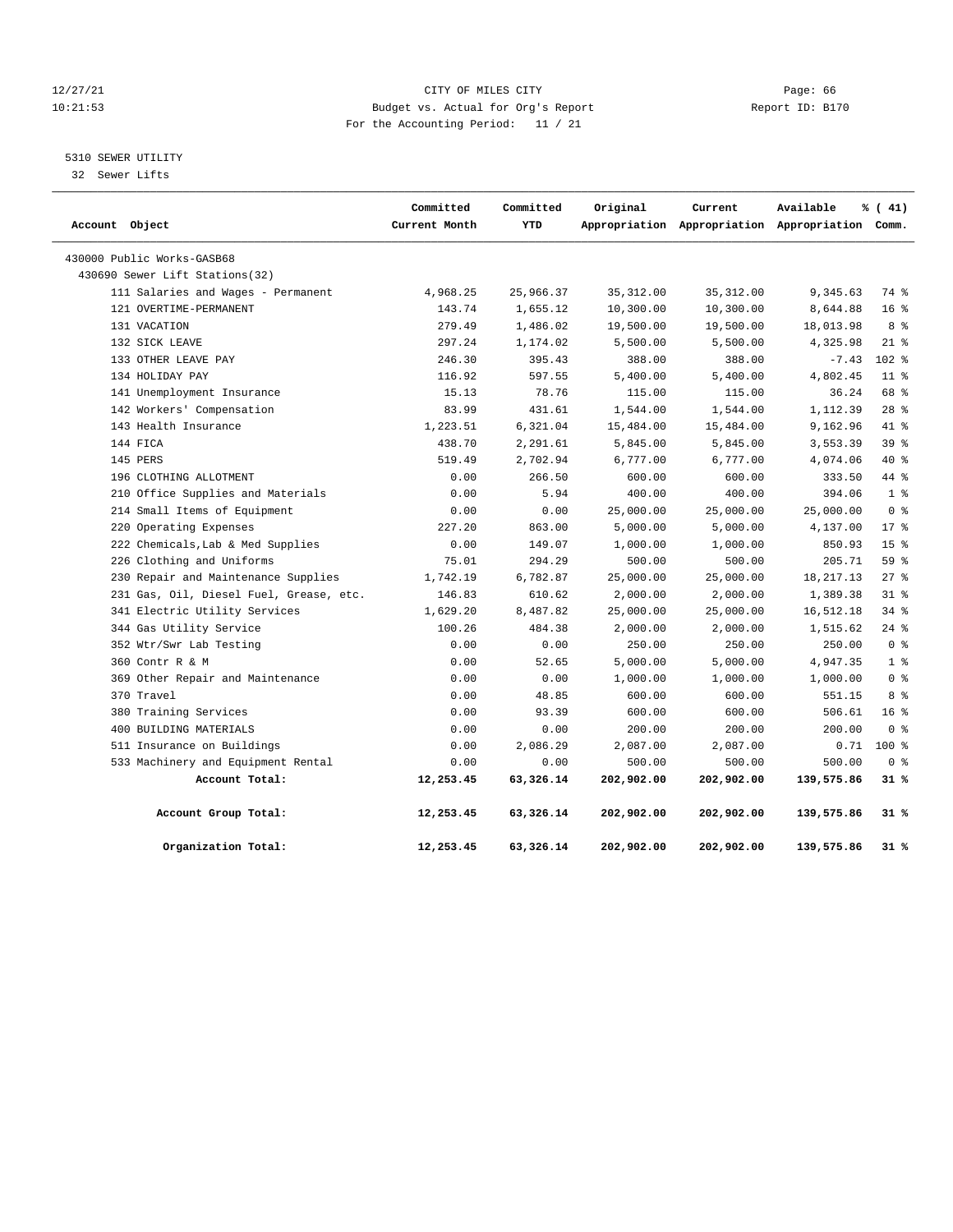# 12/27/21 CITY OF MILES CITY Page: 67 10:21:53 Budget vs. Actual for Org's Report Report ID: B170 For the Accounting Period: 11 / 21

# 5310 SEWER UTILITY

33 Sewer Plant

| Account Object                          | Committed<br>Current Month | Committed<br>YTD | Original   | Current    | Available<br>Appropriation Appropriation Appropriation Comm. | % (41)          |
|-----------------------------------------|----------------------------|------------------|------------|------------|--------------------------------------------------------------|-----------------|
| 430000 Public Works-GASB68              |                            |                  |            |            |                                                              |                 |
| 430640 Sewer Treatment and Disposal(33) |                            |                  |            |            |                                                              |                 |
| 111 Salaries and Wages - Permanent      | 7,824.13                   | 40,918.97        | 70,664.00  | 70,664.00  | 29,745.03                                                    | 58 %            |
| 121 OVERTIME-PERMANENT                  | 215.62                     | 2,483.07         | 10,300.00  | 10,300.00  | 7,816.93                                                     | $24$ %          |
| 131 VACATION                            | 477.95                     | 2,365.55         | 19,500.00  | 19,500.00  | 17, 134.45                                                   | $12*$           |
| 132 SICK LEAVE                          | 445.90                     | 1,807.57         | 5,500.00   | 5,500.00   | 3,692.43                                                     | $33$ $%$        |
| 133 OTHER LEAVE PAY                     | 369.45                     | 593.17           | 582.00     | 582.00     | $-11.17$                                                     | $102$ %         |
| 134 HOLIDAY PAY                         | 175.25                     | 895.99           | 5,400.00   | 5,400.00   | 4,504.01                                                     | $17*$           |
| 141 Unemployment Insurance              | 23.75                      | 123.43           | 168.00     | 168.00     | 44.57                                                        | 73 %            |
| 142 Workers' Compensation               | 128.45                     | 659.96           | 2,261.00   | 2,261.00   | 1,601.04                                                     | 29%             |
| 143 Health Insurance                    | 1,899.53                   | 9,802.66         | 23,994.00  | 23,994.00  | 14, 191.34                                                   | 41 %            |
| 144 FICA                                | 687.29                     | 3,584.29         | 8,564.00   | 8,564.00   | 4,979.71                                                     | 42 %            |
| 145 PERS                                | 817.36                     | 4,245.14         | 9,930.00   | 9,930.00   | 5,684.86                                                     | $43$ %          |
| 196 CLOTHING ALLOTMENT                  | 0.00                       | 411.00           | 500.00     | 500.00     | 89.00                                                        | 82 %            |
| 210 Office Supplies and Materials       | 2.77                       | 98.66            | 250.00     | 250.00     | 151.34                                                       | 39 %            |
| 214 Small Items of Equipment            | 0.00                       | 2,721.96         | 15,000.00  | 15,000.00  | 12,278.04                                                    | 18 %            |
| 220 Operating Expenses                  | 37.72                      | 1,181.96         | 18,000.00  | 18,000.00  | 16,818.04                                                    | 7 %             |
| 222 Chemicals, Lab & Med Supplies       | 709.58                     | 2,105.14         | 30,000.00  | 30,000.00  | 27,894.86                                                    | 7 %             |
| 226 Clothing and Uniforms               | 158.85                     | 419.54           | 600.00     | 600.00     | 180.46                                                       | 70 %            |
| 230 Repair and Maintenance Supplies     | 435.92                     | 4,589.97         | 20,000.00  | 20,000.00  | 15,410.03                                                    | $23$ $%$        |
| 231 Gas, Oil, Diesel Fuel, Grease, etc. | 117.47                     | 553.22           | 5,000.00   | 5,000.00   | 4,446.78                                                     | $11$ %          |
| 311 Postage, Box Rent, Etc.             | 3.41                       | 68.14            | 100.00     | 100.00     | 31.86                                                        | 68 %            |
| 320 Printing, Duplicating, Typing &     | 0.00                       | 0.00             | 100.00     | 100.00     | 100.00                                                       | 0 <sup>8</sup>  |
| 330 Publicity, Subscriptions & Dues     | 0.00                       | 0.00             | 500.00     | 500.00     | 500.00                                                       | 0 <sup>8</sup>  |
| 334 Memberships, Registrations & Dues   | 70.00                      | 70.00            | 400.00     | 400.00     | 330.00                                                       | 18 %            |
| 341 Electric Utility Services           | 7,777.88                   | 44, 118.76       | 130,000.00 | 130,000.00 | 85,881.24                                                    | $34$ $%$        |
| 342 Water Utility Services              | 0.00                       | 40.71            | 1,500.00   | 1,500.00   | 1,459.29                                                     | 3%              |
| 345 Telephone                           | 73.38                      | 299.86           | 800.00     | 800.00     | 500.14                                                       | 37%             |
| 346 Garbage Service                     | 0.00                       | 1,499.42         | 2,000.00   | 2,000.00   | 500.58                                                       | 75 %            |
| 347 Internet                            | 44.95                      | 179.80           | 650.00     | 650.00     | 470.20                                                       | $28$ %          |
| 350 Professional Services               | 0.00                       | 79.60            | 5,000.00   | 5,000.00   | 4,920.40                                                     | 2 <sup>8</sup>  |
| 352 Wtr/Swr Lab Testing                 | 118.73                     | 1,941.60         | 8,000.00   | 8,000.00   | 6,058.40                                                     | $24$ %          |
| 357 Architectual, Engineering Serv Etc. | 0.00                       | 0.00             | 10,000.00  | 10,000.00  | 10,000.00                                                    | 0 <sup>8</sup>  |
| 360 Contr R & M                         | 15.00                      | 1,468.35         | 10,000.00  | 10,000.00  | 8,531.65                                                     | 15 <sup>8</sup> |
| 363 R&M Vehicles/Equip/Labor-PW         | 640.58                     | 2,551.13         | 7,500.00   | 7,500.00   | 4,948.87                                                     | $34$ $%$        |
| 370 Travel                              | 0.00                       | 0.00             | 1,000.00   | 1,000.00   | 1,000.00                                                     | 0 <sup>8</sup>  |
| 380 Training Services                   | 0.00                       | 127.15           | 1,000.00   | 1,000.00   | 872.85                                                       | $13*$           |
| 382 Books                               | 0.00                       | 0.00             | 200.00     | 200.00     | 200.00                                                       | 0 <sup>8</sup>  |
| 400 BUILDING MATERIALS                  | 0.00                       | 68.54            | 500.00     | 500.00     | 431.46                                                       | 14 %            |
| 511 Insurance on Buildings              | 0.00                       | 12,793.83        | 12,794.00  | 12,794.00  | 0.17                                                         | 100 %           |
| 512 Insurance on Vehicles & Equipment   | 0.00                       | 157.14           | 158.00     | 158.00     | 0.86                                                         | 99 %            |
| 533 Machinery and Equipment Rental      | 0.00                       | 0.00             | 1,000.00   | 1,000.00   | 1,000.00                                                     | 0 <sup>8</sup>  |
| 940 Machinery & Equipment               | 0.00                       | 0.00             | 150,000.00 | 150,000.00 | 150,000.00                                                   | 0 <sup>8</sup>  |
| Account Total:                          | 23,270.92                  | 145,025.28       | 589,415.00 | 589,415.00 | 444,389.72                                                   | 25 %            |
| Account Group Total:                    | 23,270.92                  | 145,025.28       | 589,415.00 | 589,415.00 | 444,389.72                                                   | 25%             |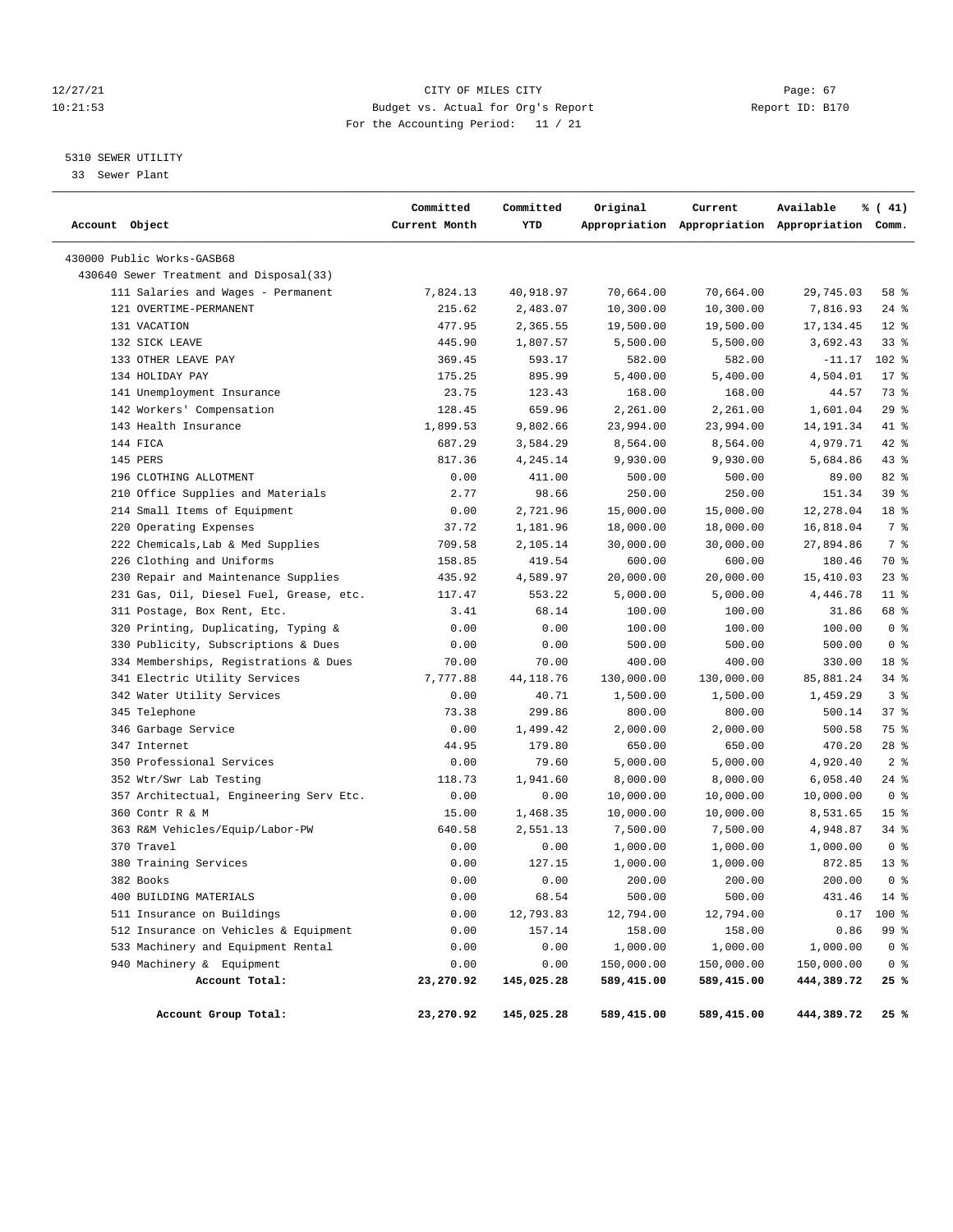# 12/27/21 CITY OF MILES CITY Page: 68 10:21:53 Budget vs. Actual for Org's Report Report ID: B170 For the Accounting Period: 11 / 21

# 5310 SEWER UTILITY

33 Sewer Plant

| Account Object      | Committed<br>Current Month | Committed<br>YTD | Original     | Current      | Available<br>Appropriation Appropriation Appropriation Comm. | $\frac{1}{6}$ ( 41) |
|---------------------|----------------------------|------------------|--------------|--------------|--------------------------------------------------------------|---------------------|
| Organization Total: | 23,270.92                  | 145,025.28       | 589,415.00   | 589,415.00   | 444,389.72                                                   | 25%                 |
| Fund Total:         | 91,950.76                  | 522,384.37       | 4,032,374.00 | 4,032,374.00 | 3,509,989.63 13 %                                            |                     |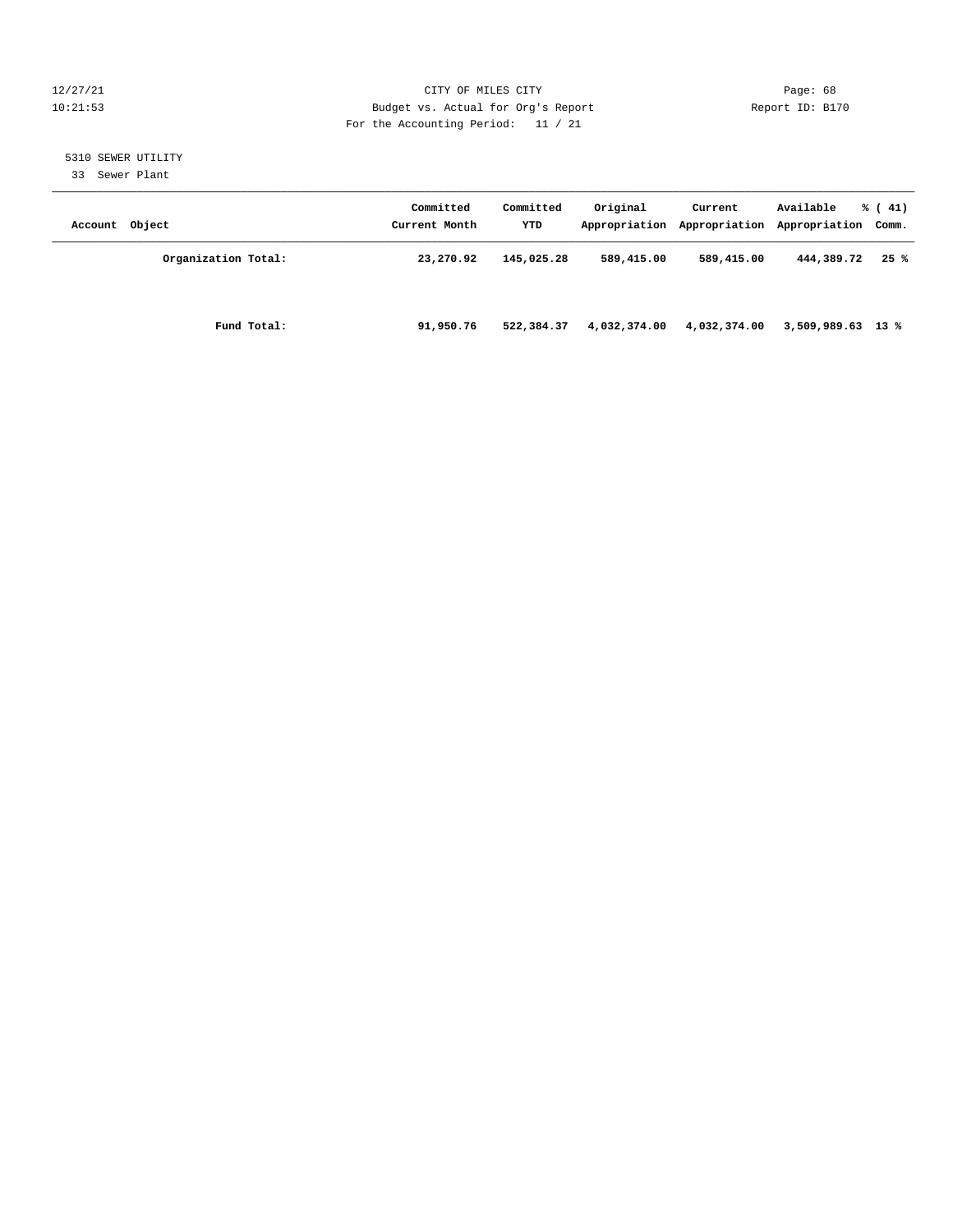# 12/27/21 CITY OF MILES CITY Page: 69 10:21:53 Budget vs. Actual for Org's Report Report ID: B170 For the Accounting Period: 11 / 21

————————————————————————————————————————————————————————————————————————————————————————————————————————————————————————————————————

# 5510 AMBULANCE FUND

10 Ambulance

|                |                                                | Committed<br>Committed |                  | Original              | Current    | Available                                       | % (41)                 |
|----------------|------------------------------------------------|------------------------|------------------|-----------------------|------------|-------------------------------------------------|------------------------|
| Account Object |                                                | Current Month          | YTD              |                       |            | Appropriation Appropriation Appropriation Comm. |                        |
|                | 420000 PUBLIC SAFETY-GASB68                    |                        |                  |                       |            |                                                 |                        |
|                | 420460 Fire Suppression(07)                    |                        |                  |                       |            |                                                 |                        |
|                | 350 Professional Services                      | 73.00                  | 73.00            | 0.00                  | 0.00       | $-73.00$                                        | $***$ $%$              |
|                | Account Total:                                 | 73.00                  | 73.00            | 0.00                  | 0.00       | $-73.00$                                        | $***$ %                |
|                | 420730 Emergency Medical Services-Ambulance    |                        |                  |                       |            |                                                 |                        |
|                | 111 Salaries and Wages - Permanent             | 23,863.94              | 117,649.08       | 293,676.00            | 293,676.00 | 176,026.92                                      | $40*$                  |
|                | 112 SALARIES AND WAGES - PART PAID             | 1,734.92               | 8,459.85         | 20,000.00             | 20,000.00  | 11,540.15                                       | $42$ %                 |
|                | 121 OVERTIME-PERMANENT                         | 3,845.73               | 14,204.05        | 65,780.00             | 65,780.00  | 51,575.95                                       | $22$ %                 |
|                | 124 Amb OT Trips                               | 4,215.68               | 16,716.60        | 40,796.00             | 40,796.00  | 24,079.40                                       | 41 %                   |
|                | 131 VACATION                                   | 2,754.33               | 15,896.10        | 22,500.00             | 22,500.00  | 6,603.90                                        | 71 %                   |
|                | 132 SICK LEAVE                                 | 1,139.11               | 6,039.07         | 12,700.00             | 12,700.00  | 6,660.93                                        | 48 %                   |
|                | 133 OTHER LEAVE PAY                            | 531.96                 | 588.46           | 9,729.00              | 9,729.00   | 9,140.54                                        | $6\degree$             |
|                | 134 HOLIDAY PAY                                | 654.65                 | 2,783.02         | 12,000.00             | 12,000.00  | 9,216.98                                        | $23$ $%$               |
|                | 141 Unemployment Insurance                     | 96.81                  | 455.76           | 658.00                | 658.00     | 202.24                                          | 69 %                   |
|                | 142 Workers' Compensation                      | 2,296.14               | 10,868.98        | 21,209.00             | 21,209.00  | 10,340.02                                       | $51$ %                 |
|                | 143 Health Insurance                           | 5,153.80               | 25,440.58        | 59,986.00             | 59,986.00  | 34,545.42                                       | $42$ %                 |
|                | 144 FICA                                       | 678.94                 | 3,199.69         | 6,353.00              | 6,353.00   | 3,153.31                                        | 50%                    |
|                | 147 Firemen's Pension                          | 3,944.43               | 19,974.41        | 48,623.00             | 48,623.00  | 28,648.59                                       | 41 %                   |
|                | 149 Firemen's 457B Match                       | 324.68                 | 1,673.70         | 4,328.00              | 4,328.00   | 2,654.30                                        | 39 %                   |
|                | 196 CLOTHING ALLOTMENT                         | 0.00                   | 0.00             | 4,500.00              | 4,500.00   | 4,500.00                                        | 0 <sup>8</sup>         |
|                | 210 Office Supplies and Materials              | 0.00                   | 29.50            | 0.00                  | 0.00       | $-29.50$                                        | $***$ $_{8}$           |
|                | 214 Small Items of Equipment                   | 51.82                  | 215.75           | 5,000.00              | 5,000.00   | 4,784.25                                        | 4%                     |
|                | 220 Operating Expenses                         | 234.94                 | 415.99           | 59,661.00             | 59,661.00  | 59,245.01                                       | 1 <sup>8</sup>         |
|                | 222 Chemicals, Lab & Med Supplies              | 4,267.16               | 15,188.88        | 40,000.00             | 40,000.00  | 24,811.12                                       | 38 %                   |
|                | 230 Repair and Maintenance Supplies            | 0.00                   | 103.52           | 3,000.00              | 3,000.00   | 2,896.48                                        | 3%                     |
|                | 231 Gas, Oil, Diesel Fuel, Grease, etc.        | 1,129.16               | 4,535.03         | 15,000.00             | 15,000.00  | 10,464.97                                       | $30*$                  |
|                | 241 Consumable Tools                           | 490.00                 | 616.83           | 3,000.00              | 3,000.00   | 2,383.17                                        | $21$ %                 |
|                | 300 PURCHASED SERVICES                         | 0.00                   | 0.00             | 3,000.00              | 3,000.00   | 3,000.00                                        | 0 <sup>8</sup>         |
|                | 311 Postage, Box Rent, Etc.                    | 0.00                   | 0.00             | 100.00                | 100.00     | 100.00                                          | 0 <sup>8</sup>         |
|                | 320 Printing, Duplicating, Typing &            | 0.00                   | 0.00             | 350.00                | 350.00     | 350.00                                          | 0 <sup>8</sup>         |
|                | 341 Electric Utility Services                  | 155.13                 | 1,166.62         | 2,750.00              | 2,750.00   | 1,583.38                                        | $42$ %                 |
|                | 342 Water Utility Services                     | 23.01                  | 117.43           | 400.00                | 400.00     | 282.57                                          | 29%                    |
|                | 343 Sewer Utility Services                     | 27.57                  | 137.85           | 400.00                | 400.00     | 262.15                                          | $34$ $%$               |
|                | 344 Gas Utility Service                        | 51.17                  | 211.85           | 1,250.00              | 1,250.00   | 1,038.15                                        | $17*$                  |
|                | 345 Telephone                                  | 166.80                 | 674.23           | 1,850.00              | 1,850.00   | 1,175.77                                        | 36%                    |
|                | 346 Garbage Service                            | 0.00                   | 47.41            | 1,000.00              | 1,000.00   | 952.59                                          | 5 <sup>8</sup>         |
|                | 347 Internet                                   | 24.96                  | 135.69           | 600.00                | 600.00     | 464.31                                          | $23$ $%$               |
|                | 350 Professional Services                      | 12,046.55              | 20,746.70        | 65,000.00             | 65,000.00  | 44, 253.30                                      | $32*$                  |
|                |                                                |                        |                  |                       | 15,000.00  |                                                 |                        |
|                | 360 Contr R & M<br>364 R&M Vehicles - Fire/Amb | 3,362.40<br>382.50     | 7,540.83         | 15,000.00             |            | 7,459.17<br>6,546.63                            | $50*$                  |
|                | 370 Travel                                     | 0.00                   | 8,453.37<br>0.00 | 15,000.00<br>2,500.00 | 15,000.00  | 2,500.00                                        | 56 %<br>0 <sup>8</sup> |
|                |                                                |                        | 2,717.26         |                       | 2,500.00   |                                                 |                        |
|                | 380 Training Services                          | 386.34                 |                  | 6,000.00              | 6,000.00   | 3,282.74                                        | 45 %                   |
|                | 382 Books                                      | 749.70                 | 749.70           | 2,000.00              | 2,000.00   | 1,250.30                                        | 37%                    |
|                | 400 BUILDING MATERIALS                         | 292.50                 | 292.50           | 5,000.00              | 5,000.00   | 4,707.50                                        | 6 %                    |
|                | 511 Insurance on Buildings                     | 0.00                   | 943.62           | 944.00                | 944.00     | 0.38                                            | $100*$                 |
|                | 512 Insurance on Vehicles & Equipment          | 0.00                   | 2,761.90         | 2,762.00              | 2,762.00   |                                                 | $0.10$ 100 %           |
|                | 810 Losses (Bad debt expense - Enterprise      | 109.96                 | 6,112.08         | 123,699.00            | 123,699.00 | 117,586.92                                      | 5 <sup>8</sup>         |
|                | 811 Contractual Allowances (Ambl)              | 41,906.47              | 179,778.87       | 425,000.00            | 425,000.00 | 245, 221.13                                     | $42$ %                 |
|                | 940 Machinery & Equipment                      | 0.00                   | 44, 434.00       | 10,000.00             | 10,000.00  | $-34,434.00$ 444 %                              |                        |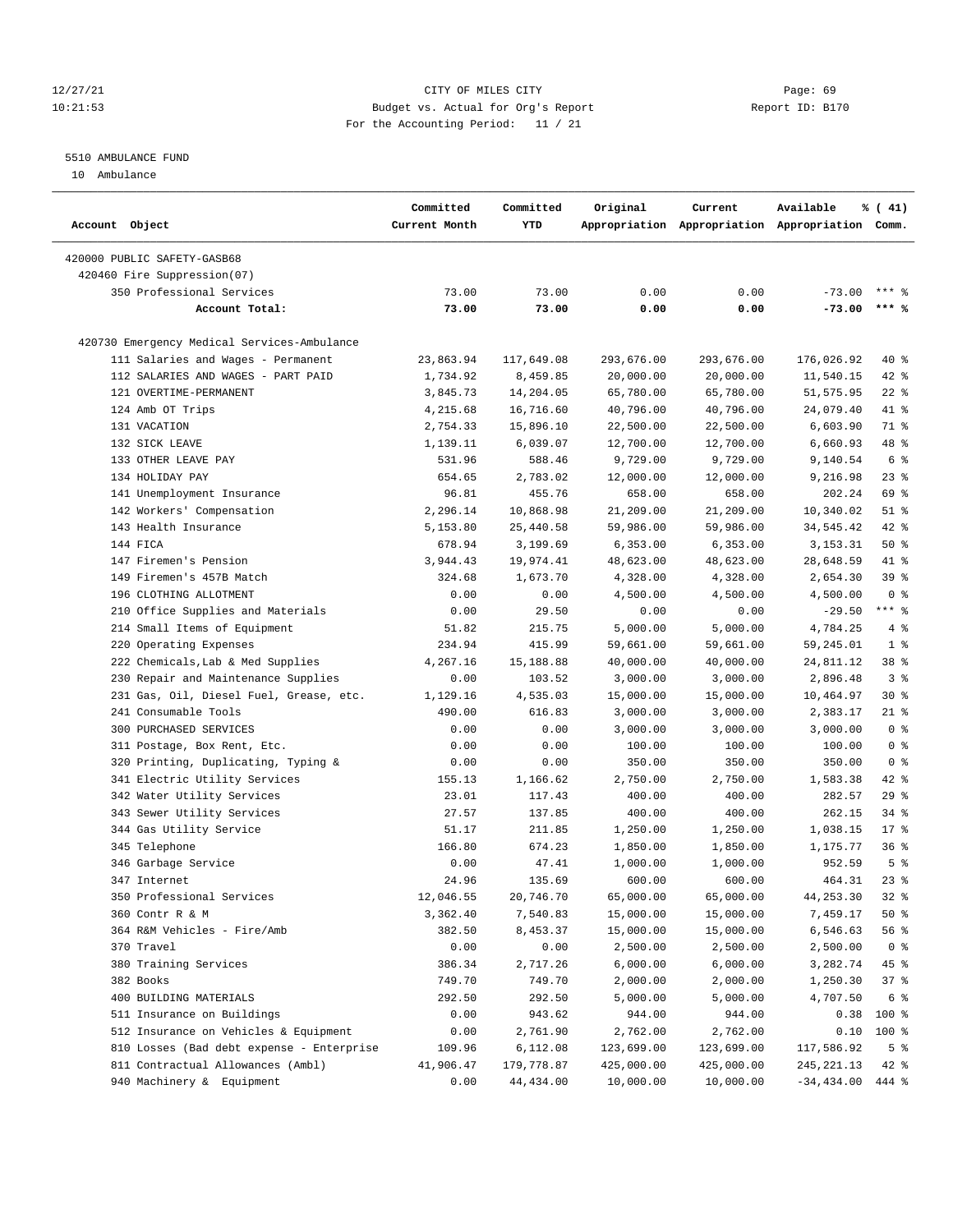# 12/27/21 CITY OF MILES CITY Page: 70 10:21:53 Budget vs. Actual for Org's Report Report ID: B170 For the Accounting Period: 11 / 21

# 5510 AMBULANCE FUND

10 Ambulance

| Account Object                           | Committed<br>Current Month | Committed<br>YTD | Original     | Current<br>Appropriation Appropriation | Available<br>Appropriation | % (41)<br>Comm.  |
|------------------------------------------|----------------------------|------------------|--------------|----------------------------------------|----------------------------|------------------|
| Account Total:                           | 117,093.26                 | 542,076.76       | 1,433,104.00 | 1,433,104.00                           | 891,027.24                 | 38%              |
| Account Group Total:                     | 117,166.26                 | 542,149.76       | 1,433,104.00 | 1,433,104.00                           | 890,954.24                 | 38%              |
| 510000 MISCELLANEOUS                     |                            |                  |              |                                        |                            |                  |
| 510330 Comprehensive Liability Insurance |                            |                  |              |                                        |                            |                  |
| 513 Liability                            | 0.00                       | 6,728.68         | 6,311.00     | 6,311.00                               | $-417.68$                  | 107 <sub>8</sub> |
| Account Total:                           | 0.00                       | 6,728.68         | 6,311.00     | 6,311.00                               | $-417.68$                  | 107 %            |
| Account Group Total:                     | 0.00                       | 6,728.68         | 6,311.00     | 6,311.00                               | $-417.68$ 107 %            |                  |
| 520000 OTHER FINANCING USES              |                            |                  |              |                                        |                            |                  |
| 521000 Interfund Operating Transfers Out |                            |                  |              |                                        |                            |                  |
| 820 Transfers to Other Funds             | 2,874.18                   | 14,370.90        | 94,491.00    | 94,491.00                              | 80,120.10                  | 15 <sup>°</sup>  |
| Account Total:                           | 2,874.18                   | 14,370.90        | 94,491.00    | 94,491.00                              | 80,120.10                  | 15 %             |
| Account Group Total:                     | 2,874.18                   | 14,370.90        | 94,491.00    | 94,491.00                              | 80,120.10                  | 15%              |
| Organization Total:                      | 120,040.44                 | 563,249.34       | 1,533,906.00 | 1,533,906.00                           | 970,656.66                 | 37%              |
|                                          |                            |                  |              |                                        |                            |                  |
| Fund Total:                              | 120,040.44                 | 563,249.34       | 1,533,906.00 | 1,533,906.00                           | 970,656.66 37 %            |                  |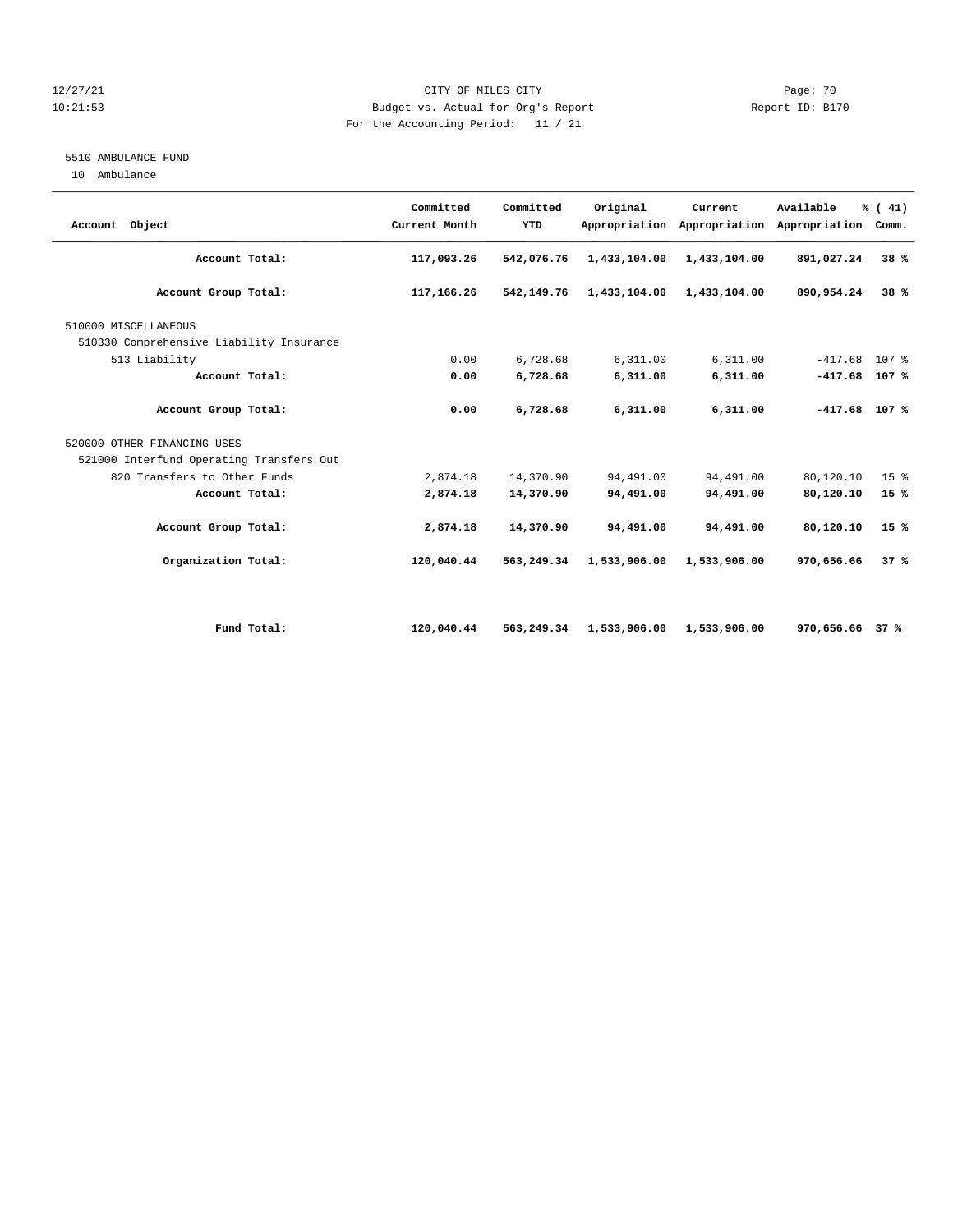# 12/27/21 CITY OF MILES CITY Page: 71 10:21:53 Budget vs. Actual for Org's Report Report ID: B170 For the Accounting Period: 11 / 21

# 5610 AIRPORT OPERATING

87 Airport

| Account Object |                                            | Committed<br>Current Month | Committed<br>YTD          | Original     | Current<br>Appropriation Appropriation Appropriation Comm. | Available    | % (41)          |
|----------------|--------------------------------------------|----------------------------|---------------------------|--------------|------------------------------------------------------------|--------------|-----------------|
|                | 430000 Public Works-GASB68                 |                            |                           |              |                                                            |              |                 |
|                | 430300 Airport(87)                         |                            |                           |              |                                                            |              |                 |
|                | 111 Salaries and Wages - Permanent         | 6,538.13                   | 36,813.04                 | 101,844.00   | 101,844.00                                                 | 65,030.96    | $36$ $%$        |
|                | 121 OVERTIME-PERMANENT                     | 286.40                     | 2,001.05                  | 2,800.00     | 2,800.00                                                   | 798.95       | 71 %            |
|                | 131 VACATION                               | 147.44                     | 2,612.12                  | 2,100.00     | 2,100.00                                                   | $-512.12$    | 124 %           |
|                | 132 SICK LEAVE                             | 578.22                     | 5,729.92                  | 1,800.00     | 1,800.00                                                   | $-3,929.92$  | 318 %           |
|                | 133 OTHER LEAVE PAY                        | 1,430.83                   | 1,567.47                  | 3,302.00     | 3,302.00                                                   | 1,734.53     | $47$ %          |
|                | 134 HOLIDAY PAY                            | 0.00                       | 176.00                    | 1,600.00     | 1,600.00                                                   | 1,424.00     | $11$ %          |
|                | 141 Unemployment Insurance                 | 22.44                      | 123.18                    | 170.00       | 170.00                                                     | 46.82        | 72 %            |
|                | 142 Workers' Compensation                  | 113.25                     | 620.34                    | 2,203.00     | 2,203.00                                                   | 1,582.66     | $28$ %          |
|                | 143 Health Insurance                       | 1,711.43                   | 8,554.63                  | 20,508.00    | 20,508.00                                                  | 11,953.37    | 42 %            |
|                | 144 FICA                                   | 625.23                     | 3,460.48                  | 8,679.00     | 8,679.00                                                   | 5,218.52     | 40 %            |
|                | 145 PERS                                   | 710.05                     | 3,715.06                  | 10,063.00    | 10,063.00                                                  | 6,347.94     | 37%             |
|                | 196 CLOTHING ALLOTMENT                     | 0.00                       | 375.00                    | 375.00       | 375.00                                                     | 0.00         | $100$ %         |
|                | 210 Office Supplies and Materials          | 275.96                     | 336.45                    | 700.00       | 700.00                                                     | 363.55       | 48 %            |
|                | 214 Small Items of Equipment               | 0.00                       | 0.00                      | 250.00       | 250.00                                                     | 250.00       | 0 <sup>8</sup>  |
|                | 220 Operating Expenses                     | 246.98                     | 487.59                    | 4,000.00     | 4,000.00                                                   | 3,512.41     | $12*$           |
|                | 230 Repair and Maintenance Supplies        | 6,052.71                   | 18,846.14                 | 40,000.00    | 40,000.00                                                  | 21,153.86    | 47 %            |
|                | 231 Gas, Oil, Diesel Fuel, Grease, etc.    | 234.00                     | 1,023.82                  | 3,000.00     | 3,000.00                                                   | 1,976.18     | $34$ $%$        |
|                | 237 Aviation Fuel                          | 10,856.78                  | 318,997.30                | 300,000.00   | 300,000.00                                                 | $-18,997.30$ | $106$ %         |
|                | 239 Tires, Tubes Etc.                      | 277.30                     | 277.30                    | 2,500.00     | 2,500.00                                                   | 2,222.70     | $11$ %          |
|                | 250 Supplies for Resale                    | 0.00                       | 0.00                      | 1,500.00     | 1,500.00                                                   | 1,500.00     | 0 <sup>8</sup>  |
|                | 311 Postage, Box Rent, Etc.                | 0.00                       | 16.20                     | 250.00       | 250.00                                                     | 233.80       | 6 %             |
|                | 319 Other Communication and Transportation | 143.95                     | 581.80                    | 1,500.00     | 1,500.00                                                   | 918.20       | 39 %            |
|                | 330 Publicity, Subscriptions & Dues        | 258.00                     | 513.00                    | 1,200.00     | 1,200.00                                                   | 687.00       | 43 %            |
|                | 334 Memberships, Registrations & Dues      | 420.00                     | 694.00                    | 800.00       | 800.00                                                     | 106.00       | 87%             |
|                | 341 Electric Utility Services              | 772.02                     | 5,096.33                  | 12,000.00    | 12,000.00                                                  | 6,903.67     | $42$ %          |
|                | 344 Gas Utility Service                    | 378.78                     | 993.40                    | 5,000.00     | 5,000.00                                                   | 4,006.60     | $20*$           |
|                | 345 Telephone                              | 538.92                     | 1,197.22                  | 2,500.00     | 2,500.00                                                   | 1,302.78     | 48 %            |
|                | 347 Internet                               | 10.60                      | 55.97                     | 300.00       | 300.00                                                     | 244.03       | 19 <sup>°</sup> |
|                | 350 Professional Services                  | 13.50                      | 13.50                     | 1,000.00     | 1,000.00                                                   | 986.50       | 1 <sup>8</sup>  |
|                | 360 Contr R & M                            | 0.00                       | 0.00                      | 30,000.00    | 30,000.00                                                  | 30,000.00    | 0 <sup>8</sup>  |
|                | 363 R&M Vehicles/Equip/Labor-PW            | 0.00                       | 6,091.89                  | 10,000.00    | 10,000.00                                                  | 3,908.11     | 61 %            |
|                | 367 Plumbing, Heating, Electrical          | 0.00                       | 0.00                      | 1,000.00     | 1,000.00                                                   | 1,000.00     | 0 <sup>8</sup>  |
|                | 380 Training Services                      | 0.00                       | 0.00                      | 250.00       | 250.00                                                     | 250.00       | 0 <sup>8</sup>  |
|                | 511 Insurance on Buildings                 | 0.00                       | 4,036.38                  | 4,037.00     | 4,037.00                                                   | 0.62         | $100*$          |
|                | 512 Insurance on Vehicles & Equipment      | 0.00                       | 2,216.03                  | 2,217.00     | 2,217.00                                                   | 0.97         | 100 %           |
|                | 513 Liability                              | 0.00                       | 0.00                      | 4,800.00     | 4,800.00                                                   | 4,800.00     | 0 <sup>8</sup>  |
|                | 937 AIP 020-2021                           |                            | 1,648,103.60 3,231,250.33 | 4,296,975.00 | 4,296,975.00                                               | 1,065,724.67 | 75 %            |
|                | Account Total:                             |                            | 1,680,746.52 3,658,472.94 | 4,881,223.00 | 4,881,223.00                                               | 1,222,750.06 | 75 %            |
|                | 430320 Airport - Improvements              |                            |                           |              |                                                            |              |                 |
|                | 940 Machinery & Equipment                  | 0.00                       | 50,000.00                 | 1,338,495.00 | 1,338,495.00                                               | 1,288,495.00 | 4%              |
|                | Account Total:                             | 0.00                       | 50,000.00                 | 1,338,495.00 | 1,338,495.00                                               | 1,288,495.00 | 4 %             |
|                | Account Group Total:                       |                            | 1,680,746.52 3,708,472.94 | 6,219,718.00 | 6,219,718.00                                               | 2,511,245.06 | 60%             |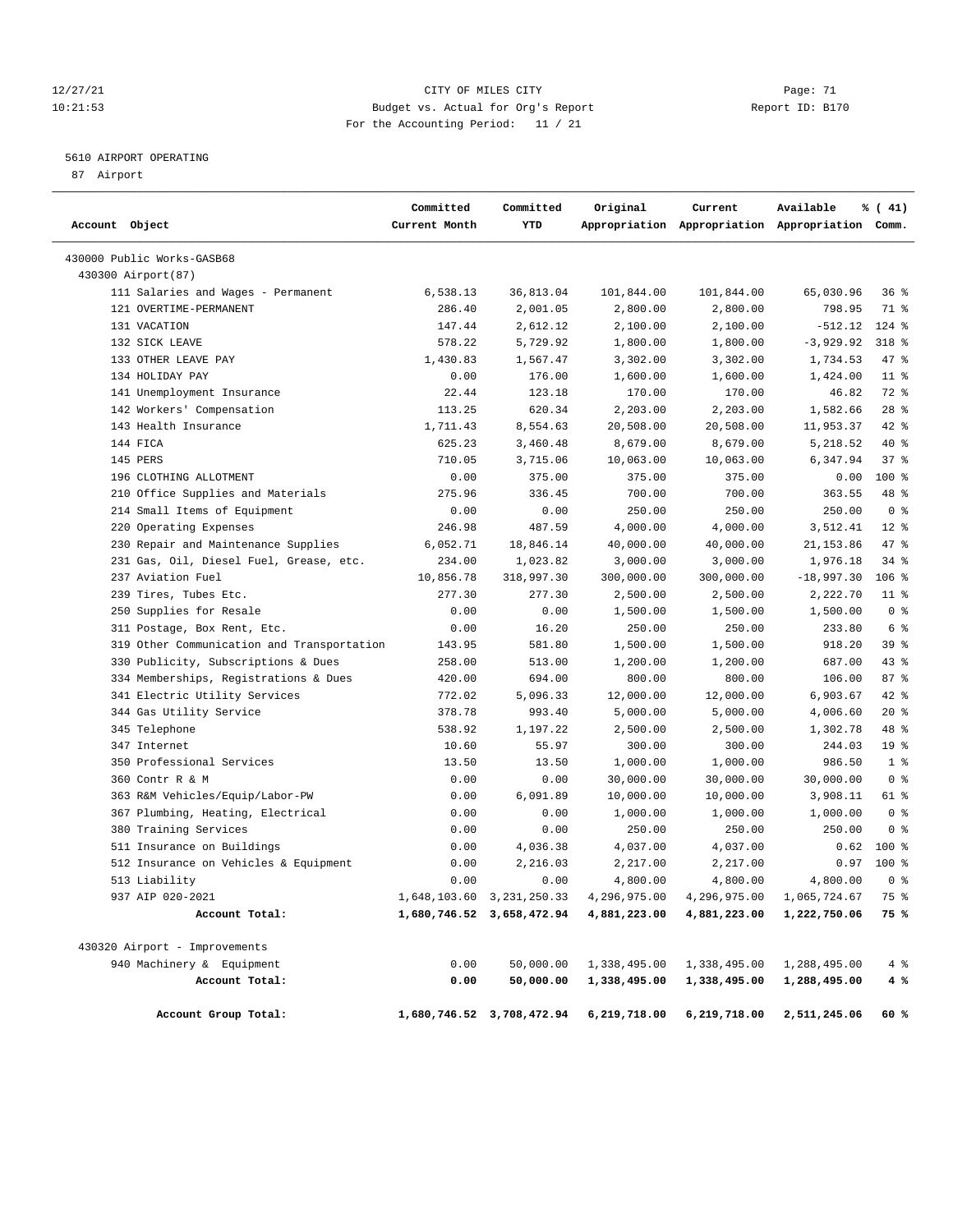# ${\tt ClTY OF MILES CITY} \begin{tabular}{l} {\tt ClTY OF MILES CITY} \end{tabular} \begin{tabular}{l} {\tt ClTY OF MILES CITY} \end{tabular} \begin{tabular}{l} {\tt Page: 72} \end{tabular} \end{tabular}$ 10:21:53 Budget vs. Actual for Org's Report Report ID: B170 For the Accounting Period: 11 / 21

# 5610 AIRPORT OPERATING

87 Airport

| Account Object                           | Committed<br>Current Month | Committed<br>YTD | Original     | Current<br>Appropriation Appropriation Appropriation | Available    | % (41)<br>Comm. |  |
|------------------------------------------|----------------------------|------------------|--------------|------------------------------------------------------|--------------|-----------------|--|
| 490000 DEBT SERVICE                      |                            |                  |              |                                                      |              |                 |  |
| 490500 Other Debt Service Payments       |                            |                  |              |                                                      |              |                 |  |
| 635 Principle- Hanger 8 Door Loan        | 0.00                       | 0.00             | 1,500.00     | 1,500.00                                             | 1,500.00     | 0 <sup>8</sup>  |  |
| 636 Interest-Hanger 8 Door Loan          | 0.00                       | 0.00             | 321.00       | 321.00                                               | 321.00       | 0 <sup>8</sup>  |  |
| 648 MT Aero Principle 06-2015            | 0.00                       | 0.00             | 16,953.00    | 16,953.00                                            | 16,953.00    | 0 <sup>8</sup>  |  |
| 649 MT Aero Interest06-2015              | 0.00                       | 0.00             | 1,102.00     | 1,102.00                                             | 1,102.00     | 0 <sup>8</sup>  |  |
| 650 Principle-Purchase Fuel Truck        | 958.83                     | 3,149.07         | 0.00         | 0.00                                                 | $-3, 149.07$ | $***$ $%$       |  |
| 651 Interest-Purchase Fuel Truck         | 267.90                     | 531.12           | 0.00         | 0.00                                                 | $-531.12$    | $***$ $%$       |  |
| Account Total:                           | 1,226.73                   | 3,680.19         | 19,876.00    | 19,876.00                                            | 16,195.81    | 19%             |  |
| Account Group Total:                     | 1,226.73                   | 3,680.19         | 19,876.00    | 19,876.00                                            | 16,195.81    | $19*$           |  |
| 520000 OTHER FINANCING USES              |                            |                  |              |                                                      |              |                 |  |
| 521000 Interfund Operating Transfers Out |                            |                  |              |                                                      |              |                 |  |
| 820 Transfers to Other Funds             | 1,716.86                   | 8,584.30         | 20,603.00    | 20,603.00                                            | 12,018.70    | $42*$           |  |
| Account Total:                           | 1,716.86                   | 8,584.30         | 20,603.00    | 20,603.00                                            | 12,018.70    | 42%             |  |
| Account Group Total:                     | 1,716.86                   | 8,584.30         | 20,603.00    | 20,603.00                                            | 12,018.70    | 42%             |  |
| Organization Total:                      | 1,683,690.11               | 3,720,737.43     | 6,260,197.00 | 6,260,197.00                                         | 2,539,459.57 | 59%             |  |
|                                          |                            |                  |              |                                                      |              |                 |  |

 **Fund Total: 1,683,690.11 3,720,737.43 6,260,197.00 6,260,197.00 2,539,459.57 59 %**